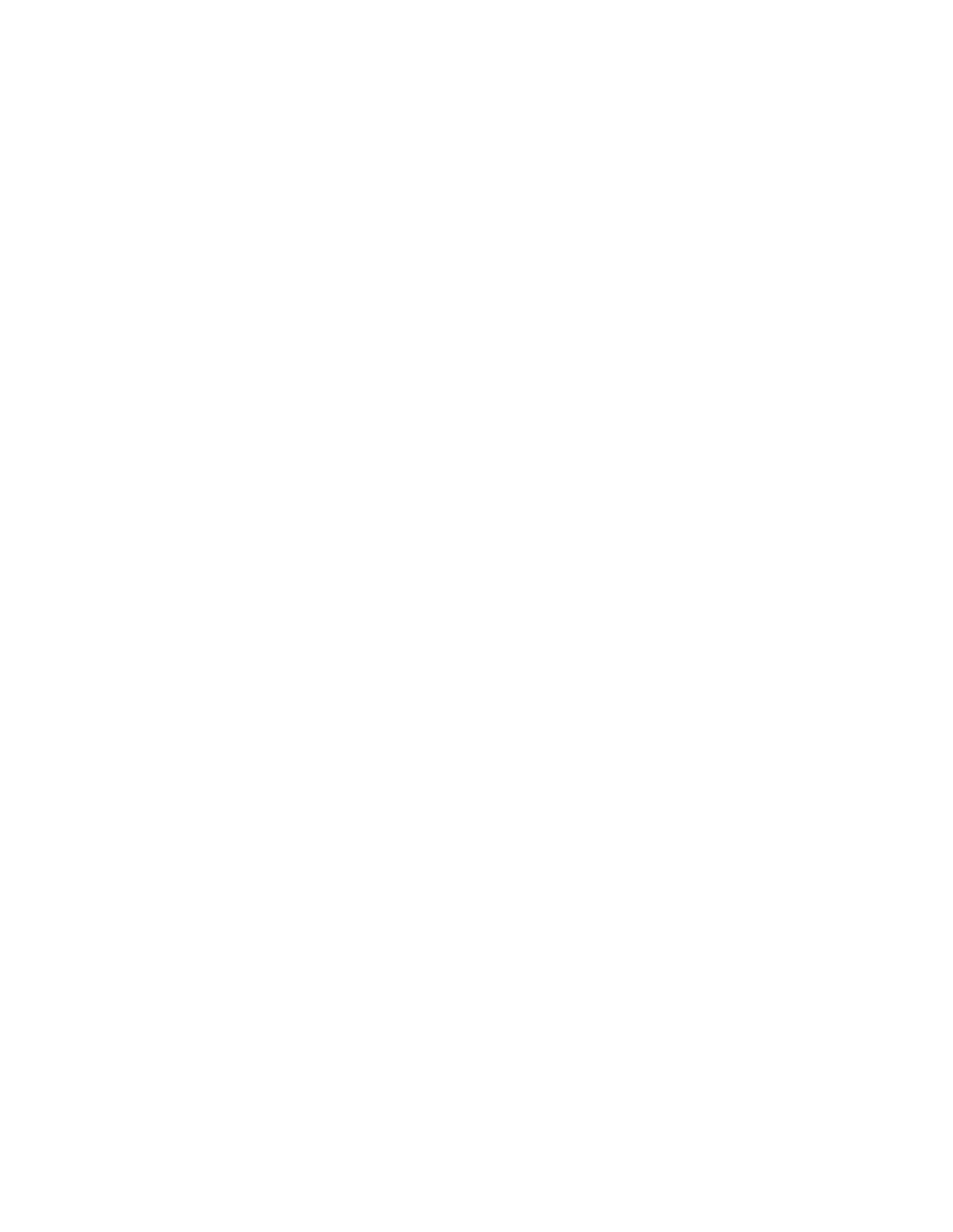#### AN ABSTRACT OF THE THESIS OF

Mark A. Urlacher for the degree of Master of Science in Civil Engineering presented on April 21, 2015. Title: Civil Engineering Students' and Practicing Civil Engineers' Understanding of Engineering Concepts

Abstract approved:

#### Shane A. Brown

The purpose of this thesis is to explore civil engineering students' and professional civil engineers' understanding of concepts within statics and fluid mechanics. The studies described herein begin to examine theories of situated cognition utilizing concept inventories, which are sets of multiple-choice questions where the incorrect answers are based on common student misconceptions. Situated cognition theory suggests that knowledge is contextual and experiential based on know-how, and less so, on abstract concepts, and that engineers would not necessarily perform better on abstracted conceptual questions than students. Two separate studies were done in order to explore this proposition. In this first study, practicing civil engineers took the statics concept inventory. The participants, on average, answered 13 questions (out of 27 questions) correctly or a score of about 50%. Previous research that was conducted with 1378 students had similar results with the same average score of 50%.

In the second study, semi-structured interviews were conducted with professional civil engineers and students using questions from the fluid mechanics concept inventory. For the second study, there were 29 engineers and 22 students that participated. The PE's average score was 73% with a range from 46% to 100% and the student's was 84% with a range from 46% to 100%. PE's performed the worst on pressure changes in horizontal pipes and for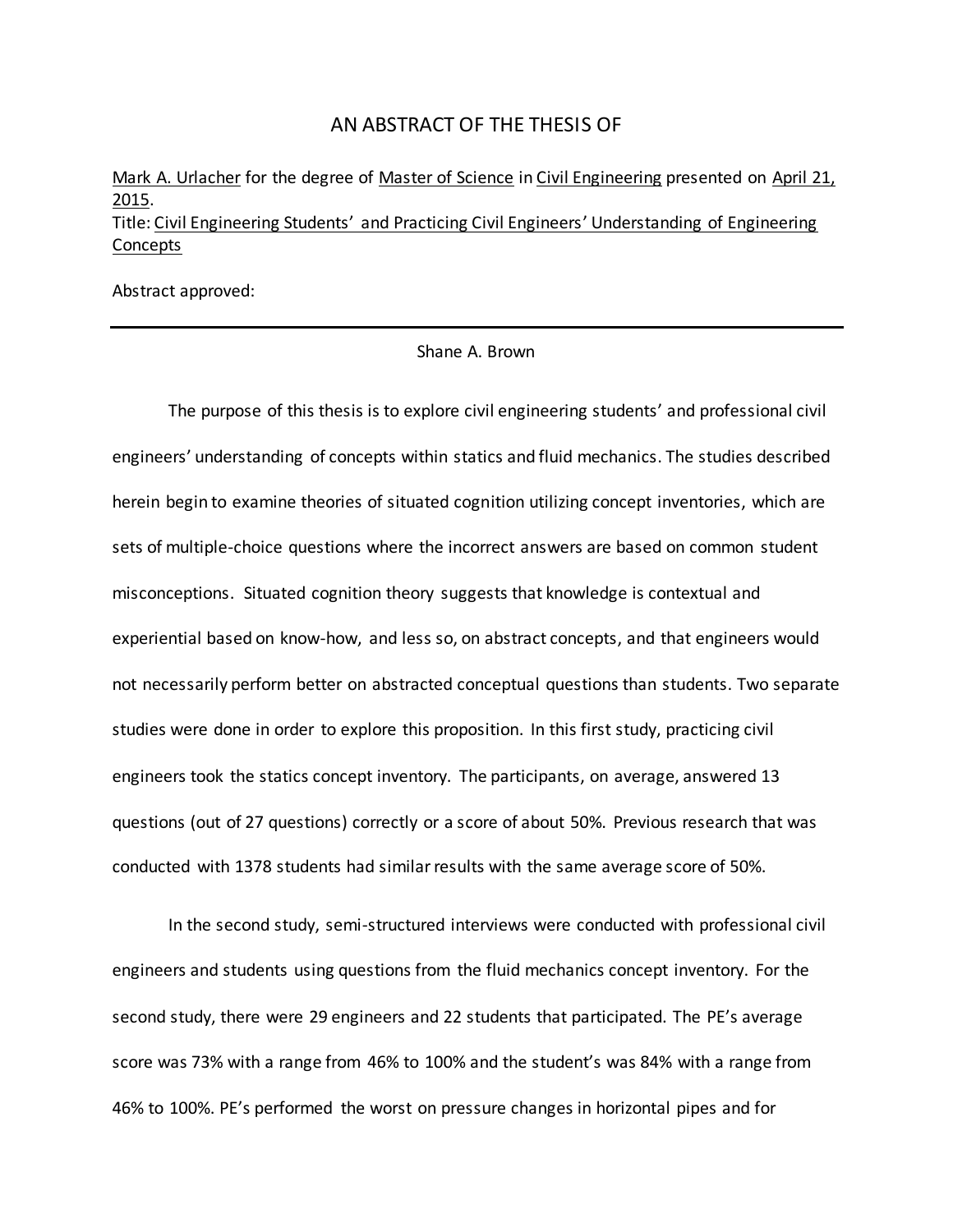students, it was pressure drops in smooth pipes. The question for which the engineers and students scored the highest on was the concept of velocity change in horizontal pipes.

Both studies indicate that practicing engineers perform about the same as students on concept inventories and questions. The second study began to explore the difference between the conceptual knowledge of professional civil engineers and students within fluid mechanics. The results from both studies question the common assumption that student performance on concept inventories is an indicator of their preparedness for upper division engineering courses and for engineering practice and, begins to validate theories of situated cognition that suggest knowledge is related more to experience than abstract ideas and concepts.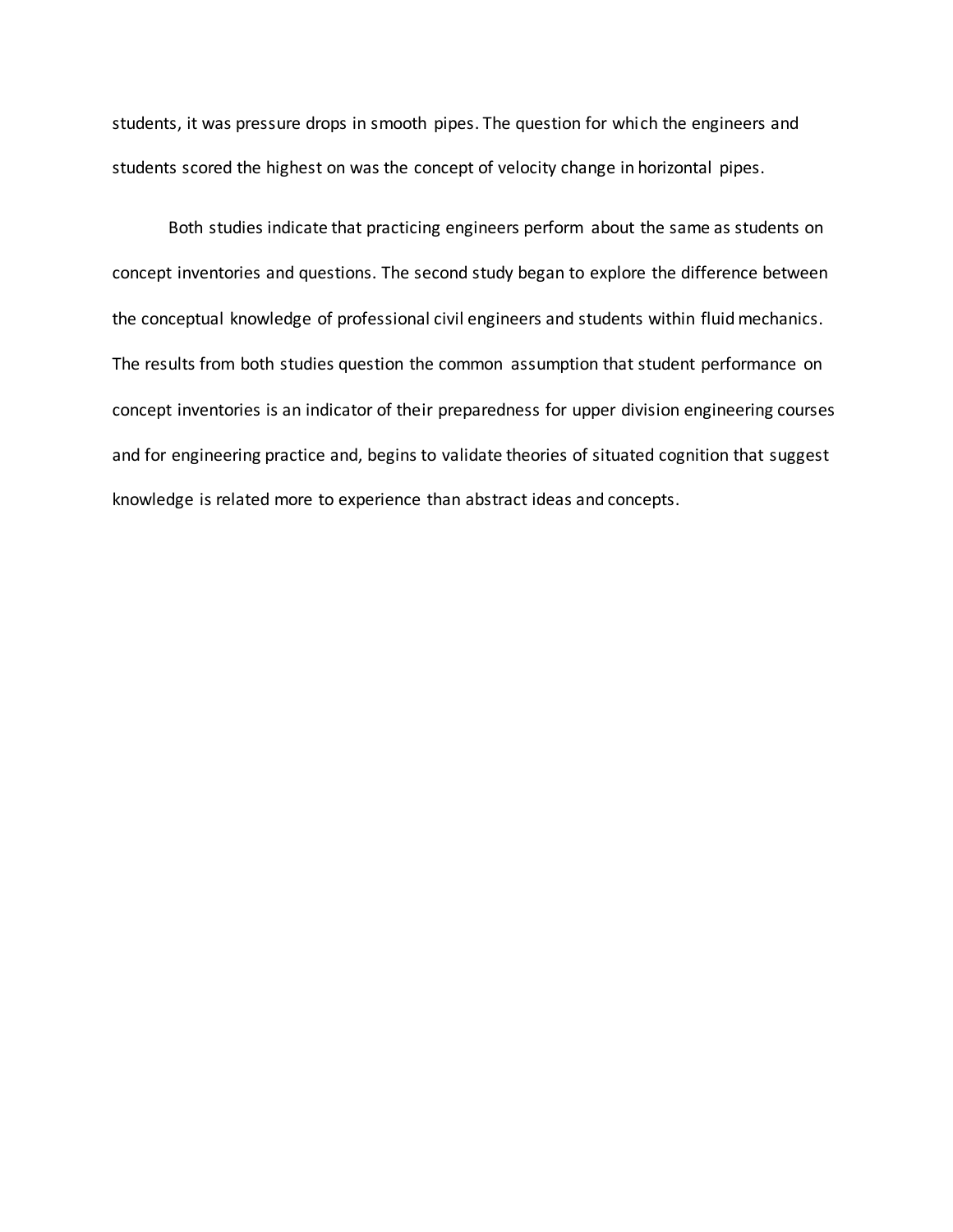©Copyright by Mark A Urlacher April 21, 2015 All Rights Reserved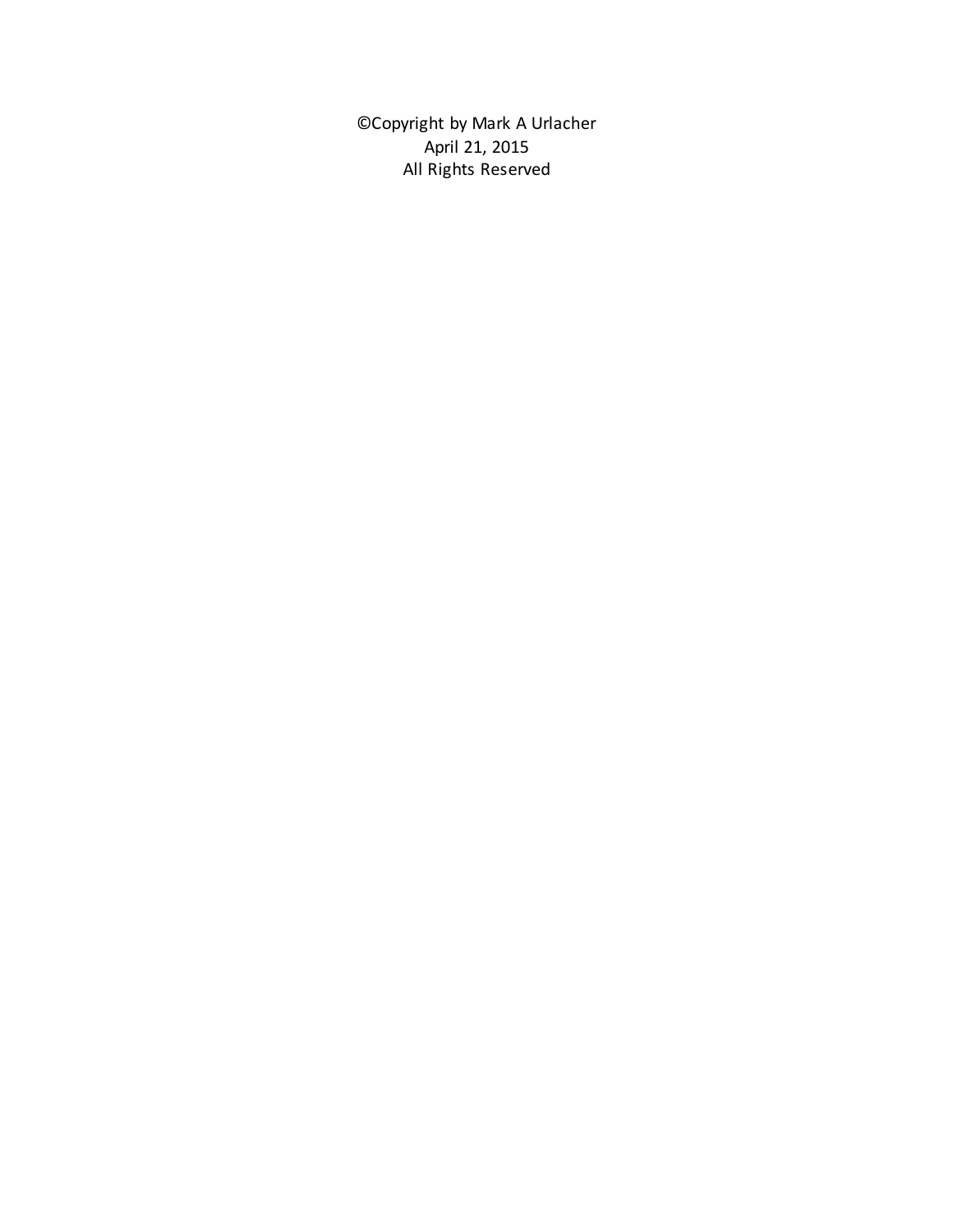Civil Engineering Students' and Practicing Civil Engineers' Understanding of Engineering Concepts

by Mark A. Urlacher

#### A THESIS

#### Submitted to

Oregon State University

in partial fulfillment of the requirements for the degree of

Master of Science

Presented April 21, 2015 Commencement June 2015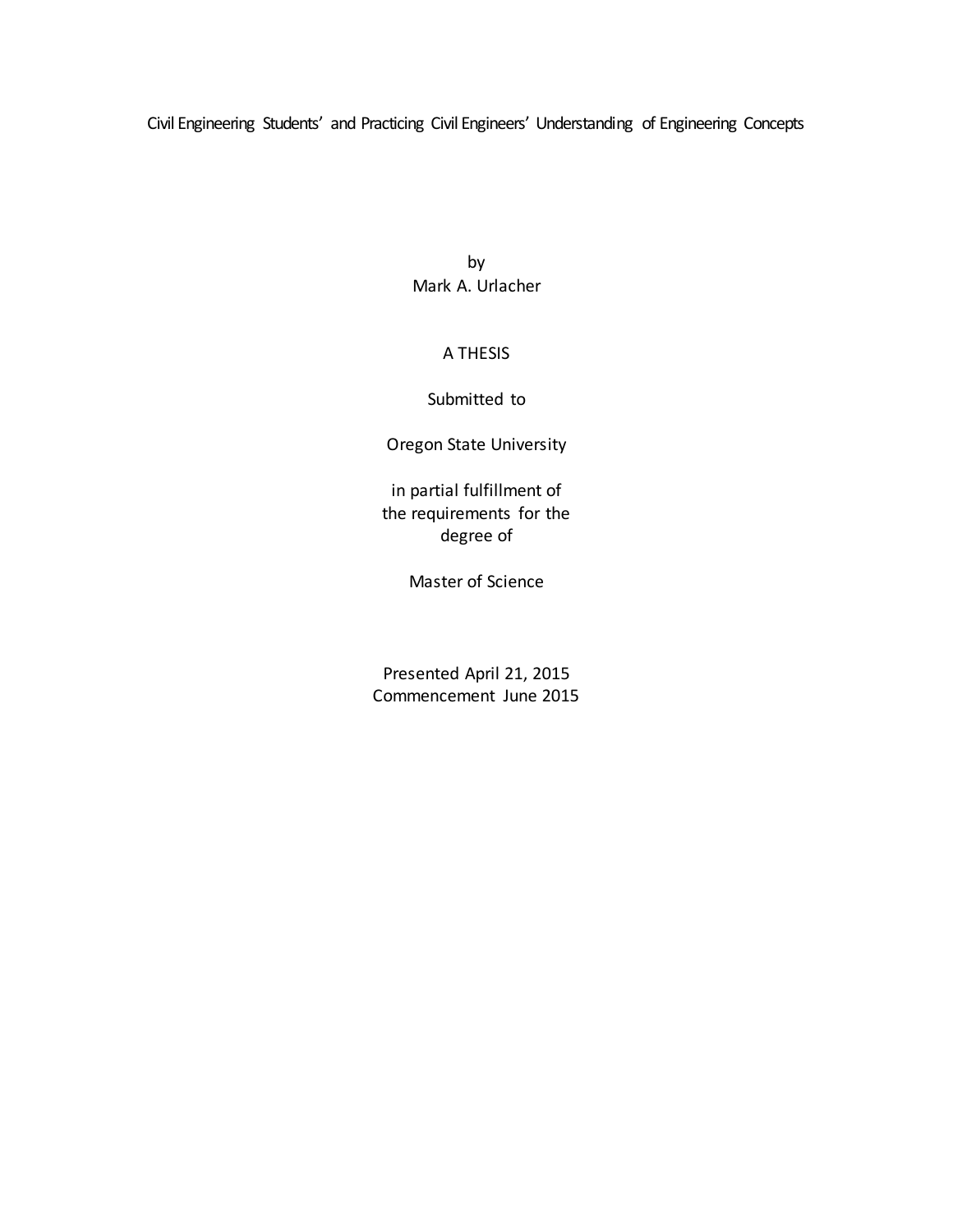Master of Science thesis of Mark A. Urlacher presented on April 21, 2015

APPROVED:

Major Professor, representing Civil Engineering

Head of the School of Civil and Construction Engineering

Dean of the Graduate School

I understand that my thesis will become part of the permanent collection of Oregon State University libraries. My signature below authorizes release of my thesis to any reader upon request.

Mark A. Urlacher, Author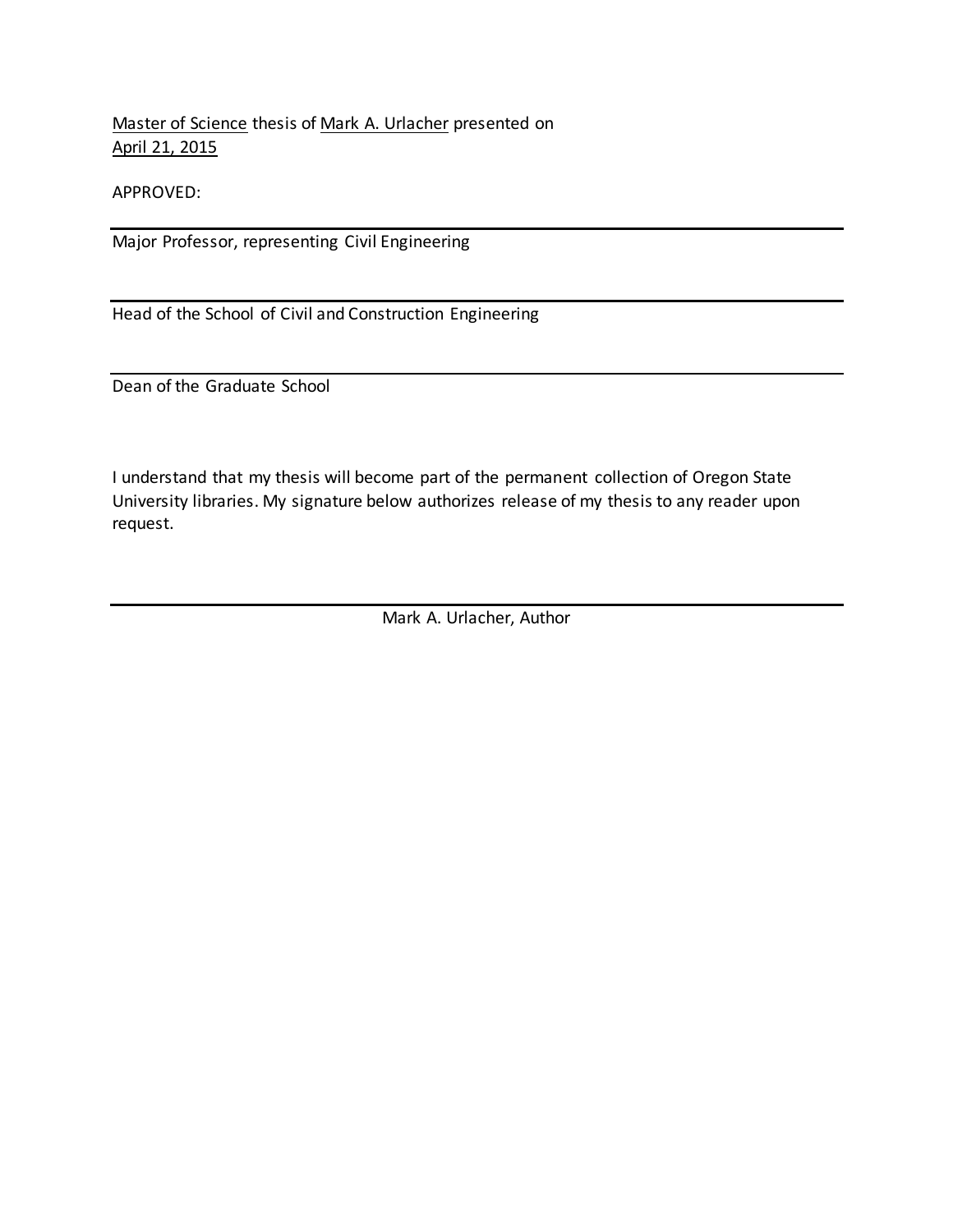#### ACKNOWLEDGEMENTS

I would like to expresses sincere appreciation to my advisor Dr. Shane Brown who helped me overcome the difficulties of the graduate program with his support and shared wisdom over the last two years.

To my committee who took the time out of their very busy schedules to meet with me and give me their sound advice on my thesis with directions of what to focus on and what traps to avoid falling into.

Lastly, my lovely wife and son who have persevered with me through this time. The time requirement it took for me to finish meant an equal time commitment for my wife who had to use her energy to raise our son.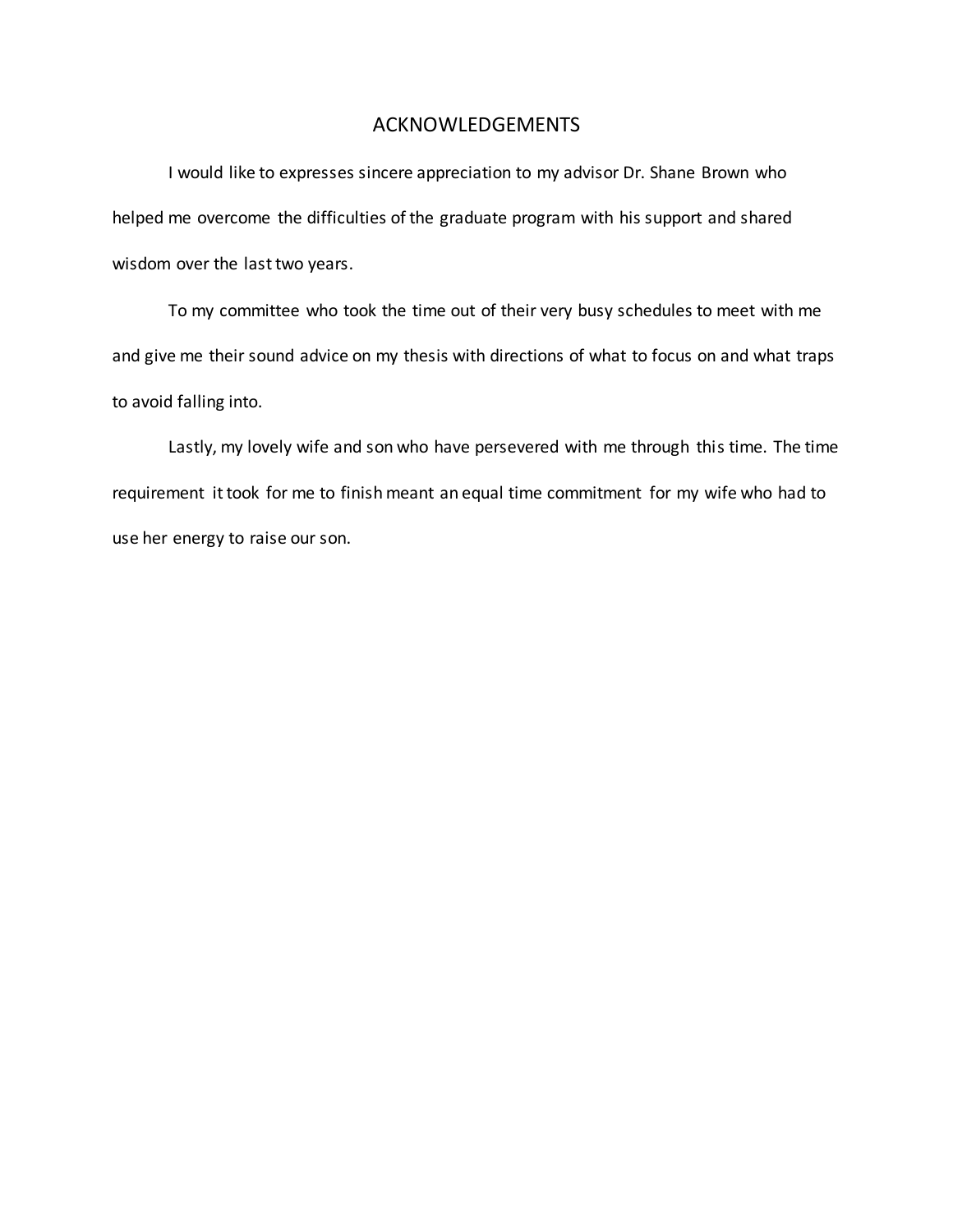### CONTRIBUTION OF AUTHORS

Drs. Brown and Steif along with Ms. Bornasal assisted in the writing and interpretation of the data collected from the online surveys for the statics concept inventory. Drs. Brown and Beddoes assisted in the writing and interpretation of the data collected from the fluid mechanics interviews.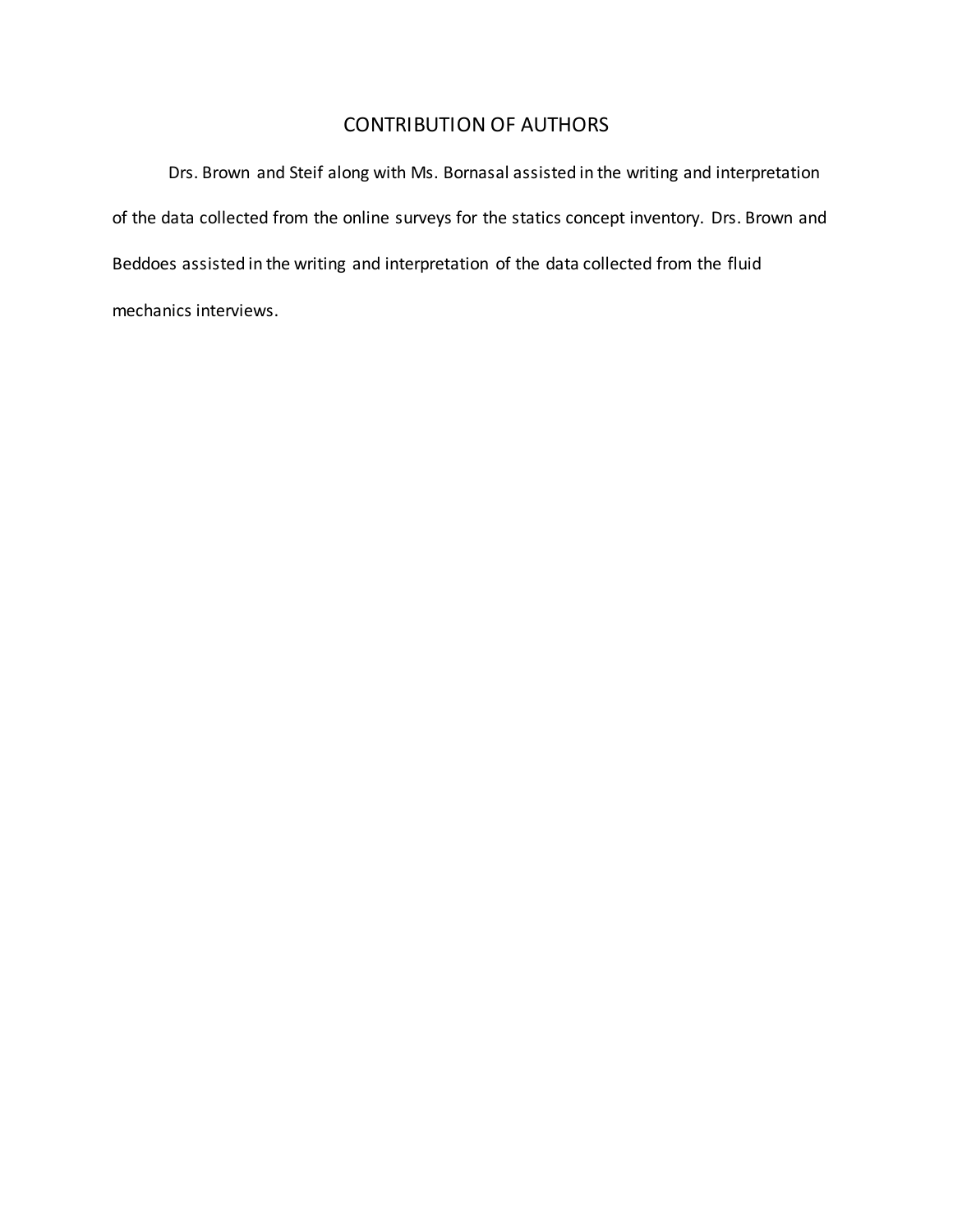### TABLE OF CONTENTS

| Chapter 2: Practicing Civil Engineers' Understanding of Statics Concept Inventory |
|-----------------------------------------------------------------------------------|
|                                                                                   |
|                                                                                   |
|                                                                                   |
|                                                                                   |
|                                                                                   |
|                                                                                   |
|                                                                                   |
|                                                                                   |
|                                                                                   |
|                                                                                   |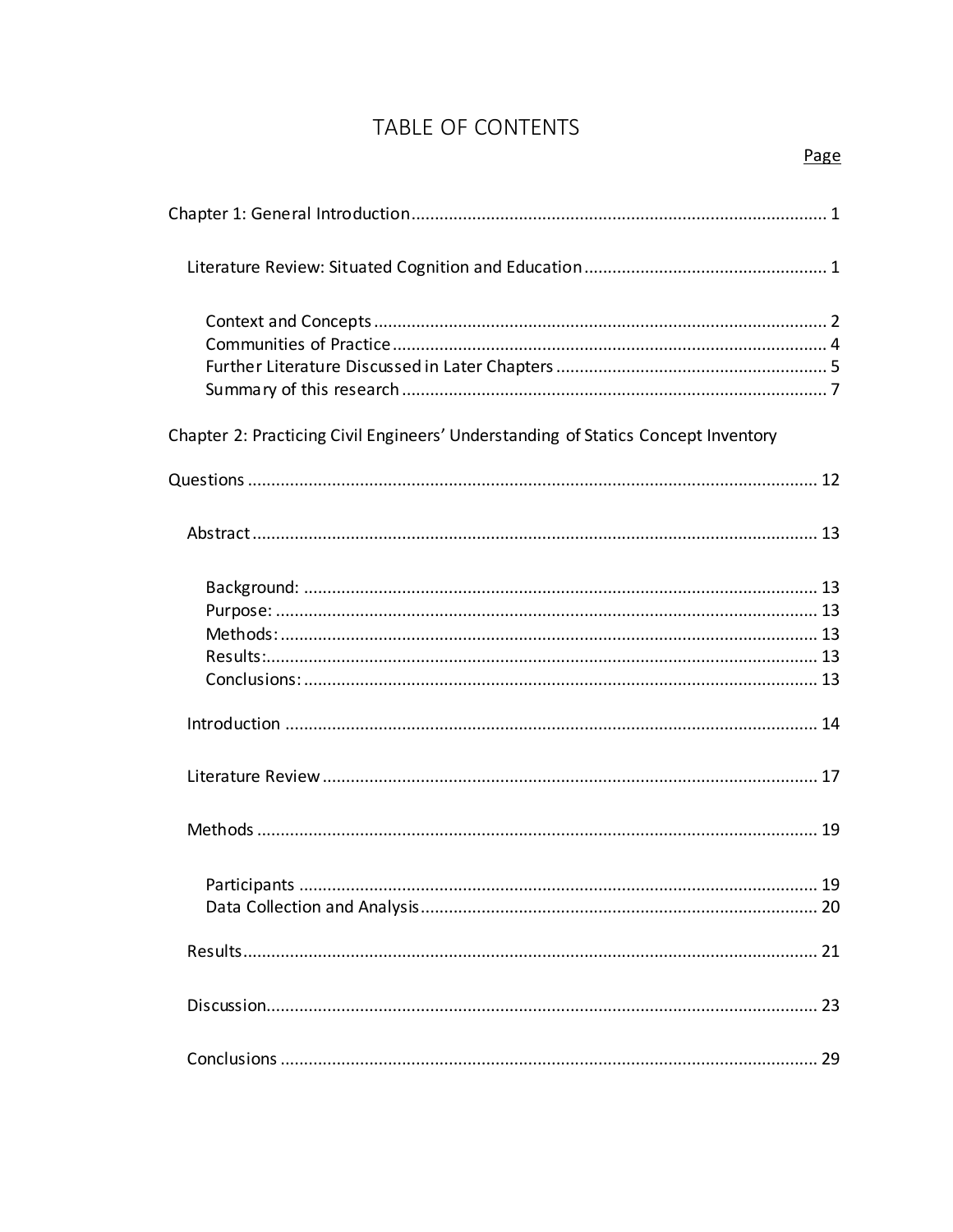# TABLE OF CONTENTS (Continued)

| Chapter 3: Students and Practicing Civil Engineers' Understanding of Fluid Mechanics |  |
|--------------------------------------------------------------------------------------|--|
|                                                                                      |  |
|                                                                                      |  |
|                                                                                      |  |
| Theories of Situated Cognition and Relevance to Studies of Students and              |  |
|                                                                                      |  |
|                                                                                      |  |
|                                                                                      |  |
|                                                                                      |  |
|                                                                                      |  |
|                                                                                      |  |
|                                                                                      |  |
|                                                                                      |  |
|                                                                                      |  |
|                                                                                      |  |
|                                                                                      |  |
|                                                                                      |  |
|                                                                                      |  |
|                                                                                      |  |
|                                                                                      |  |
|                                                                                      |  |
|                                                                                      |  |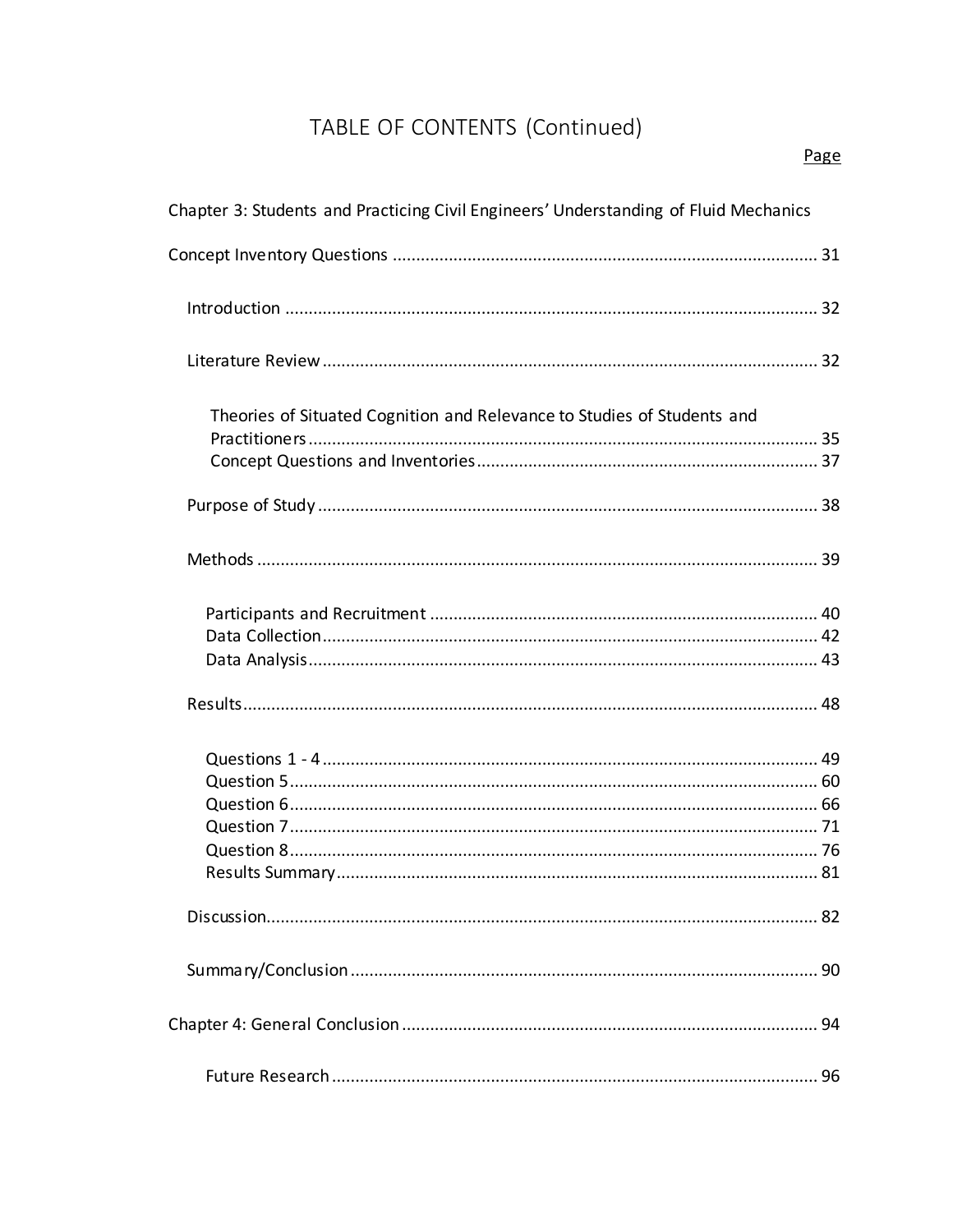# TABLE OF CONTENTS (Continued)

### Page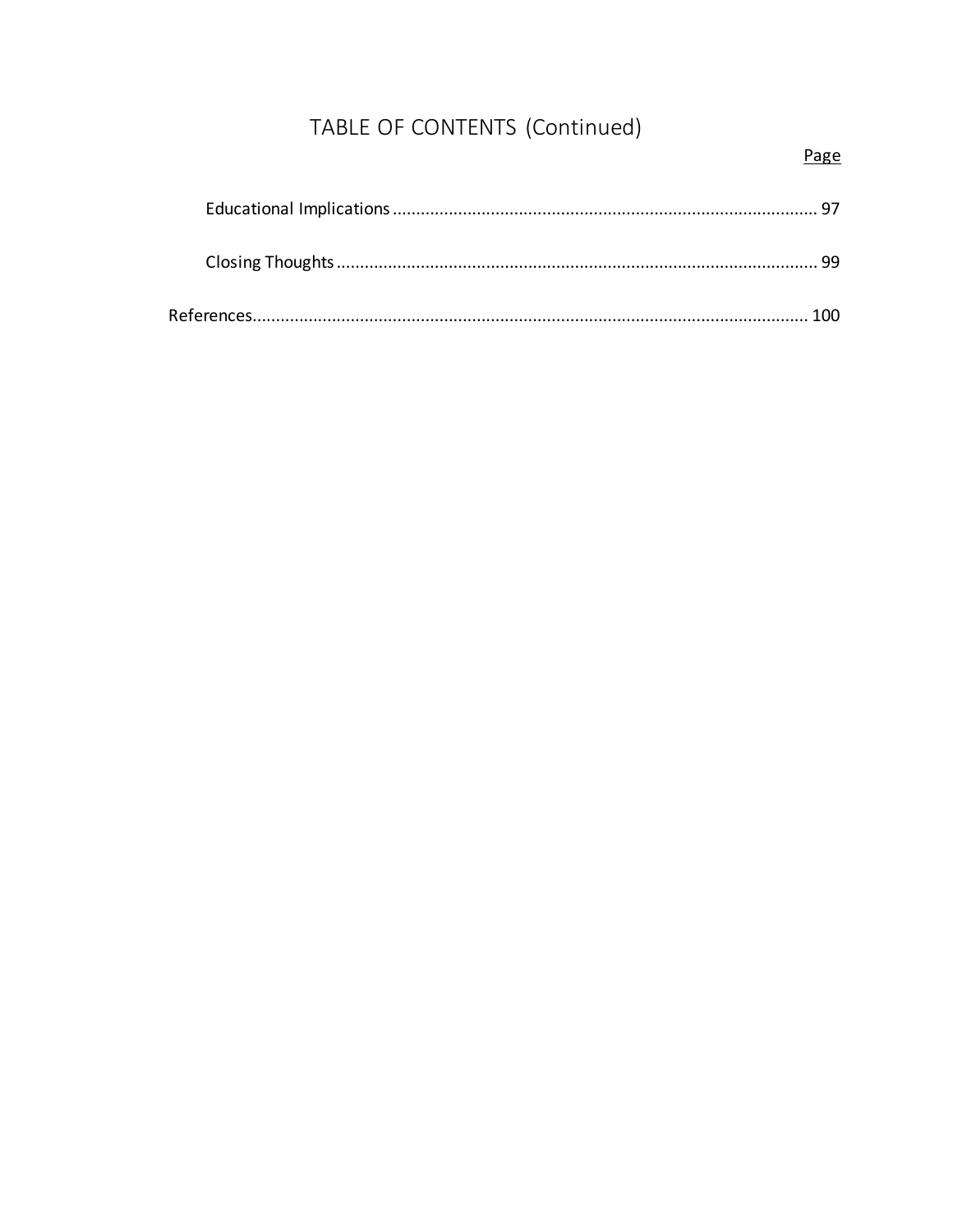### LIST OF FIGURES

| <b>Figure</b><br>Page                                                     |
|---------------------------------------------------------------------------|
| Figure 1: Concept Difficulty: Percent of engineers answering a set of     |
|                                                                           |
| Figure 3: Figures for Questions 1 and 2 on velocity and pressure          |
| Figure 4: figures for Questions 3 and 4 on Velocity and pressure          |
| Figure 5: Figure used for question 5 on pressure drops in smooth pipes 62 |
| Figure 6: Figure used for question 6 on Conservation of Momentum.  67     |
| Figure 7: Figure used for question 7 on Conservation of Momentum  73      |
|                                                                           |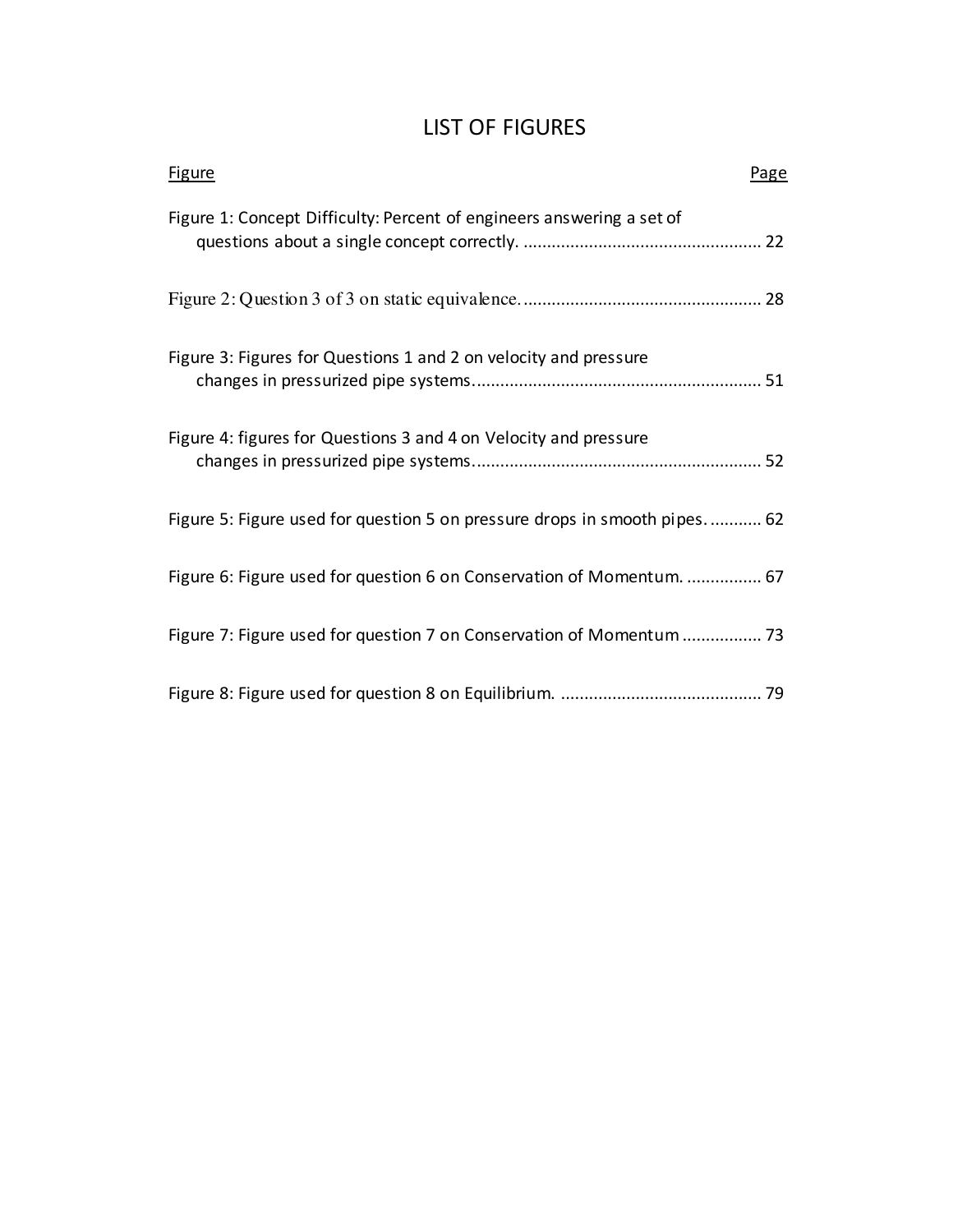| <b>LIST OF TABLES</b> |  |  |  |
|-----------------------|--|--|--|
|-----------------------|--|--|--|

| Table<br>Page                                                                                                                                                                                          |
|--------------------------------------------------------------------------------------------------------------------------------------------------------------------------------------------------------|
| Table 1: Brief introduction to the embodied, embedded, and                                                                                                                                             |
|                                                                                                                                                                                                        |
| Table 3: Questions participants were asked during each interview 43                                                                                                                                    |
| Table 4: Identification codes for each of the interview questions.  44                                                                                                                                 |
|                                                                                                                                                                                                        |
|                                                                                                                                                                                                        |
| Table 7: Percent answered correctly/incorrectly, the reasoning<br>processes, and the terms and concepts used while explaining<br>the answer for both engineers and students on Q1 and 2- velocity 57   |
| Table 8: Percent answered correctly/incorrectly, the reasoning<br>processes, and the terms and concepts used while explaining<br>the answer for both engineers and students on Q3 and 4- velocity 58   |
| Table 9: Percent answered correctly/incorrectly, the reasoning<br>processes, and the terms and concepts used while explaining<br>the answer for both engineers and students on Q1 and 2- Pressure.  59 |
| Table 10: Percent answered correctly/incorrectly, the reasoning<br>processes, and the terms and concepts used while explaining<br>the answer for both engineers and students on Q3 and 4- Pressure 60  |
| Table 11: Percent answered correctly/incorrectly, the reasoning<br>processes, and the terms and concepts used while explaining<br>the answer for both engineers and students on Q5- Pressure Drop.  66 |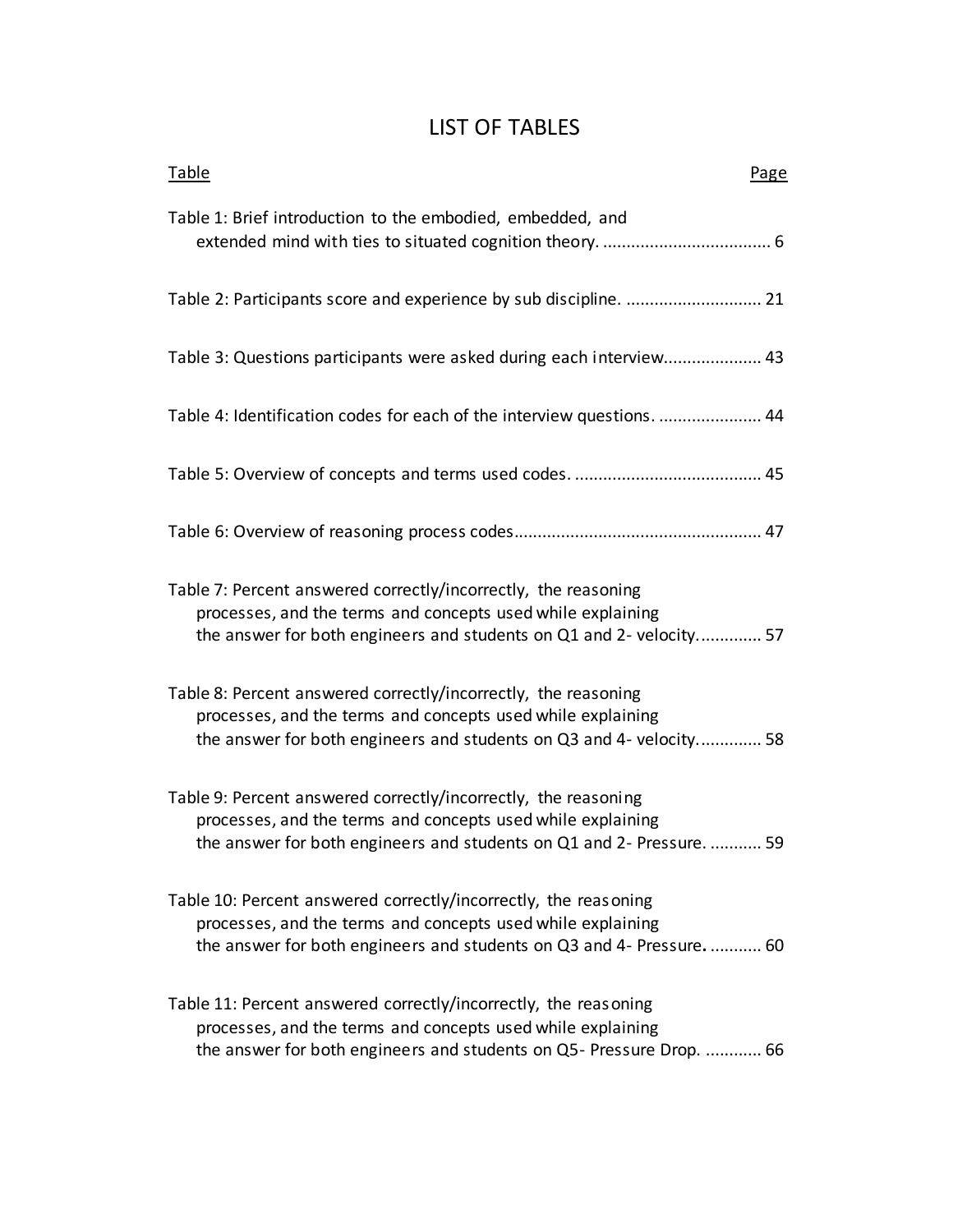# LIST OF TABLES (Continued)

| Table                                                                                                                                                                                              | Page |
|----------------------------------------------------------------------------------------------------------------------------------------------------------------------------------------------------|------|
| Table 12: Percent answered correctly/incorrectly, the reasoning<br>processes, and the terms and concepts used while explaining                                                                     |      |
| Table 13: Percent answered correctly/incorrectly, the reasoning<br>processes, and the terms and concepts used while explaining                                                                     |      |
| Table 14: Percent answered correctly/incorrectly, the reasoning<br>processes, and the terms and concepts used while explaining<br>the answer for both engineers and students on Q8- Equilibrium 80 |      |
| Table 15: Percentage of practicing engineers and students that                                                                                                                                     | 82   |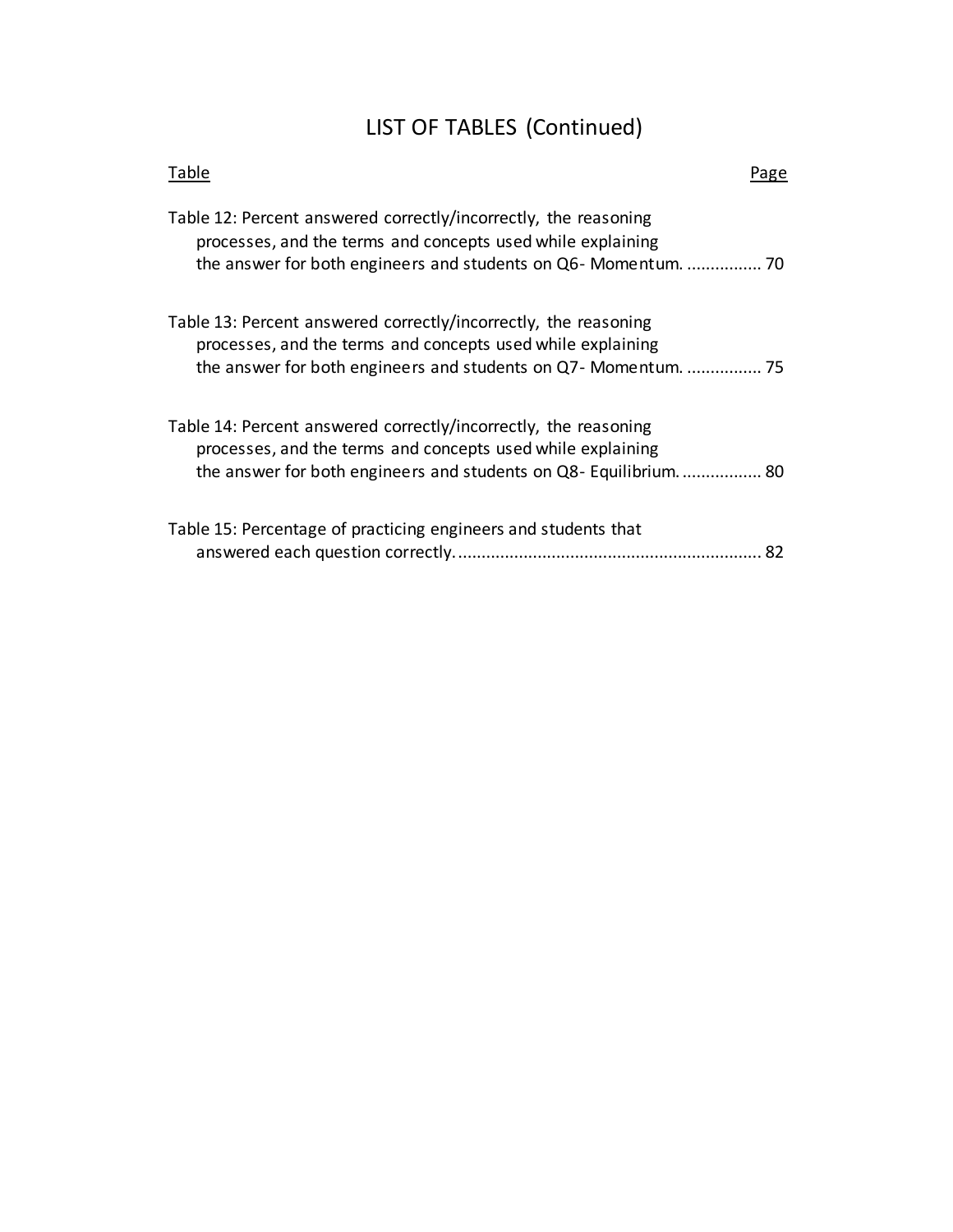### DEDICATION

This is dedicated to my Grandpa John Urlacher who always believed that I could accomplish anything as long as I worked hard at it and always remembered to have a smile on my face, but was not able to see me accomplish this goal because he was taken too early from this world.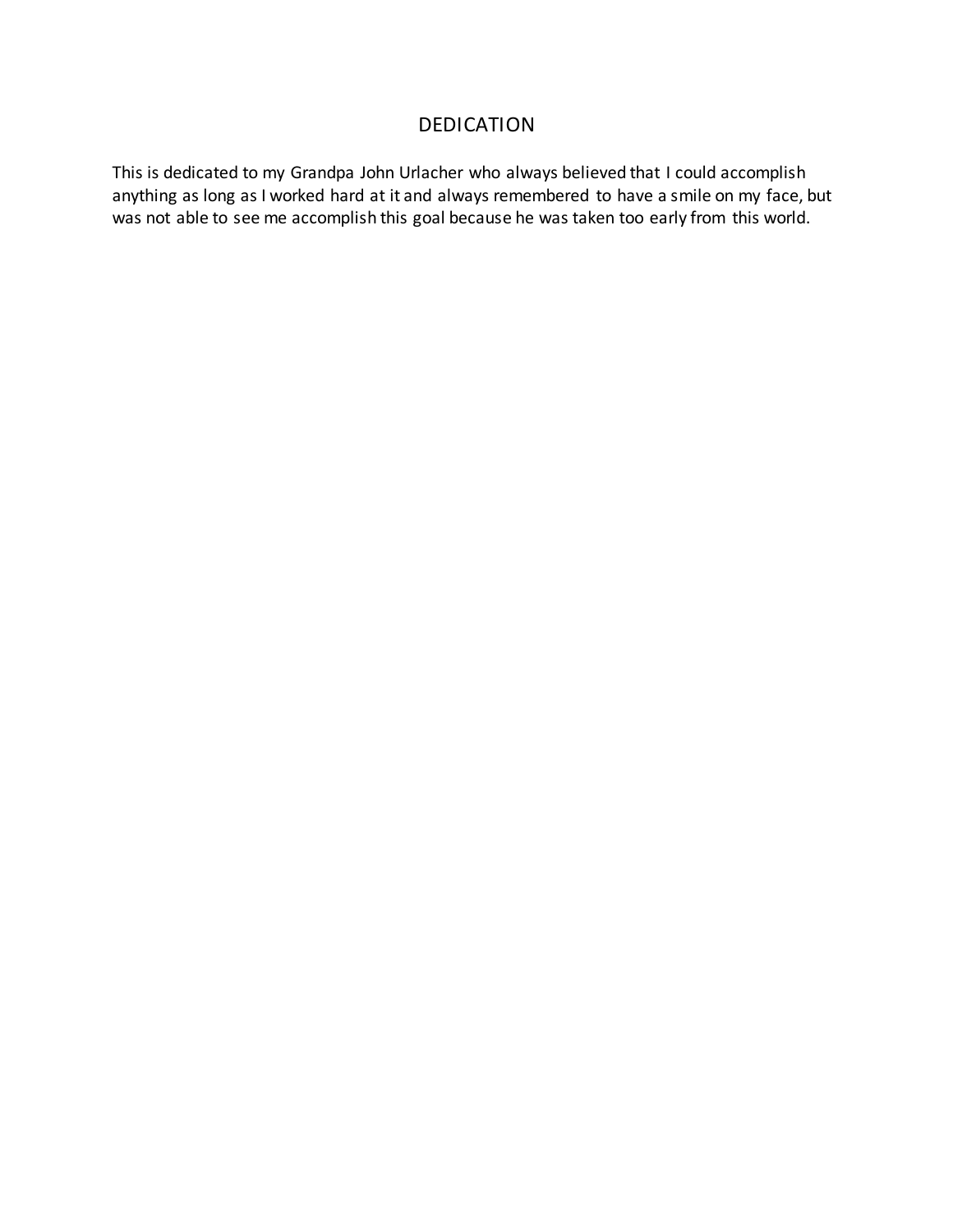# Civil Engineering Students' and Practicing Civil Engineers' Understanding of Engineering Concepts

#### Chapter 1: General Introduction

Within engineering education research there is very little work that focuses on professional engineers, particularly with a focus on how they understand core engineering concepts. Yet, there is a need for this research to better align engineering practice with undergraduate and graduate engineering education. Situated cognition theories suggest that knowledge is very contextual and that students should engage in activities during their education that allow them to learn concepts within a context they will find in their professional work. It is for this reason that the following research explored civil engineering students' and professional civil engineers' understanding of concepts within statics and fluid mechanics.

#### Literature Review: Situated Cognition and Education

Situated cognition is a theoretical framework that describes how people think about and store concepts within situations and experiences. It attempts to discern the difference between knowing what a concept is and knowing how to apply that concept to a particular situation or context (J. S. Brown, Collins, & Duguid, 1989). It assumes that there is no separation between knowing and doing. This generally lies in contrast with other theories of cognition (e.g. behaviorism, cognitive information processing, etc.)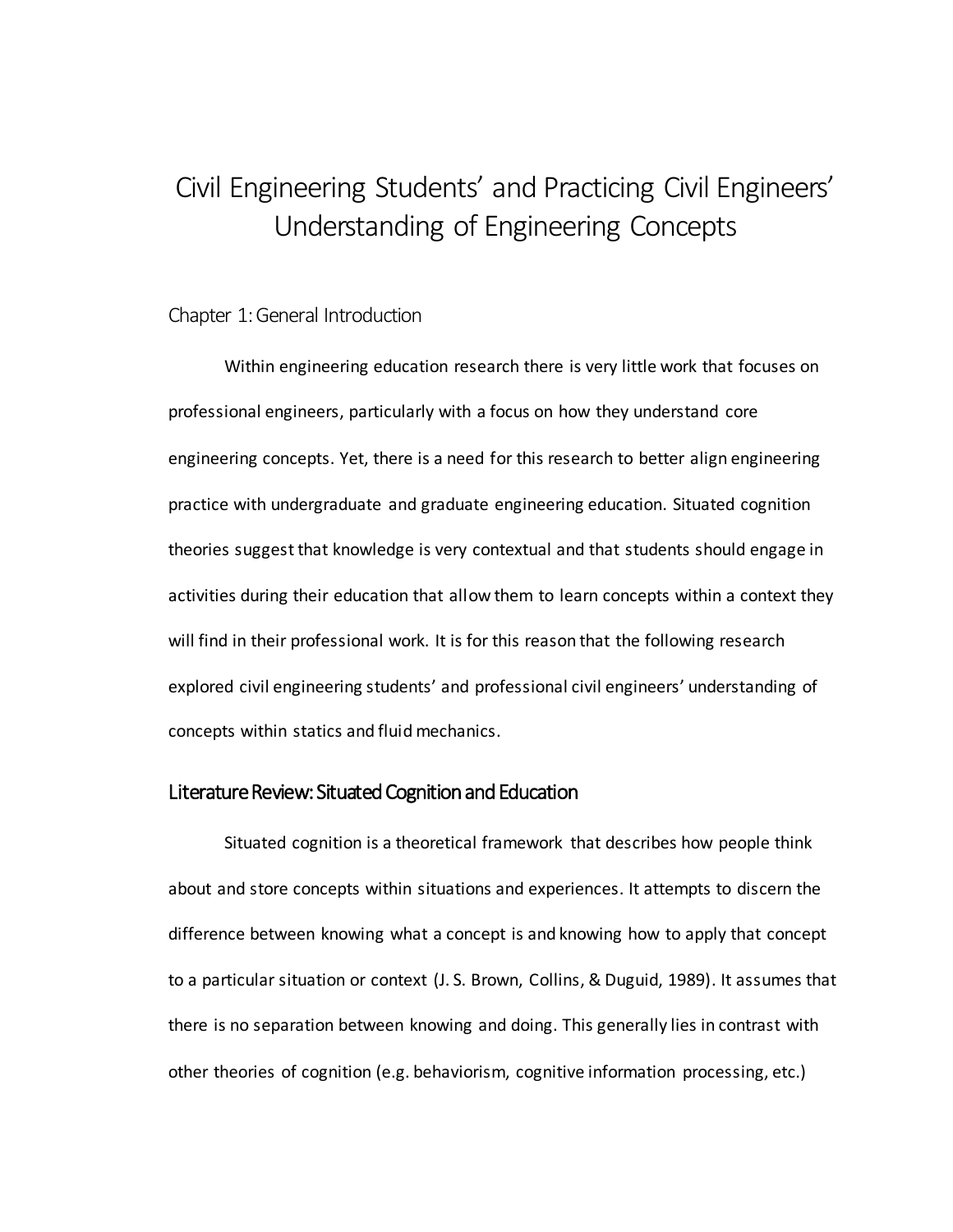that assume if a person knows a concept they will be able to use that concept in a multitude of contexts (J. S. Brown et al., 1989). These other theories of cognition suggest that cognition exists within one's self and that knowledge is an input that is then stored for later use. One of the most important pieces to situated cognition is that knowledge, while it can exist within a person, it also can exist *externally*. For the purposes of this research, it is important to understand that it can exist not only within inanimate objects outside of a person, but also within other people, especially within communities of practice (E. Wenger, 2000; Etienne Wenger, 1999). The following literature review is framed to describe the important aspects of situated cognition as it applies to the research found in Chapters 2 and 3 of this thesis.

#### *Context and Concepts*

Situated cognition is based on the foundation that knowledge is highly dependent upon context. Context, according to the Oxford Dictionary, is the circumstances that form the setting for an event, statement, or idea, and in terms in which it can be fully understood and assessed; more specifically, the immediate physical and social surroundings (Dunham & Banaji, 2010; Harper, 1989; Mesquita, Barrett, & Smith, 2010; Richardson, Steif, Morgan, & Dantzler, 2003; Smith & Semin, 2004) and the sociocultural environment (Kitayama & Park, 2007; Salter, 2008). The similarities for each of these is that the thoughts, actions, and feelings are emergent results of multiple trans-active processes (Mesquita et al., 2010), meaning that no one source builds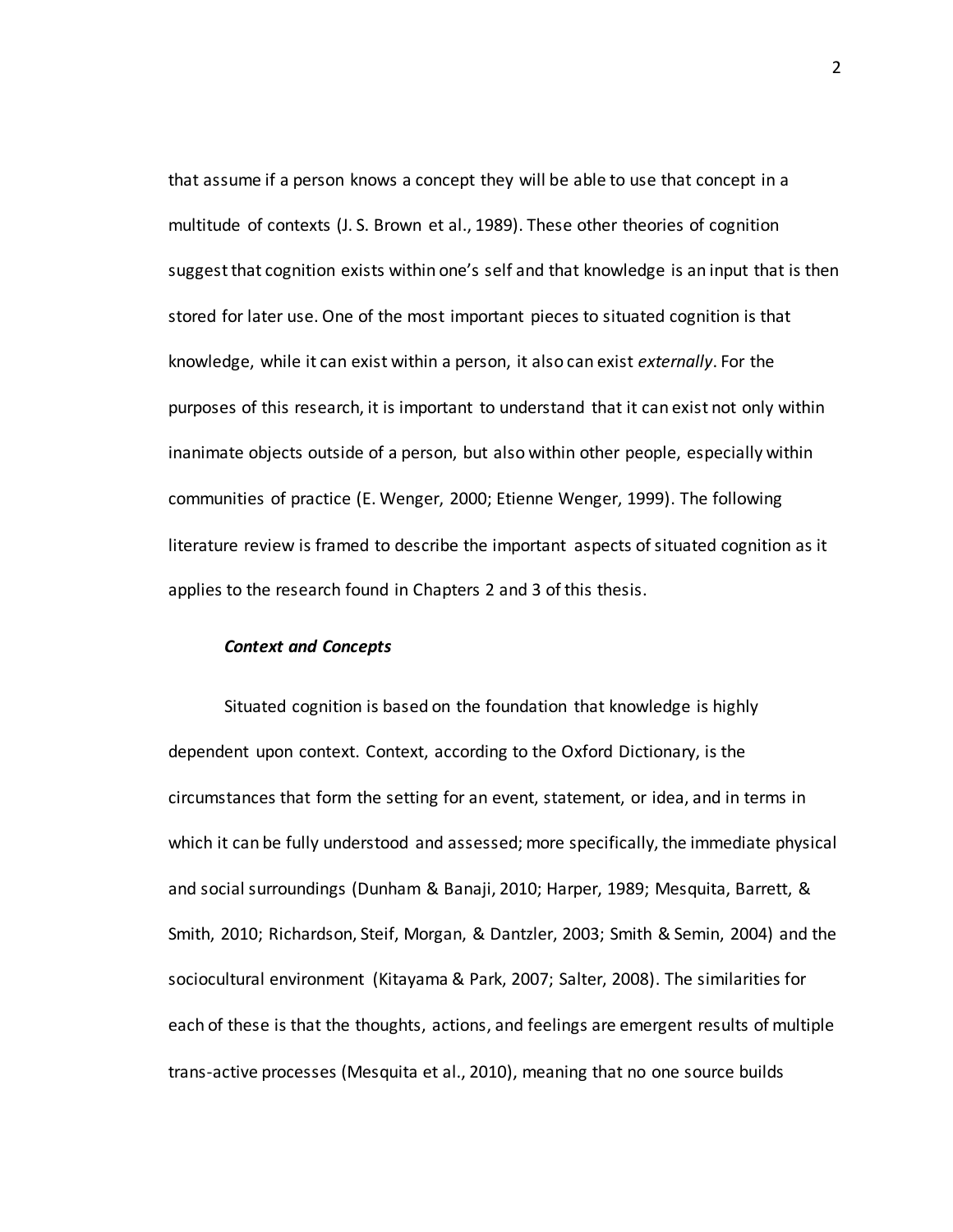context, but rather, each of these sources is a part of the context (L. W. Barsalou et al., 2010).

It is important to distinguish what the term concept means and how they are acquired. There are two types of concepts: Those acquired by experience and those established by means of productivity and reasoning (L. Barsalou, 2003; L. W. Barsalou, 1999, 2008; Yeh & Barsalou, 2006). Concepts acquired by experience are of the most importance to this study and can be defined as accumulated information in memory, extracted for a category, which is a set of things perceived as the same type for many possible reasons (L. Barsalou, 2003; L. W. Barsalou, 1999). For example, the concept of a chair may simulate many different things depending on the situation that it is brought up in; a dining room chair, a recliner, an office swivel chair, etc. All of these conceptualizations of chair share common attributes, although they each vary when compared to each other. Additionally, individuals have different conceptualizations of what a chair is used for and a set of memories of their interactions with chairs. A situated conceptualization is a representation of people's entrenched knowledge of repeated situations (Andersen & Chen, 2002). Once these situated conceptualizations become entrenched in one's memory, they provide background content needed for deduction while reasoning (Johnson-Laird, 1986).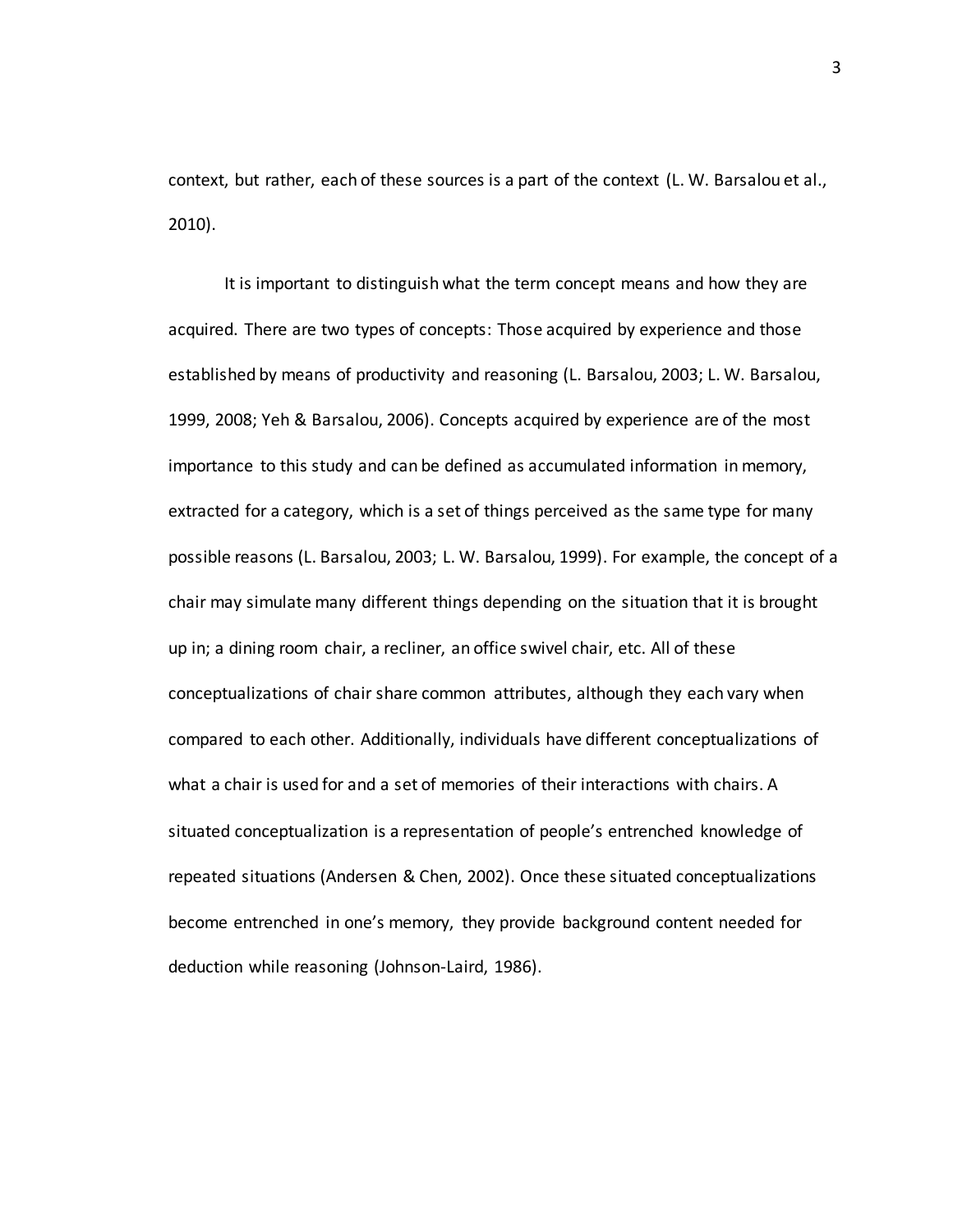#### *Communities of Practice*

Within situated cognition, it is theorized that knowledge exists within communities of practice and that the knowledge they share is highly contextualized (E. Wenger, 2000; Etienne Wenger, 1999). Sharing experiences within a community allows the members of that community to not only learn about concepts from others, but also allows them to contextualize the concepts within each other's experiences. Brown and Duguid (2002) describe how Xerox repairmen collaborate in order to share knowledge and solve difficult problems that even manuals could not help with. The experiences that the repairmen had with the machines had given them insight beyond that of the manual. The manuals were limited because they only describe common problems and the correct repair procedures to follow. When complications arose that did not have instructions for repairs within the manuals they were required to find new methods to complete the repairs. By sharing these experiences they were allowing the rest of their community to use the knowledge and *context* in order to complete repairs in the future. In addition to helping each other the most experienced repairmen trained the new repairmen using their knowledge gained through experience. This knowledge passed through the community and was shared from professional to professional creating a community with shared situational knowledge.

In another study it was observed that navigators that had finished a school program were not qualified for their first assignment despite the school training that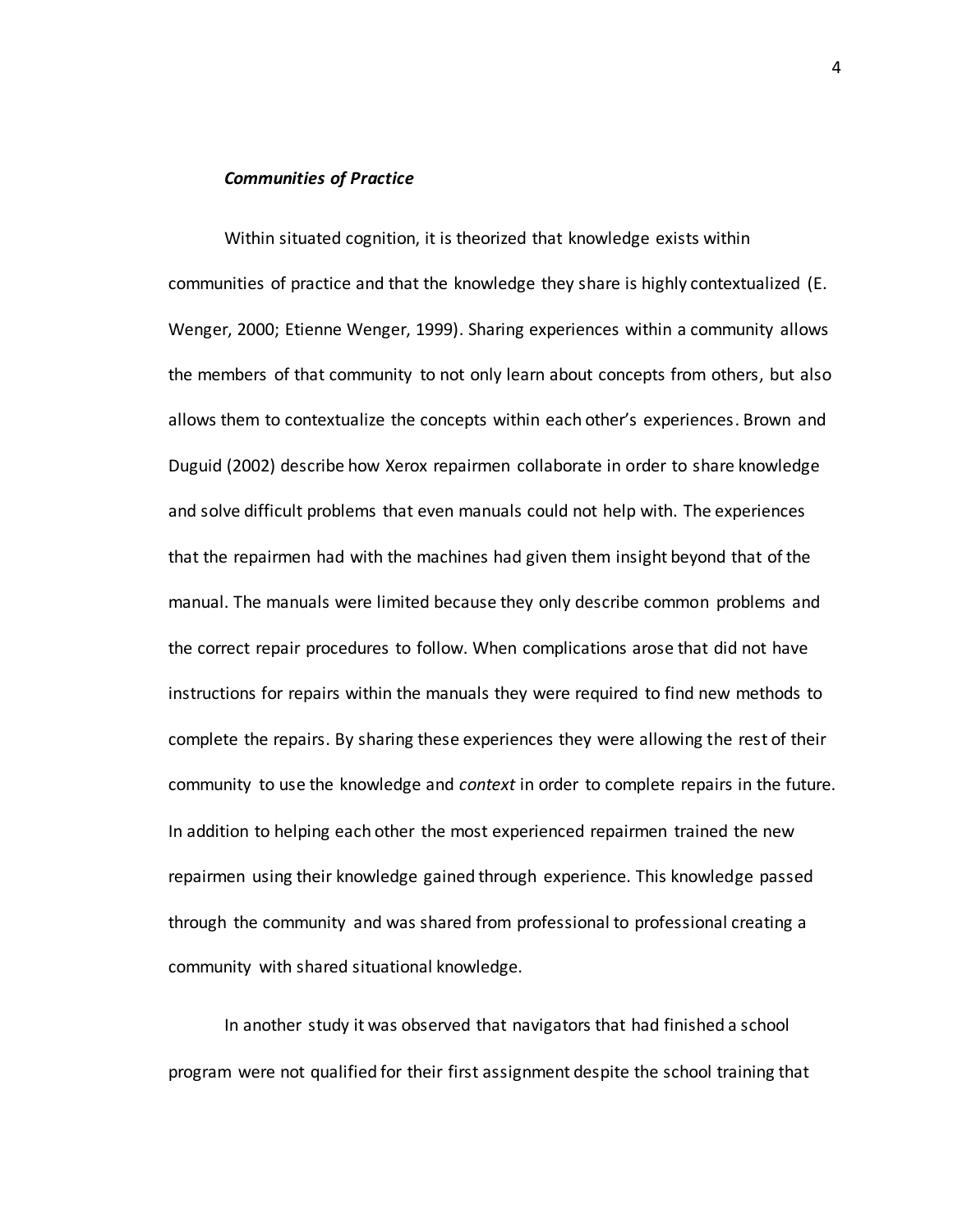they had received (Hutchins, 1993, 1995; Lave & Wenger, 1991). The context that they learned the concepts in school was different than the context that they were expected to perform those same concepts in during their professional duties and needed training from seasoned navigators in order to perform properly on the job. Again, like the Xerox repairmen, the more experienced ones shared their knowledge within their community of practice. These communities of practice are important for novice learners, such as college students, because it illustrates how professionals in their field draw upon their experiences in order to make decisions (Zimitat, 2007). Students actually become part of the community as students by exploring social ties within the community, being exposed to the culture of the profession, and learning about the roles of the full participants, or professionals, within the community. However, not until they have experience within their field do they become full legitimate members of their profession (Lave & Wenger, 1991; Zimitat, 2007).

#### *Further Literature Discussed in Later Chapters*

There are three situated cognition terms that will be used within chapters 2 and 3 that will be described in greater detail within those chapters. The embodied, embedded, and extended mind are theories within situated cognition that describe ways that our minds use situational context when performing conceptual tasks. Table 1 presents a brief definition of each theory, a description of how it ties into the greater situated cognition theory, and an example of what it means.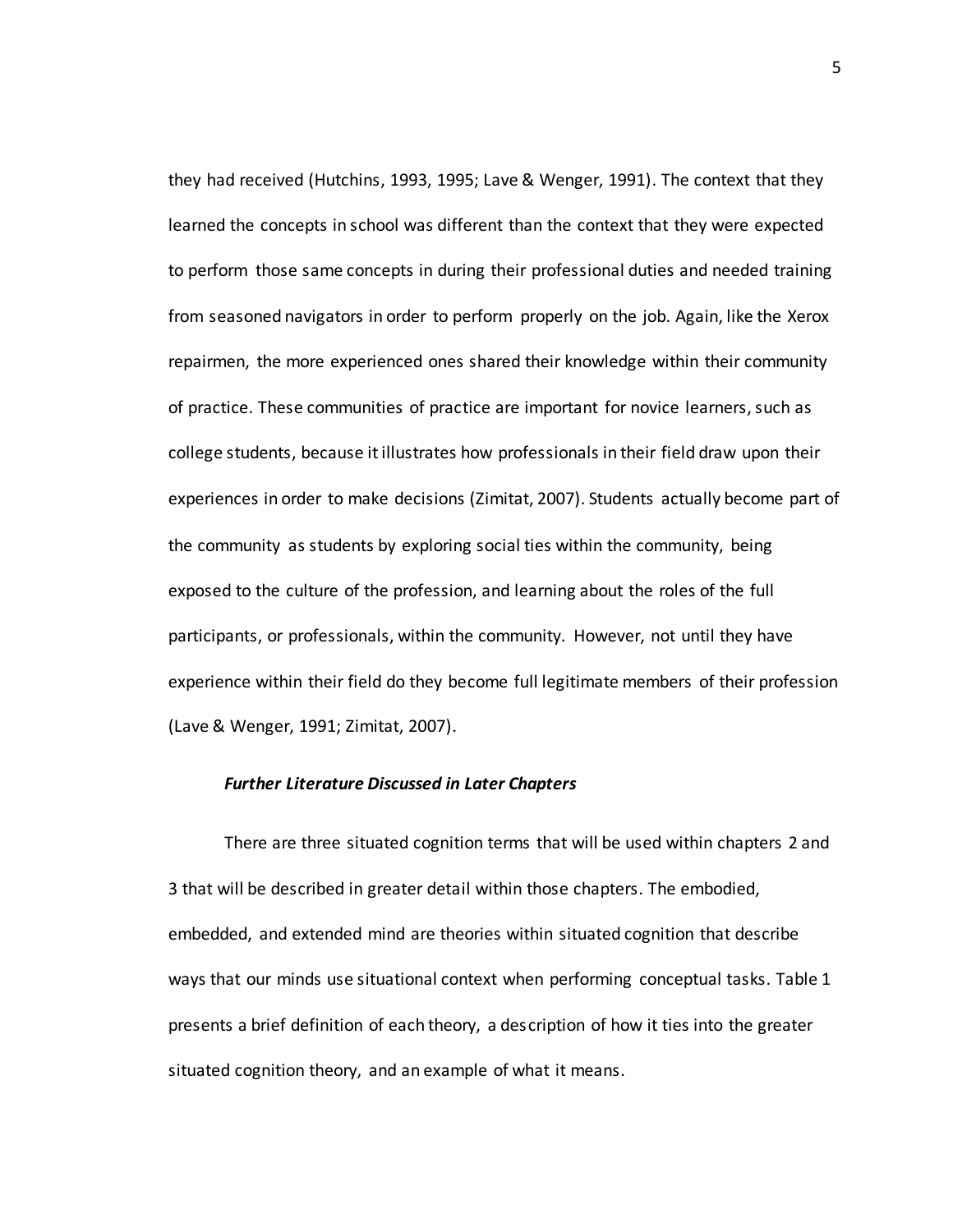| Table 1: Brief introduction to the embodied, embedded, and extended mind with ties to situated |  |  |
|------------------------------------------------------------------------------------------------|--|--|
| cognition theory.                                                                              |  |  |

| Theory               | Definition                                                                                                                                                                                              | Ties to Situated<br>Cognition                                                                                                                                            | Example                                                                                                                                                                                                                           |
|----------------------|---------------------------------------------------------------------------------------------------------------------------------------------------------------------------------------------------------|--------------------------------------------------------------------------------------------------------------------------------------------------------------------------|-----------------------------------------------------------------------------------------------------------------------------------------------------------------------------------------------------------------------------------|
| <b>Embodied Mind</b> | The mind triggers situation<br>specific responses based<br>on experience with the<br>current context (L. W.<br>Barsalou, 1999;<br>Niedenthal, Barsalou,<br>Winkielman, Krauth-<br>Gruber, & Ric, 2005). | Concept use can<br>be triggered in<br>different ways<br>depending upon<br>the person and<br>their experience<br>with the situation.                                      | A carpenter and<br>cabinet maker<br>are both given a<br>chisel. Each of<br>them proceeds<br>to perform a<br>different task<br>with the chisel<br>based off of<br>their experience<br>using them (J. S.<br>Brown et al.,<br>1989). |
| Embedded Mind        | The use of commonly<br>encountered situations to<br>process information in<br>order to not burden one's<br>own cognitive function<br>(Kirsh & Maglio, 1994).                                            | Based on the<br>repetitiveness of<br>using a concept<br>within a situation<br>eases the<br>application of that<br>concept in that<br>situation each<br>time it is needed | Given a cart of<br>groceries to bag<br>experienced<br>grocers can<br>properly and<br>rapidly pick<br>which item to<br>bag next in<br>order to pack<br>the groceries<br>properly (Kirsh,<br>1995).                                 |
| <b>Extended Mind</b> | Thought processes are not<br>limited by the flesh of the<br>human body. The mind<br>extends to physical objects<br>and beings that assist in<br>the processing of data<br>(Clark & Chalmers, 1998).     | Information may<br>not reside within<br>a person but can<br>be accessed by<br>the physical<br>surrounding or<br>situation.                                               | Alzheimer<br>patients using a<br>notepad to<br>remember their<br>list of places to<br>go on a<br>particular day<br>(Clark &<br>Chalmers, 1998).                                                                                   |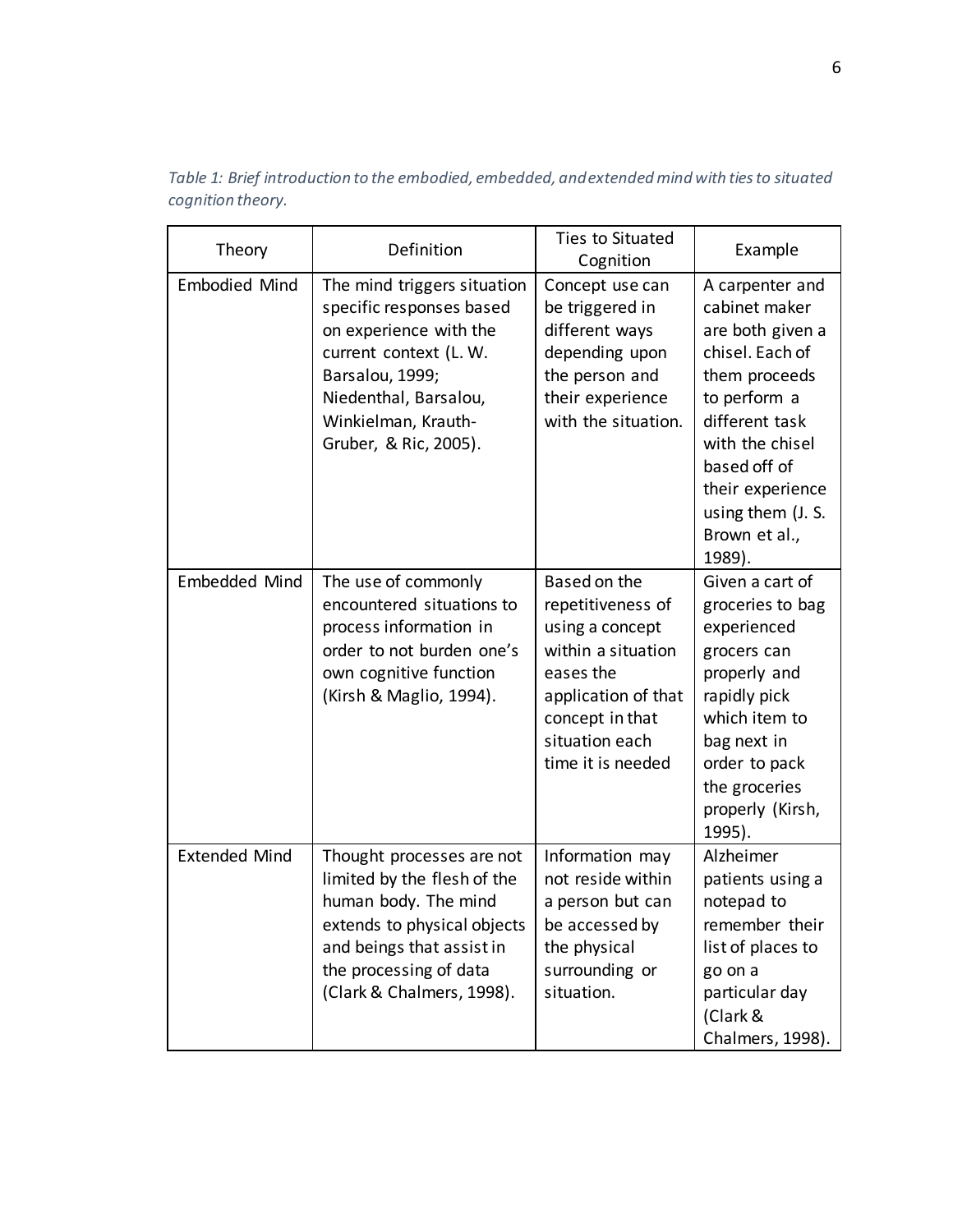These descriptions are not in the following chapters because the target readers for the journal they will be published in will have more experience with these terms and will not require a primer within the article to understand what they mean. However, for this thesis since there will be a greater variety of people with different backgrounds this table will serve as a reference for the following chapters.

#### *Summary of this research*

The current education system encourages and focuses on learning concepts and assumes implicitly and explicitly that a student will be capable of applying the concepts within the proper context as professionals if they know the theory. With the main focus of engineering programs being on the theoretical knowledge instead of the practical knowledge there are limited methods for introduction of concepts within an authentic context. Medical doctors must have a residency before completing school and lawyers have case studies, but engineering schools do not generally require students to have practical experience for graduation. One of the benefits to the practical approaches is that they prepare the students for the professional workplace.

In other fields, as an attempt to enhance student learning and in order to better prepare them for the professional workplace, research on students' conceptual knowledge has been a focus for over 20 years. One tool that has been used within the educational community, as a method of determining conceptual understanding within student bodies (Hestenes & Halloun, 1995; Hestenes, Wells, & Swackhamer, 1992), is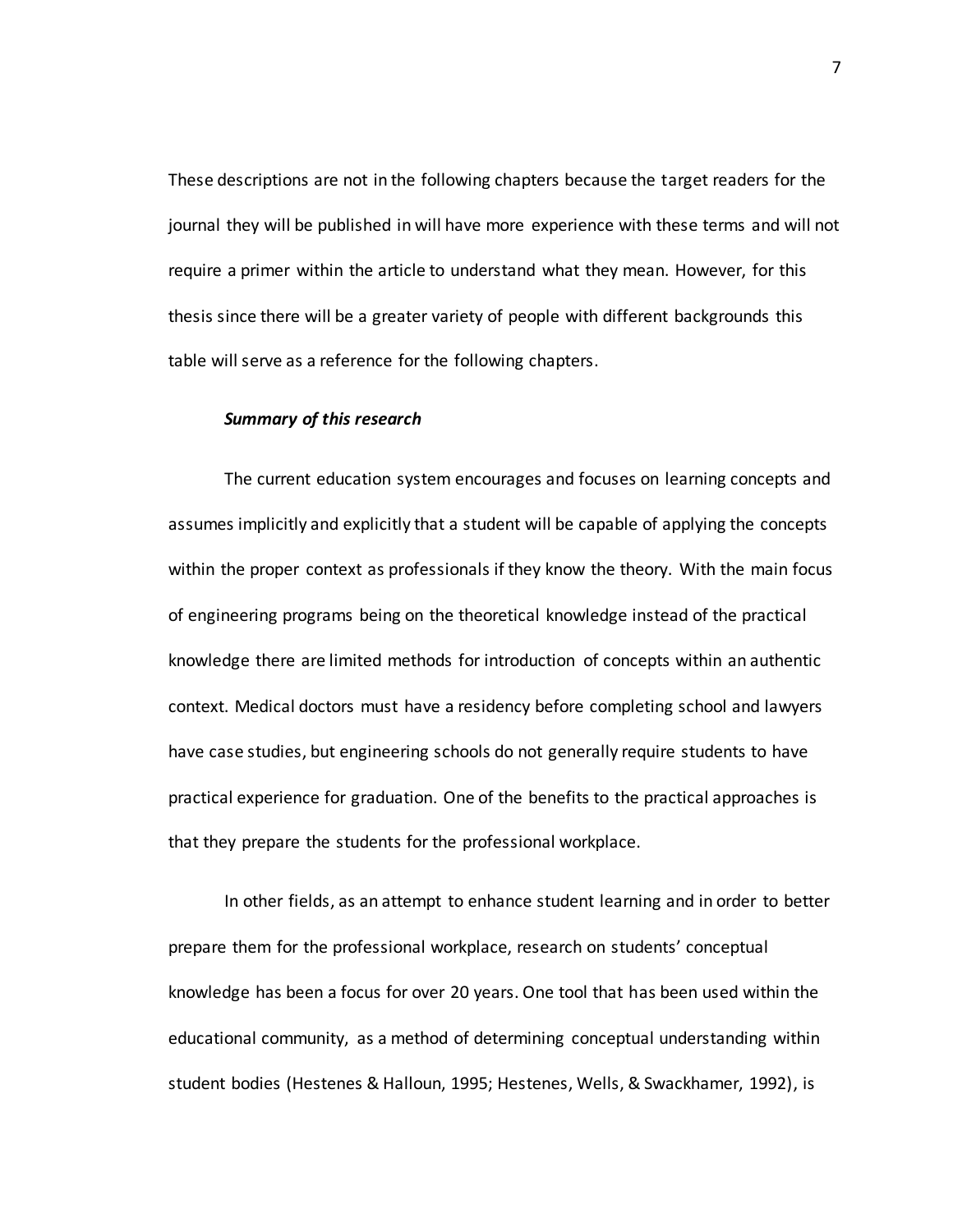called a concept inventory. Concept inventories are comprised of multiple choice questions that have incorrect answers, which are based on common student misconceptions. Misconceptions are viewed as attempts to interpret information within an existing framework theory that also contains contradictory information to that scientific view (Vosniadou, 1994). The Force Concept Inventory (Hestenes et al., 1992) was the first tool to reliably test for misconceptions within a population. It laid the groundwork for other concept areas to address misconceptions by following the same format and administering the questions to students before, during, or after to assess their conceptual knowledge (Hestenes et al., 1992; Huffman & Heller, 1995). Conceptual knowledge goes beyond merely identifying a concept and spans into the understanding of interrelationships and application of fundamental ideas within some domain (Bransford, Brown, & Cocking, 1999; Perkins, Meyer, & Land, 2006). The Statics Concept Inventory (Steif, 2004) and the Fluid Mechanics Concept Inventory (Martin, Mitchell, & Newell, 2003) are both tools that have been developed for the use of determining misconceptions of concepts within those content areas. However, until now, they have been most commonly administered to students. The concept inventories were made for students and the context of the questions has not been the focus of the development of these tools. This research investigates engineers performance and reasoning with concept inventory questions to understand their relevance to engineering practice.

Previous research investigated the importance of context in student responses to questions and associated student contextualization (S. Brown, Lewis, Montfort, &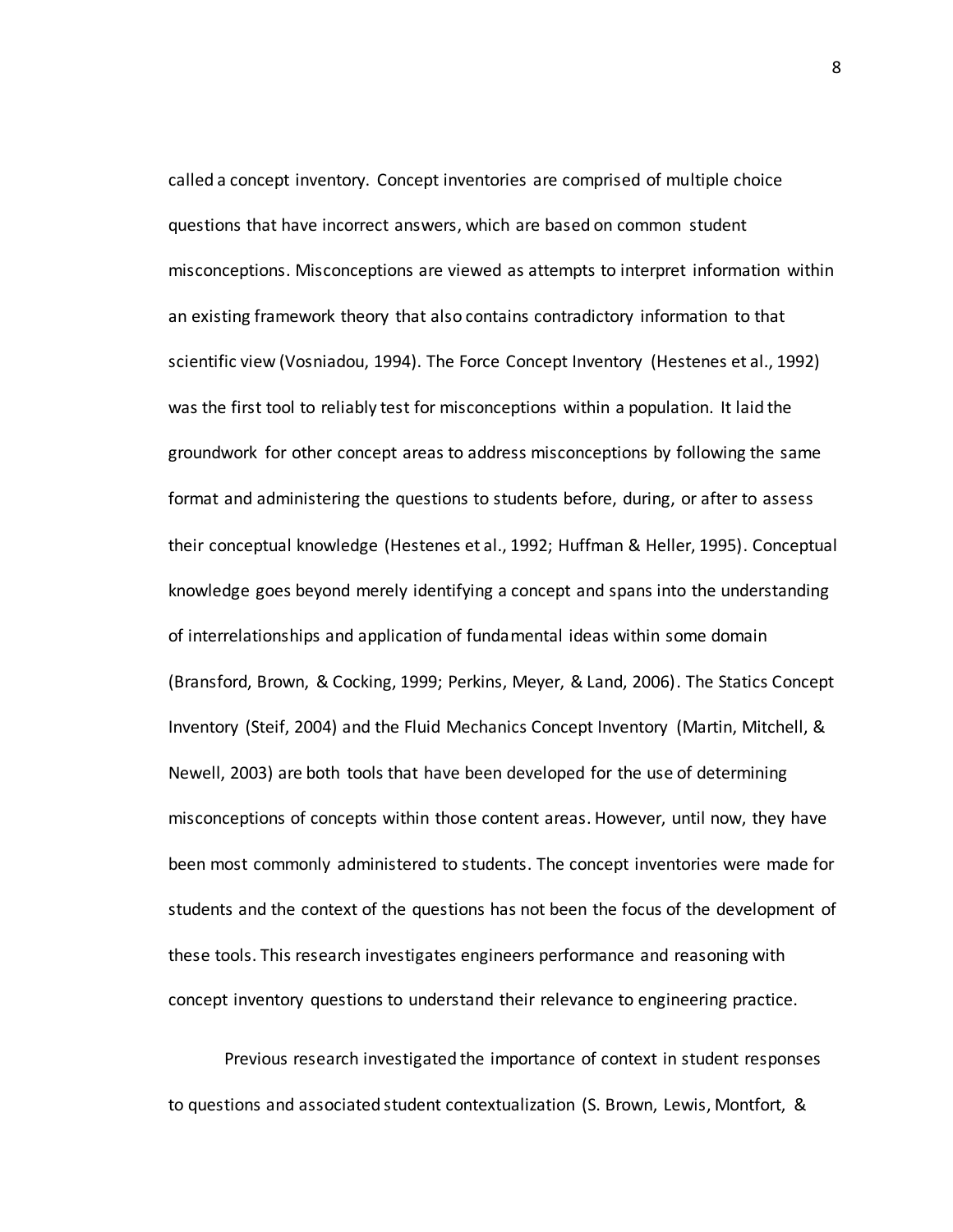Borden, 2011; Baghdanov, 2013). Concept inventories were used as a means to ask questions that would then facilitate discussions about the process used to answer the question. One of the limits to these studies was the lack of comparison to professional engineers to determine similarities and differences between the two groups. Another gap that this thesis attempts to address is the comparison between students' and engineers' concept knowledge and contextualization of that knowledge.

In order to understand conceptual understanding of professional engineers, insight is needed in how they conceptualize and contextualize engineering concepts. This thesis includes four chapters that represent the beginning efforts to determine how and why professional engineers respond to conceptual questions about civil engineering concepts.

Chapter 1 is a review of the relevant literature within situated cognition that frames Chapters 2 and 3. Situated cognition is appropriate because it is based upon theories and research of practitioners across a variety of fields.

Chapter 2 is research focused on engineers who participated in the statics concept inventory (Steif & Dantzler, 2005). This paper has been accepted to the American Society of Engineering Education June 2015 conference. The results collected from the engineers was compared to results from previous research that utilized students that were finishing or had recently finished their undergraduate statics course. This comparison was important to understand the difference between the two groups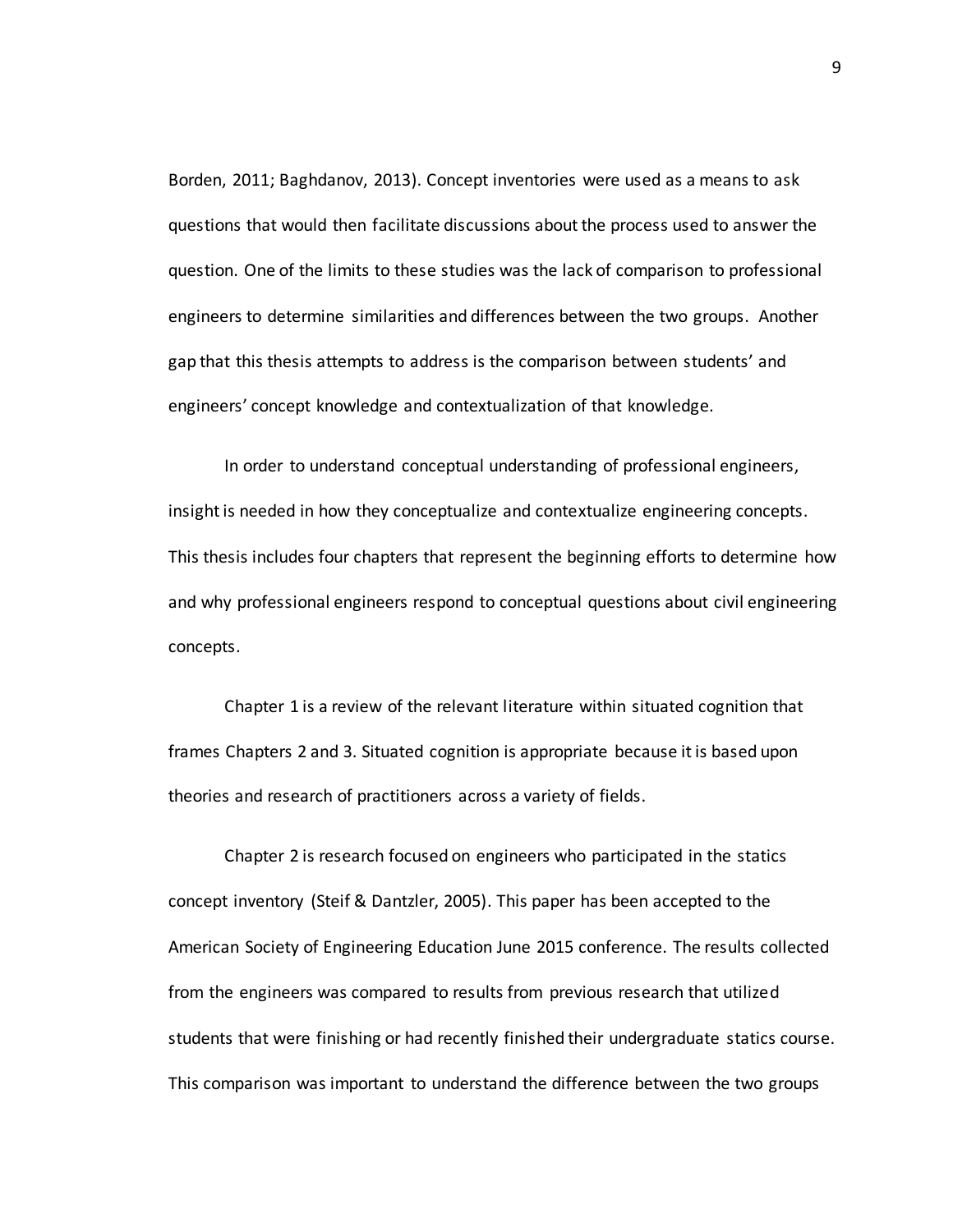and to determine why there was or was not any difference in between the two data sets. The purpose of this study is to gather data on practicing civil engineers' performance on the statics CI and to compare how they differed from previous research conducted with students (Steif & Hansen, 2006).

The article presented in Chapter 3 will be submitted to the Journal of Engineering Education in May of 2015. It utilized a small subset of questions and images from the fluids concept inventory in a semi-structured interview format. This allowed the engineers and students to explain how they came to solutions. The reasoning processes and concepts that participants used were compared between students and engineers to examine what role, if any, did context have in the their answer. The purpose of this study is to investigate how students and engineers differ in their conceptual knowledge as it relates to questions of core concepts in fluid mechanics. This study progresses towards a larger goal of understanding how practicing engineers operationalize and utilized concepts in the design process.

Chapter 4 is a conclusion, which summarizes the results from Chapters 2 and 3. Then using the results and discussion from those chapters suggestions for future research and instruction are presented in order to encourage the continuation of this research. It continues by explaining why this research is important and explaining how it has allowed a discussion about how to improve the education of future engineers to

10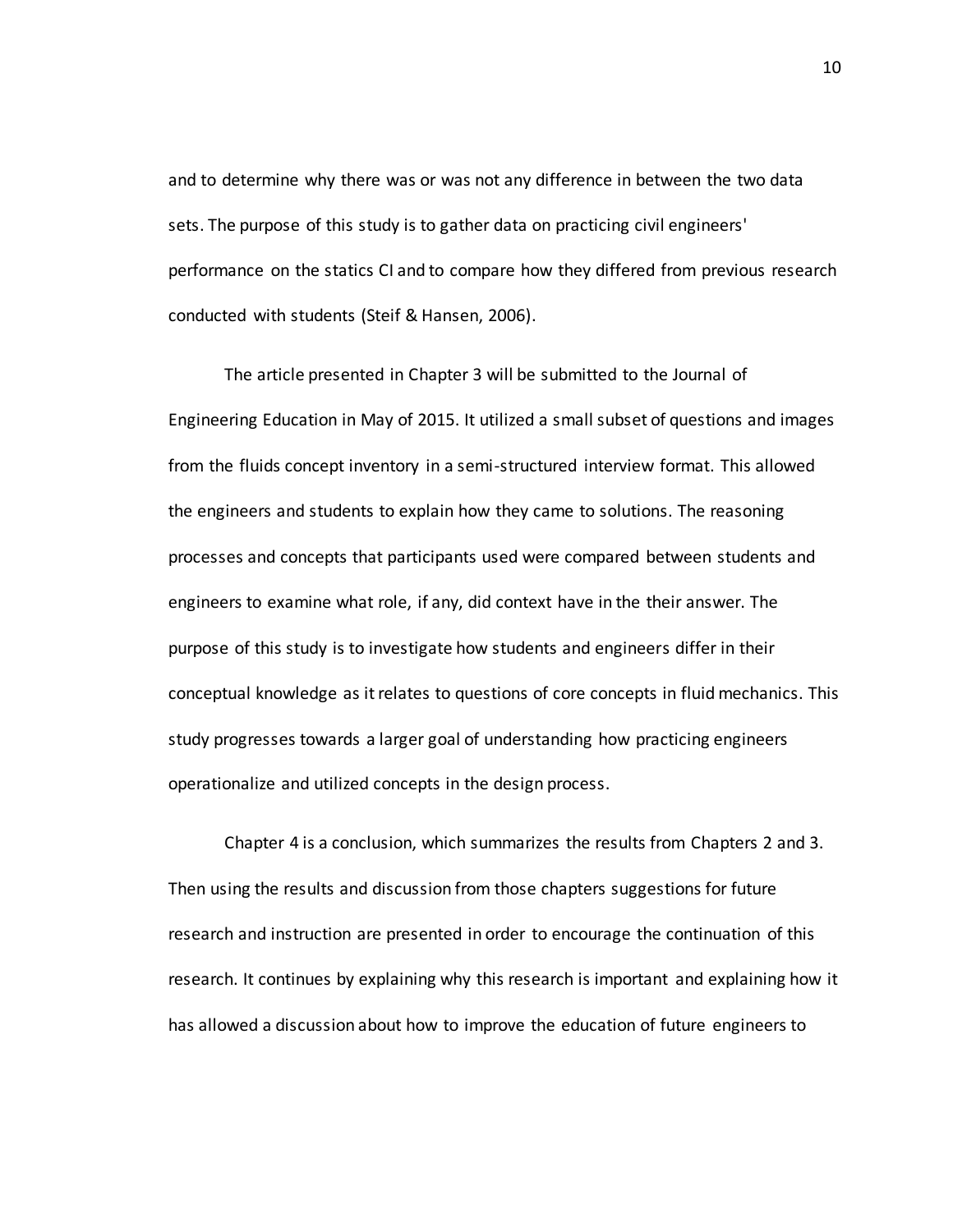better prepare them for engineering practice. From this it concludes with possible implications of future research in this area.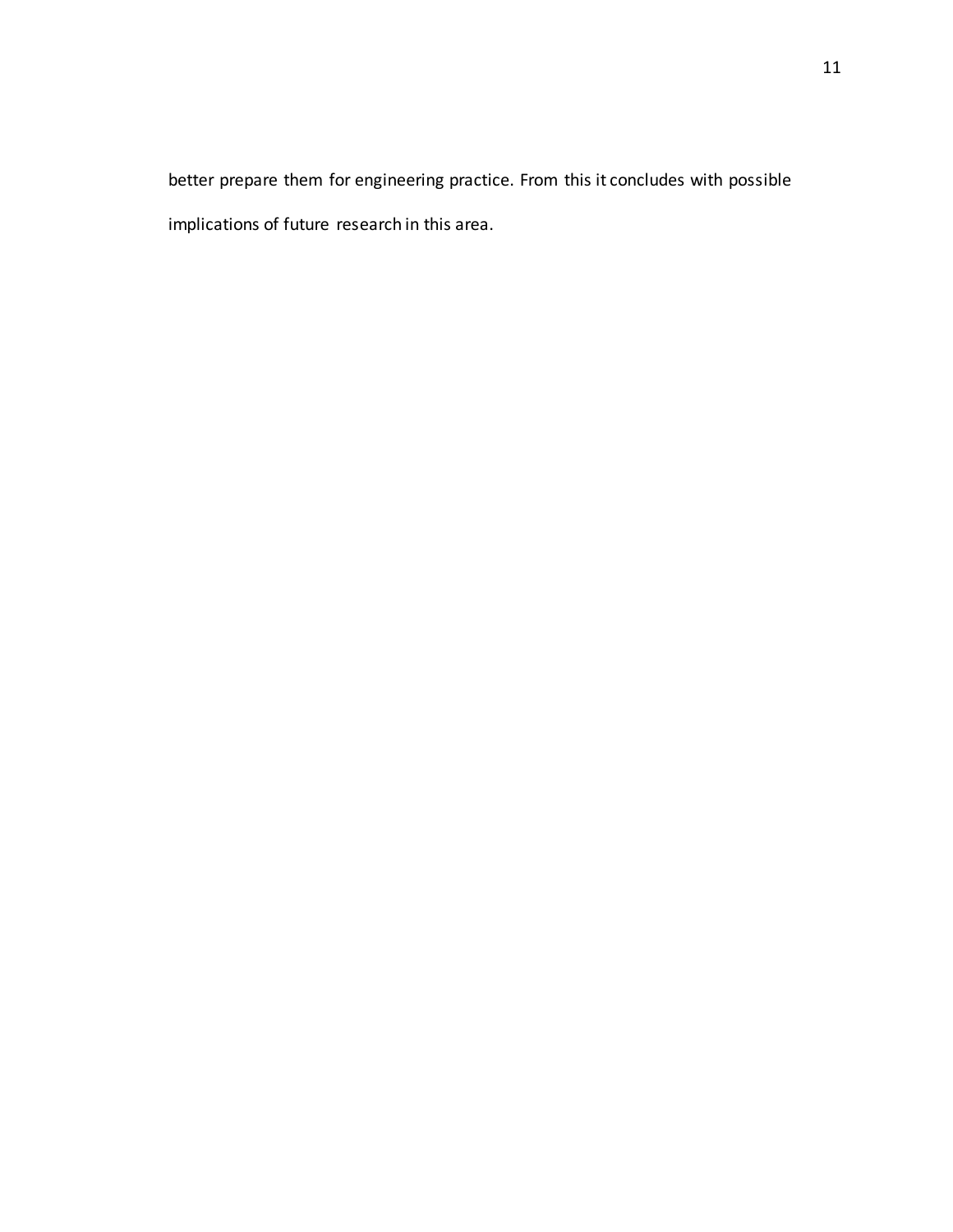# Practicing Civil Engineers' Understanding of Statics Concept Inventory Questions

Mark Urlacher, Dr. Shane Brown, Dr. Paul Steif, and Floraliza Bornasal

ASEE Conference Proceedings 2015

Washington Convention Center, Seattle, WA

ASEE 122nd Annual Conference and Exposition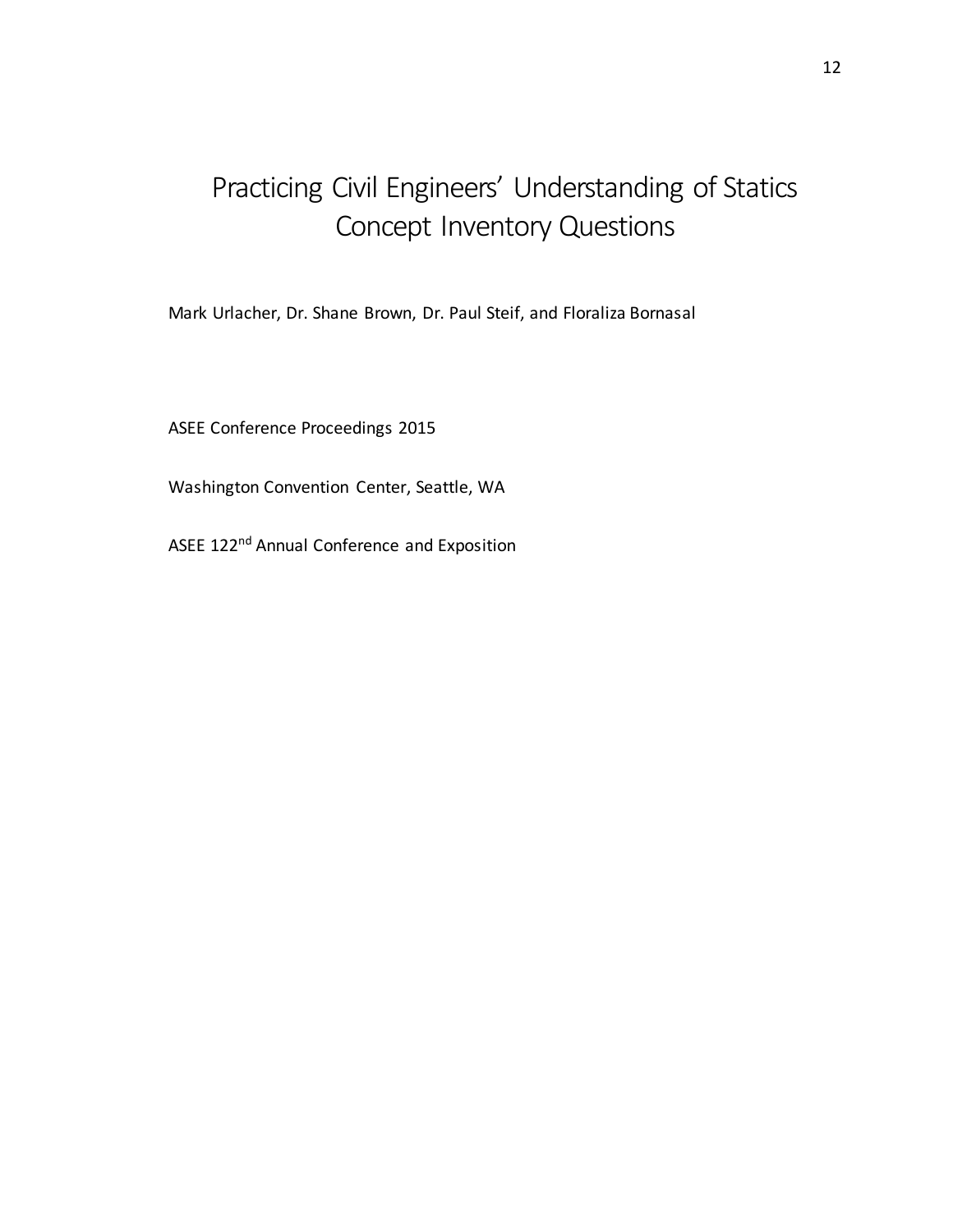#### Abstract

*Background:* Engineering concept inventories have been broadly used to assess student conceptual knowledge and evaluate the effectiveness of educational innovations. Concept inventory questions were developed to isolate concepts and typically include common misconceptions as possible incorrect answers. Situated cognition theory suggests that knowledge is an interaction between the individual and the context and that isolated concepts may be of limited value in solving engineering design problems. We began to test this proposition by administering the statics concept inventory to practicing civil engineers.

*Purpose:* The purpose of this research is to gather data on practicing civil engineers' performance on the statics concept inventory.

*Methods:* The statics concept inventory, implemented as an online survey, collected responses from practicing engineers with a range of experience from 1 year to 45 years as an engineer.

*Results:* There were 25 participants, all of whom were practicing civil engineers. The average number of years of experience was 11.4 yrs. The participants, on average, answered 13 questions (out of 27 questions) correctly or a score of about 50%.

*Conclusions:* Our results provide insights into professional civil engineers understanding of statics concept inventory concepts. Although the data set is not necessarily indicative of the larger community of professional engineers, it provides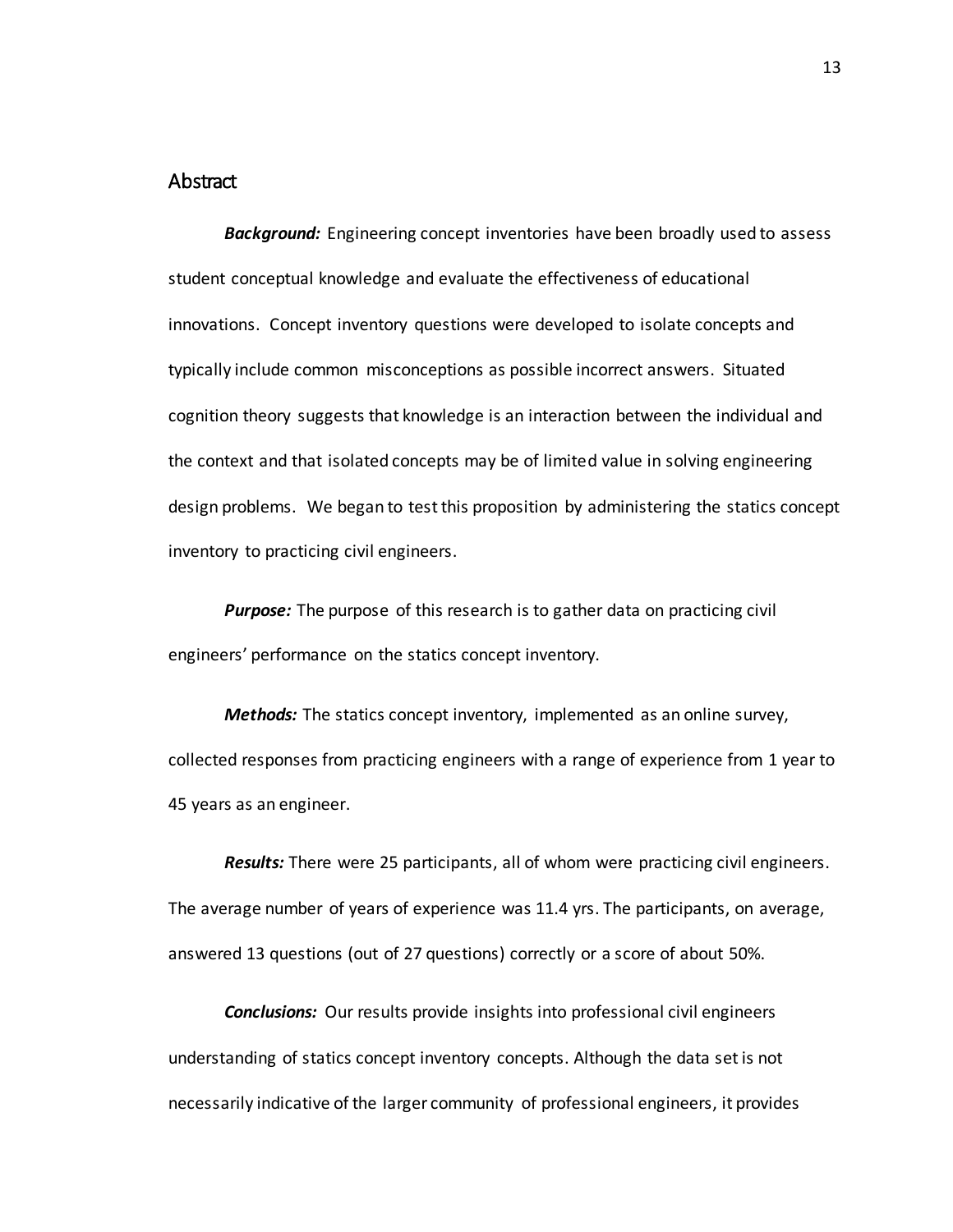early evidence that not all concepts from the statics concept inventory may be relevant for practicing civil engineers. More research is needed to understand how and why academic concepts are important to civil engineering practice.

#### **Introduction**

The goals of most engineering analysis courses is to empower students to apply established principles and methods to understand and quantify new unfamiliar situations (Steif & Hansen, 2006). Oregon State University's civil engineering department's mission statement states that its goal is to *"prepare students for professional and responsible engineering and constructor positions*. (OSU C&C Engineering, 2015)" Many other universities including Washington State (WSU), University of Washington (UW), Virginia Tech (VT), and Purdue (PU) have similar goals for graduating engineers within their mission statements. WSU's mission statement notes its goal is to "*prepare our graduates to contribute effectively to the profession and society, for advanced study, and for life-long learning (WSU C&E Engineering, 2015),"* while Purdue lists its goal to *"prepare graduates to successfully pursue their professional career objectives in a civil engineering-related field (P U C. Engineering, 2015)".*  Reflective of these mission statements, there exists common desire for classes and material covered within the education plan of civil engineering students to prepare them for the profession after they graduate.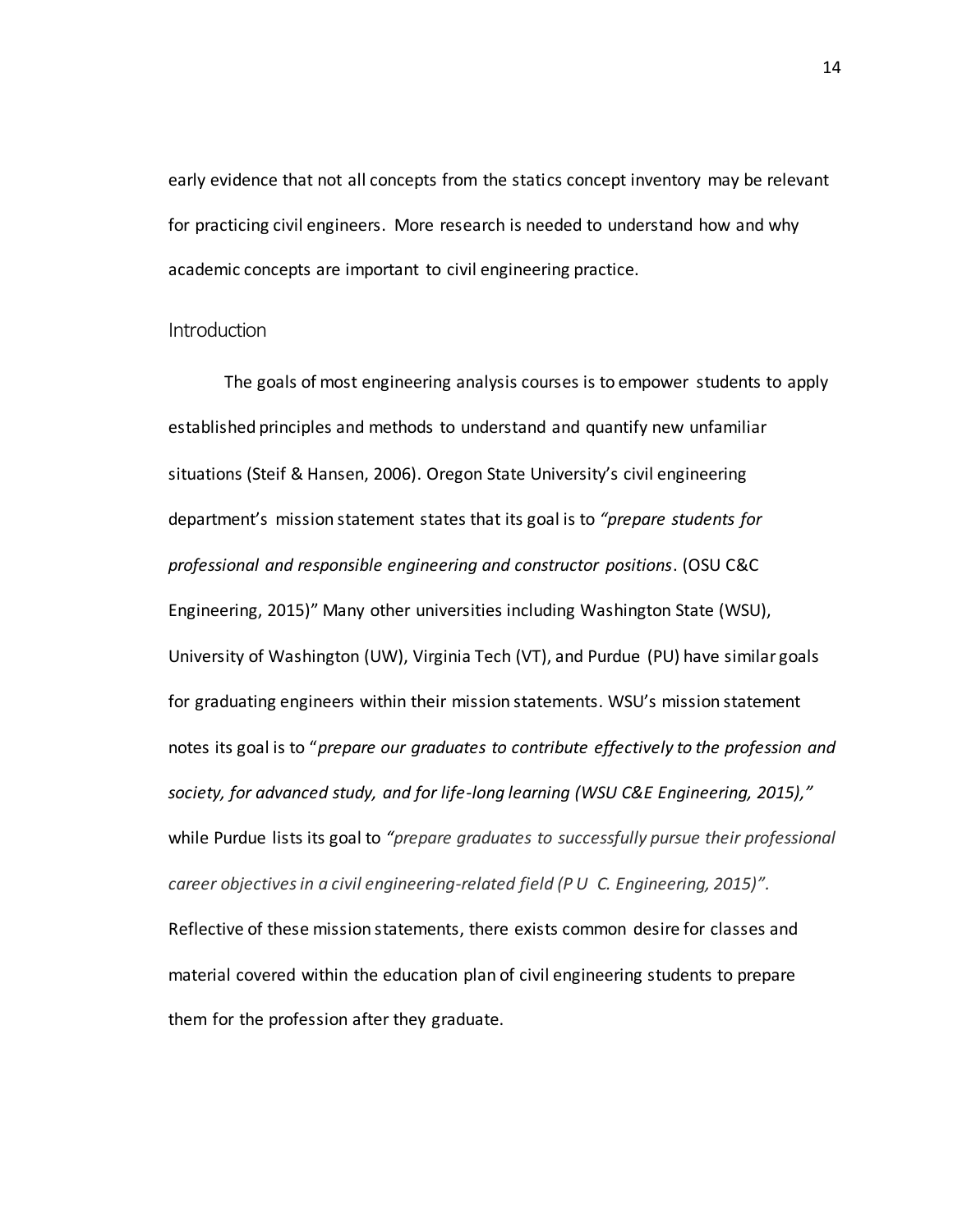Universities generally undergo ABET certification because, as noted in the ABET website, "*accreditation is proof that a collegiate program has met certain standards necessary to produce graduates who are ready to enter their professions (ABET, 2015)."*  For students, accreditation of a program means that the school *"knows their profession's dynamic and emerging workforce needs, they review academic programs to ensure these programs provide students with the technical and professional skills they need to succeed (ABET, 2015)."* For the general public, a school being accredited *"enables academic institutions to demonstrate to the public that they are serious about advancing the quality of their programs. It is recognition by the technical professions that these programs are preparing students well, and it encourages 'best practices' in education through formal, continuous quality improvement (CQI) processes (ABET, 2015)."*These suggest that accredited universities have an obligation to prepare graduates for the workplace and continuously understand and evaluate their process for doing so.

These expectations from regulating agencies, students, and the general public inherently link educational experiences and successful pursuit of professional work. As such, identifying fundamental areas of content knowledge that may be tracked between academia and practice must be addressed. Additionally, means to assess such knowledge must be identified and implemented. Currently, one of the foundational classes during the education of a civil engineer is statics. Steif's (Steif & Dantzler, 2005) statics concept inventory is used to measure the ability of a person to use fundamental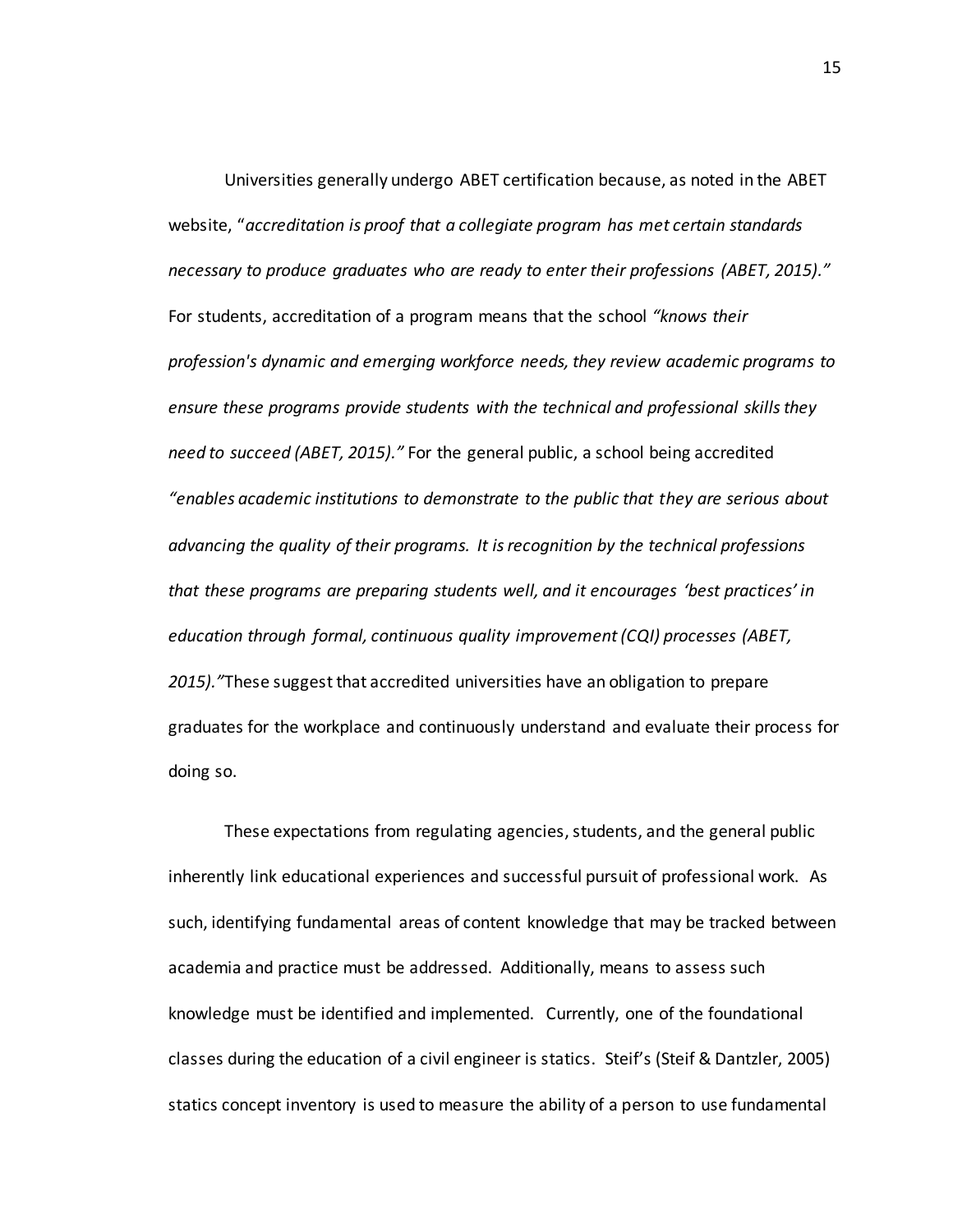concepts of statics to answer questions. This has been used to evaluate students' abilities. This study probes its use in measuring professional engineers' knowledge of these concepts in order to understand how these fundamental ideas in statics are used and understood in the professional engineering field.

Concept inventories (CI) have been defined as, "Multiple choice instruments designed to evaluate whether a person has an accurate and working knowledge of a concept or concepts (Lindell, Peak, & Foster, 2007)." For the purposes of this project, this is the best suited definition because, unlike other definitions of CIs, it states "person" rather than "student." Note that this project does not focus on students, but rather on licensed civil engineers.

Engineering CIs have been broadly used to assess student conceptual knowledge and evaluate the effectiveness of educational innovations (Streveler, Litzinger, Miller, & Steif, 2008). Conceptual knowledge goes beyond merely identifying a concept and spans into the understanding of interrelationships and application of fundamental ideas within some domain (Bransford et al., 1999; Perkins et al., 2006). CI questions were developed to isolate concepts, and CIs typically include common misconceptions as possible incorrect answers (Steif & Dantzler, 2005). Traditional perspectives on application of CIs as assessment of conceptual knowledge, such as those investigating misconceptions, have come from the lens of individual cognitive theories (Prince, Vigeant, & Nottis, 2012; Streveler et al., 2008).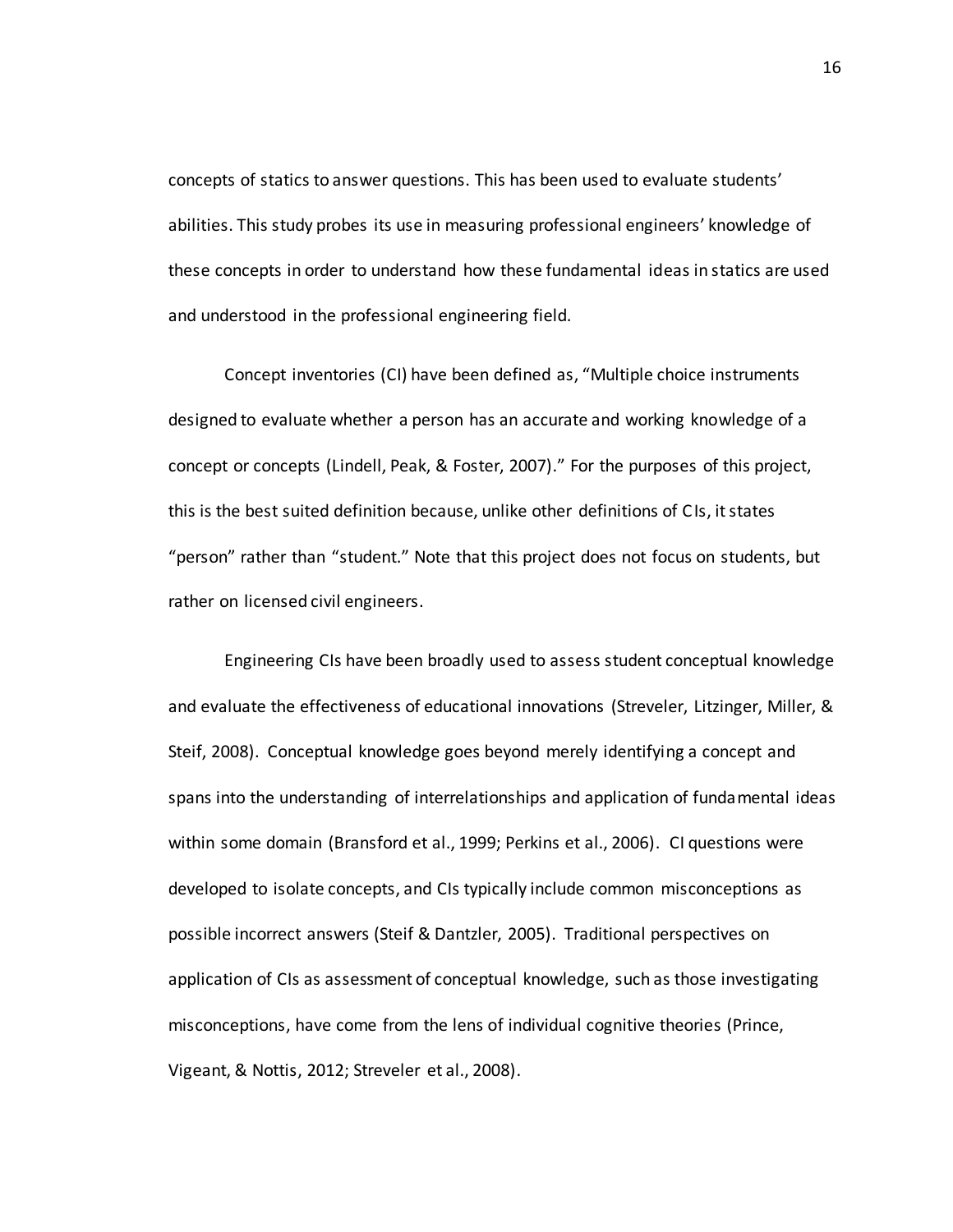Situated cognition theory generally lies in contrast with some cognitive approaches that suggest that if a person knows a concept well, they will be able to apply it in a multitude of contexts (J. S. Brown et al., 1989). Situated cognition theory suggests that knowledge is very contextual; to prepare students to do something, they should engage in that practice in as authentic a manner as possible (Hutchins, 1995; Lave & Wenger, 1991). Therefore, student's ability to answer questions about isolated concepts may not be a good measure of the ability of an engineer to be productive in the engineering workforce. We began to examine this proposition by implementing the statics CI to practicing civil engineers.

The *purpose* of this study is to gather data on practicing civil engineers' performance on the statics CI. To do this, the statics CI was used as an online instrument to collect responses from professional civil engineers.

#### Literature Review

Misconceptions have mostly been investigated in engineering education through the development of CIs including statics, fluid mechanics, mechanics of materials, and many more (Evans et al., 2003; Hutchins, 1995; Jacobi, Martin, Mitchell, & Newell, 2004; Steif, Dollár, & Dantzler, 2005) which were all spurred by the Force Concept Inventory (Hestenes et al., 1992). CIs have been widely used to assess student's deeper understanding of important concepts and to measure the effectiveness of curriculum (Hake, 2002). These CIs are partially based on an implicit assumption that the concepts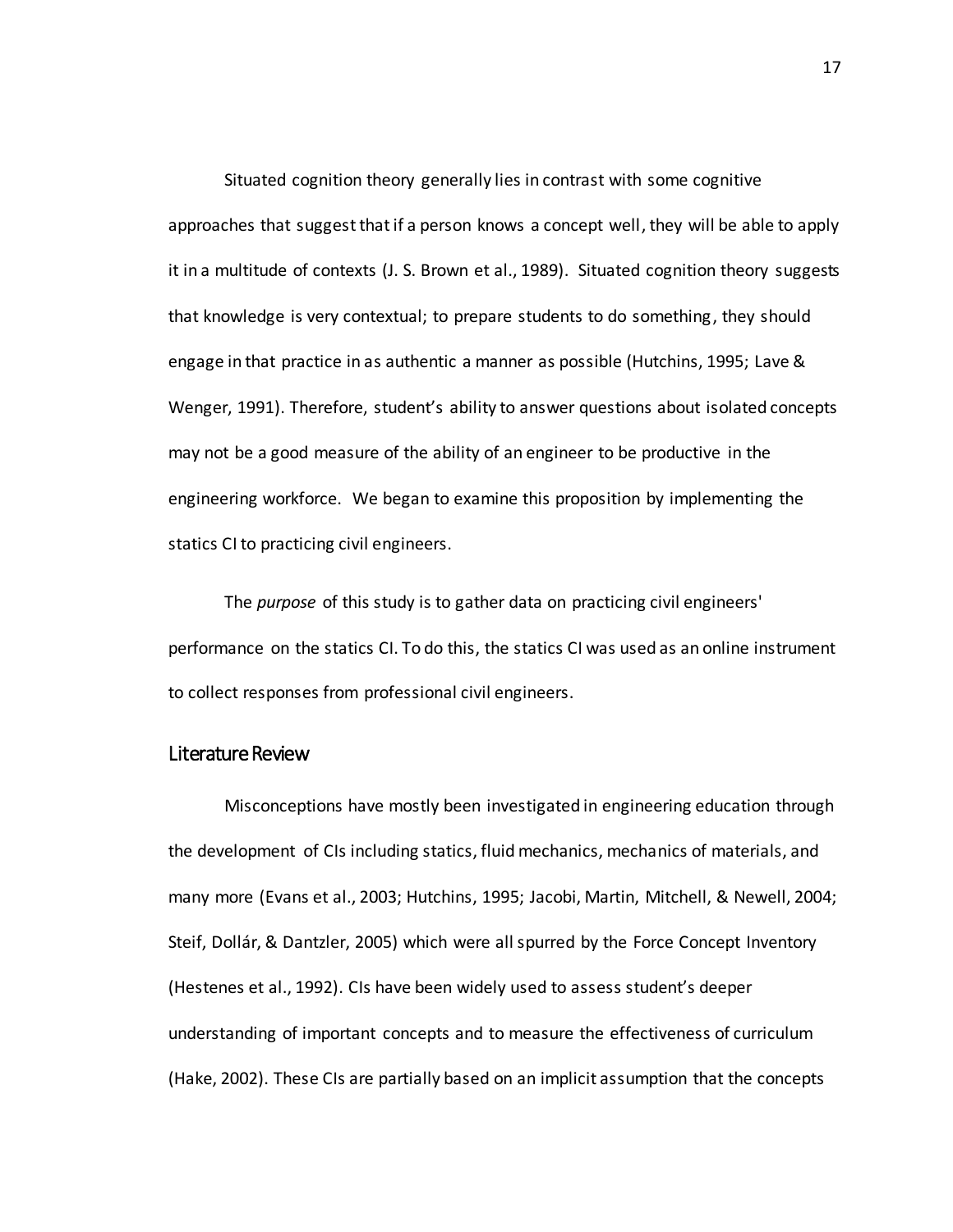that are tested and the way in which they are tested, are in fact relevant to the engineering profession. However, there is no research that explores how practicing engineers perform on the CIs. Additionally, the assumption of concept inventories' relevancy to the engineering profession has not been examined. If that implicit assumption is true, then it would be useful to compare how professional engineers and students differ on their answers or if they differ at all.

Situated cognition theory suggests that knowledge is not from a single person, but rather that knowledge resides within the group of people who share common goals and practices (Lave & Wenger, 1991). Situated cognition may suggest that the degree of relevance of these concepts to the job of an engineer could question the validity of this assumption since situated cognition experts contend that knowledge only exists in context and has very limited meaning and usefulness when taught out of context (Chaiklin & Lave, 1996; Lave & Wenger, 1991; NRC, 1999). As an example, according to Hutchins (Hutchins, 1993), apprentice navigators aboard ships needed practical training before they could become full navigators even if they had proper training at a school that taught them terminology needed for the tasks they would perform, but gave them no experience doing those same tasks. Although they were trained, they needed time actually performing the tasks of a navigator to be able to perform them by themselves without the supervision of another more experienced navigator. The context in which they learn the skills is important to the ship and its crew. The skills learned in school were the same as those learned on the ship, but disconnected from the situations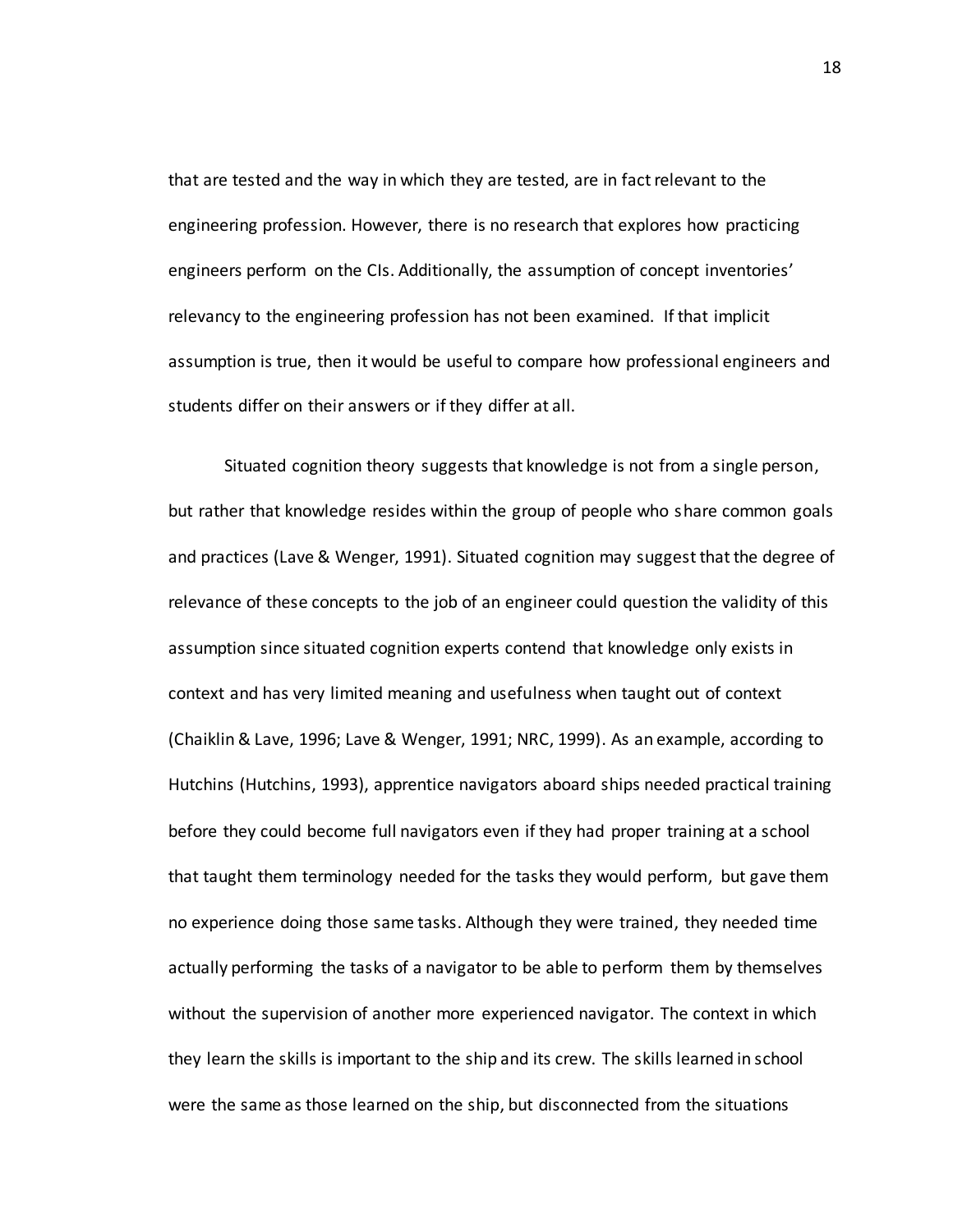encountered whilst practicing those skills made them much less useful than learning them in the context of how they are used on the ship. The statics CI includes problems that should be relevant to practical engineering systems (Steif, 2004). However, as shown in the study done with navigators, the context of the concepts that were utilized is very meaningful in terms of the way they are understood. Also, engineering is a field that can require technical coordination to complete tasks where engineers influence each other to perform work (Trevelyan, 2007) making the individual nature of the CI another aspect to consider. Situated cognition theory is not tied to the methodology of this study, but it is a theory that may be useful in facilitating a discussion about the interpretation of why engineers perform as they do on concept inventories.

Although the statics CI is thought to be comprised of questions relevant to engineering practice, this CI has not been tested using practicing engineers. Noting the novelty of examining practicing engineers' understanding of concepts via CIs and the inherent characteristics of engineering practice, perhaps a new framework shaped by the lens of situated cognition will provide a better understanding of why engineers actually perform as they do.

#### Methods

#### *Participants*

Recruiting participants for this study was done in multiple ways. First, emails were sent to professional civil engineers that had helped in research projects before and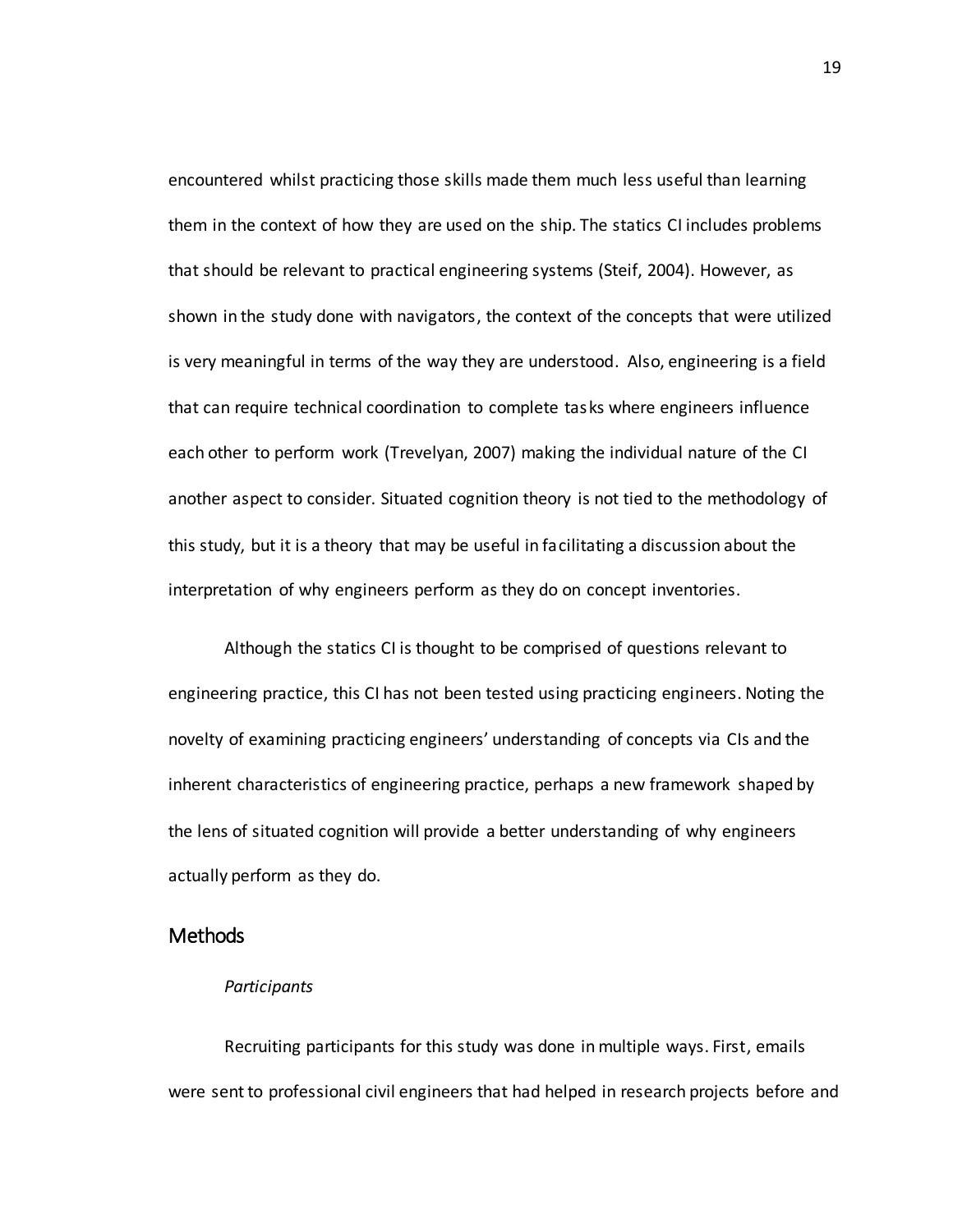were willing to help recruit other engineers from their companies and engineering societies that they belong to. After reaching out to known contacts the American Society of Civil Engineers, Section 8 officers and their branch presidents were contacted to recruit via social events and newsletters put out by the separate areas. The total number of participants was 25, all of whom were practicing civil engineers from 20 different firms and government offices. The average number of years of experience as a practicing civil engineer for the participants was 11.4 yrs. 17 participants had bachelor's degrees, 7 had master's degrees, and 1 had a doctorate degree, all in civil engineering. When asked about what they would consider their area or areas of expertise 5 responded structural, 5 responded environmental, 19 responded civil, 7 responded water resources, 2 responded geotechnical, 3 responded management, and 1 responded waste water management. All of them worked for companies or offices employing fewer than 100 employees. 20 of the participants were males and 5 were female.

#### *Data Collection and Analysis*

The participants were given access to the CI through surveymokey.com. Participants were asked not to use reference material while they took the CI and were asked to limit their time for each question to less than 2 minutes each. Due to the nature of disseminating the CI online and not knowing if a participant was going to need to stop for work or another reason there was no time limit set in the survey for each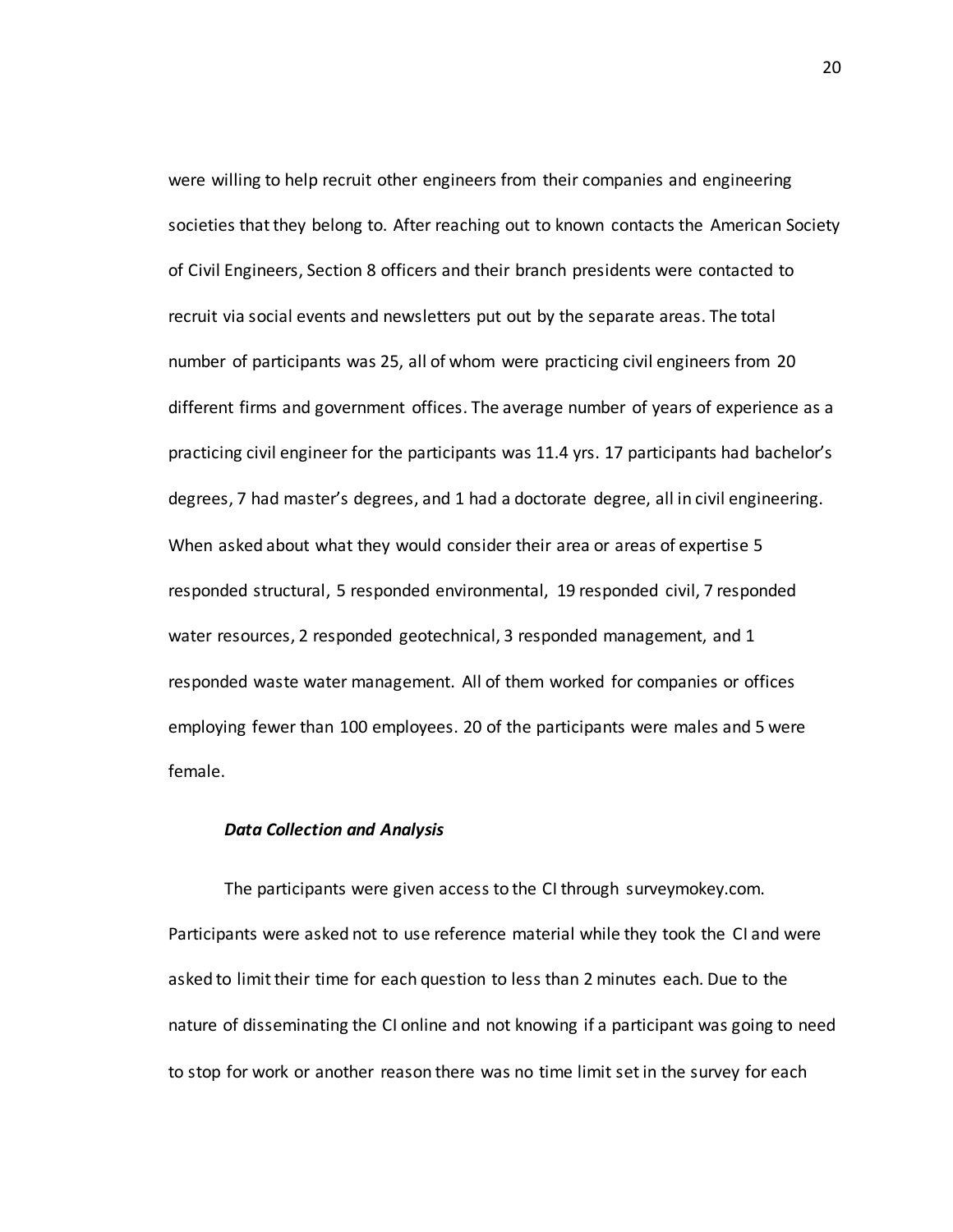question and there was no way to absolutely ensure that they were not using reference material while taking the CI. There are time stamps on surveymonkey.com that show how long it took each participant to complete the CI which helped to verify how long each participant took to complete it.

#### **Results**

Table 2 shows the sub discipline of the participants. The engineers that associated with the water resource discipline had a slightly lower average than the rest of the participants. The other three groups of engineers scored within 4% of the average of 48%.

|                  | Number of    | Average | Experience |
|------------------|--------------|---------|------------|
|                  | participants | score   | (yrs)      |
| Civil/WR         |              | 44%     | 9.5        |
| Civil/Management | 3            | 52%     | 17.3       |
| Civil/Structural |              | 51%     | 10.6       |
| Civil/Other      | 10           | 48%     | 10         |

*Table 2: Participants score and experience by sub discipline.* 

Figure 1 shows how the engineers that participated in this study scored on separate concept areas compared to an earlier study conducted with N=1378 students from 10 different statics classes at 7 different universities (Steif & Hansen, 2006). The students were either finishing their statics class or had recently finished it when they took the concept inventory. Of the nine concepts that are being assessed, static equivalence over the three questions had the lowest average for engineers at 23%. The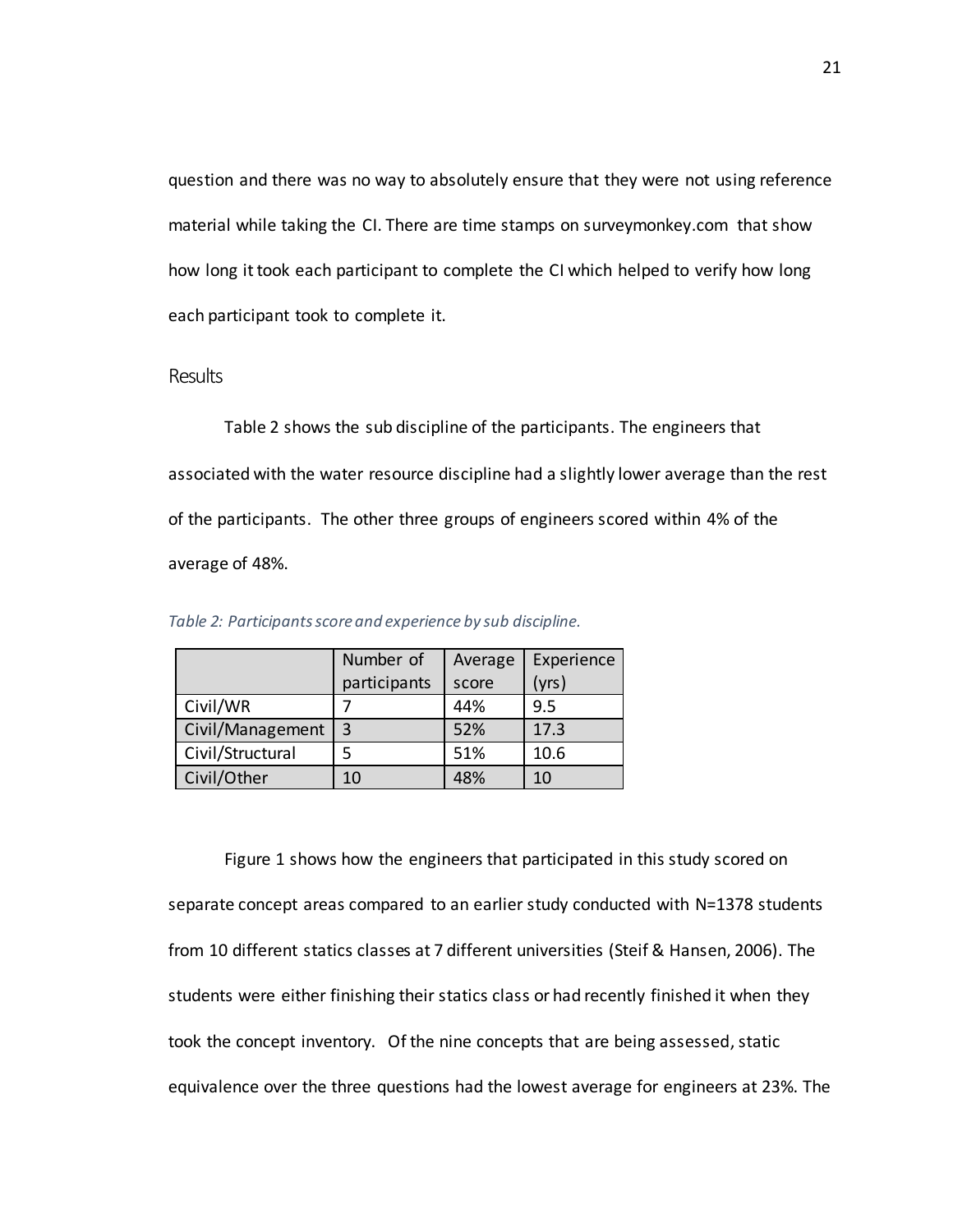lowest scoring question across all engineers fell under that same category. 12% of the engineers that answered question 9 answered it correctly. In the highest scoring category, the questions focused on slots and over the three questions that covered this concept, an average of 68% answered correctly. The single highest scoring question was question 11 which is in the section about rollers and was answered correctly by 80% of the engineers.



*Figure 1: Concept Difficulty: Percent of engineers answering a set of questions about a single concept correctly.*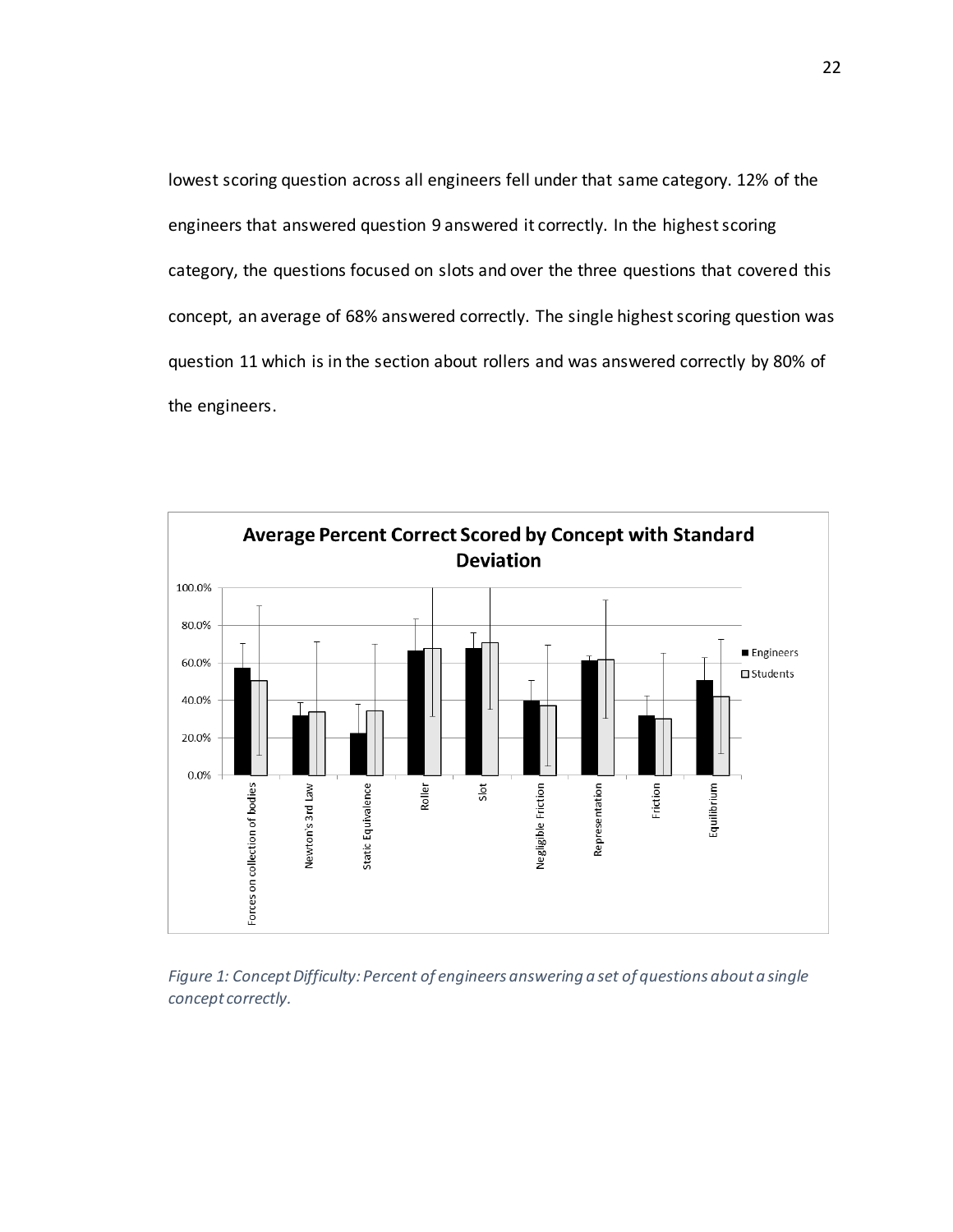# Discussion

Practicing engineers have both scholastic and practical experience with engineering concepts. Since they have degrees and have worked as engineers , it might be assumed that their knowledge of engineering concepts is excellent and would allow them to answer most, if not all, of the questions on the statics CI correctly. The highest average score for any subgroup of engineers is 52% which is not what would be expected if knowledge from practical experience expanded on knowledge from classes taken at a university. Some possibilities that could explain the low scores from the participants in this study are:

- 1. The concepts in the statics CI are not commonly used in engineering practice and without reference material allowed while taking it the concepts, may have been too difficult and distant for the engineers to be able to recall them.
- 2. These concepts may be relevant as foundational to other concepts that are built upon these concepts, but are foreign compared to the more complex concepts which then caused the engineers to not score well on the CI.
- 3. Knowledge learned in classrooms is different than that learned through experience and the concepts, although they may be the same, may not be recognizable to practicing engineers in the format of these problems.

The first possibility is that the engineers are not familiar with the concepts because they learned them during their statics course and used them while in school, but after graduating the concepts were not used and, therefore, were harder to recall how to answer the questions correctly leading to low scores. This could imply that the engineers do not use the concepts often in their jobs. It might also mean that they do use the concepts, but in a way that they do not recognize when asked about them in the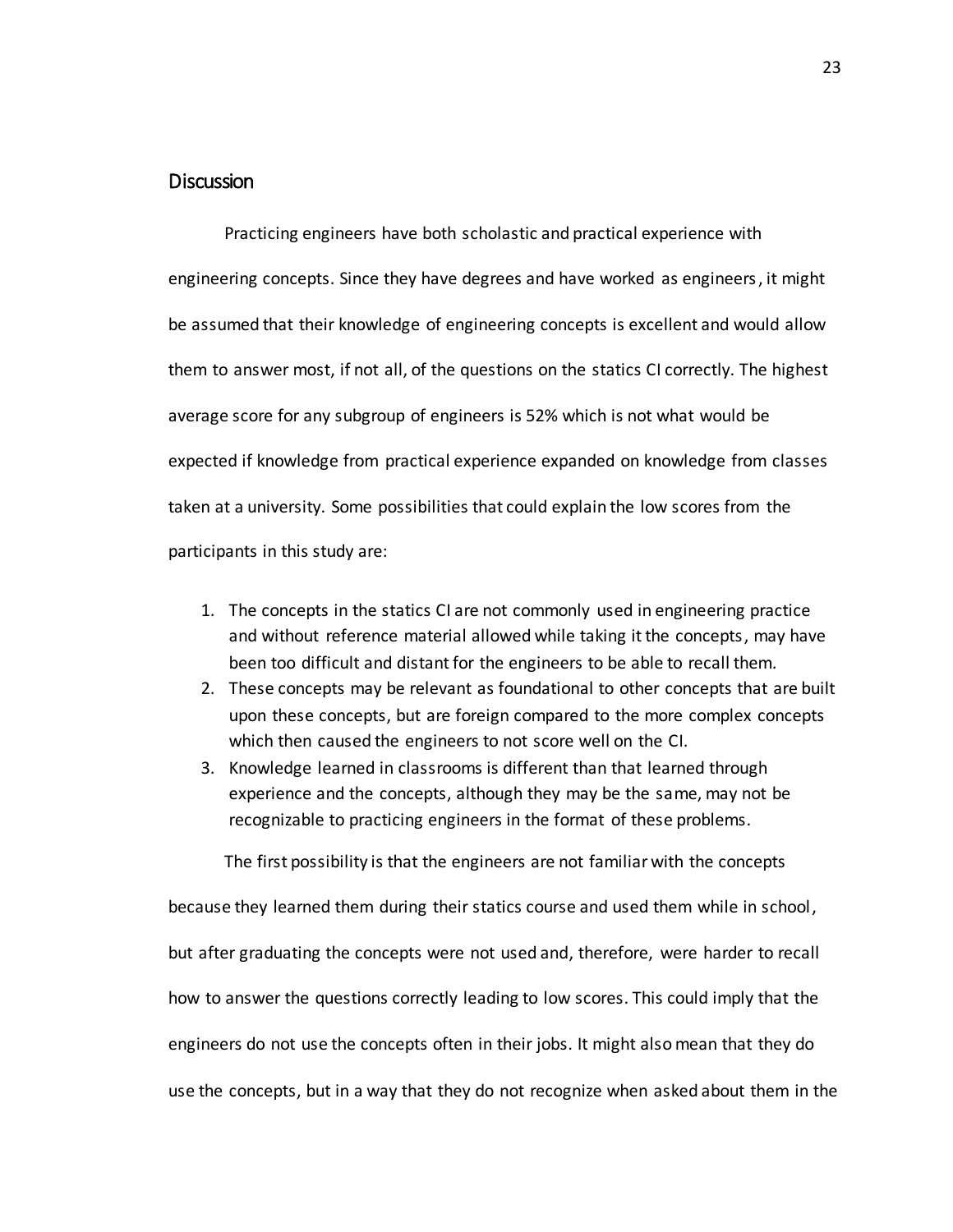context of the CI. If this was the reason for low scores, one might expect that the engineers that had more work experience and, therefore, out of school for a longer period to have lower scores overall than engineers with less experience. This was not the case as the group with the most experience were those that identified management as one of their areas of expertise and had more experience than other engineers and they scored on average higher than any other group although only by 8%.

The next possibility is that these concepts may be relevant as foundational to other concepts that are built upon these concepts, but are foreign compared to the more complex concepts which then caused the engineers to not score well on the CI. Statics is generally taken in the second year of a civil engineer's college curriculum. It is considered a foundational class for many other courses in the third and fourth year of civil engineering programs and, as such, the concepts learned in statics are important to these classes. This could cause engineers to overlook the basic statics concepts during their regular work and possibly while they were taking the CI causing the low scores. If the concepts learned in statics are not used explicitly, then engineers may simply not remember them as those concepts, but rather as a piece to more complicated concepts. If the engineers were unable to separate the concepts they needed from the more advanced concepts learned in advanced classes, then it may have been difficult to make the connection about the concepts when asked about them during the CI.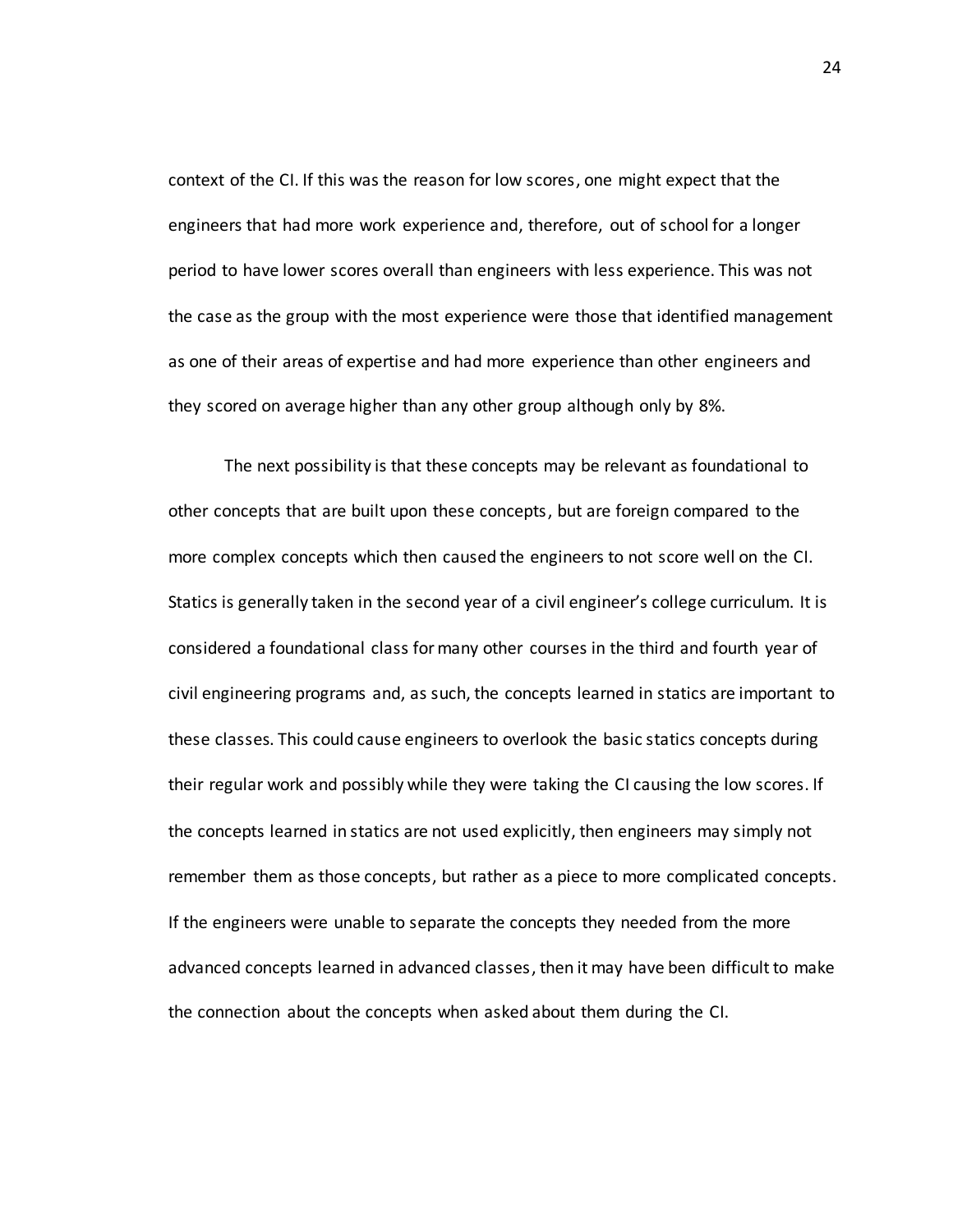Another possibility is that knowledge learned in classrooms is different than that learned through experience and the concepts, although they may be the same, may not be recognizable to practicing engineers in the format of these problems. Looking at the question that most engineers scored the lowest on, it was the third question on the concept of static equivalence shown in Figure 2. Only 12% of the participants answered this question correctly. It consists of a rectangle with arrows, dots, and labels. To an engineer this may look familiar as something they would have seen in school, but it is disconnected from projects that they now work with. There is no reference to how it is connected to a project they would be working on and situated cognition theory would suggest that this disconnect from the workplace disconnects the concept from their knowledge. This would not necessarily mean that the engineers do not know these concepts or that they are unimportant to their jobs, but rather that the questions in the CI are presented in such a way that the concepts become convoluted and the engineers are less likely to recognize them in this context.

Situated cognition offers an explanation for each of these possibilities. The engineers were asked to take the CI without using reference material to help them remember how to use concepts if they felt they needed it or in order to verify that their answers were correct before submitting them. The theory of the extended mind is an important piece to situated cognition and may explain why asking engineers to not use reference materials could cause them to not perform well on the inventories. The extended mind is a theory that claims that the boundaries of a cognitive system lie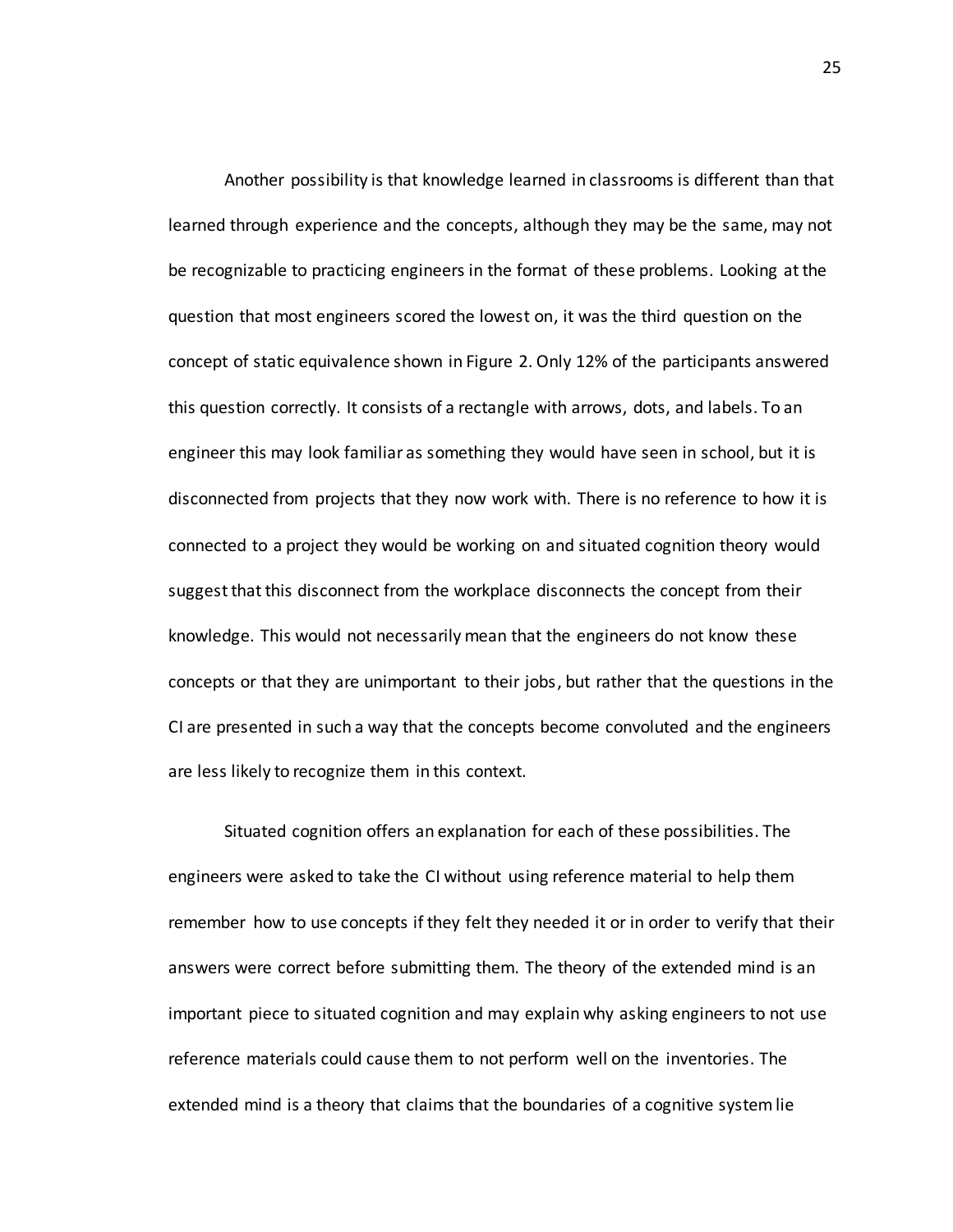outside of the envelope of an individual person and extends to the physical environment (Clark & Chalmers, 1998; M. Wilson, 2002), which would include books and reference material used by engineers. Clark and Chalmers (Clark & Chalmers, 1998) proposed that an Alzheimer's patient that uses a notebook to remember important facts is only superficially different than a person that has a perfectly functioning memory that looks up information and stores it internally. Engineering reference books are used by many engineers as a part of their day to day routine that, considering the extended mind theory, if they are not allowed access to this information then they are almost being asked to not use part of their mind which may be extended into these reference materials. Engineers may also be *embedding* their minds in the reference material and the situations they commonly encounter at work in order to travel "informationally light" (Clark, 1997). If engineers use reference material to embed and extend their minds, then not allowing them to access it could cause them to not perform as well as expected.

Situational availability provides an explanation for the second point about statics concepts being foundational to other concepts more commonly used by civil engineers. Situational availability suggests that it is difficult to retrieve situations for abstract concepts (Schwanenflugel, Harnishfeger, & Stowe, 1988). The concepts in the statics CI may be considered abstract by engineers if they are not rooted in situations related to their work. The concepts themselves may not be abstract, but how they are presented

26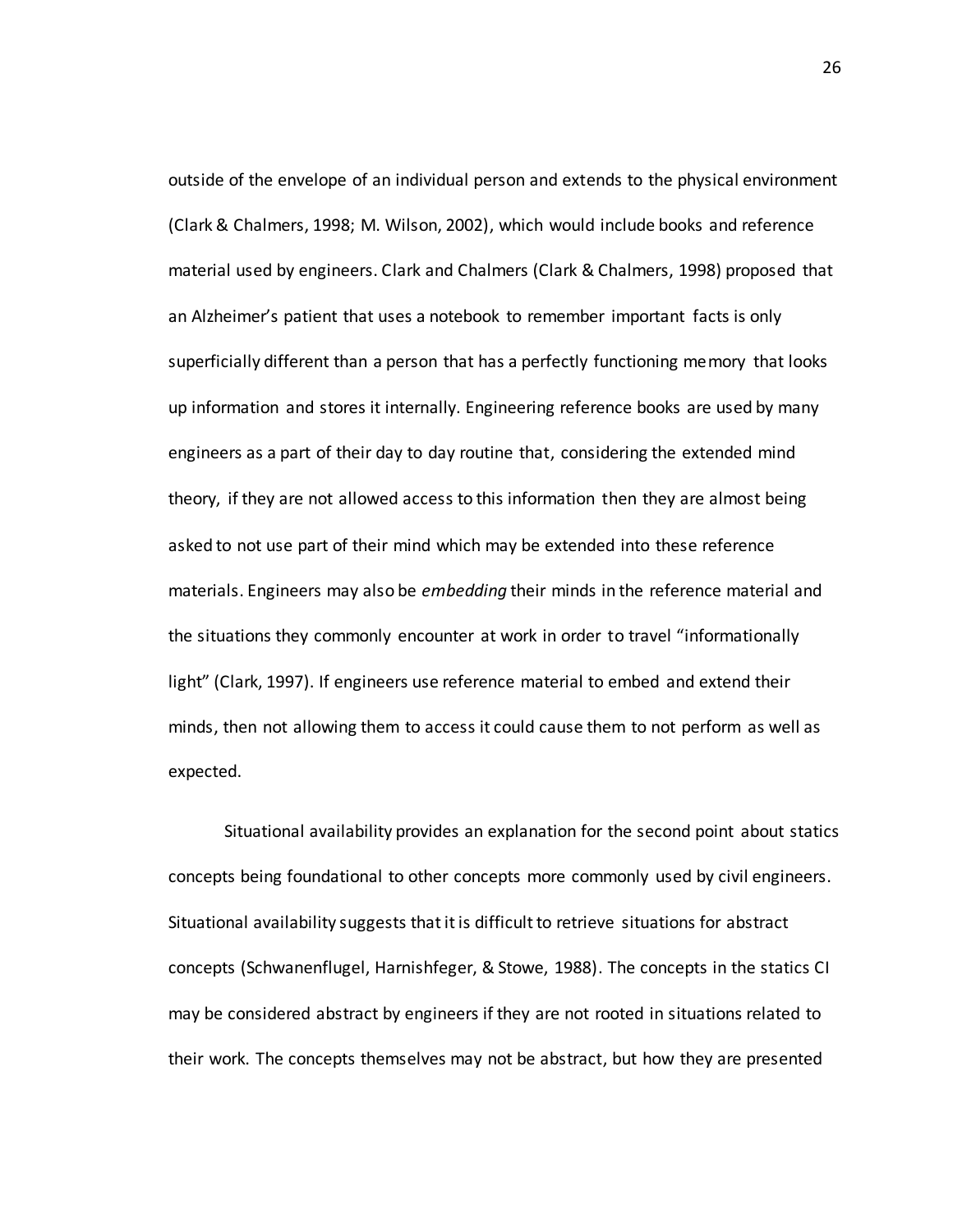may make it difficult for engineers to retrieve the concepts because those situations are abstract.

It is theorized that concepts are stored situationally and engineers may have difficulty recalling the concepts as situated in the form the questions take in CIs. According to Yeh and Barsalou (Yeh & Barsalou, 2006), a concept produces different conceptualizations in different situations, with each form relevant to the current situation. According to this theory, concepts are not represented as generic, highly abstracted data structures, but rather their content is tailored to the current situation. The concepts in the statics CI might be presented to the engineers in a different situation than how the concepts might generally be presented. As a computer might be thought of as an instrument used for work when depicted in an office, it might be thought of as an entertainment device when depicted in the home. Statics concepts can be situated differently in the workplace compared to the classroom. Along with this idea that concepts are stored differently for each situation, it is important to consider that people may not store and retrieve surface stimuli, such as images and words, in the way that cameras and audio recorders do (L. W. Barsalou, 1999). It is possible that the images presented in the statics CI trigger the same stimuli in practicing engineers as it does in students, but for students this imagery may be recent retrieval rather than long term retrieval which may explain why they did not score better than the students. Although engineers have more experience and schooling, if they are expected to answer questions about abstract concepts then that experience would not be as useful to them

27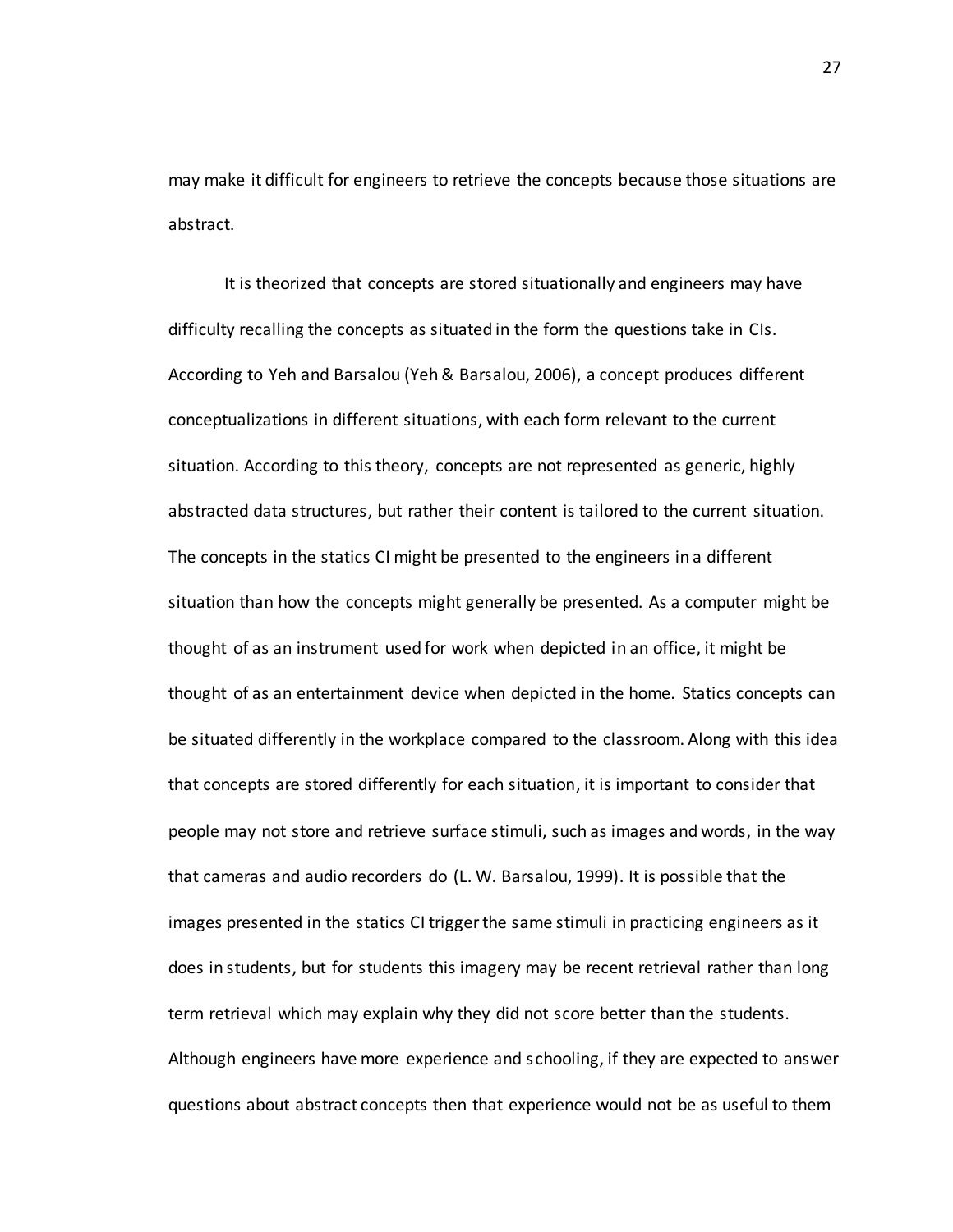as what was learned in school, giving them the same capacity as the students to answer

the questions correctly.

The two forces with magnitudes 7 N and 10 N act in the directions shown through points A and B, which are denote with dots. These forces keep the member in equilibrium while it is subjected to other forces acting in the plane (shown at the right).





Assuming the other forces stay the same, what load(s) could

replace the 7 N and 10 N forces and maintain equilibrium?

*Figure 2: Question 3 of 3 on static equivalence.*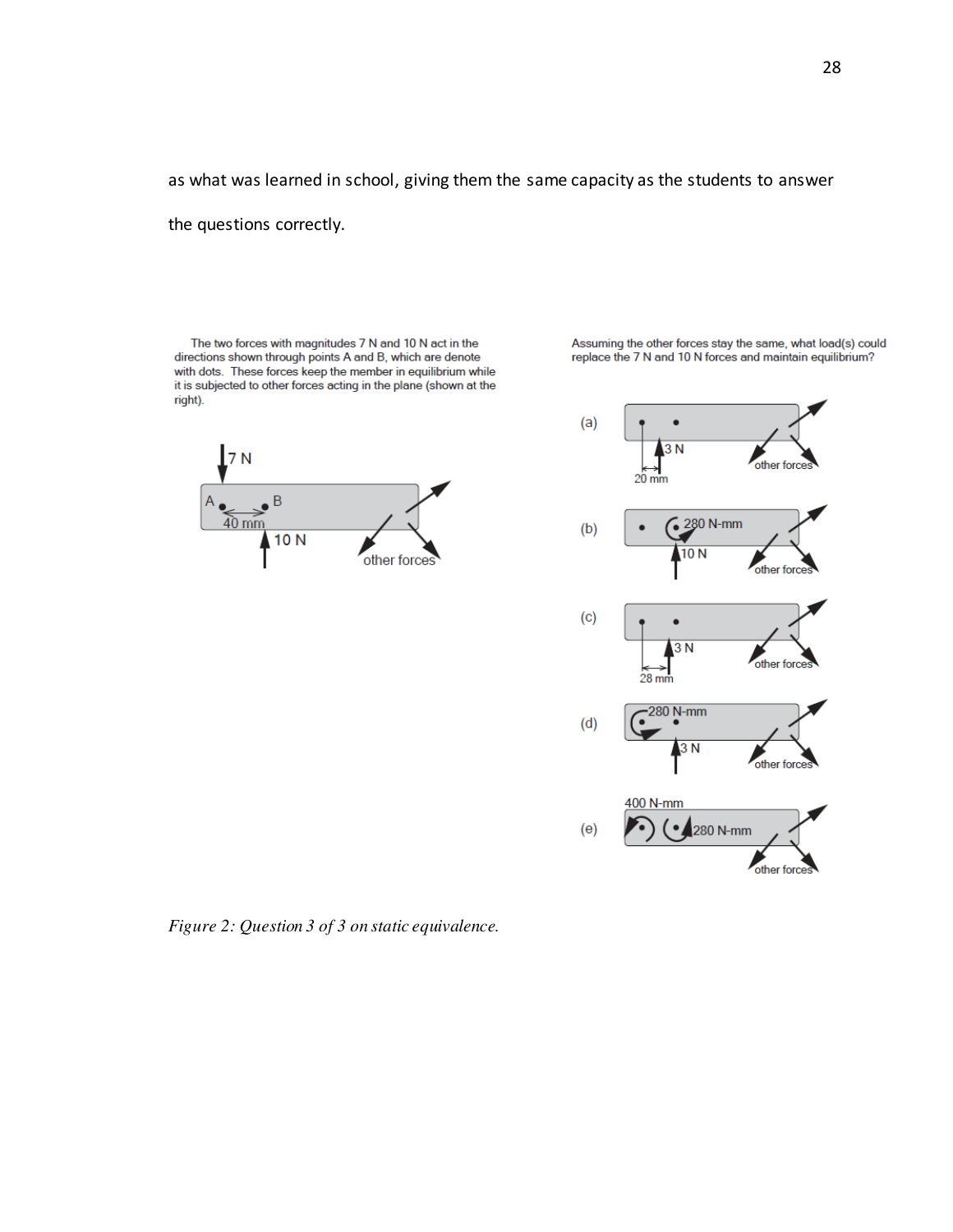# **Conclusions**

Although this study only had 25 participants take the CI, it provided some initial insight into how professional engineers remember concepts, how they view concepts taught in statics classes, and how they may store those concepts. Since the data set was collected using 25 engineers, it may not be indicative of the larger community of professional engineers, but it does provide early evidence that not all concepts from the statics CI may be important to engineers or that they may not be presented in such a way that they are situated for engineers to be able to answer them correctly. It is also interesting that the practicing engineers did not score very differently than the previous student groups that took the CI. The more experience an engineer has, the better they might be expected to perform, but for this set of engineers, it shows that their experience may not have helped them any more than their college courses.

An interesting implication from this study is that concepts learned in school may be disconnected from those learned in the workplace, even if the concepts are the same. Engineers may not have recognized the concepts because of how the CI presents them, but that does not mean that they do not understand them. Another study that utilizes more engineers from different expertise areas could be helpful in determining if engineers from different areas have the same issues or different ones with different questions and concepts. This would require a minimum of 30 engineers from each area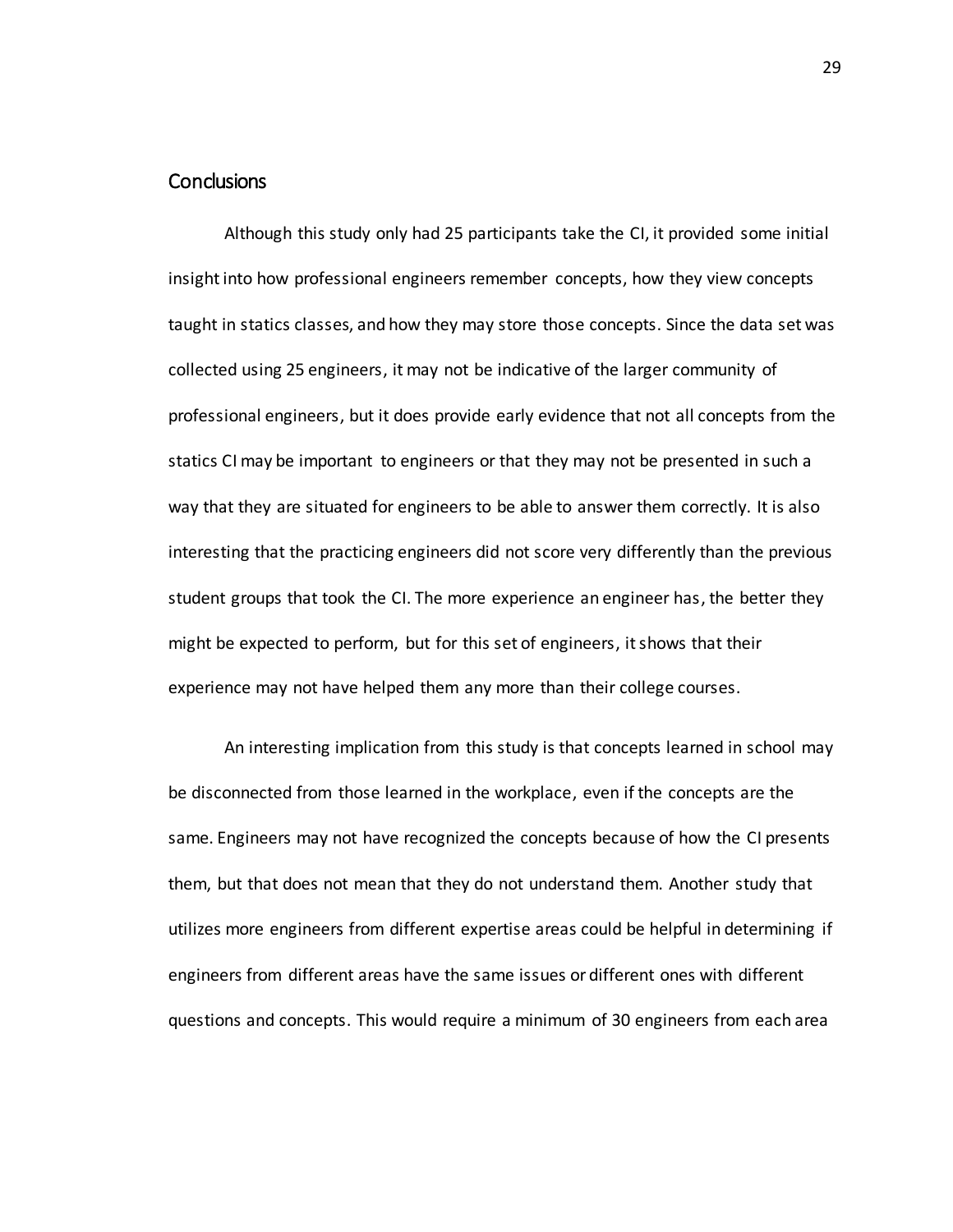of expertise, but would be helpful in determining if there are shared conceptual

misconceptions among civil engineers or if it's different depending on sub-discipline.

# **Acknowledgements**

This material is based upon work supported by the National Science Foundation under Grant No. 1361232. Any opinions, findings and conclusions, or recommendations expressed in this material are those of the authors and do not necessarily reflect the views of the National Science Foundation.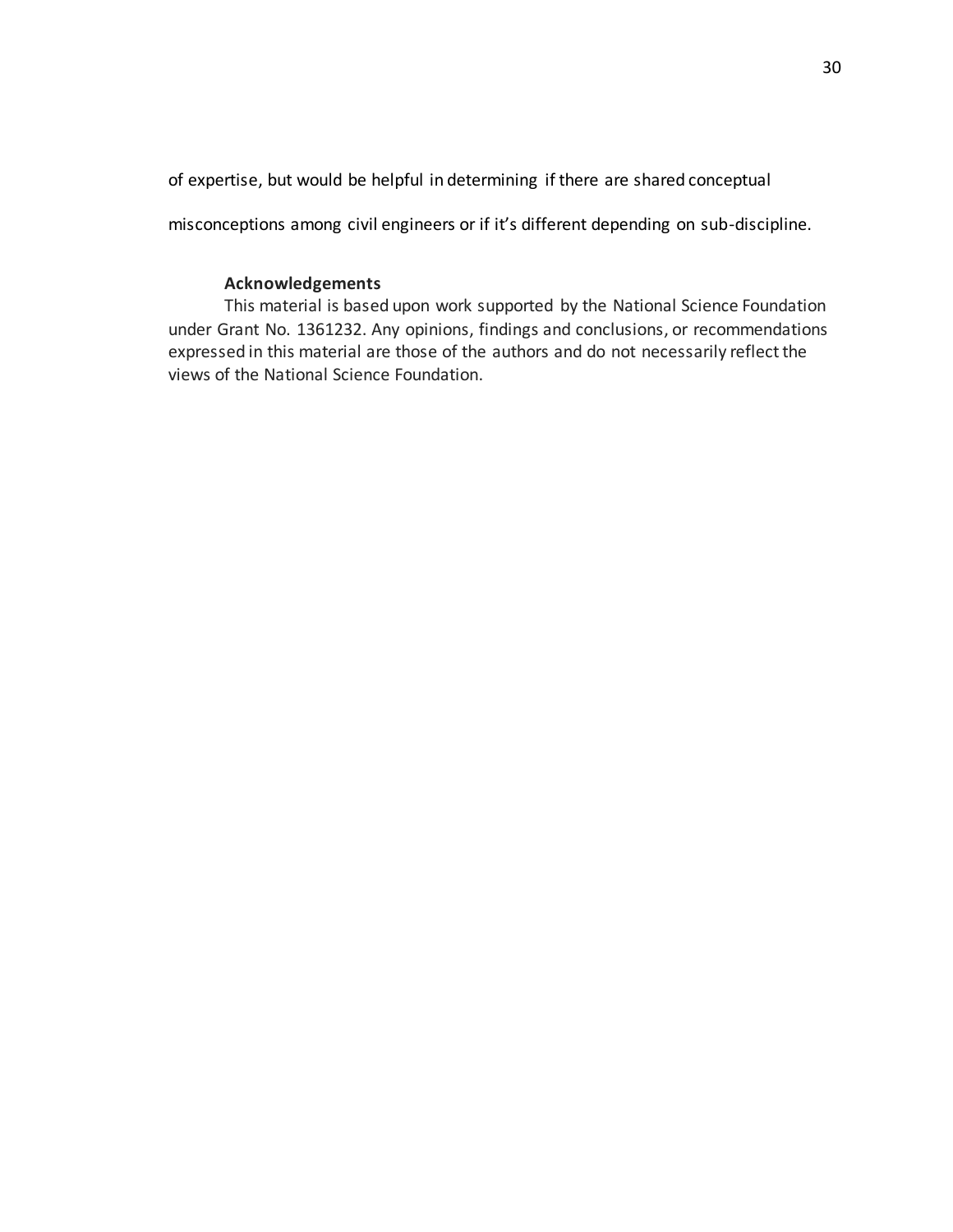# Students' and Practicing Civil Engineers' Understanding of Fluid Mechanics Concept Inventory Questions

Mark Urlacher, Dr. Shane Brown, and Dr. Kacey Beddoes

To be submitted to the Journal of Engineering Education in May of 2015

1818 N Street N.W. Suite 600 | Washington DC 20036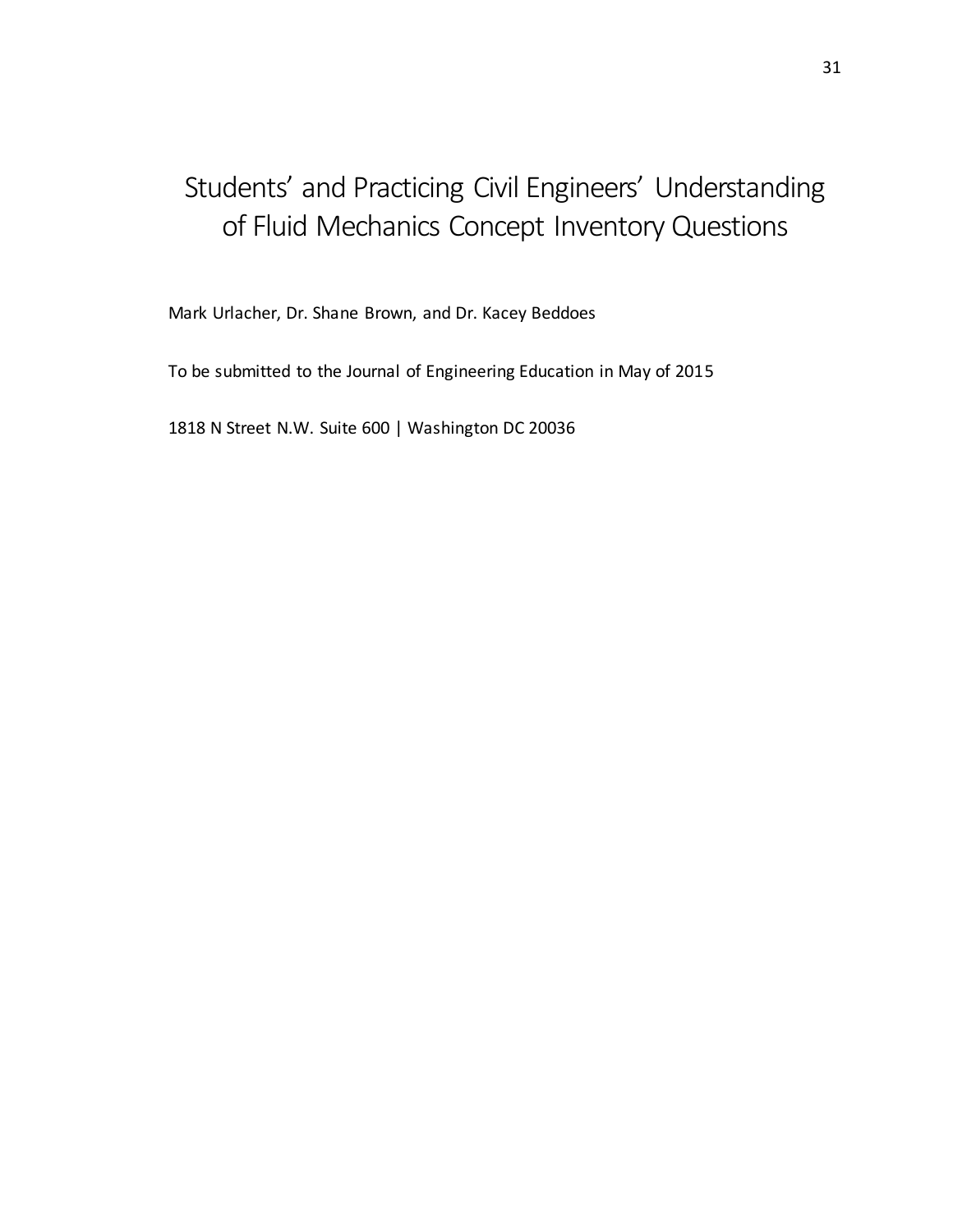# **Introduction**

One of the stated goals of university engineering programs is to prepare graduates for the engineering workplace. However, various reports, research findings, alumni surveys, and graduate anecdotes suggest that students are immediately faced with tasks that they are unable to complete; they are not prepared technically to conduct the open-ended design problems that are commonplace in the workplace. Learning theories of situated cognition may help explain this shortcoming. Situated cognition theory suggests that knowing is an interaction between knower and context and that the best way to prepare individuals for a job is to engage them in authentic activity that represents that job.

There is a large body of research examining students' knowledge of engineering concepts, but very little similar research with practicing civil engineers. In this study, professional civil engineers and civil engineering students were interviewed about fluid mechanics concepts to attempt to understand similarities and differences in student and engineer responses and logic to these questions.

# Literature Review

Situated cognition theory suggests that knowledge resides within groups of people that share common goals and experiences and is associated with context (Lave & Wenger, 1991). This is in contrast to other cognitive theories that suggest cognition resides within the mind (J. S. Brown et al., 1989). The immediate physical or the social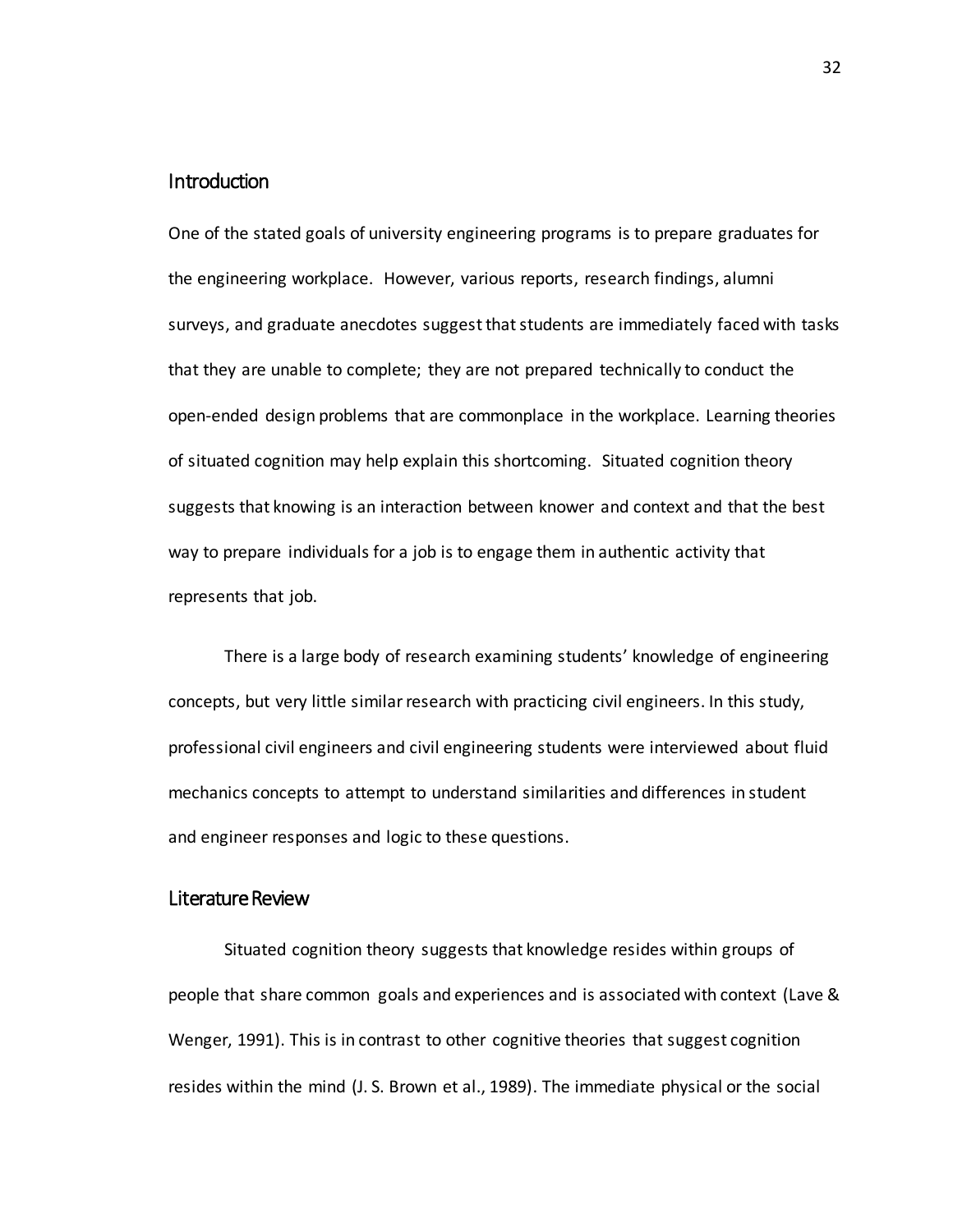surroundings can serve as the context (Dunham & Banaji, 2010). Phase of life and socioculture environment can also serve as context (Salter, 2008). Both of these also share the common idea that thoughts, actions, and feelings are emergent results of multiple trans-active processes between the individual and the context (Mesquita et al., 2010). Our bodies optimal processing is often associated with simple processing and both reflect context specificity, in which simple processing is retrieving situation specific patterns stored in memory from previous experience (L. W. Barsalou et al., 2010). In practice these processes are much different than in education. A seminal work on situated cognition says that the breach between learning and use, which is captured by the folk categories "know what" and "know how," may well be a product of the structure and practices of our education system. Many methods of didactic education assume a *separation between knowing and doing*, treating knowledge as an integral self-sufficient substance, theoretically *independent of the situations* in which it is *learned and used* (J. S. Brown et al., 1989).

Examples from the situated cognition literature help clarify the important role of situational context in preparation for work. Lave and Wegner (1991) observed that apprenticeship was an effective form of learning for practical purposes. Tailors, midwives, and other professions utilized apprenticeship to ensure that those entering their profession would not only be qualified, but also capable of performing their duties. This was the foundational work in communities of practice and the idea that knowledge is contained within a group of practitioners and was followed by others including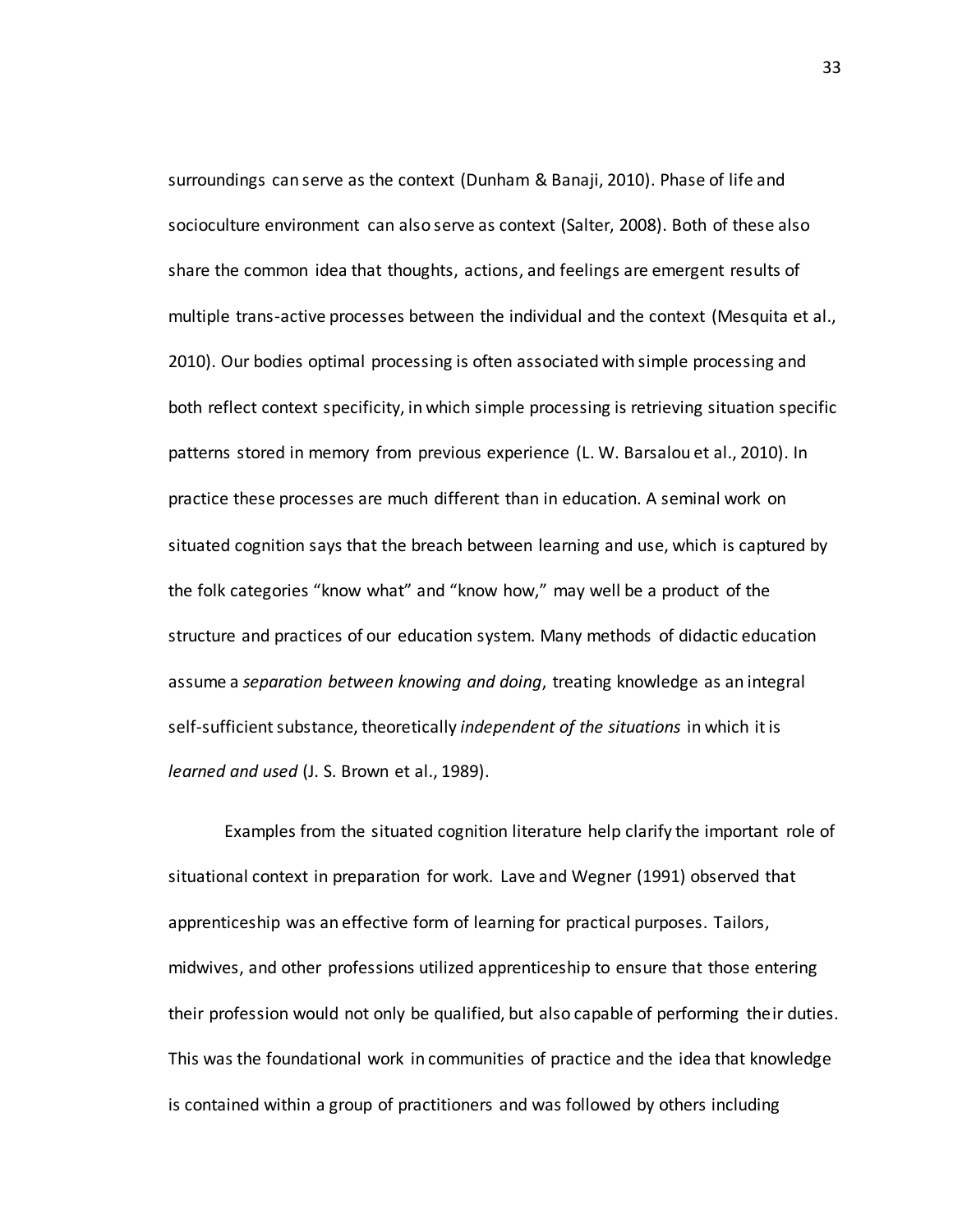Hutchins (quartermasters) (1993) and Brown and Duguid (Xerox repairmen) (2002; Zimitat, 2007).

Hutchins (1993) conducted a study using quartermasters (or navigators) that shows this difference between knowing and doing. This study showed that apprentice quartermasters, although they had finished programs of study when they were ass igned to a ship, they were not allowed perform in their duties before having an apprenticeship under an experienced quartermaster. The reason was because the experienced quartermasters did not find that new quartermasters had the correct *context* for the information learned in school programs to effectively perform at their positions until they had training on the ship or in the correct *context* for their position. Brown and Duguid (2002) documented experiences from Xerox repairmen that had to problem solve difficult problems every day with machines in which they had access to all of the reference material they needed. They found that instead of the reference manuals, other Xerox repairmen were the source they would turn to when a solution was needed because of the context that was offered along with the knowledge. As a community of practice, their knowledge seemed to surpass the reference books because they each brought unique experiences that the books did not have. More importantly, the new repairmen were able to learn from the more experienced ones, which allowed them to see how experts drew upon past experiences to repair the machines.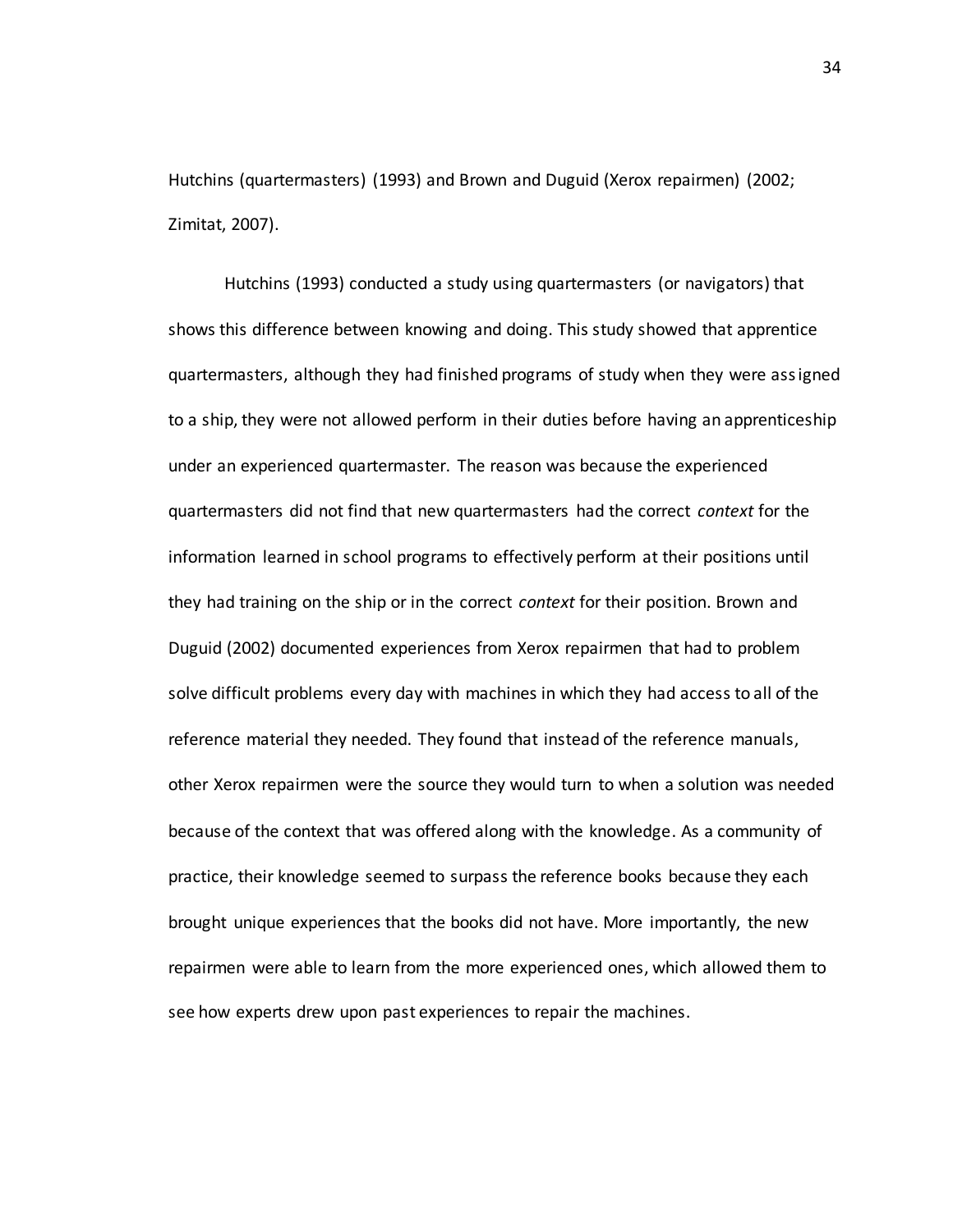# *Theories of Situated Cognition and Relevance to Studies of Students and Practitioners*

Two permutations of situated cognition theory are particularly relevant to, including the pieces referred to as the embodied and the embedded mind.

Within situated cognition, embodiment of knowledge is important as it helps us to determine how representations acquire meaning (Anderson, 2003; Niedenthal et al., 2005). Within a field that has experienced workers, unexperienced workers, or even students, embodiment can explain any difference there might be between how each group approaches problem solving when given the same task. For instance, in a study conducted with weight watchers, experienced members used multiplication to determine what measuring cup to use, but newer members used the original measuring cup, dumped the full amount onto a plate, and then removed the appropriate amount off in order to end with the appropriate reduced serving (J. S. Brown et al., 1989). The newer members had expereince with higher level math and were capable of multiplying fractions but fractions and cooking were situationally different and therefore had no connection, which led to the overly involved method of measuring a fraction of the portion size. This may be similar to how engineering students and engineers approach enginering questions. Although this study utilized pieces from the fluid mechanics concept inventory, the statics concept inventory was used in another recent study,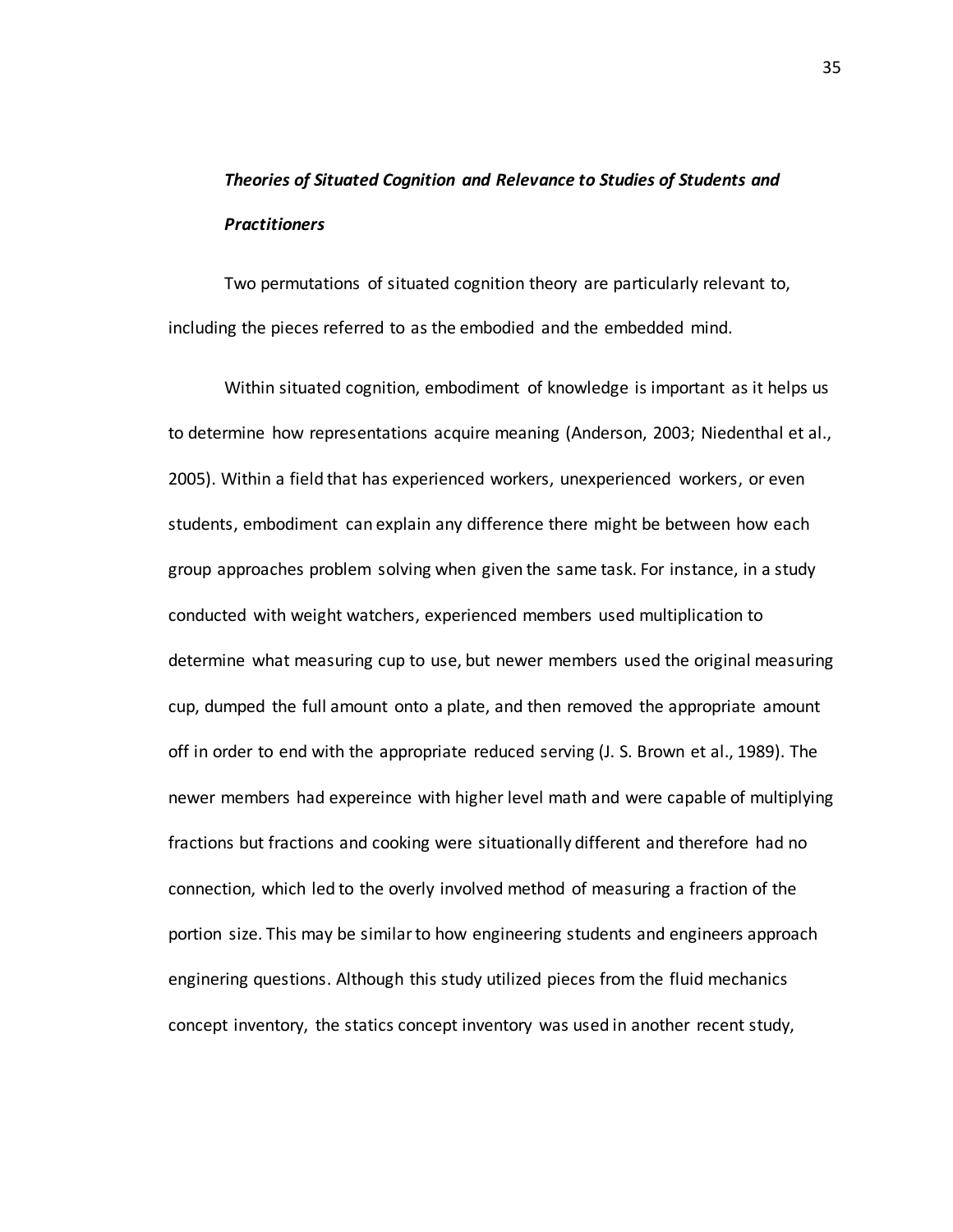which hypothesized that how the concepts are presented may be abstract because the situations are abstract to engineers (Urlacher, Brown, Steif, Bornasal, 2015).

The embedded mind is a theory of situated cognition that says, "rather than attempt to mentally store all of the relevant details about a situation, [cognitive agents] physically store and manipulate those details out in the world, in the very situation itself" (M. Wilson, 2002 p. 629). According to Clark (1997), this allows agents to "travel informationally light" meaning, that instead of memory being the only information processor that agents can use, the very situation they learn in can help them process information. Kirsch conducted a study that observed how grocers bagged groceries. The more experienced grocers were capable of bagging groceries very quickly and in a specific order: Heavy items on bottom, less fragile groceries in the middle, and fragile items on top. The more experienced they were the more quickly they performed their task, but seemingly without any more stress on their thought processes because they were more familiar with the specific situation. The less experienced grocers also sorted the groceries, although they were not as efficient as the more experienced ones, and occasionally did not bag the groceries in the optimal order, but the more they encountered the situation the more efficient they became at bagging (Kirsh, 1995; Kirsh & Maglio, 1994). By embedding a concept over numerous encounters with that specific situation the more easily a task can be completed but it has to be the same situation, the same context (Ballard, Hayhoe, Pook, & Rao, 1997). Students continually encounter concepts within situations that are contextualized within homework, tests, and lectures.

36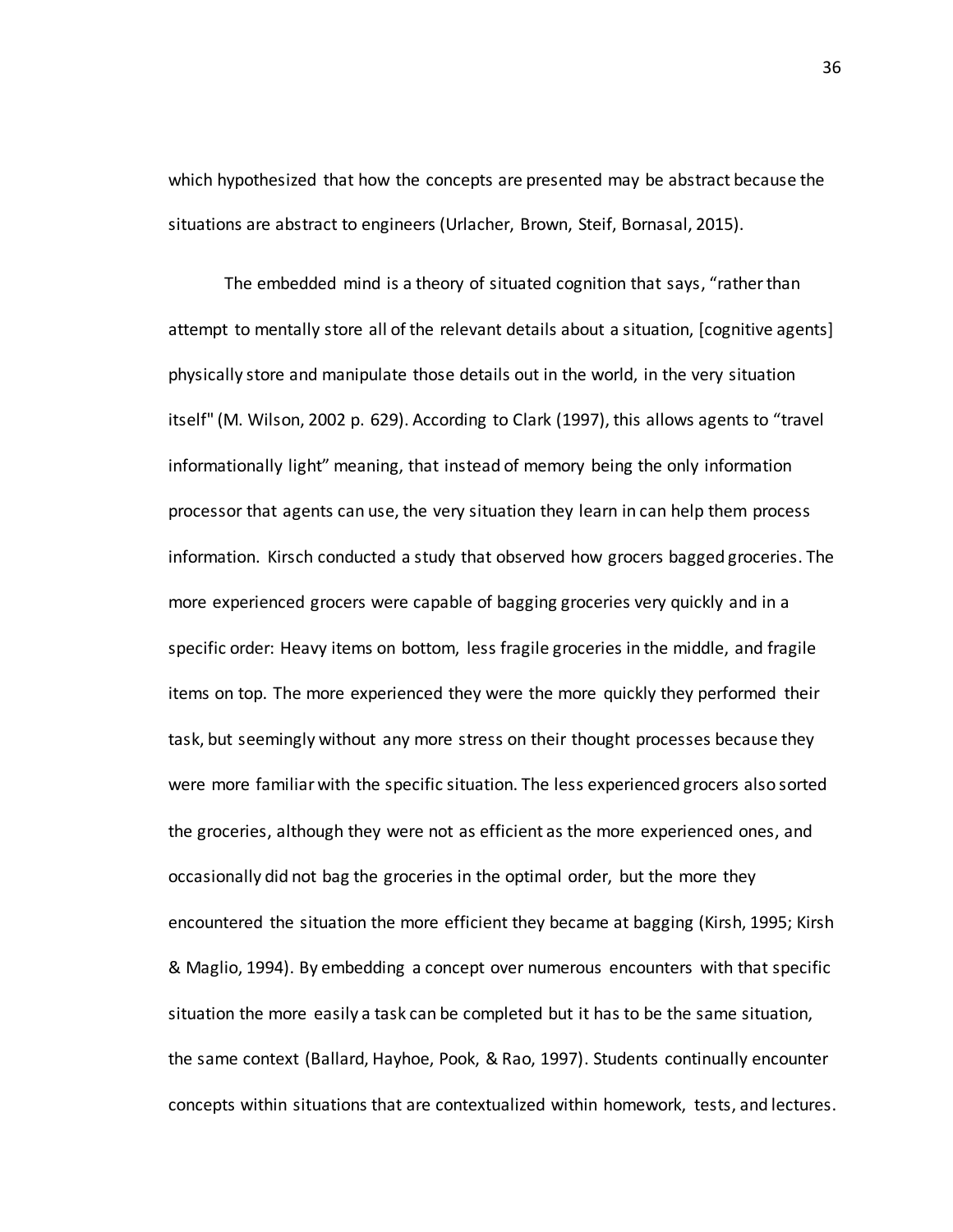Engineers encounter them within the context of their work, which is a different than how students encounter them meaning that depending on the context of the question embedding could affect how they might answer the question.

The embodied and embedded mind theories have never been used to describe the differences between engineers and engineering students and their processes while answering conceptual questions. Since the theories can explain the differences between how people with differing levels of experience operationalize concepts in specific situations they are ideal for explaining the differences between students and professionals conceptual understanding.

#### *Concept Questions and Inventories*

Previous research has attempted to identify students' understanding of fluid mechanics that utilized the FMCI and computer applications to determine if scores improved after using the applications (Fraser, Pillay, Tjatindi, & Case, 2007). Three simulations were done with two of them being successful and one unsuccessful, but the two successful simulations had the participants take the posttest with less delay between the computer applications than the one unsuccessful simulation. Additionally, participants still had trouble with applying what they learned from the computer simulations to problems that were in slightly different context. This finding was less prevalent with the horizontal pipe problems, than when the participants tried to apply the concepts to vertical pipes. The research described in this paper used the same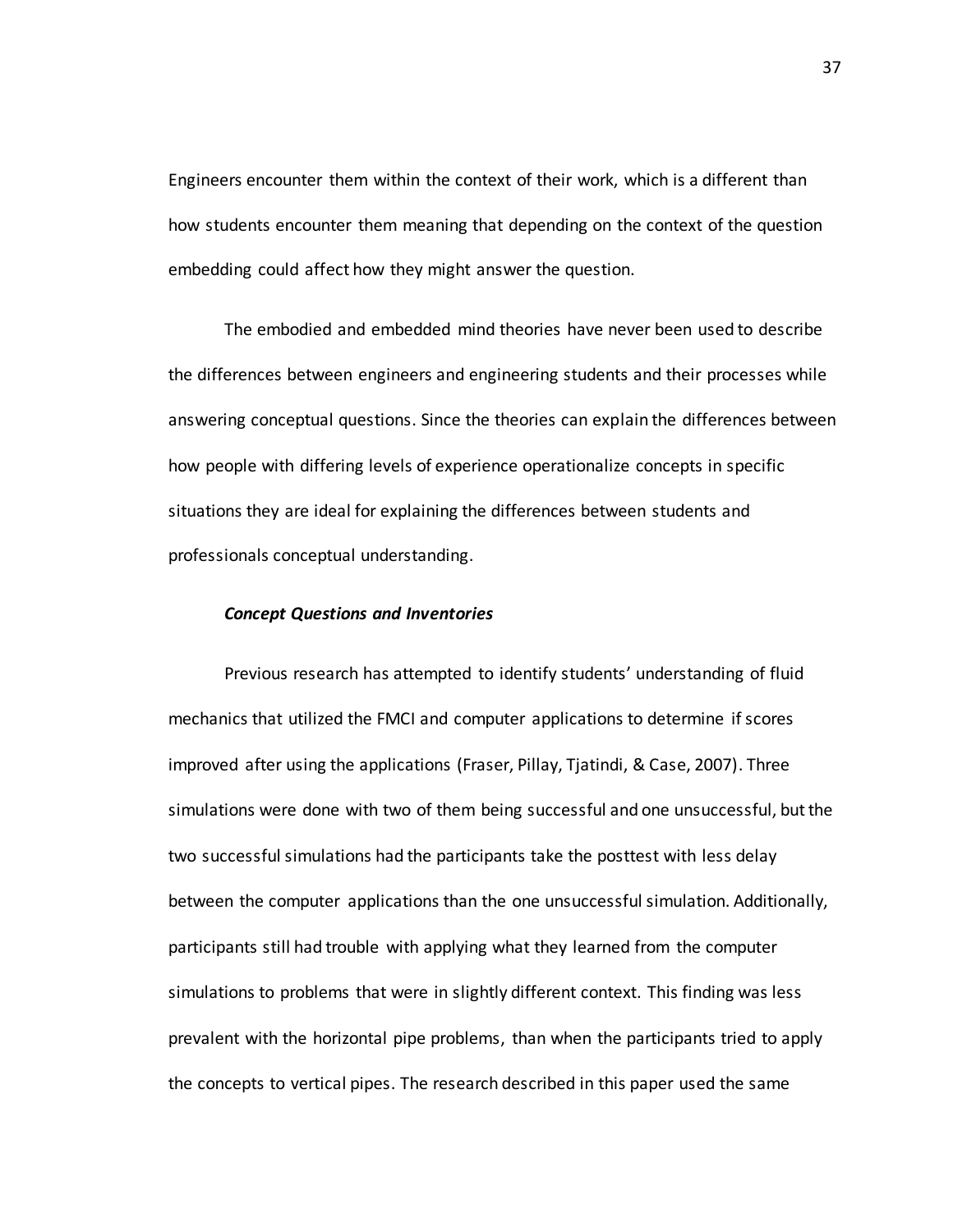questions, but without the multiple choices, to not potentially constrain participant thinking to the provided choices, but instead get their holistic thinking about the concept(s) in the question.

In order to further the research in this field, research is needed on practicing engineers and their knowledge of civil engineering concepts taught during the education of engineering students. Previous research within situated cognition has utilized professionals to determine if knowledge is contextualized and research has been conducted with students in engineering to determine conceptual understanding of engineering topics. However, no studies have utilized interviews with engineers to not only determine if engineers can answer questions correctly, but to also study the process they use to respond to the questions about engineering concepts. The embodied and embedded mind will serve as tools for describing why the participants responded to questions in specific ways during their interviews. This study is meant to probe that gap and lay groundwork for further research into this area.

### Purpose of Study

The purpose of this study is to investigate how students and engineers differ in their conceptual knowledge as it relates to questions of core concepts in fluid mechanics. This study progresses towards a larger goal of understanding how practicing engineers operationalize and utilized concepts in the design process. The research questions addressed are: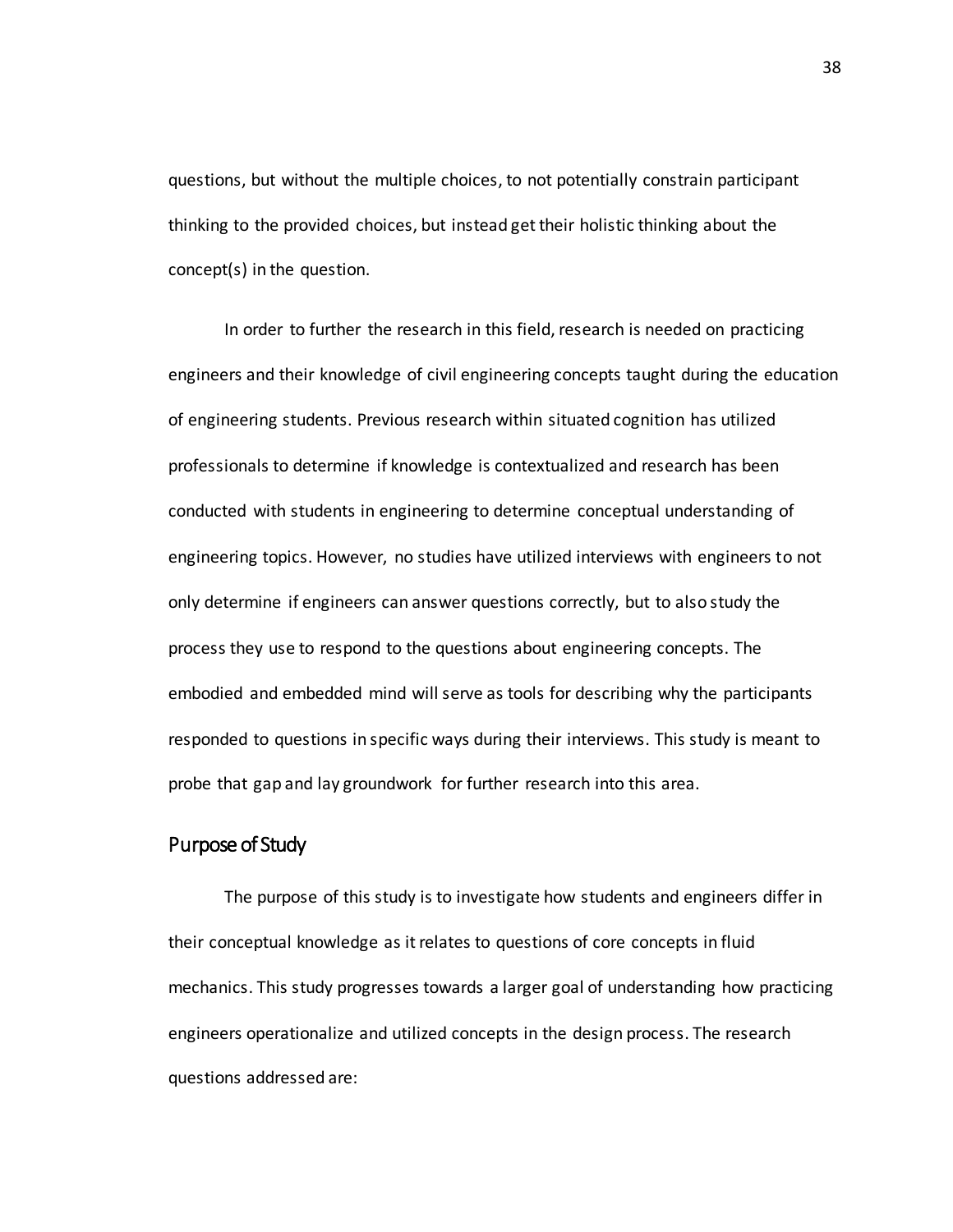- 1. How does student and professional engineer conceptual knowledge of fluid mechanics differ?
- 2. Are there similarities within the student and engineer groups that might be indicative of the larger community?
- 3. Is the context of the questions important to participants when answering conceptual questions?

# Methods

In an attempt to achieve these goals and answer the research questions, qualitative interviews were conducted and analyzed. Interviews were conducted with both professional civil engineers and with students that were currently enrolled in Fluid Mechanics at Oregon State University in the civil engineering program. The interview questions were structured around the concepts of equilibrium and the conservation of mass, energy, and momentum, which are traditionally believed to be important concepts to civil engineering education and practice. The interviews were coded using the constant comparative method (Patton, 2002) for reasoning processes and reasons given while answering the questions for both of the different participant groups.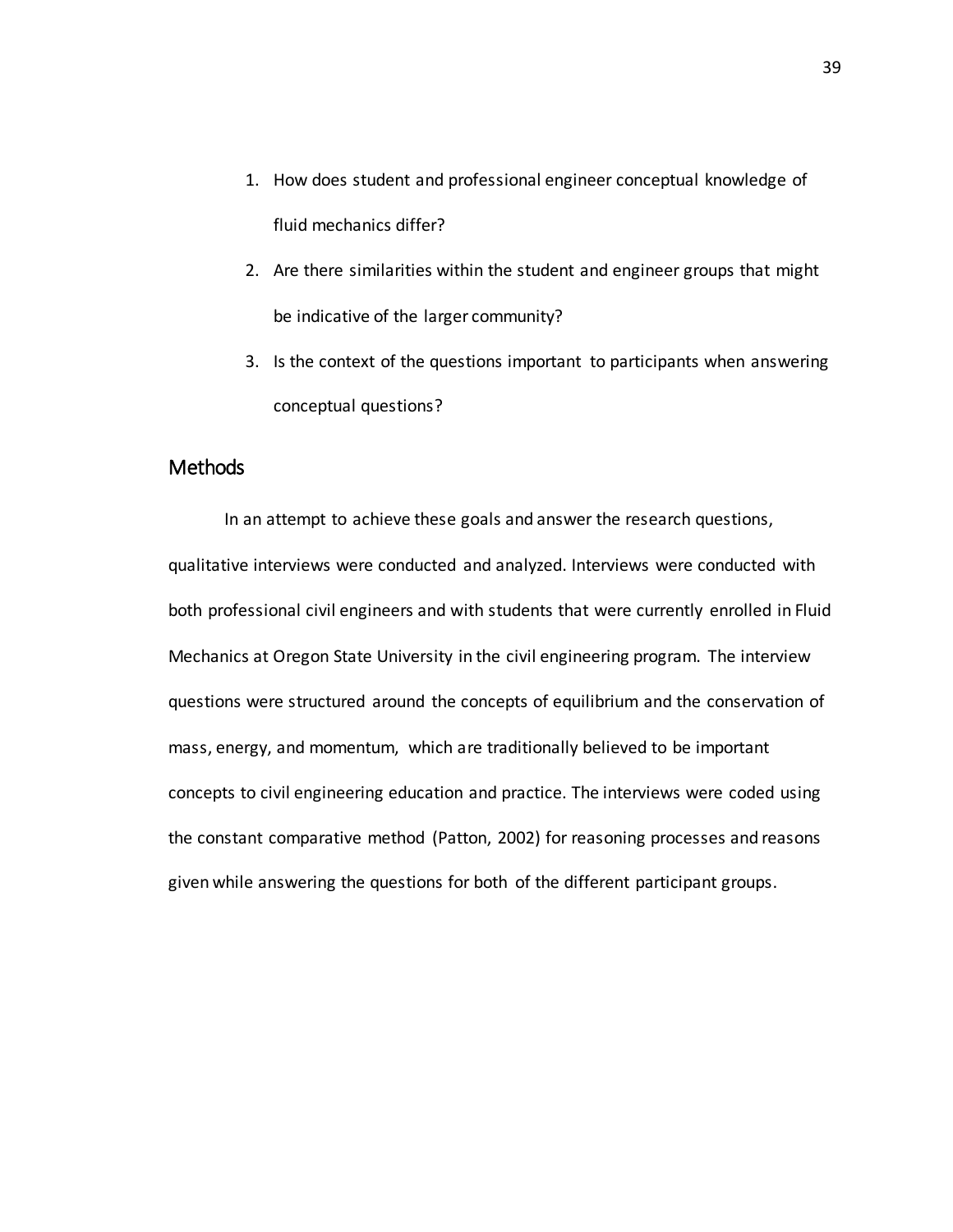#### *Participants and Recruitment*

The criteria for selecting engineers to participate was they have an engineer in training certificate or professional civil engineering license<sup>1</sup> and work as a practicing civil engineer. 28 of the engineers that participated were water resource engineers or engineers that worked closely with water resource engineers for their project designs. A group of 29 professional civil engineers with an average of 19 years of work experience as a civil engineer participated. Employees from three civil engineering firms were interviewed with at least 75% of their water resources civil engineers in that office participating in the interviews. A snowball sampling technique was used to recruit the participants for this group. A snowball or chain referral sampling (Biernacki & Waldorf, 1981; Penrod, Preston, Cain, & Starks, 2003) refers to a method of sampling where the researchers must first identify individuals who meet the requirements for the study and then ask for referrals of other individuals that they know that would be interested in also participating in the research. Snowball sampling is particularly popular among researchers in studying deviance, sensitive topics, and difficult-to-reach populations. In this case professional engineers are a difficult to reach population because they are being asked for a significant amount of time in a one-on-one setting from an individual they likely do not know. Referrals from one participant to another are critical to

 $\overline{a}$ 

 $<sup>1</sup>$  Engineer in training and professional engineering licenses are issued by each state to individuals</sup> that have passed state administered tests and in the case of the later have worked as an engineer for a specified amount of time which is determined by state.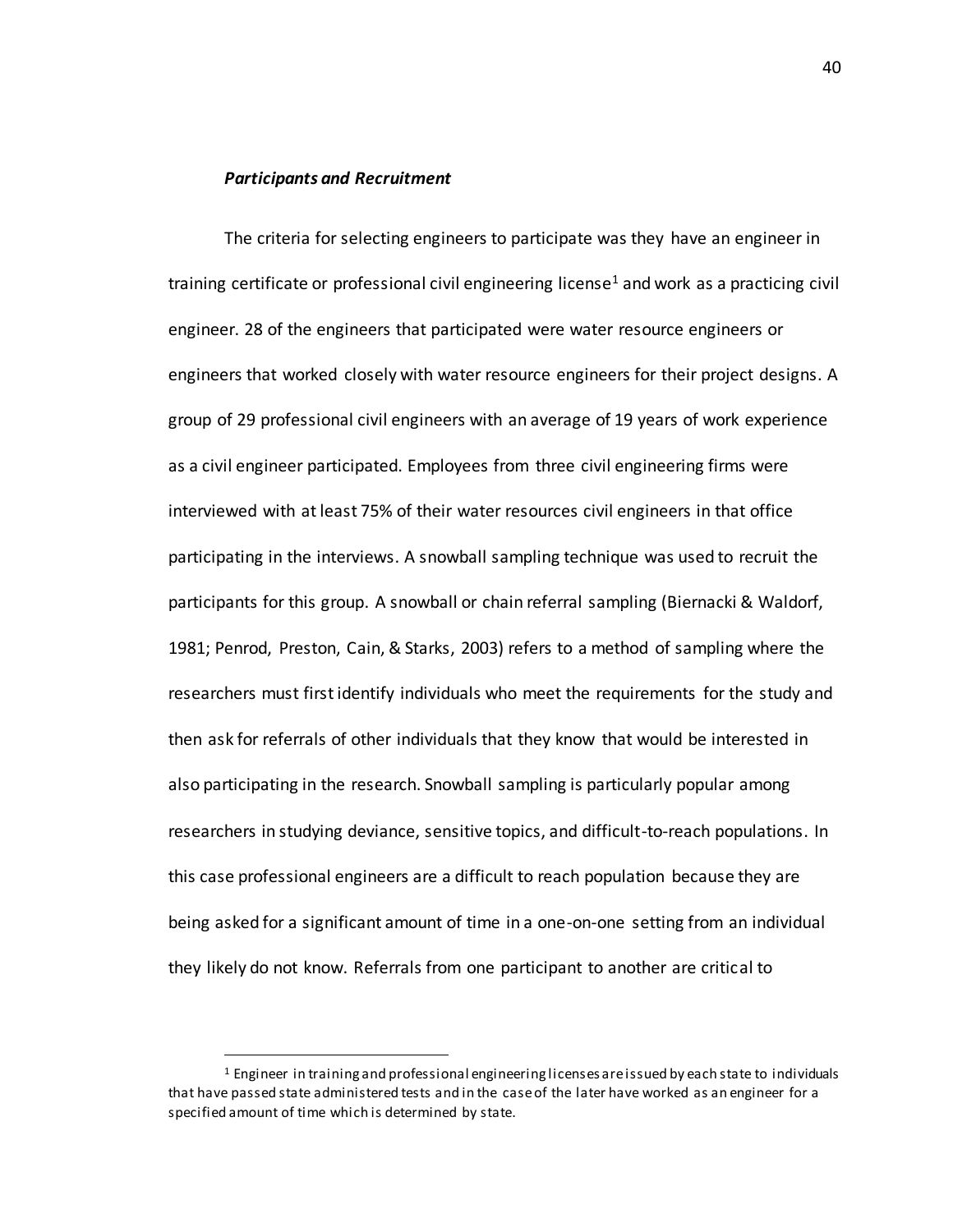recruiting a sample. While this sample might not be able to be generalized to engineering community as a whole because the sample from each of the firms had a large portion of the their water staff interview it is representative of that at least the offices that participated and will likely extend to offices that deal with design work similar to these offices.

The second group of participants in this study consisted of 22 students from Oregon State University who were enrolled in the junior level fluid mechanics course. In order to recruit students for this study, a sample of convenience was used. Convenience sampling, also known as availability sampling (Babbie, 2015; Mutchnick & Berg, 1996; Polit & Beck, 2013), is a method that uses subjects that are close at hand and easily accessible. Since the researchers are located at Oregon State University, students from there are a convenient sample. In order to recruit the student participants, announcements were made twice in the two different junior level fluid mechanics classes held during the fall of 2014 term. At the time of recruitment, the students had at least been introduced to all of the concepts used in the interviews. The distribution of students was 54% above average students, 32% below average, and 14% average students, which was representative of the two classes. Above average students were considered to be half a standard deviation or more above the class average grade and below average were half a standard deviation or more below the class average. Although this sample was from convenience it still was stratified according to the classes the students were recruited from. The students that participated are representative of a

41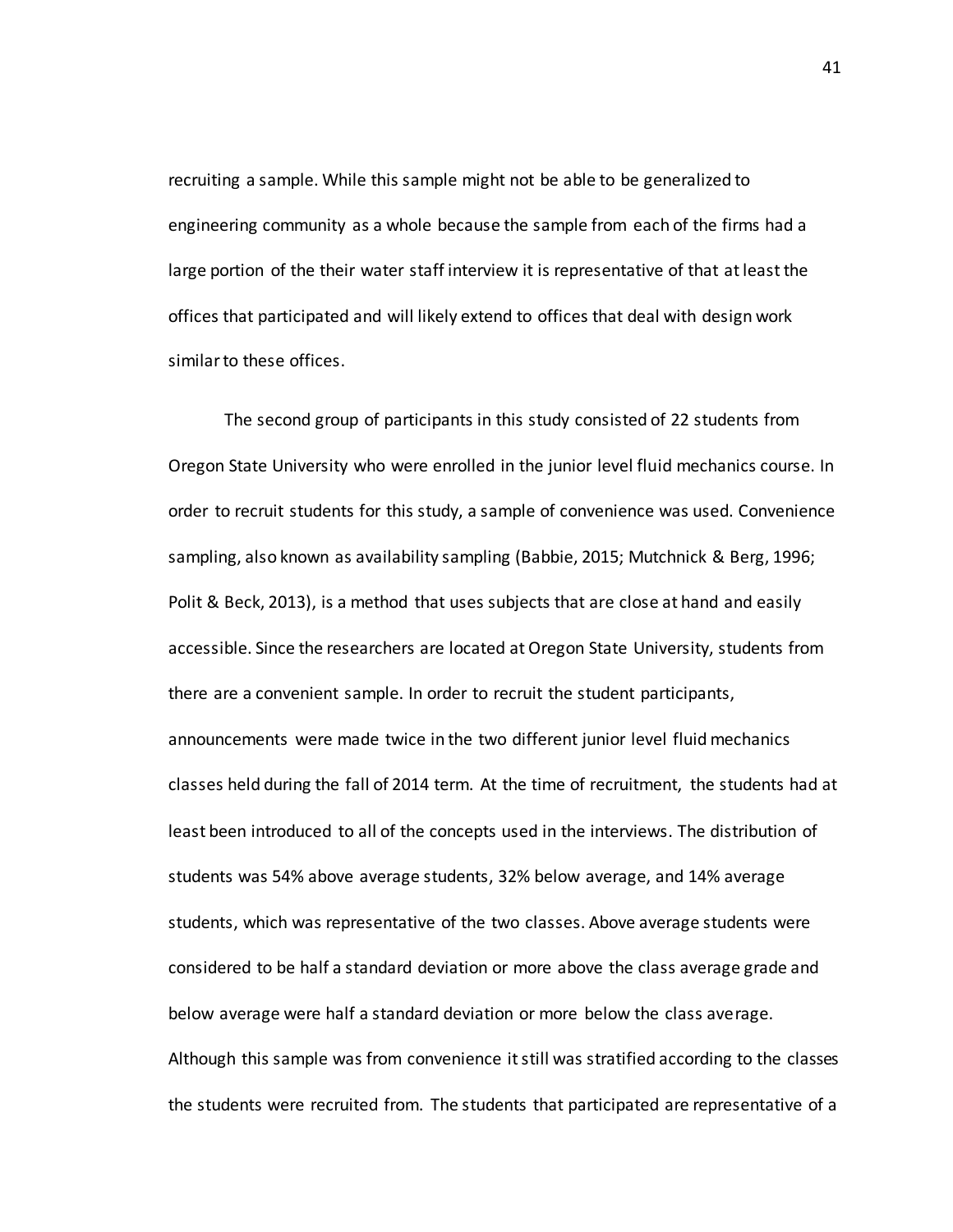group of comparable students from other universities. The ability to generalize to other students depends some on whether their interview responses are based on the content of their fluids course and/or their personal experience.

#### *Data Collection*

The interview consisted of eight sets of questions with each set associated with a different figure. These figures and questions were used from the Fluid Mechanics Concept Inventory (FMCI) (Martin et al., 2003) (The figures and descriptions used from the FMCI were used with permission from the developers of the instrument, John Mitchell and Jay Martin). The FMCI is 33 questions, and was developed to assess student understanding of these concepts, and not specifically for professional civil engineers. The 8 questions were chosen because they best represented concepts commonly used in advanced civil engineering classes and in professional civil engineering. Questions that were not used were considered to be less relevant to civil engineering. For example, questions about fluids with varying density, shear flow, and moving plates on fluids were not used because civil engineering work generally does not involve these conditions according to civil engineers that participated in trial interviews. It was also necessary to reduce the number of questions used in the interviews in order to shorten the amount of time required for the interviews. Companies that agreed to allow their engineers to participate in the interviews asked that they only last around 30 minutes, which corresponds to about eight interview questions. Table 3 shows the questions that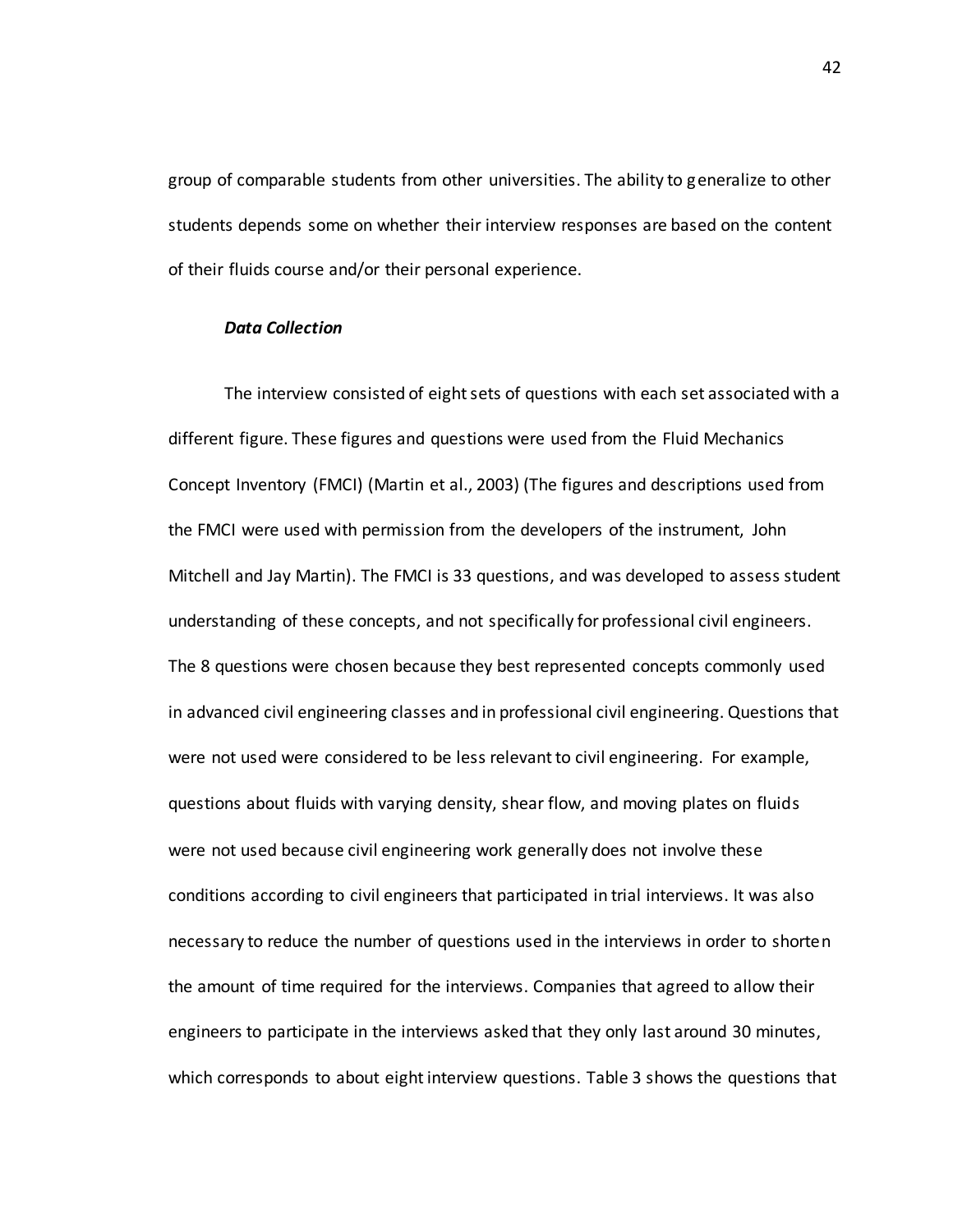were asked during each interview. The figures associated with each of the questions can be found in the results section in Figures 3– 8.

| <b>Question Number</b> | <b>Question text</b>                                                 |
|------------------------|----------------------------------------------------------------------|
| Question 1-4           | What happens to velocity and pressure from point 1 to 2?             |
| Question 5             | Is the pressure drop the same or different in Pipe 1 and 2? If it is |
|                        | different which pipe has a higher pressure drop?                     |
| Question 6             | What can you tell me about forces $F_1$ and $F_2$ ?                  |
| Question 7             | What can you tell me about forces $F_1$ and $F_2$ ?                  |
| Question 8             | Which figure shows the correct fluid levels at equilibrium?          |

*Table 3: Questions participants were asked during each interview.* 

The interviews were conducted in a semi-structured clinical format (Fraser et al.,

2007). For each interview, the subject was given a packet that showed the images that they would be referencing for each question and then the text and questions associated with each question was read to them. The interviewer asked probing questions when needed, but after the question was asked, the subject was allowed to answer, explaining their reasoning without interruption. The probing questions were used to elicit complete responses from each participant to help determine understanding of the material and concepts that were used. Although participants were allowed to write on their handouts, most of them opted to not write anything more than a few terms on any one piece of paper.

#### *Data Analysis*

All interviews were recorded with a digital audio recorder and were either transcribed professionally or by research assistants. The transcriptions were coded using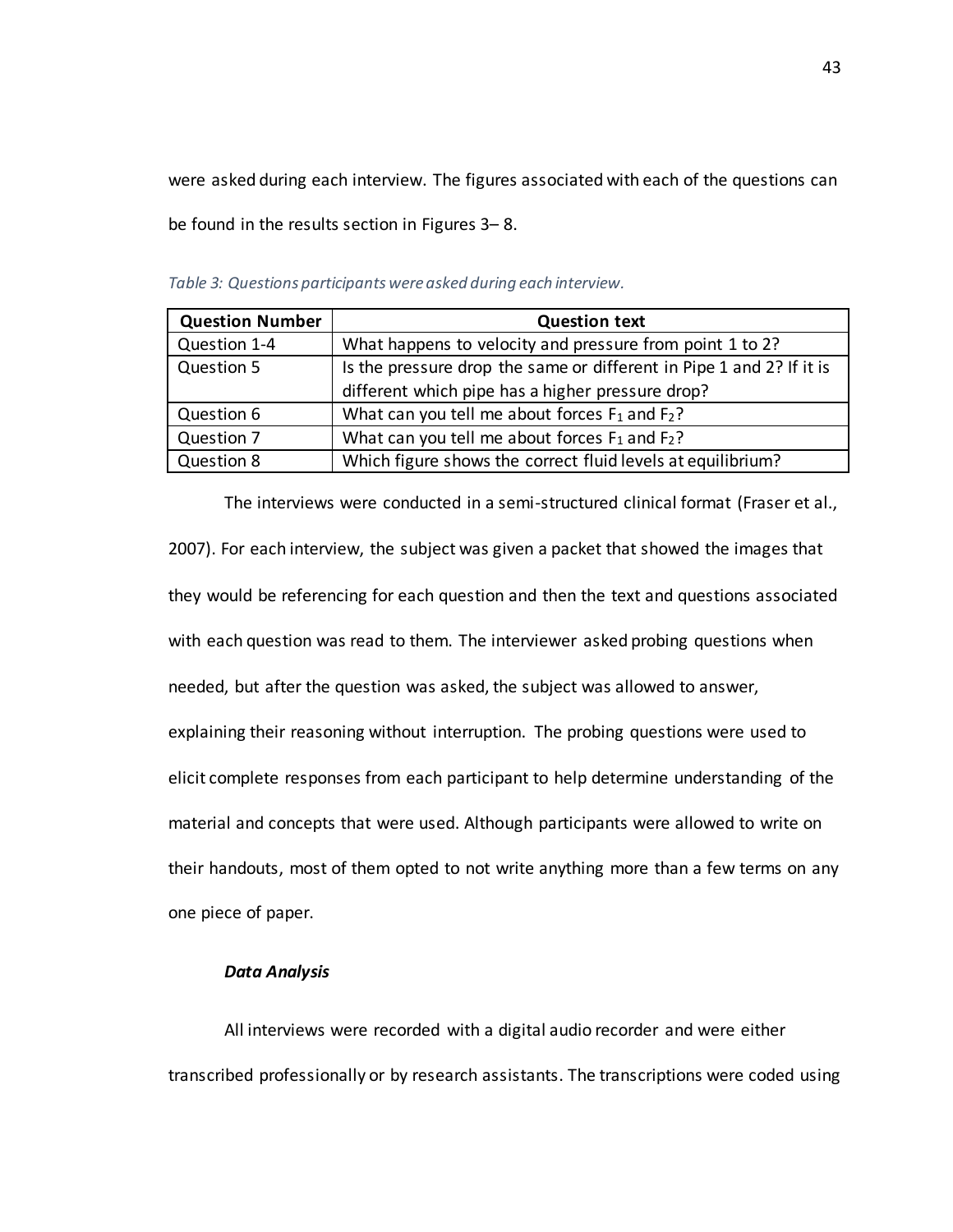the Dedoose quantitative analysis program (SocioCultural Research Consultants, 2014) using the constant comparative method. The constant comparative method compares new data to all existing data trends (Maykut and Morehouse, 1994)**.** Each question was named with a specific code to allow for easy identification of the question and concept.

| Question                  | <b>Identification code</b> |  |  |
|---------------------------|----------------------------|--|--|
| Questions 1-4 on velocity | Q1-Q4-Velocity             |  |  |
| Questions 1-4 on pressure | Q1-Q4-Pressure             |  |  |
| Question 5                | Q5-Pressure Drop           |  |  |
| Question 6                | Q6-Momentum                |  |  |
| Question 7                | Q7-Momentum                |  |  |
| Question 8                | Q8-Equilibrium             |  |  |

*Table 4: Identification codes for each of the interview questions.* 

Each transcript was read by the coder without applying any codes, then read a second time, this time applying existing codes or creating new ones. As per the constant comparative method, if new codes were created, then all existing data had to be reanalyzed to determine the presence of these codes in previously analyzed data. At the end of this phase, there were over 25 different codes for types of reasons that engineers and students used while explaining their answers. The codes were examined within the context of each use and from this, analysis were combined where appropriate to make a more concise list. This list was shortened to a list of 13 codes, which can be seen in Table 5.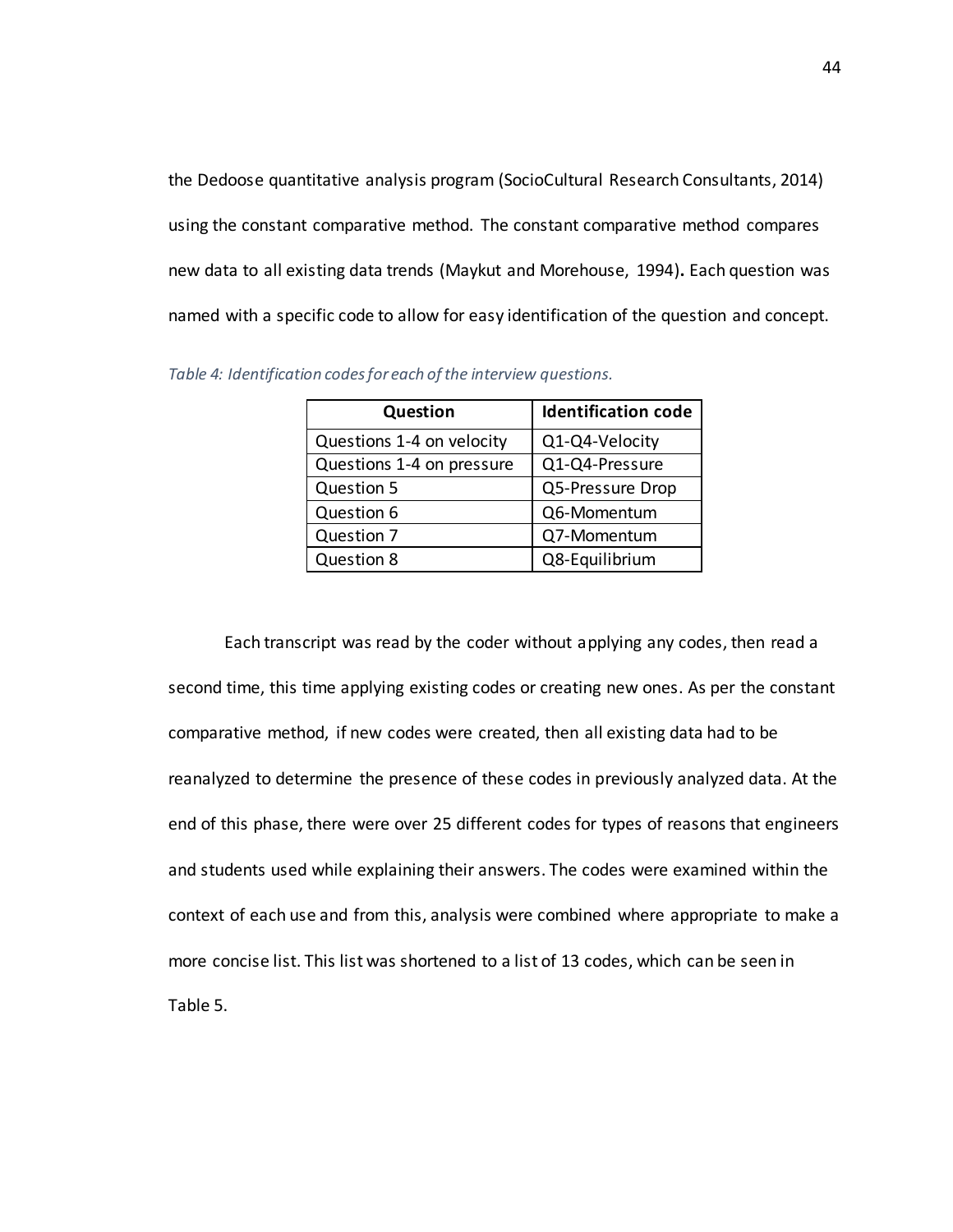|  |  |  | Table 5: Overview of concepts and terms used codes. |
|--|--|--|-----------------------------------------------------|
|--|--|--|-----------------------------------------------------|

| <b>Concepts and Terms</b>                                                                                    | <b>Code Definition</b>                                                                                                                                    |  |  |  |  |
|--------------------------------------------------------------------------------------------------------------|-----------------------------------------------------------------------------------------------------------------------------------------------------------|--|--|--|--|
|                                                                                                              |                                                                                                                                                           |  |  |  |  |
| <b>Bernoulli Equation</b>                                                                                    | Participant used the Bernoulli equation or terms commonly<br>associated with the equation while explaining their answer.                                  |  |  |  |  |
| Continuity                                                                                                   | Participant mentioned continuity, constant flow, or terms<br>commonly associated with continuity while explaining their<br>answer.                        |  |  |  |  |
| Water column                                                                                                 | Water columns and the effect they have on pressure was<br>mentioned as a force that affected velocity or pressure<br>change in a pressurized pipe system. |  |  |  |  |
| The more discharge or velocity in a pipe, the higher the<br>Flow and pressure drop<br>pressure drop will be. |                                                                                                                                                           |  |  |  |  |
| Frictionless pipe                                                                                            | Participants talked about the relationship between<br>headloss and frictionless pipes.                                                                    |  |  |  |  |
| Flow direction change                                                                                        | The change in the flow direction of the fluid stream was<br>used to explain an answer.                                                                    |  |  |  |  |
| Sum of forces                                                                                                | A summation of forces was used or mentioned in order to<br>explain an answer.                                                                             |  |  |  |  |
| Momentum                                                                                                     | The concept of Momentum was mentioned during an<br>explanation.                                                                                           |  |  |  |  |
| Cart movement                                                                                                | The direction a cart was moving in the figure for question 7<br>was used to explain which force was higher.                                               |  |  |  |  |
| Equilibrium                                                                                                  | The concept or a description of Equilibrium was used while<br>explaining the chosen figure for question 8.                                                |  |  |  |  |
| Atmospheric pressure                                                                                         | Participant used the fact that the water is exposed to the<br>atmosphere to explain their choice in question 8.                                           |  |  |  |  |
| Shapes not equal                                                                                             | Participant explained their choice in question 8 by using the<br>shapes of the containers.                                                                |  |  |  |  |
| Instinct                                                                                                     | Participant explained that their answer was instinctual and<br>did not provide information related to the other codes in<br>this list.                    |  |  |  |  |

After coding the concepts and terms used in the explanation of each question,

another set of codes was made in the same fashion for what was called "reasoning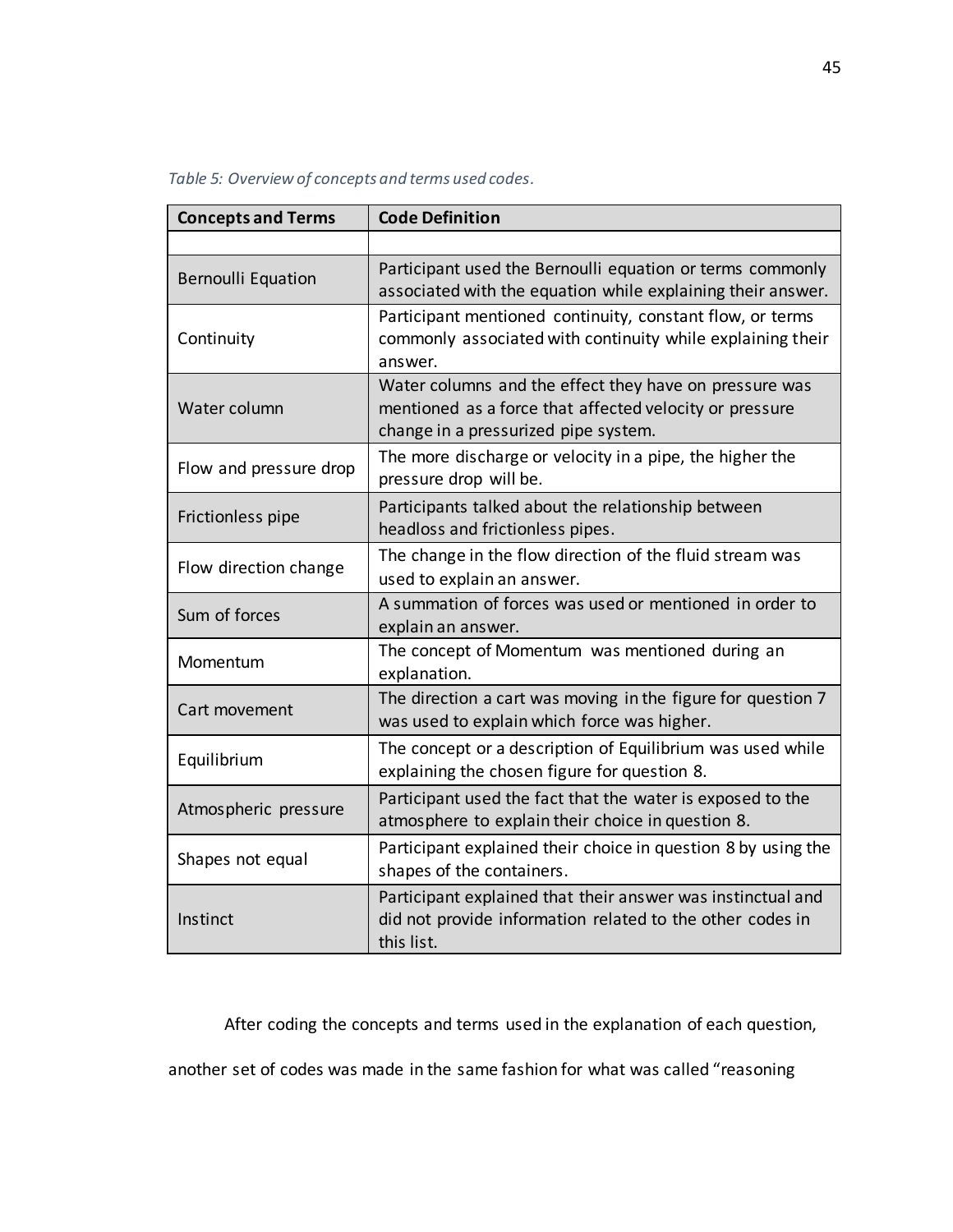processes". "Reasoning processes" was a term that the researchers used to define the way in which a participant talked through their reason(s) for how they answered the question. Analyzing and comparing engineers and reasoning process during their helps understand how the groups differ in their conceptualization of fluid mechanics. Seven reasoning process codes resulted, shown in Percentages of each reasoning process and concept or term used was calculated for each group in each question. In the results when making comparisons between the two groups there were three categories for used for the comparisons. If percentages were within 10% of each other the comparison was assumed to be the same. If difference in percentages was between 10% and 25% they were comparison was assumed to be similar but with some variance. Anything more than 25% was assumed to be different.

Table 6 shows the reasoning process codes and the application criteria for each one. These codes were more difficult to apply than the concept codes since there were some processes that had little difference between them and sometimes multiple processes were coded within one interview because a participant changed their method for explanation during the interview. Two of the processes are very different from the others; One describes when participants linked their reasoning to a previous answer and did not explain themselves again, while another was used for short answers that the interviewer was unable to attain more information from because the participant wished to move on instead of answering probing questions which made it difficult to place in any other category.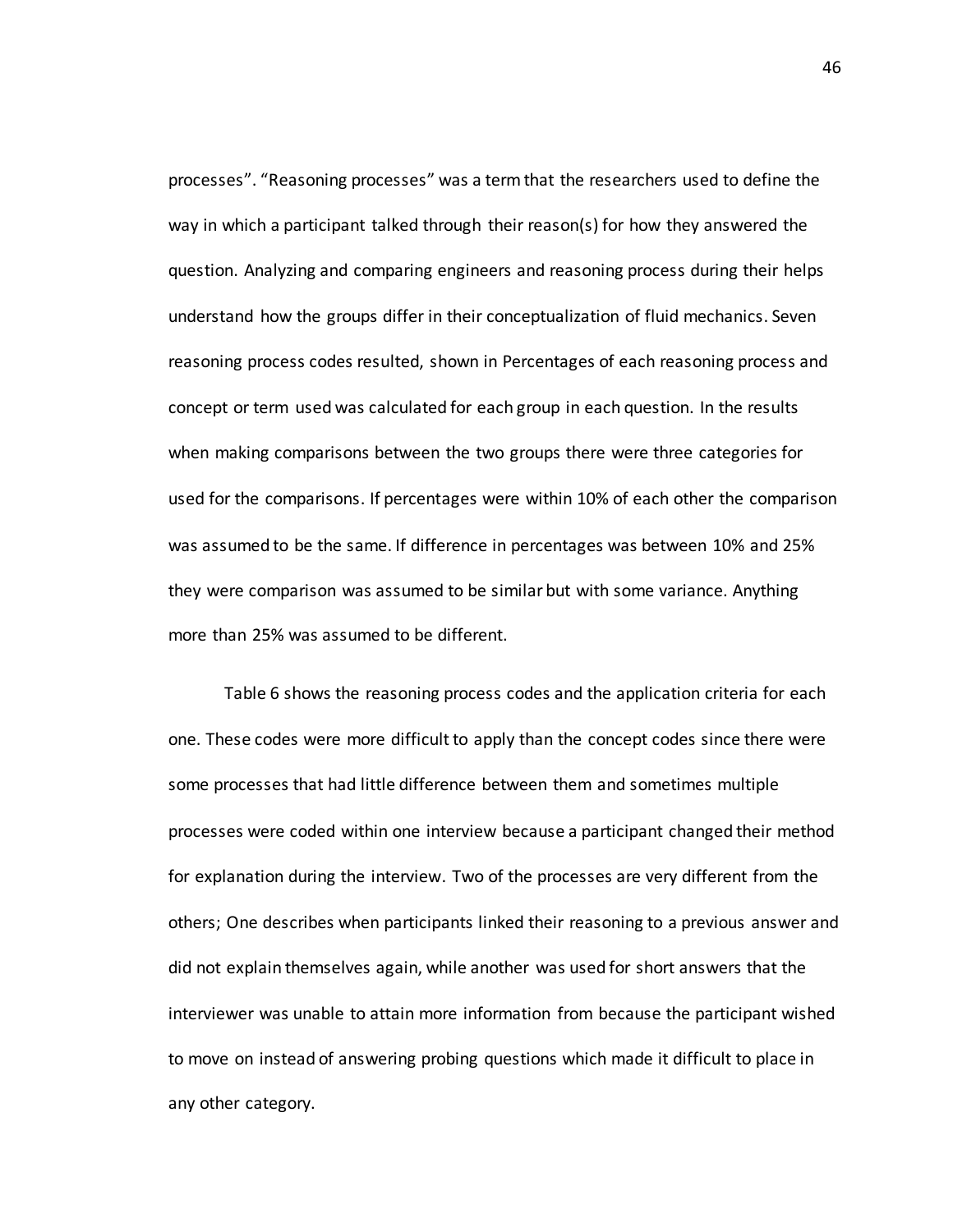Percentages of each reasoning process and concept or term used was calculated for each group in each question. In the results when making comparisons between the two groups there were three categories for used for the comparisons. If percentages were within 10% of each other the comparison was assumed to be the same. If difference in percentages was between 10% and 25% they were comparison was assumed to be similar but with some variance. Anything more than 25% was assumed to be different.

| Table 6: Overview of reasoning process codes. |  |
|-----------------------------------------------|--|
|                                               |  |

| <b>Reasoning Process Code</b> | <b>Code Definition</b>                                             |
|-------------------------------|--------------------------------------------------------------------|
|                               |                                                                    |
|                               | A specific concept, term, or an equation was not used to explain   |
| Applied concept/equation      | an answer.                                                         |
|                               | Used a step by step process often utilizing non engineering        |
|                               | terminology or multiple concepts in one explanation to either      |
|                               | eliminate it then as an option or conclude if it was usable in the |
| Logical Process               | situation.                                                         |
|                               | A personal experience was used to explain an answer. For           |
|                               | Engineers this was generally from their work and from students     |
| Experience                    | it was generally from a lecture or homework.                       |
|                               | A scenario made up by the participant was used to explain an       |
| Example                       | answer.                                                            |
|                               | Participant linked their reasoning to a previous answer. This      |
|                               | code was used but not reported in the results. Instead the         |
| Link to previous reasoning    | previous reasoning code was reported.                              |
|                               | Participant gave a reason that was fewer than 5 words, but         |
| Short confident response      | needed no further explanation.                                     |
|                               | Participant had no other reason or verbally said that they were    |
| Guess                         | guessing at the answer.                                            |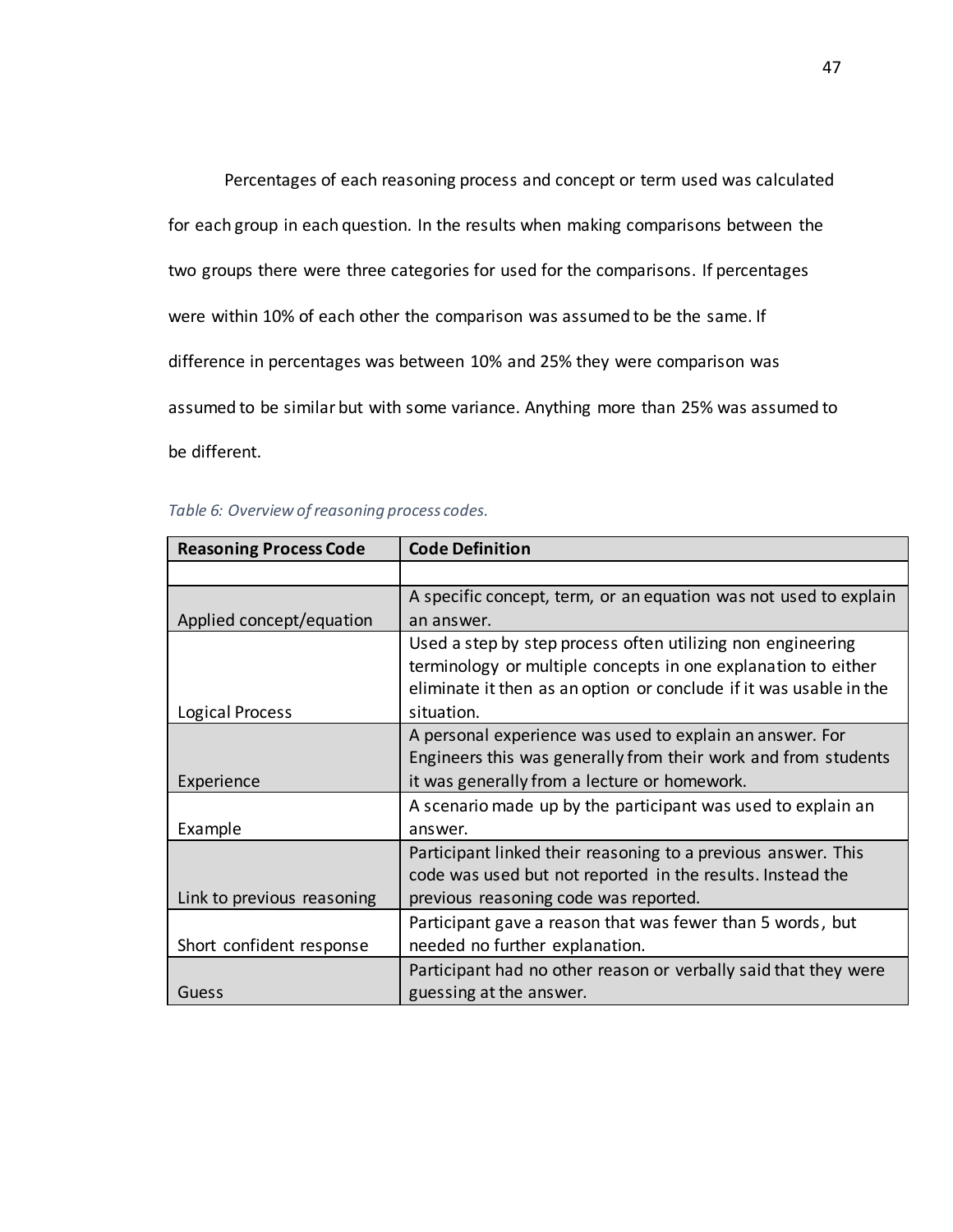Engineers and students used the terms energy equation and Bernoulli's equation interchangeably during the interviews. This is in contrast to the way in which it is sometimes presented in fluids courses and textbooks. One form of the Bernoulli equation, when used to compare two separate points on a streamline, is similar to the energy equation. The difference between the two is that there is no headloss  $(h<sub>L</sub>)$  term in the Bernoulli equation. Another term for headloss is energy loss. The distinction between head and energy is that head is measured in terms of length as it is the fluid's energy per unit weight. There is no evidence to conclude that the participants meant anything different when using one term or the other. For reference, Bernoulli's equation and the energy equation can be seen below:

<span id="page-62-0"></span>*Equation 1: Bernoulli equation comparing two points on a streamline.* 

$$
\frac{P_1}{\gamma} + \frac{V_1^2}{2g} + z_1 = \frac{P_2}{\gamma} + \frac{V_2^2}{2g} + z_2
$$

*Equation 2: Energy equation comparing energy between two points in a system (includes headloss, h<sup>L</sup> , term)* 

$$
\frac{P_1}{\gamma} + \frac{V_1^2}{2g} + z_1 = \frac{P_2}{\gamma} + \frac{V_2^2}{2g} + z_2 + h_L, \text{ where } h_L = f \frac{L v^2}{D 2g}
$$

# **Results**

The results are organized by the questions asked during the interview with questions 1-4 in the same section due to the similarities of the questions. The distribution of participants that answered a question correctly and incorrectly is reported, along with common reasoning processes that participant groups used, and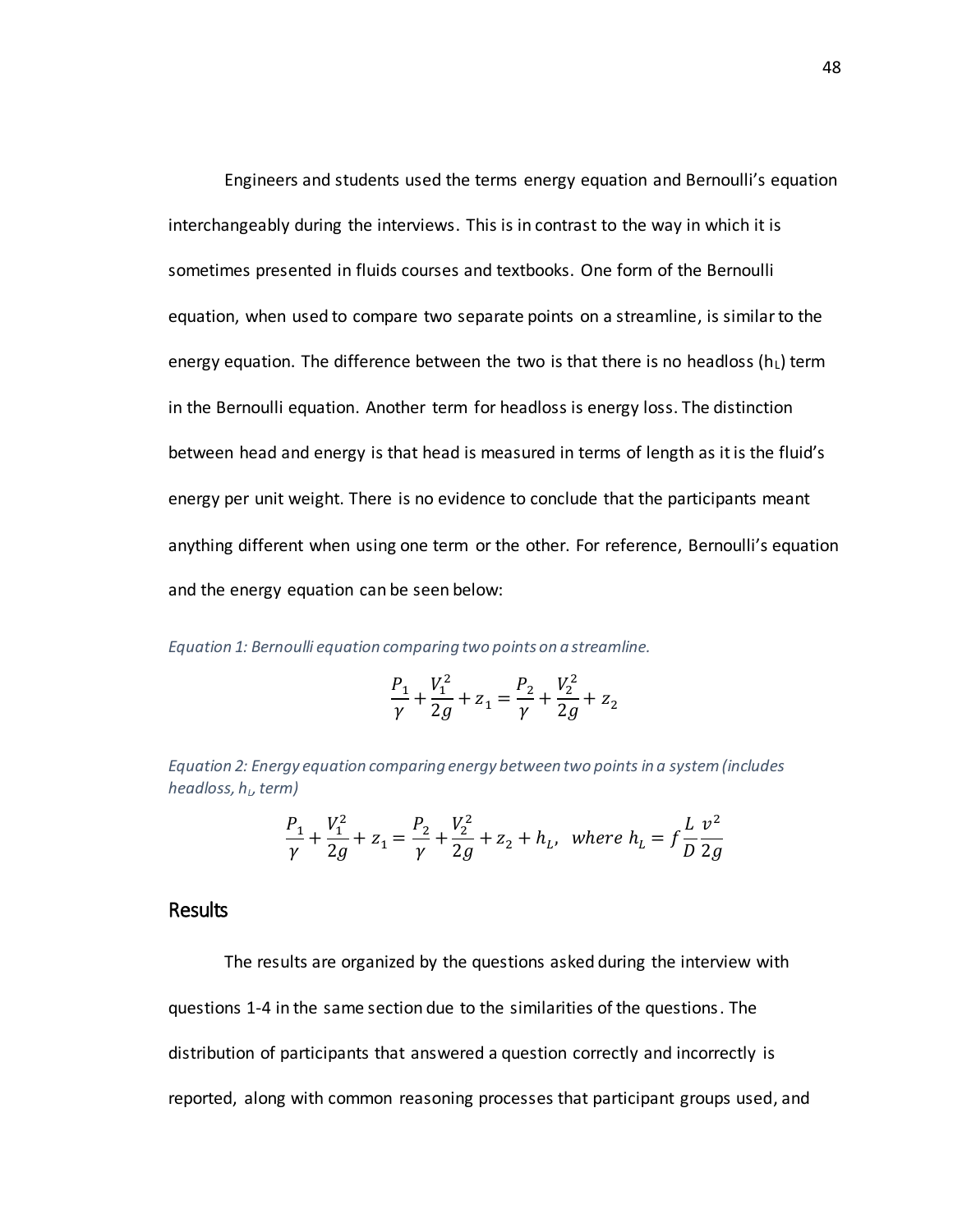what terms or concepts they utilized in their process. Some participants used more than one reasoning process or used multiple terms and concepts within their explanations leading to uses of multiple codes per answer. This is why some questions show more codes than participants.

The engineers that participated in this research study answered on average 73% of questions correctly with a range from 46% to 100% and a standard deviation of 14.4%. The students that participated in this research study answered on average 84% of questions correctly with a range from 42% to 100% and a standard deviation of 15%.

When comparing the two groups, there were three categories for comparison. If percentages were within 10% of each other, the comparison was assumed to be the same. If difference in percentages was between 10% and 25%, the comparison was assumed to be similar, but with some variance. Anything more than 25% was assumed to be different.

Words or phrases that represent codes discussed above are bolded in the quotes to clarify the code they are associated with and to emphasize the important features of the quote.

#### *Questions 1 - 4*

Questions 1-4 used for different figures, as seen in Figure 3 and 4, but for each figure the same questions were used. The first four questions asked participants if they could identify how velocity and pressure would change from point one to point two in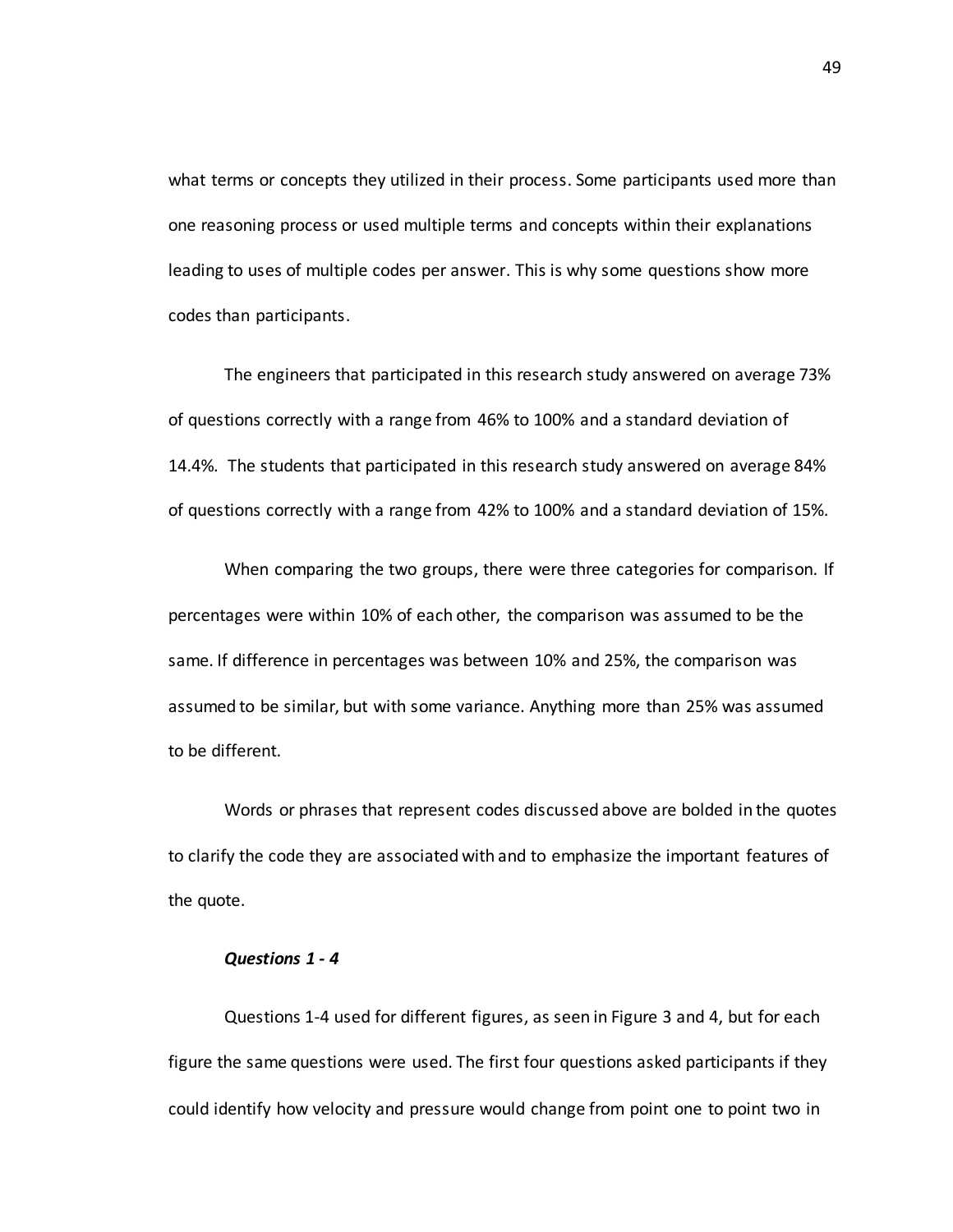the figure. There are two concepts needed to solve Questions 1-4. One each, for correctly answering how velocity and pressure will change. The concept of conservation of mass, when appropriately applied to these questions, relates the change in velocity to the change in area and the concept of conservation of energy relates the change in velocity to the change in pressure. The correct answers for questions 1-4 are:

- 1. Velocity increases and pressure decreases.
- 2. Velocity decreases and pressure increases.
- 3. Velocity decreases and pressure increases.
- 4. Velocity increases and pressure decreases.

For each of the answers, the explanation is the same. The changes in velocity are inversely proportional to the cross sectional area change. This relationship is from the continuity equation as seen in [Equation 3:](#page-64-0)

#### <span id="page-64-0"></span>*Equation 3: Continuity Equation*

$$
Flow\ rate = Velocity*Area
$$

Pressure change is directly proportional to the cross sectional area change. This relationship is from Bernoulli's equation as seen in [Equation 1.](#page-62-0) See Table 15 for the percentage of engineers and students that answered the questions 1-4 correctly. Table 7-10 show the different reasoning processes and concepts or terms that participants used during the interviews to justify their answers and what percentage of the two groups used each with their answers.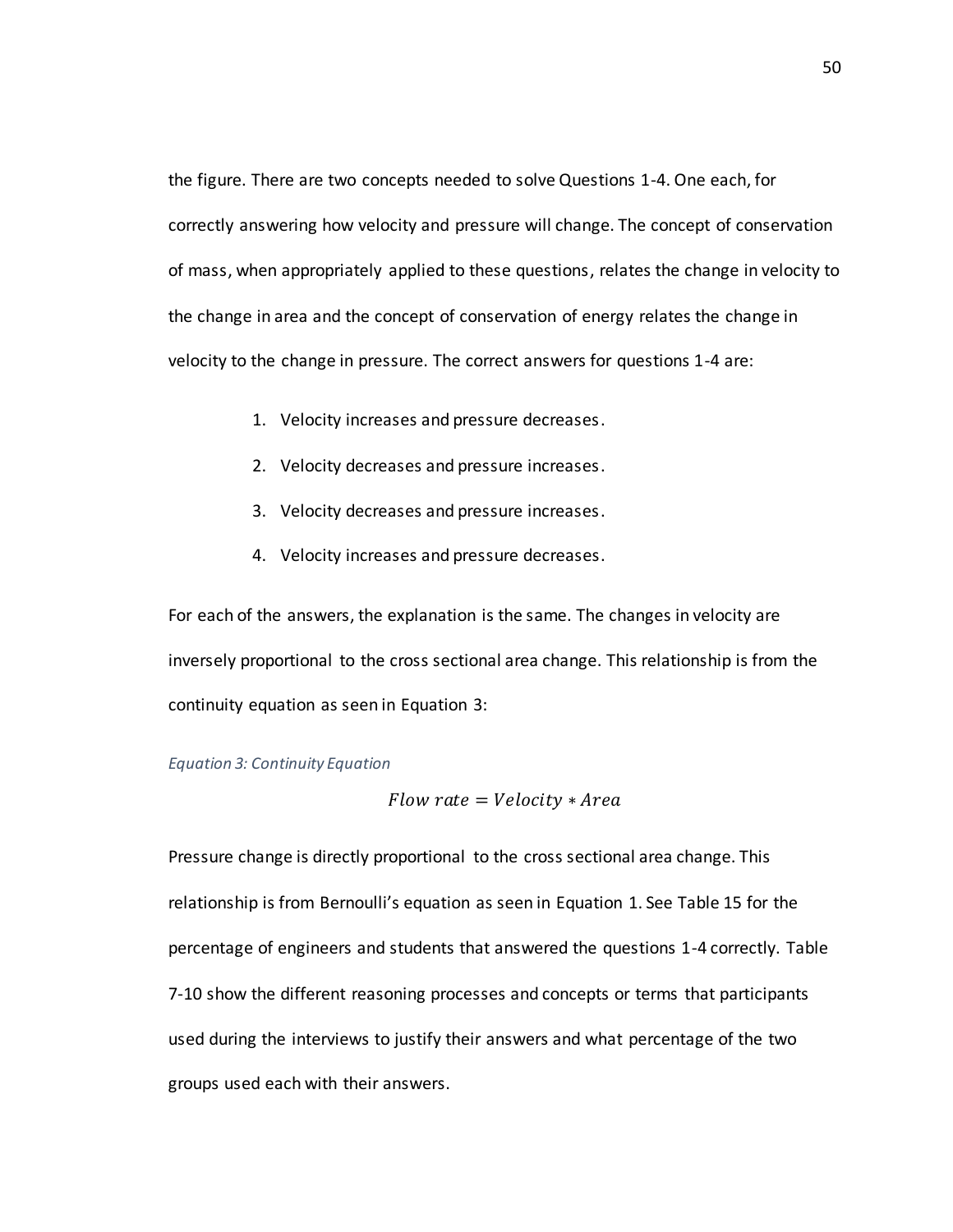# Question 1

Water flows through a pipe and enters a section where the cross sectional area is smaller. Viscosity, friction, and gravitational effects are negligible. Flow is from left to right.



# Question 2

Water flows through a pipe and enters a section where the cross sectional area is larger. Viscosity, friction, and gravitational effects are negligible. Flow is from left to right.



*Figure 3: Figures for Questions 1 and 2 on velocity and pressure changes in pressurized pipe systems.*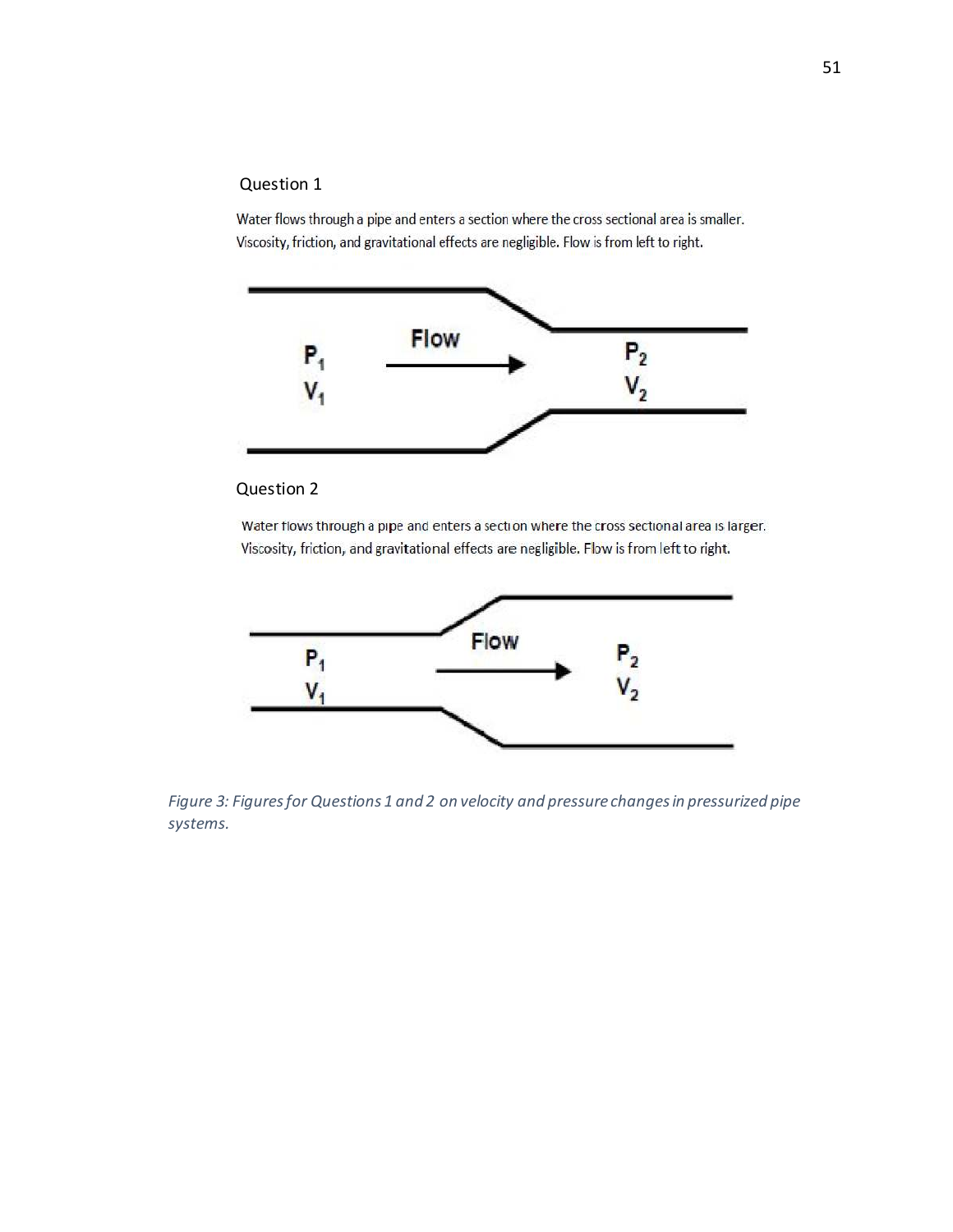

*Figure 4: figures for Questions 3 and 4 on Velocity and pressure changes in pressurized pipe systems.* 

#### *Questions 1-4 Students*

For Q1 and 2-Velocity, all 22 students answered correctly. During the

explanations of their answers, each of them applied concepts and equations relating the

question to continuity, except for 5% during Q2-Velocity that related it to the Bernoulli

equation. The quotes from students in Q1 and 2-Velocity are similar to Student 205:

*Student 205: Because of V1A1 equals V2A2 and using continuity equation and because the area of the first one is larger than the area of*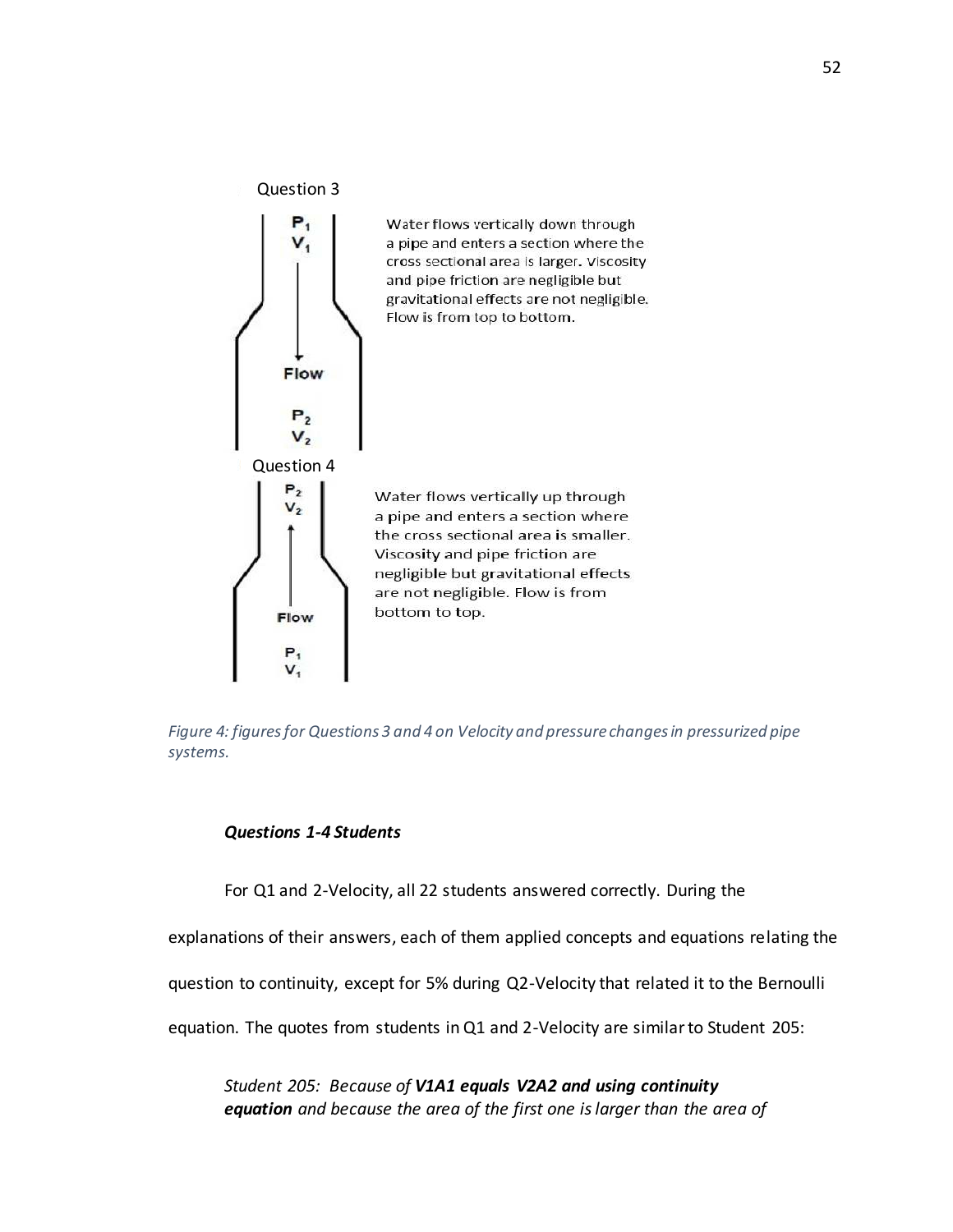*the second one is smaller, the velocity in the second pipe has to increase to make up for it.* 

For questions Q3 and Q4-Velocity, the students score was lower, with 86% correct for both of the questions. During the explanations of their answers for Q3- Velocity, the reasoning was split into 75% applying concepts, 15% applying a logical process, and 10% either guessed or used experience to explain their answers. Along with the 95% that talked about continuity during their explanation, 15% also talked about how gravity would have some effect on the water's velocity. The quote below from Student 205 is an example of how the concept or equation of continuity was applied to these questions. A quote from Q3-Velocity where a student tried using gravity to explain their answer showed that they considered the question without gravity, but determined that with gravity not being negligible V1 would equal V2:

*Student 203: So V1 would be greater than V2 supposedly, but if gravity is put into play, I don't know if it would be the same. If V1 would be equal to V2. Um, hmm, or it could be near that. I don't know if one would be greater or not. But that's probably would be my answer. Or at least velocity.* 

When asked about pressure during Q1-Q4-Pressure, student scores varied less than Q1-Q4-Velocity. For each question, at least 90% answered correctly and applied concepts or equations while answering. During their explanations for Q1 and Q2- Pressure, the students used Bernoulli's equation 90% of the time with continuity accounting for the other 10%. For Q3 and Q4-pressure, 75% of students referred to Bernoulli's equation in their reasoning for each question. Q3-Pressure had 40% of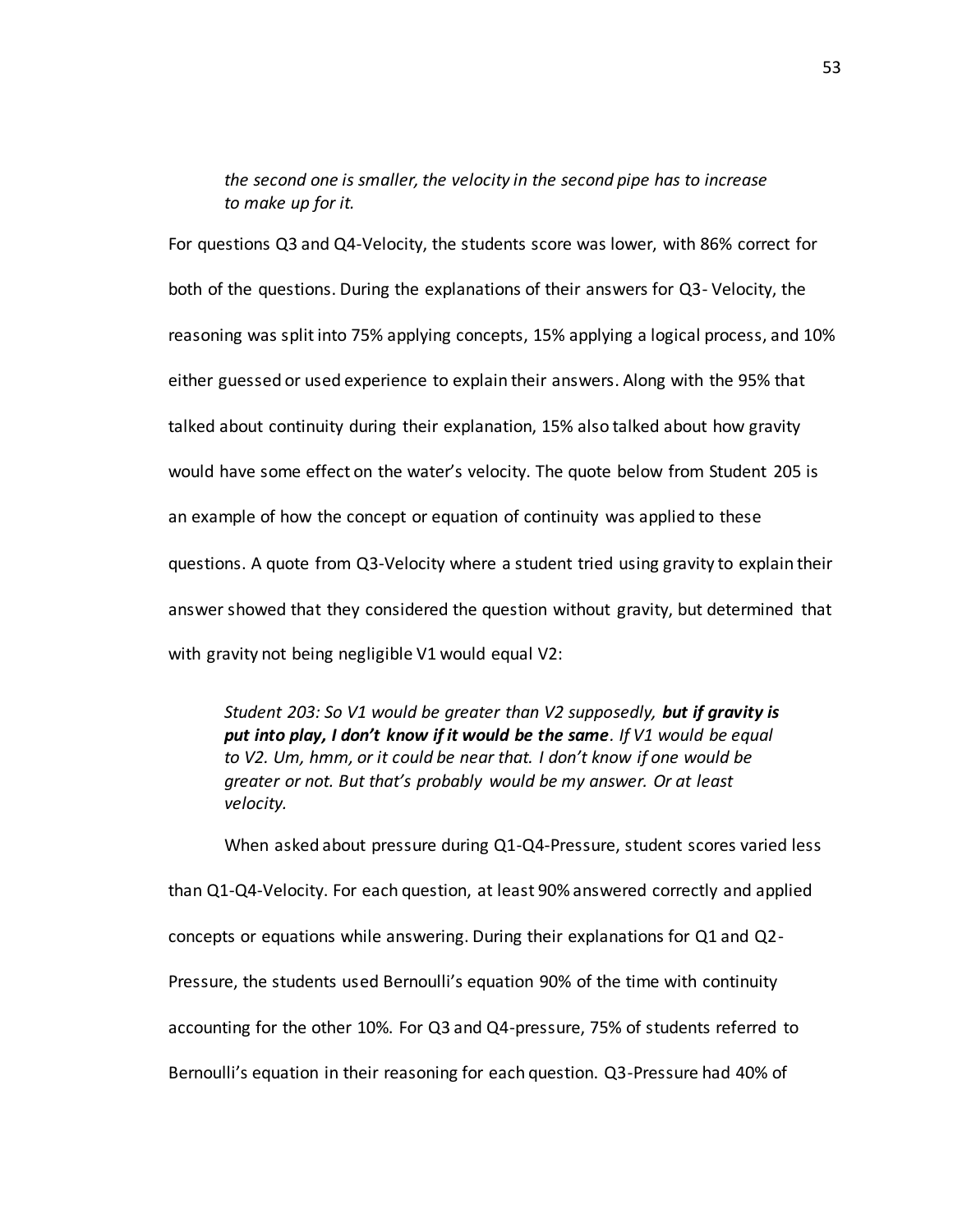students use the concept of pressure gradients in static water columns in their explanations and 30% of students used this same concept in Q4-Pressure. When talking about pressure gradients in static columns, the students answered in similar fashions to Student 206:

# *Student 206: Also, I think that you could say that pressure would increase because as you go vertically down in a column of water, the pressure increases.*

#### *Questions 1-4 Engineers*

For Q1 – Q4-Velocity, over 90% of the engineers answered correctly except on Q3-Velocity when only 72% answered correctly. For Q1 and Q2-Velocity, 95% of the engineers applied concepts and equations with 15% of those applying them with short, confident answers. The short, confident answers were generally no more than 10 words and were similar to PE 112 who answered by saying "*velocity will increase because of continuity"* and when asked if they could elaborate, used the same quote. The remaining 5% used a logical process for explaining their answer. Over 80% of engineers used equations and a specific concept when explaining their reasoning for Q3 and Q4- Velocity. Q3 and Q4-Velocity saw an increase in logical processes to 10% and 20%, respectively.

When asked about pressure during Q1-Q4-Pressure, engineers' answers varied between the Q1/Q2-Pressure and Q3/Q4 Pressure. For Q1 and Q2-Pressure, the engineers scored 25% and 15%, respectively. While answering Q3 and Q4-Pressure, the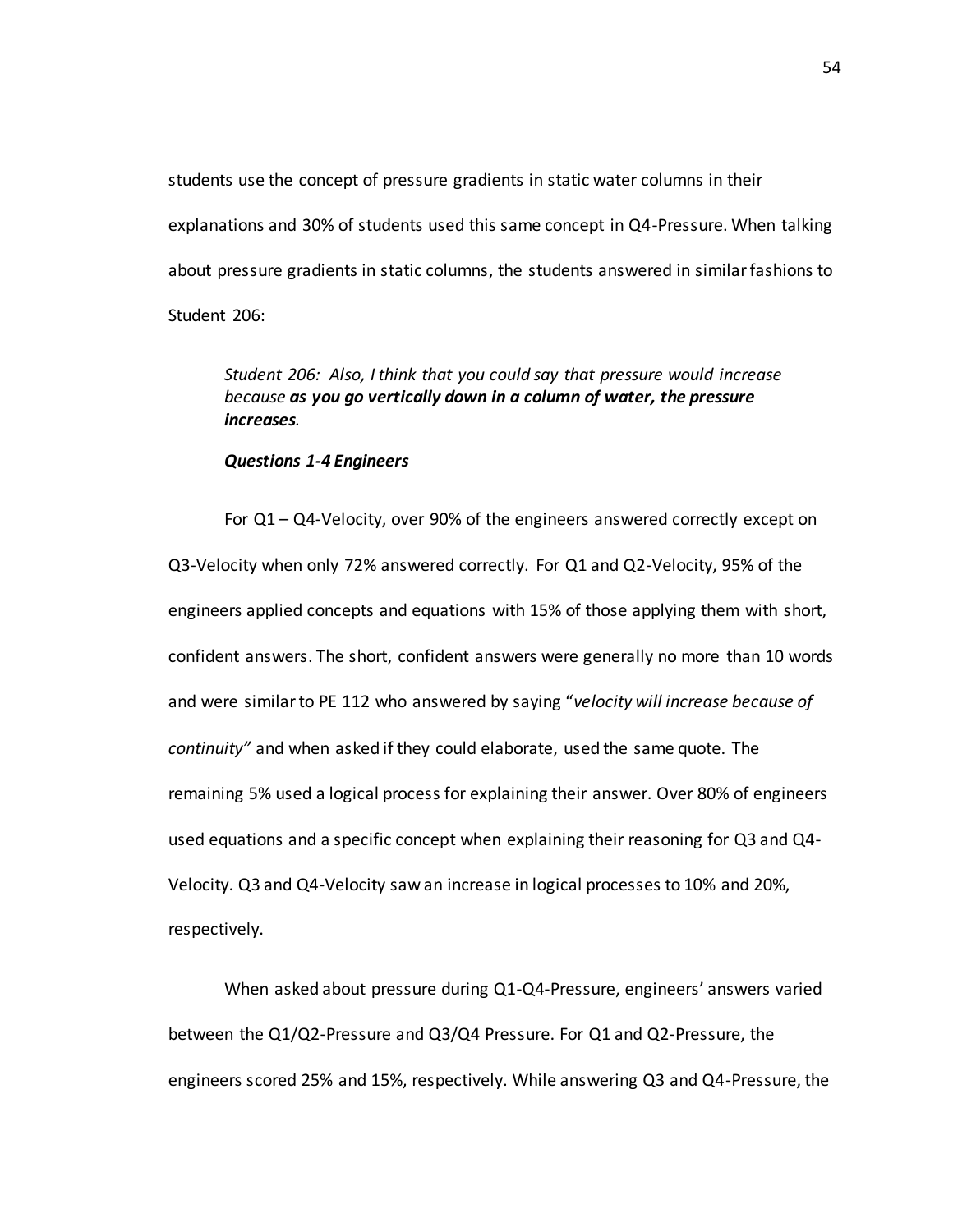engineers score increased to 64% and 72%, respectively. Q1-Pressure had engineers using 6 reasoning processes to explain their answers; 60% used a single concept or equation, 30% used a logical process. Experience, short, confident answers, and guesses each accounted for 10% and 5% used an example. Experience, examples, and short, confident responses were no longer used for Q2-Q4-Pressure by the engineers. The most used process during each of the pressure questions was applications of concepts and equations, followed by logical processes, and a small selection (<10%) guessed at each of the answers. Although the engineers used Bernoulli's equation or terms from the equation for their explanations in Q1 and Q2-Pressure, which should have produced the correct reasoning if applied correctly, at least 60% of engineers used it incorrectly. Similar to PE 123 who mostly works with open channel systems where pressure is the same through a system, the other engineers that responded similarly also, mainly worked with open channel systems.

*PE 123: You've got your velocity head, your elevation head and your pressure head and without sort of-- yeah, by just constricting the area, you're not going to affect-- I don't think at least that you're going to affect the pressure. I think that you will just increase the velocity.* 

#### *Questions 1-4 Comparison of Groups*

For Q1, Q2, and Q4-Velocity, both groups scored within 10% of each other, with the majority using the concept or equation of continuity to explain their answers. For Q3-Velocity, the groups were considered to be slightly different with a difference in scores of 14%, but like the other three, the majority of explanations came from the use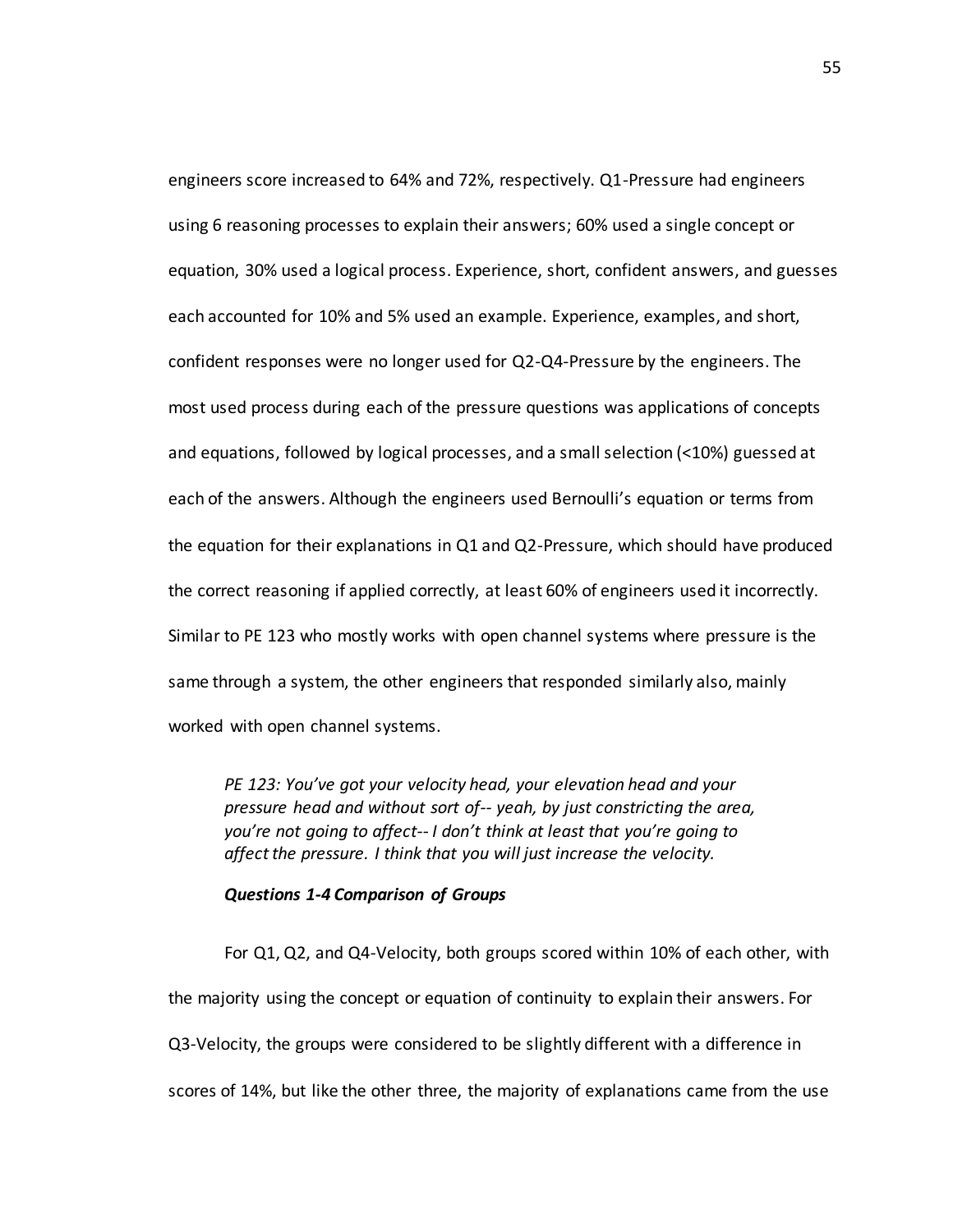of continuity. Pressure answers for Q1 and Q2 were considered to be different between the two groups, but Q3 and Q4 were in the similar category. This trend is the same for the reasoning processes for each of the questions. The concepts and terms used for explanations was the same for Q1 and Q2-Pressure, but different for Q3 and Q4- Pressure. Both students and engineers used appropriate concepts during these questions, but familiarity with the use of the concepts seems to be linked to how appropriately it was used while answering the questions.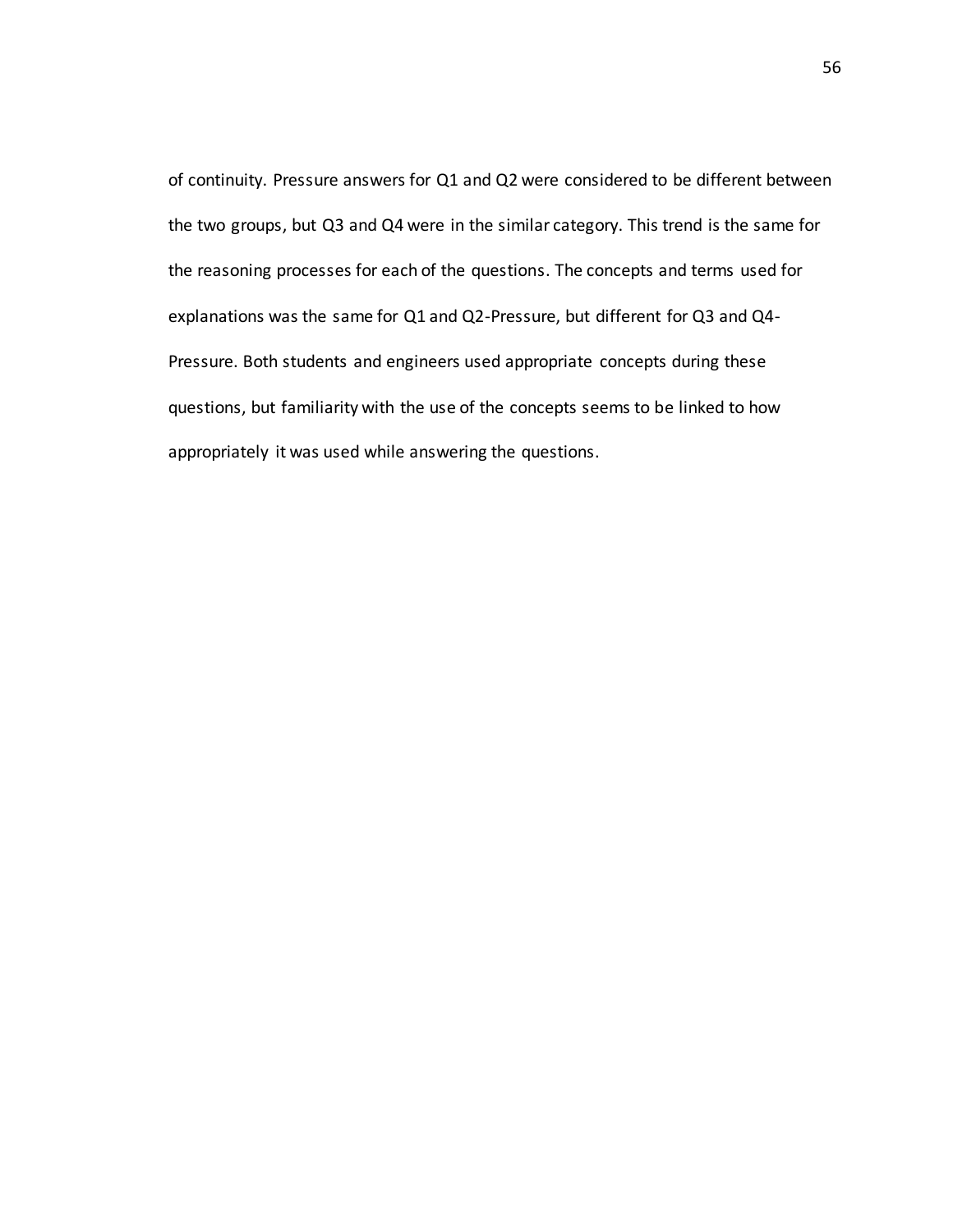*Table 7: Percent answered correctly/incorrectly, the reasoning processes, and the terms and concepts used while explaining the answer for both engineers and students on Q1 and 2 velocity.<sup>2</sup>*

|                                                   |            | <b>Reasoning Processes</b>  |                 |                            | <b>Concepts</b><br>and Terms |            |
|---------------------------------------------------|------------|-----------------------------|-----------------|----------------------------|------------------------------|------------|
| <b>Question 1 and 2</b><br><b>Velocity Change</b> | % Answered | concept/equation<br>Applied | Logical process | Short confident<br>esponse | Bernoulli equation           | Continuity |
| <b>Students</b>                                   |            |                             |                 |                            |                              |            |
| Q1-Velocity-Correct                               | 100%       | 100%                        |                 |                            |                              | 100%       |
| Q1-Velocity-Incorrect                             |            |                             |                 |                            |                              |            |
| <b>Total</b>                                      | 100%       | 100%                        | -               |                            |                              | 100%       |
| Q2-Velocity-Correct                               | 100%       | 100%                        |                 | 5%                         | 5%                           | 95%        |
| Q2-Velocity-Incorrect                             |            |                             |                 |                            |                              |            |
| <b>Total</b>                                      | 100%       | 100%                        |                 | 5%                         | 5%                           | 95%        |
| <b>Engineers</b>                                  |            |                             |                 |                            |                              |            |
| Q1-Velocity-Correct                               | 93%        | 90%                         | 5%              | 15%                        |                              | 95%        |
| Q1-Velocity-Incorrect                             | 7%         | 5%                          |                 |                            | $\overline{a}$               | 5%         |
| <b>Total</b>                                      | 100%       | 95%                         | 5%              | 15%                        |                              | 100%       |
| Q2-Velocity-Correct                               | 100%       | 95%                         | 5%              | 15%                        |                              | 100%       |
| Q2-Velocity-Incorrect                             | 0%         |                             |                 |                            |                              |            |
| Total                                             | 100%       | 95%                         | 5%              | 15%                        |                              | 100%       |

 $\overline{a}$ 

 $2$  The percentage of participants that correctly or incorrectly is reported in all tables to the nearest 1% because it was a clear distinction between the answer either being correct or incorrect. The reasoning processes and concepts and terms are reported to the nearest 5% because some of the explanations could be interpreted in different ways.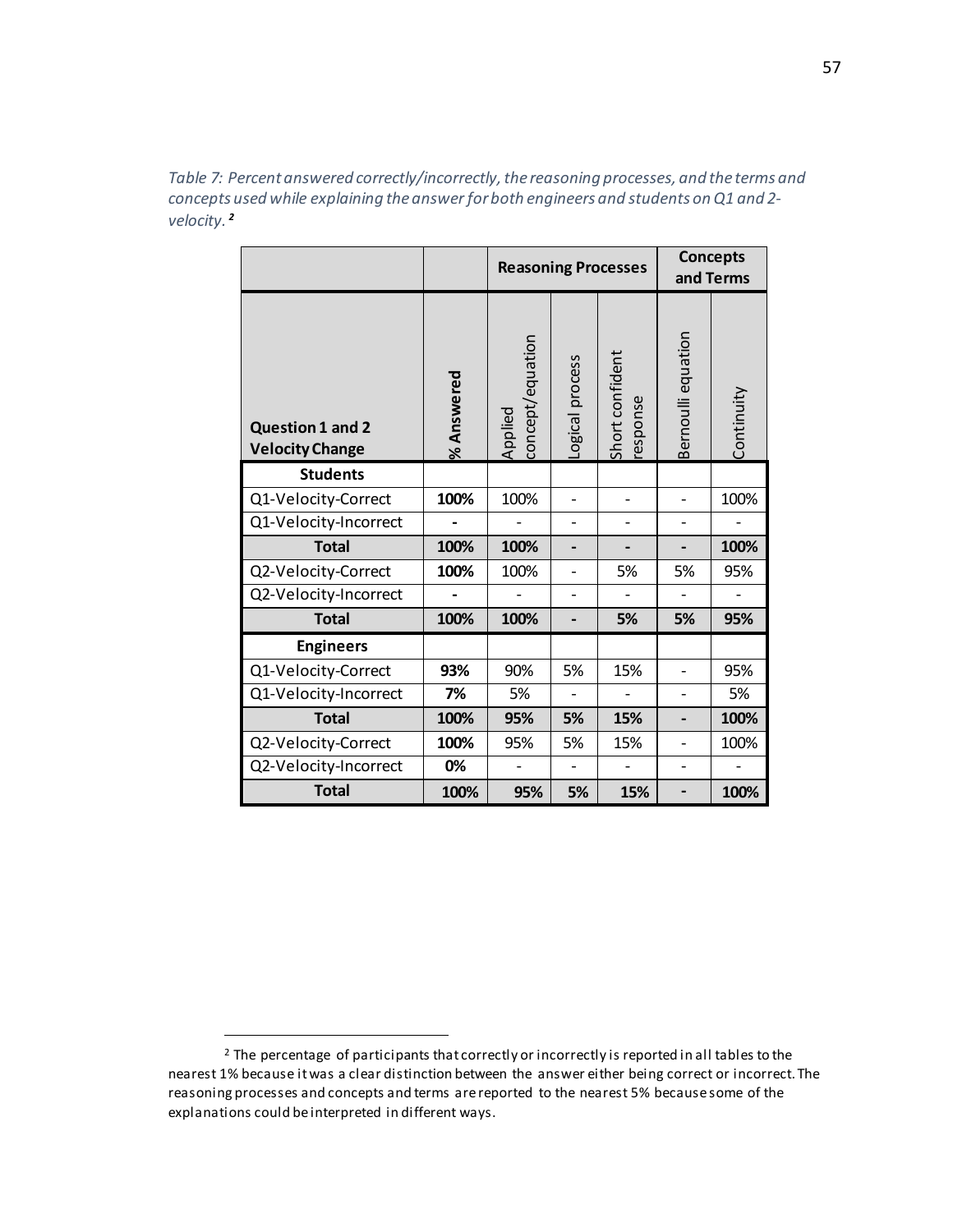*Table 8: Percent answered correctly/incorrectly, the reasoning processes, and the terms and concepts used while explaining the answer for both engineers and students on Q3 and 4 velocity.* 

|                                            |            |                             | <b>Reasoning Processes</b> |                          |                | <b>Concepts and Terms</b> |            |         |  |
|--------------------------------------------|------------|-----------------------------|----------------------------|--------------------------|----------------|---------------------------|------------|---------|--|
| Question 3 and 4<br><b>Velocity change</b> | % Answered | concept/equation<br>Applied | Logical process            | Experience               | Guess          | equation<br>Bernoulli     | Continuity | Gravity |  |
| <b>Students</b>                            |            |                             |                            |                          |                |                           |            |         |  |
| Q3-Velocity-Correct                        | 86%        | 65%                         | 15%                        | 5%                       | $\overline{a}$ | $\overline{a}$            | 85%        |         |  |
| Q3-Velocity-Incorrect                      | 14%        | 10%                         |                            | $\overline{\phantom{0}}$ | 5%             | $\qquad \qquad -$         | 5%         | 15%     |  |
| <b>Total</b>                               | 100%       | 75%                         | 15%                        | 5%                       | 5%             |                           | 90%        | 15%     |  |
| Q4-Velocity-Correct                        | 86%        | 80%                         |                            | $\overline{a}$           | 5%             | 10%                       | 80%        | 5%      |  |
| Q4-Velocity-Incorrect                      | 14%        | 10%                         | 5%                         | $\overline{\phantom{0}}$ |                |                           |            | 15%     |  |
| <b>Total</b>                               | 100%       | 90%                         | 5%                         | $\overline{\phantom{0}}$ | 5%             | 10%                       | 80%        | 20%     |  |
| <b>Engineers</b>                           |            |                             |                            |                          |                |                           |            |         |  |
| Q3-Velocity-Correct                        | 72%        | 70%                         |                            | $\overline{\phantom{0}}$ |                | $\overline{a}$            | 70%        | 5%      |  |
| Q3-Velocity-Incorrect                      | 28%        | 10%                         | 10%                        | $\overline{\phantom{0}}$ | 5%             | $\overline{\phantom{0}}$  | 10%        | 20%     |  |
| <b>Total</b>                               | 100%       | 80%                         | 10%                        | $\overline{\phantom{0}}$ | 5%             |                           | 80%        | 25%     |  |
| Q4-Velocity-Correct                        | 90%        | 75%                         | 20%                        | $\overline{a}$           | $\overline{a}$ | 10%                       | 90%        | 10%     |  |
| Q4-Velocity-Incorrect                      | 10%        | 10%                         |                            | $\overline{\phantom{0}}$ |                |                           |            | 10%     |  |
| <b>Total</b>                               | 100%       | 85%                         | 20%                        |                          |                | 10%                       | 90%        | 20%     |  |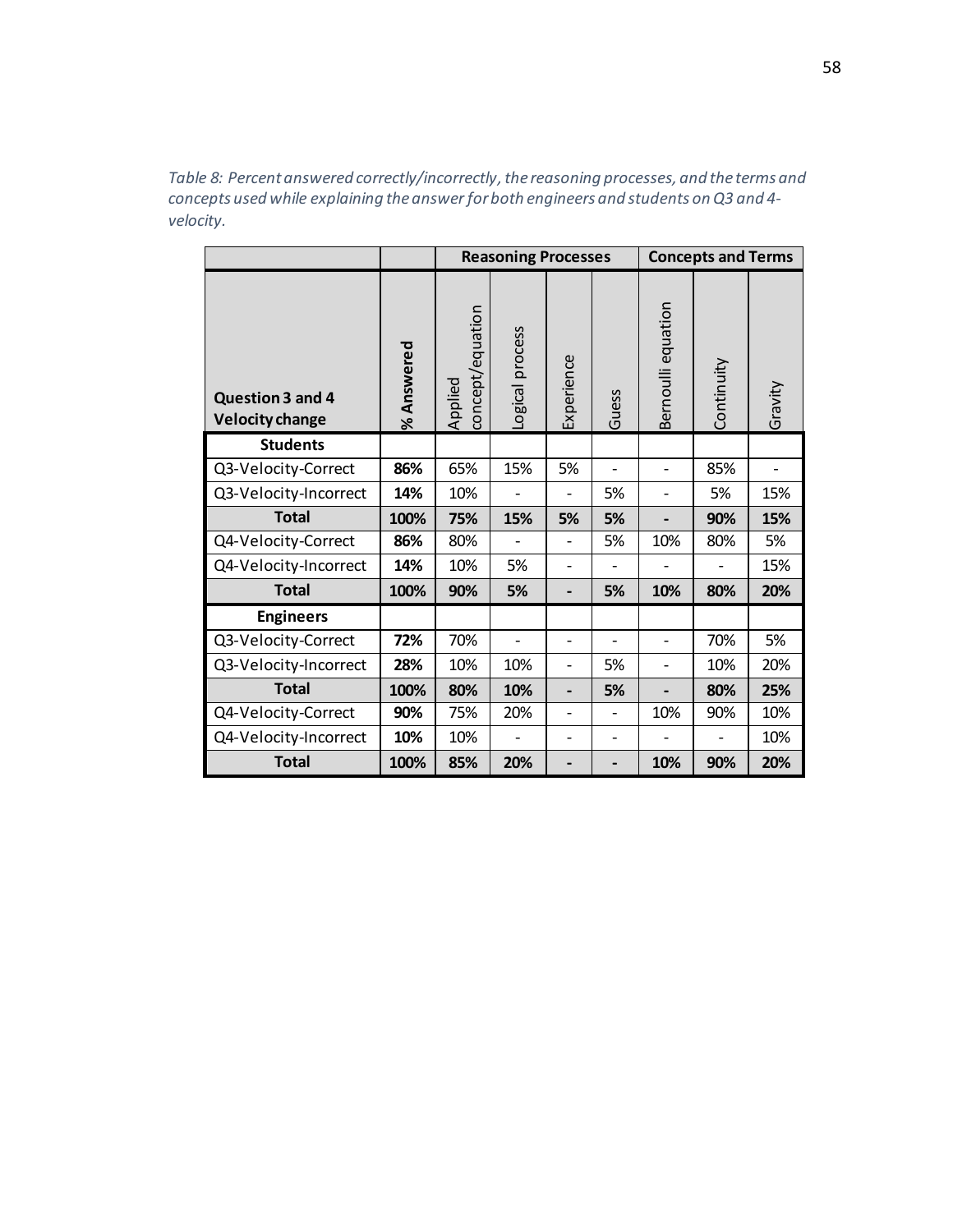*Table 9: Percent answered correctly/incorrectly, the reasoning processes, and the terms and concepts used while explaining the answer for both engineers and students on Q1 and 2- Pressure.* 

|                                                   |            | <b>Reasoning Processes</b> |                              |                              | <b>Concepts</b><br>and Terms |                          |                          |                    |                |
|---------------------------------------------------|------------|----------------------------|------------------------------|------------------------------|------------------------------|--------------------------|--------------------------|--------------------|----------------|
| <b>Question 1 and 2</b><br><b>Pressure change</b> | % Answered | Applied concept/equation   | Logical process              | Experience                   | Example                      | Short confident response | Guess                    | Bernoulli equation | Continuity     |
| <b>Students</b>                                   |            |                            |                              |                              |                              |                          |                          |                    |                |
| Q1-Pressure-Correct                               | 90%        | 85%                        | $\overline{\phantom{0}}$     | $\overline{\phantom{a}}$     |                              | $\overline{\phantom{0}}$ | 5%                       | 90%                |                |
| Q1-Pressure-Incorrect                             | 10%        | 5%                         | $\overline{\phantom{a}}$     | $\overline{\phantom{a}}$     | $\overline{\phantom{0}}$     | $\overline{\phantom{0}}$ | 5%                       |                    | 10%            |
| <b>Total</b>                                      | 100%       | 90%                        | $\qquad \qquad \blacksquare$ | -                            | $\qquad \qquad \blacksquare$ | -                        | 10%                      | 90%                | 10%            |
| Q2-Pressure-Correct                               | 95%        | 95%                        | $\overline{\phantom{0}}$     | $\overline{\phantom{a}}$     | $\overline{a}$               | $\overline{a}$           |                          | 90%                | 5%             |
| Q2-Pressure-incorrect                             | 5%         | 5%                         | $\overline{\phantom{a}}$     | $\overline{\phantom{a}}$     | $\overline{\phantom{0}}$     | $\overline{a}$           | $\overline{\phantom{a}}$ |                    | 5%             |
| <b>Total</b>                                      | 100%       | 100%                       | $\overline{\phantom{0}}$     | $\qquad \qquad \blacksquare$ | -                            | -                        |                          | 90%                | 10%            |
| Engineers                                         |            |                            |                              |                              |                              |                          |                          |                    |                |
| Q1-Pressure-Correct                               | 34%        | 25%                        | 10%                          | 5%                           | $\overline{a}$               | 5%                       | $\overline{a}$           | 35%                | $\overline{a}$ |
| Q1-Pressure-Incorrect                             | 66%        | 35%                        | 20%                          | 5%                           | 5%                           | 5%                       | 10%                      | 60%                | 5%             |
| <b>Total</b>                                      | 100%       | 60%                        | 30%                          | 10%                          | 5%                           | 10%                      | 10%                      | 95%                | 5%             |
| Q2-Pressure-Correct                               | 21%        | 15%                        | 5%                           |                              |                              |                          |                          | 20%                |                |
| Q2-Pressure-incorrect                             | 79%        | 35%                        | 35%                          | $\overline{\phantom{a}}$     |                              | $\overline{a}$           | 10%                      | 70%                | 5%             |
| <b>Total</b>                                      | 100%       | 50%                        | 40%                          |                              |                              | -                        | 10%                      | 90%                | 5%             |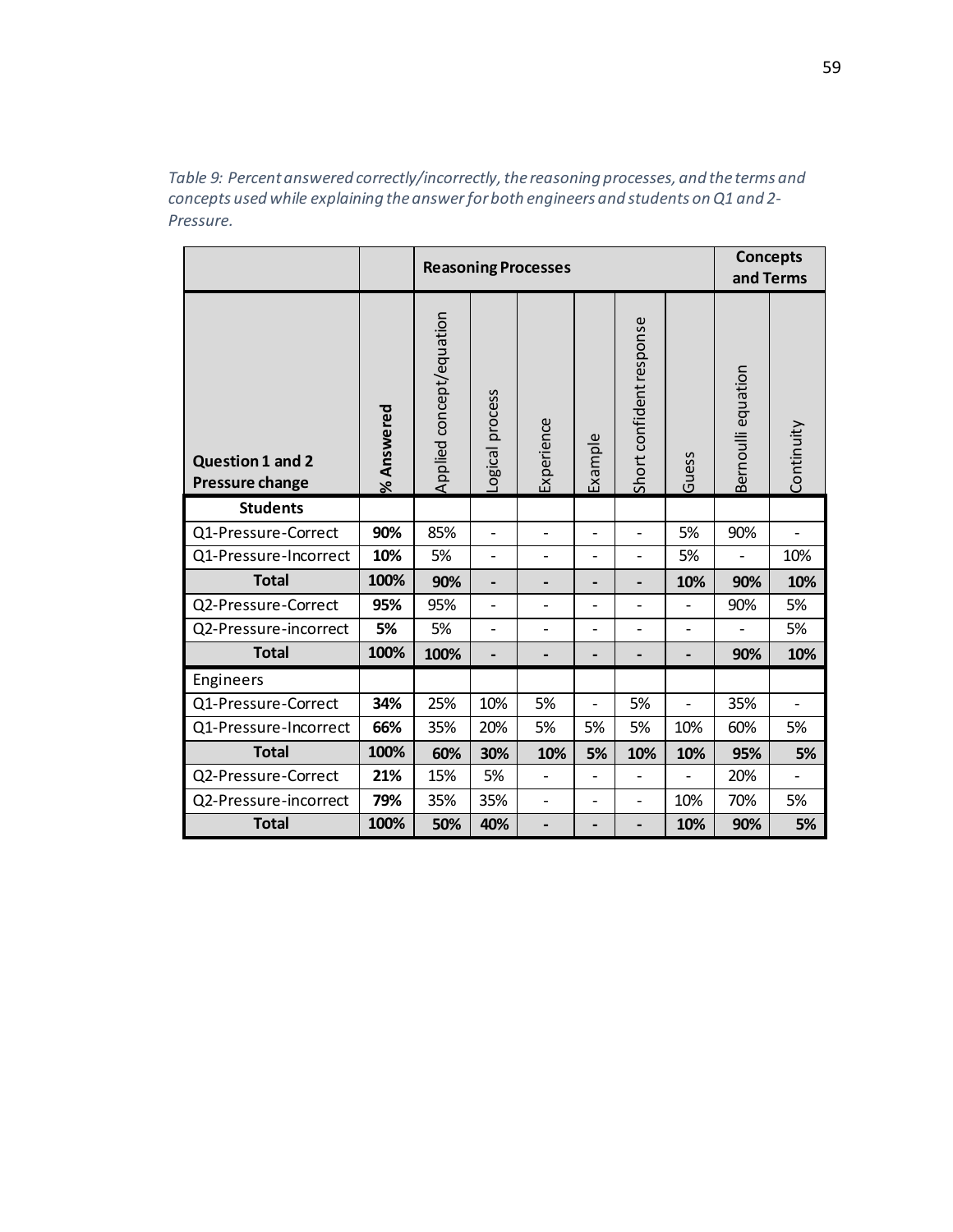*Table 10: Percent answered correctly/incorrectly, the reasoning processes, and the terms and concepts used while explaining the answer for both engineers and students on Q3 and 4- Pressure.* 

|                                            |            |                             | <b>Reasoning Processes</b> |                | <b>Concepts and Terms</b> |            |              |  |  |
|--------------------------------------------|------------|-----------------------------|----------------------------|----------------|---------------------------|------------|--------------|--|--|
| Question 3 and 4<br><b>Pressure change</b> | % Answered | concept/equation<br>Applied | Logical process            | Guess          | Bernoulli equation        | Continuity | Water column |  |  |
| <b>Students</b>                            |            |                             |                            |                |                           |            |              |  |  |
| Q3-Pressure-Correct                        | 91%        | 90%                         | $\overline{a}$             | $\overline{a}$ | 70%                       |            | 40%          |  |  |
| Q3-Pressure-Incorrect                      | 9%         | 10%                         | $\qquad \qquad -$          |                | 5%                        |            |              |  |  |
| <b>Total</b>                               | 100%       | 100%                        |                            |                | 75%                       |            | 40%          |  |  |
| Q4-Pressure-Correct                        | 95%        | 90%                         | 5%                         | $\overline{a}$ | 70%                       |            | 30%          |  |  |
| Q4-Pressure-Incorrect                      | 5%         | 5%                          | 5%                         | $\overline{a}$ | 5%                        |            |              |  |  |
| <b>Total</b>                               | 100%       | 95%                         | 10%                        |                | 75%                       |            | 30%          |  |  |
| Engineers                                  |            |                             |                            |                |                           |            |              |  |  |
| Q3-Pressure-Correct                        | 66%        | 60%                         | 15%                        | 5%             | 10%                       | 10%        | 60%          |  |  |
| Q3-Pressure-Incorrect                      | 34%        | 25%                         | 10%                        |                | 5%                        | 15%        | 15%          |  |  |
| <b>Total</b>                               | 100%       | 85%                         | 25%                        | 5%             | 15%                       | 25%        | 75%          |  |  |
| Q4-Pressure-Correct                        | 72%        | 55%                         | 15%                        |                | 20%                       | 5%         | 65%          |  |  |
| Q4-Pressure-Incorrect                      | 28%        | 10%                         | 10%                        | 10%            |                           | 25%        | 5%           |  |  |
| <b>Total</b>                               | 100%       | 65%                         | 25%                        | 10%            | 20%                       | 30%        | 70%          |  |  |

# *Question 5*

Question 5, as seen in Figure 5, asked the participants if they could say whether the pressure drops were the same or different in Pipes 1 and 2 and if they were different if they could identify which one had a higher pressure drop. For Question 5, the concept of conservation of energy [\(Equation 2\)](#page-62-0), when appropriately applied to this question, relates the change in flow in the same pipe to the change in headloss, which is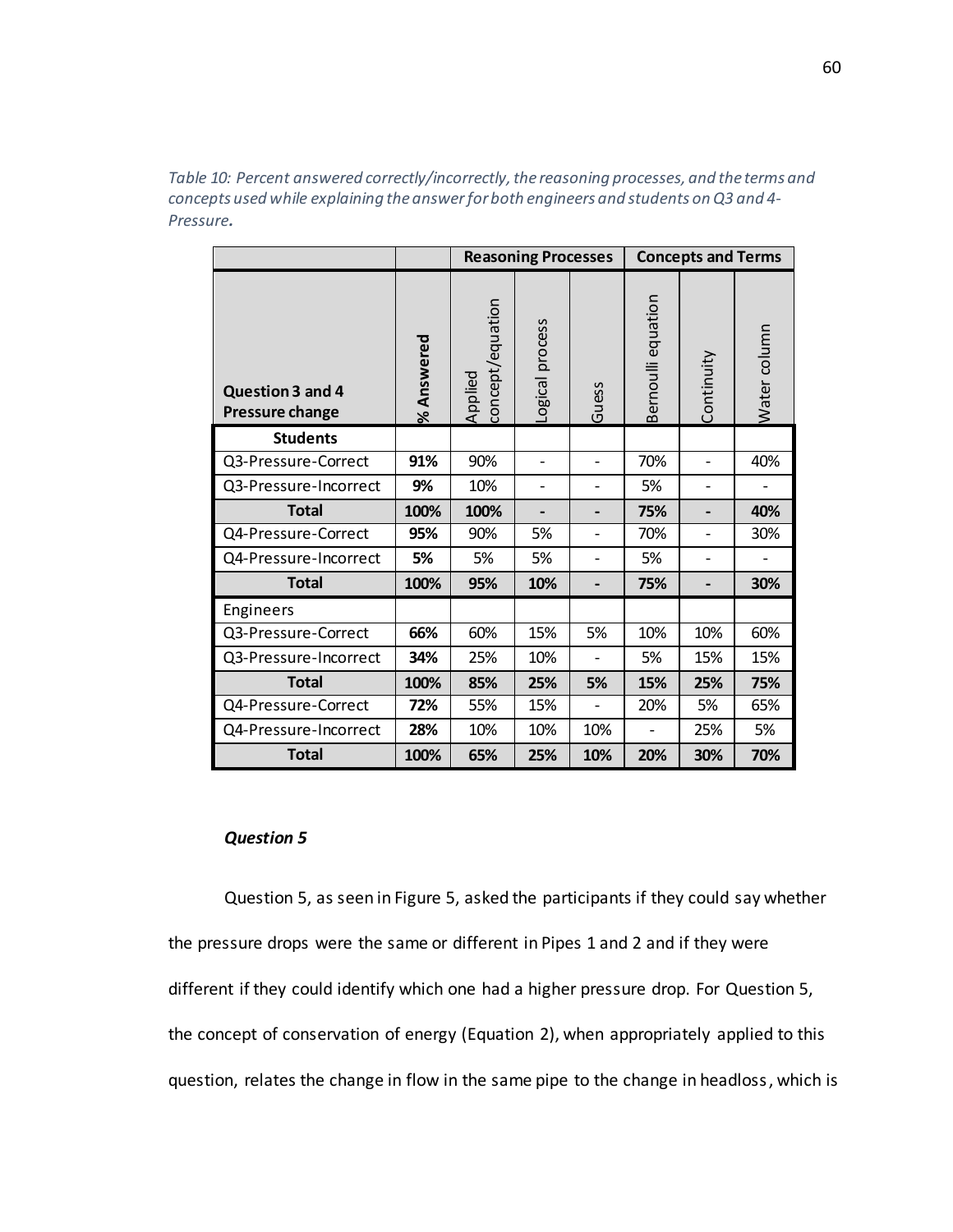then directly related to pressure drop. To reiterate what headloss is, it is the energy loss within the system measured in units of length. It is in units of length because it is the fluid's energy per unit weight. The correct answer for questions 5 is that the pressure drop will be twice that through Pipe 2 than it is through Pipe 1. This is because headloss is directly proportional to velocity and from the conditions it is known that the velocity in pipe 2 is twice that of the velocity in pipe 1. If there is twice the headloss, there is twice the pressure drop under this set of conditions. 90% of engineers and 50 % of students answered question 5 correctly. Table 11 shows the different reasoning processes and concepts or terms that participants used during the interviews to justify their answers and what percentage of the two groups used each with their answers.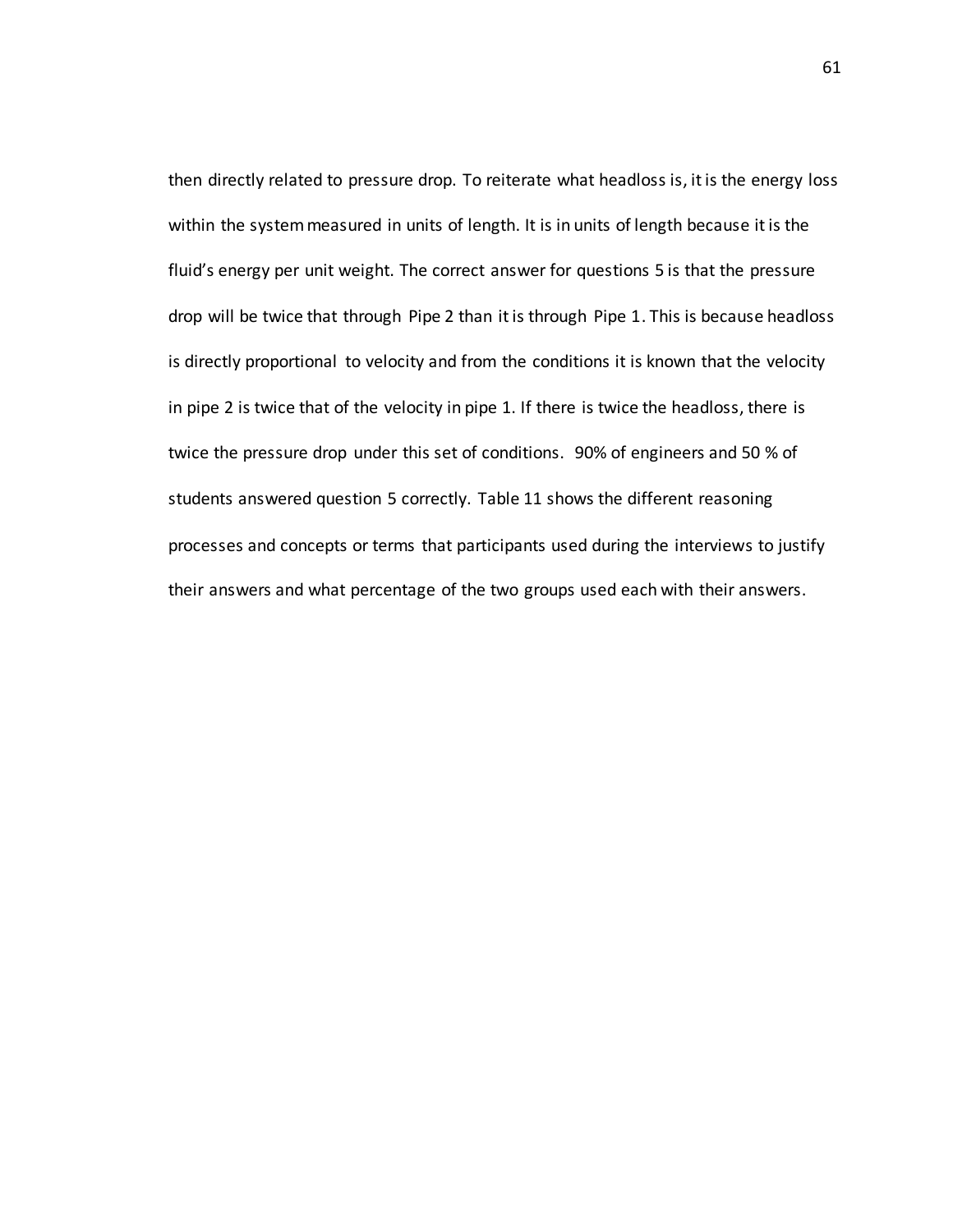Water flows through two smooth pipes with the same diameter and length as shown below. The flow rate through the second pipe is twice that through the first pipe. Both flows are laminar and fully developed.



Are the pressure drops the same in pipe 1 and 2 or are they different?

*Figure 5: Figure used for question 5 on pressure drops in smooth pipes.* 

# *Questions 5 Students*

For Q5-Pressure Drop, 50% of the students answered the question correctly. During the explanations of their answers, 60% applied a single concept or equation, 30% used a logical process, 20% guessed, and the remaining 5% used short, confident answers. Of the 60% that applied a single concept or equation, half of them applied it incorrectly and 65% of those that used a logical process had incorrect answers. The terms and concepts that were used by students were in two main categories; The Bernoulli equation was used by 60% of students and 30% related the flow rate to the pressure drop. Of the 60% that mentioned Bernoulli's equation, only 30% of them answered correctly. In contrast to this, all of the students that related flow to pressure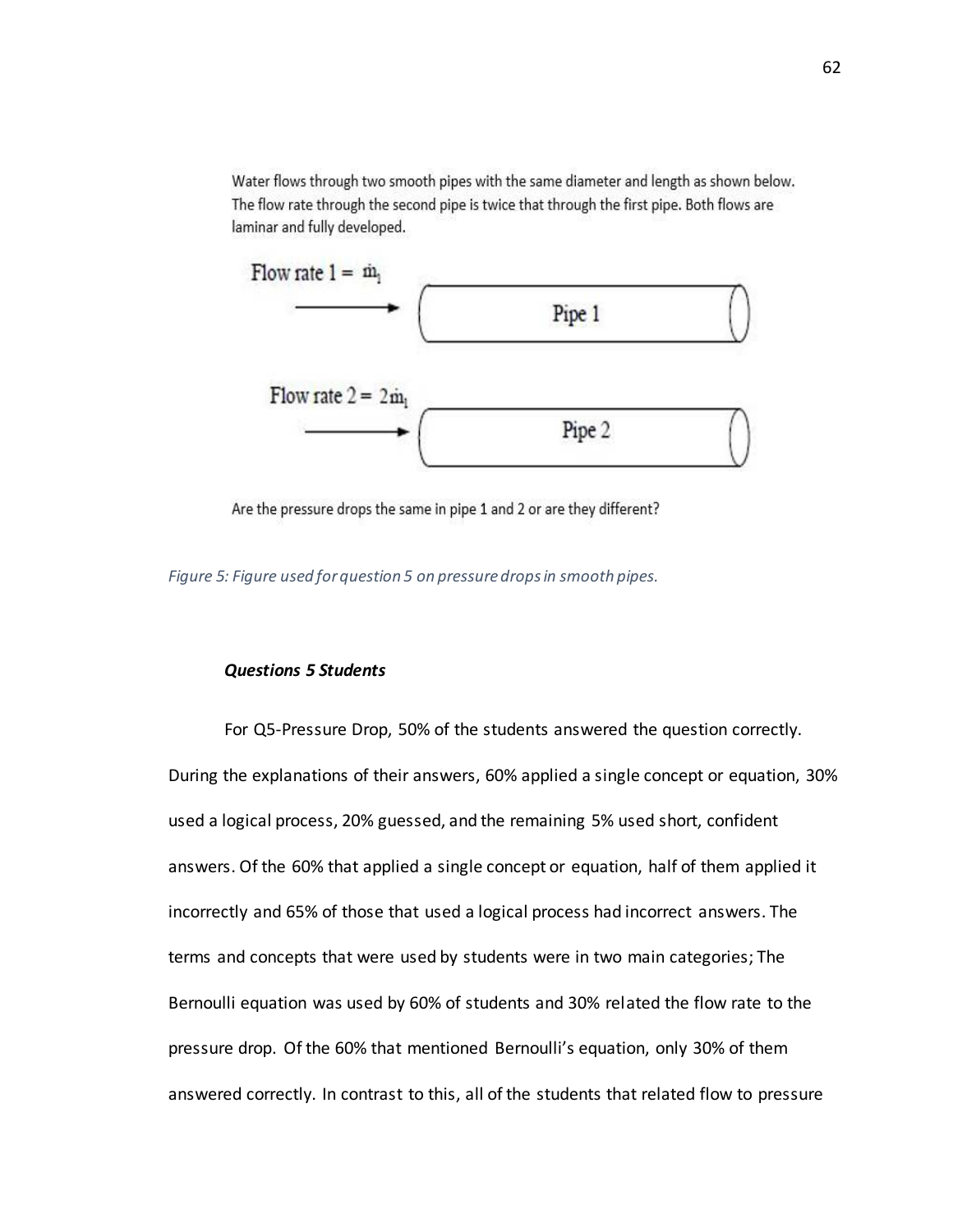drop answered correctly. Of the 40% that said there would be no pressure drop in either pipe, 10% mentioned the pipe being frictionless:

*Student\_0219: I would think that these would be P1 equals P2. I think if, because we'll be neglecting friction, we'll be neglecting or is that safe to say because it says smooth pipes? Water flows through 2 smooth pipes so there's no friction in the pipes.*

Although the other 30% did not specifically mention that being smooth meant that it neglected friction, there was no mention of friction being important in their explanations.

# *Questions 5 Engineers*

For Q5-Pressure Drop, 90% of the engineers answered correctly. During the explanations of their answers, 55% of the engineers used a single concept or equation, 35% used a logical process, 20% related to some experience they had, and 5% either guessed or had short, confident responses. 85% of the engineers talked about how, in this situation, there would be a greater pressure drop in the pipe with a higher flow rate. When talking about how flow and pressure drop related, the engineers used similar terms and language as PE 118:

*PE 118: Water pressure drops. Pressure drops. Same smoothness in the pipes. I would think the-- well, if the flows were equal I think the pressure drop would be the same, but the flow is greater in the second pipe. I think that the pressure drops are going to be different and so I think the pressure drop is going to be greater in Pipe 2 because you're trying to push more water through Pipe 2.*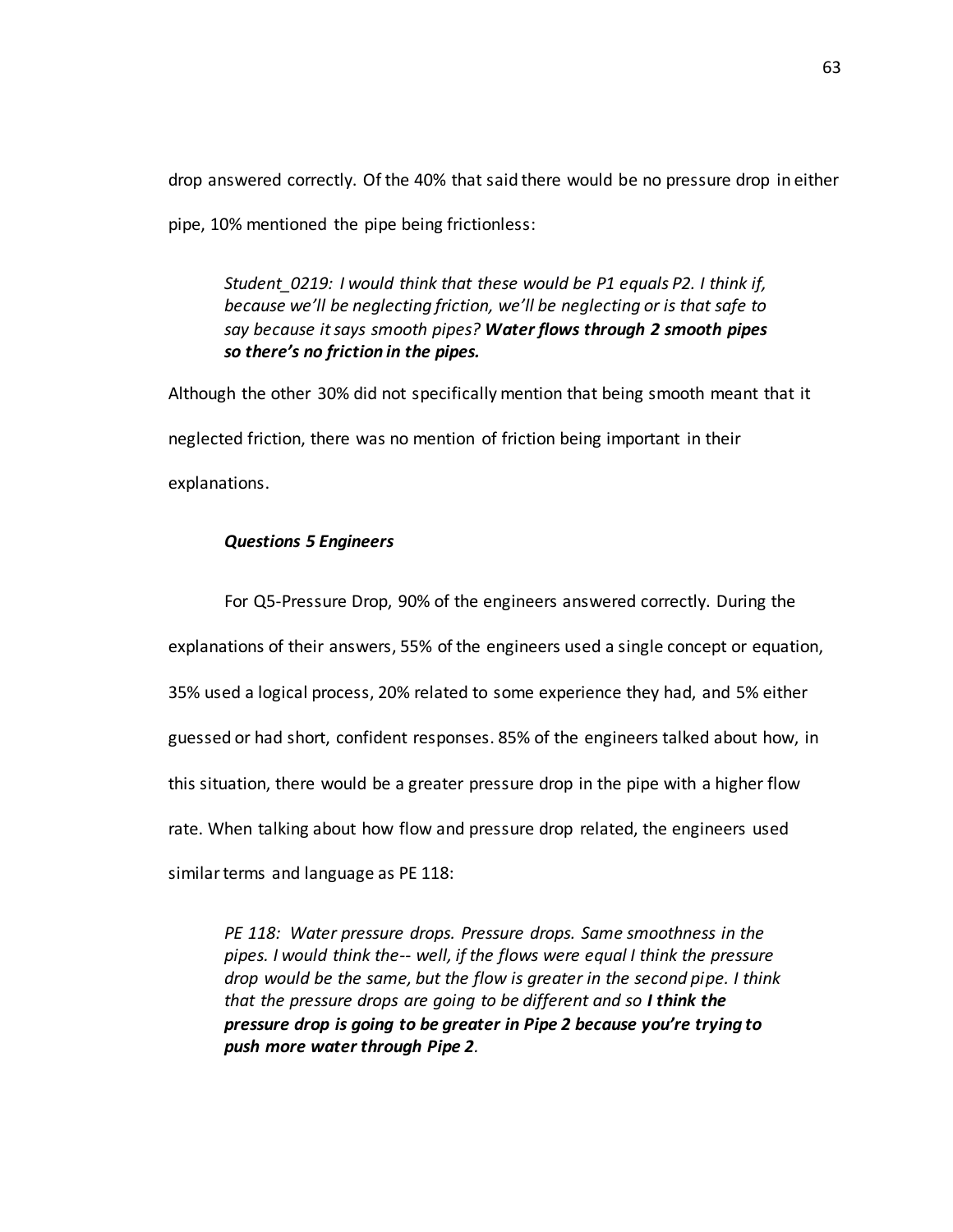15% talked about Bernoulli's or the energy equation. All of the engineers that related pressure drop to the flow rate and 5% of engineers that used Bernoulli's equation answered correctly. Two examples of how experience was used in explanations can be seen below. The first one is an engineer that used experience and answered correctly:

*PE 119: Well, when we calculate pressure drop through, like, a water meter, you want to-- the bigger the meter gets, the less pressure drop you have through it at a certain flow. So, correspondingly, you would think that the more flow through a same-sized pipe would result in a higher pressure drop.*

This is in contrast to an engineer that used their work experience, but answered

incorrectly. In this example, they mention that pressure losses will be independent of

friction losses and that those are not dependent on velocity:

*PE 112: I'm relating this to open channel that we do and it's not necessarily, I mean these are higher velocities, but um, your roughness is not dependent on velocity. In an open channel situation, it's dependent on, you know, sizes of roughness of the material or size of the material that's exposed in the flow and things like that, so it's independent and so your pressure loss is going to be the result of friction losses or roughness in the pipe. Yeah I would think that they would be the same.* 

#### *Questions 5 Comparison of Groups*

For Q5-Pressure Drop, both the difference in group scores and concepts and

terms utilized was at least 40%, which means these were classified as being different.

For the reasoning processes, the groups were within 10% in every category excluding

guessing and experience, for which there were no students in the category. The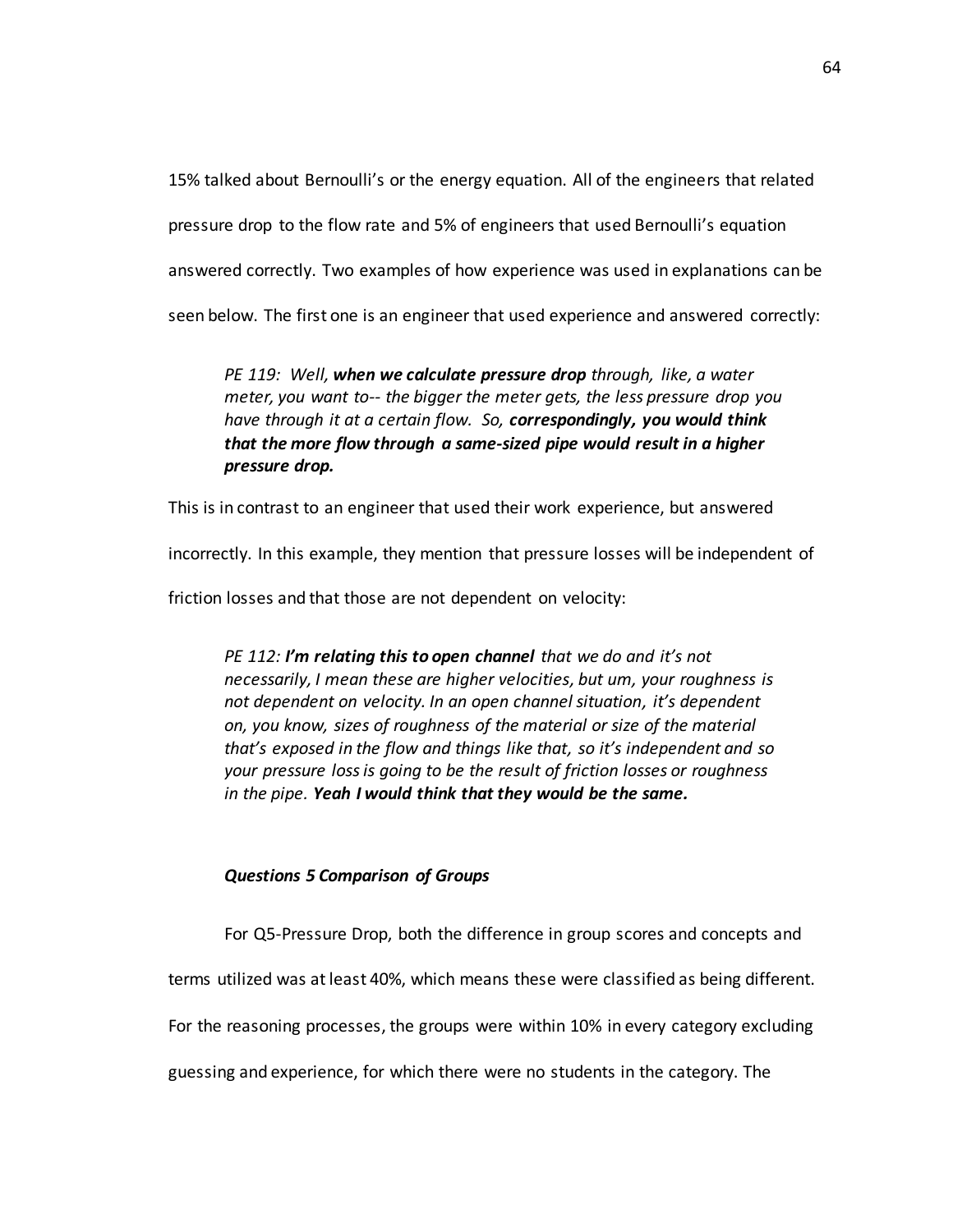difference came from which concept was used for explaining. The students had only one lecture on headloss before participating in the interviews and Student 213 even mentioned after deliberating on the problem, "*Well we haven't covered head loss necessarily in lecture so that's, we saw it like one time."* This is in contrast to the engineers who have more experience with headloss.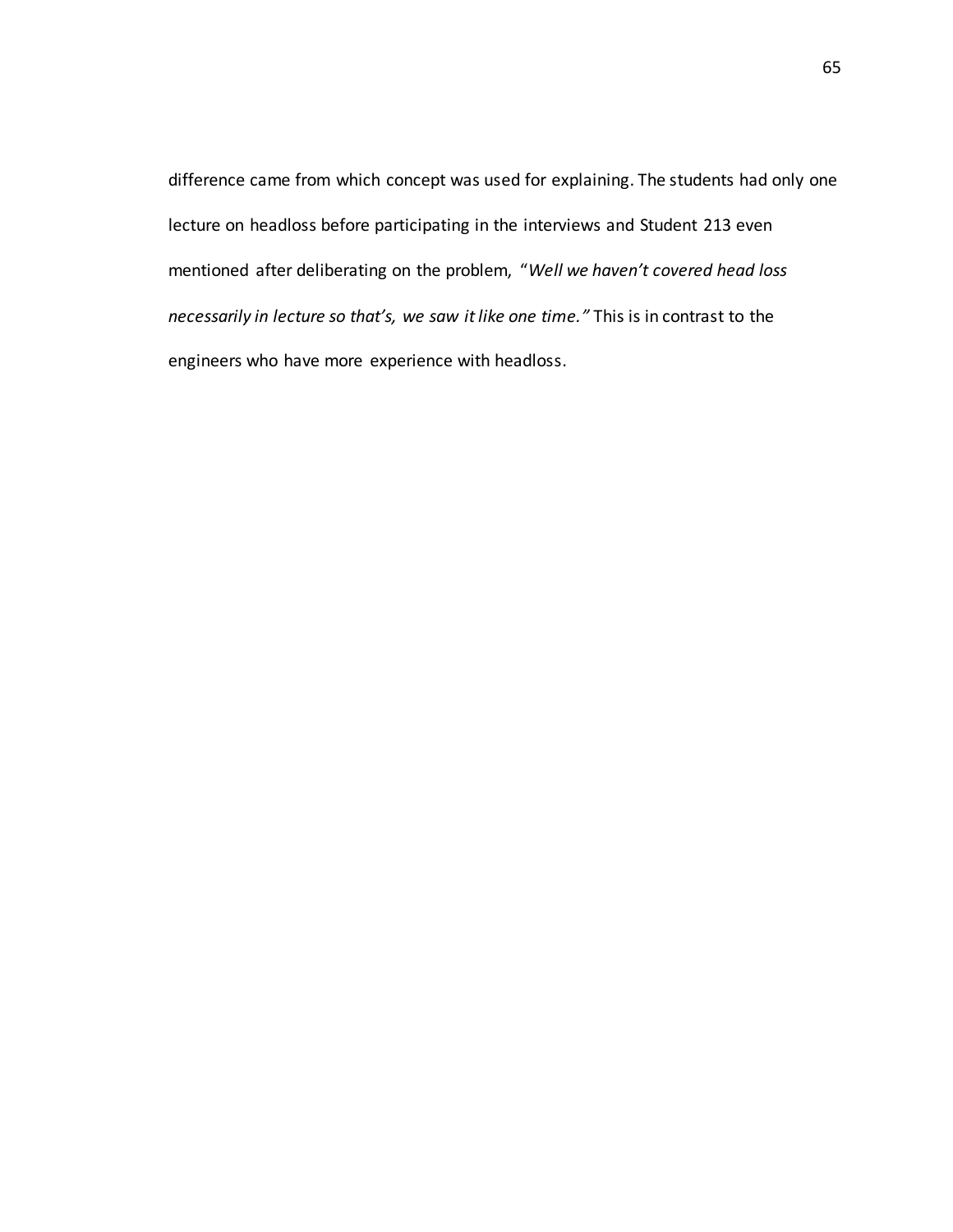|                                           |            |                             |                 | <b>Reasoning Processes</b>   |                             |                          | <b>Concepts and Terms</b> |            |                              |                   |
|-------------------------------------------|------------|-----------------------------|-----------------|------------------------------|-----------------------------|--------------------------|---------------------------|------------|------------------------------|-------------------|
| <b>Question 5-Pressure</b><br><b>Drop</b> | % Answered | concept/equation<br>Applied | Logical process | Experience                   | Short confident<br>response | Guess                    | Bernoulli equation        | Continuity | and pressure<br>Flow<br>drop | Frictionless pipe |
| <b>Students</b>                           |            |                             |                 |                              |                             |                          |                           |            |                              |                   |
| Q5-PD2 > PD1-Correct                      | 50%        | 30%                         | 10%             | $\overline{a}$               |                             | 15%                      | 20%                       | -          | 30%                          |                   |
| Q5-PD1 > PD2-Incorrect                    | 10%        | 5%                          | 5%              | $\qquad \qquad \blacksquare$ |                             | $\overline{\phantom{a}}$ | 10%                       | -          |                              |                   |
| $Q5-PD1 = PD2-Incorrect$                  | 40%        | 25%                         | 15%             | $\qquad \qquad -$            | 5%                          | 5%                       | 30%                       | 5%         | $\overline{a}$               | 10%               |
| <b>Total</b>                              | 100%       | 60%                         | 30%             |                              | 5%                          | 20%                      | 60%                       | 5%         | 30%                          | 10%               |
| Engineers                                 |            |                             |                 |                              |                             |                          |                           |            |                              |                   |
| Q5-PD2 > PD1-Correct                      | 90%        | 50%                         | 30%             | 5%                           | 5%                          | 5%                       | 5%                        | -          | 85%                          |                   |
| Q5-PD1 > PD2-Incorrect                    | 5%         | 5%                          |                 |                              |                             |                          | 5%                        | -          |                              |                   |
| Q5-PD1 = PD2-Incorrect                    | 5%         | -                           | 5%              | 5%                           | $\overline{a}$              |                          | 5%                        | -          |                              |                   |
| <b>Total</b>                              | 100%       | 55%                         | 35%             | 10%                          | 5%                          | 5%                       | 15%                       |            | 85%                          |                   |

*Table 11: Percent answered correctly/incorrectly, the reasoning processes, and the terms and concepts used while explaining the answer for both engineers and students on Q5- Pressure Drop.*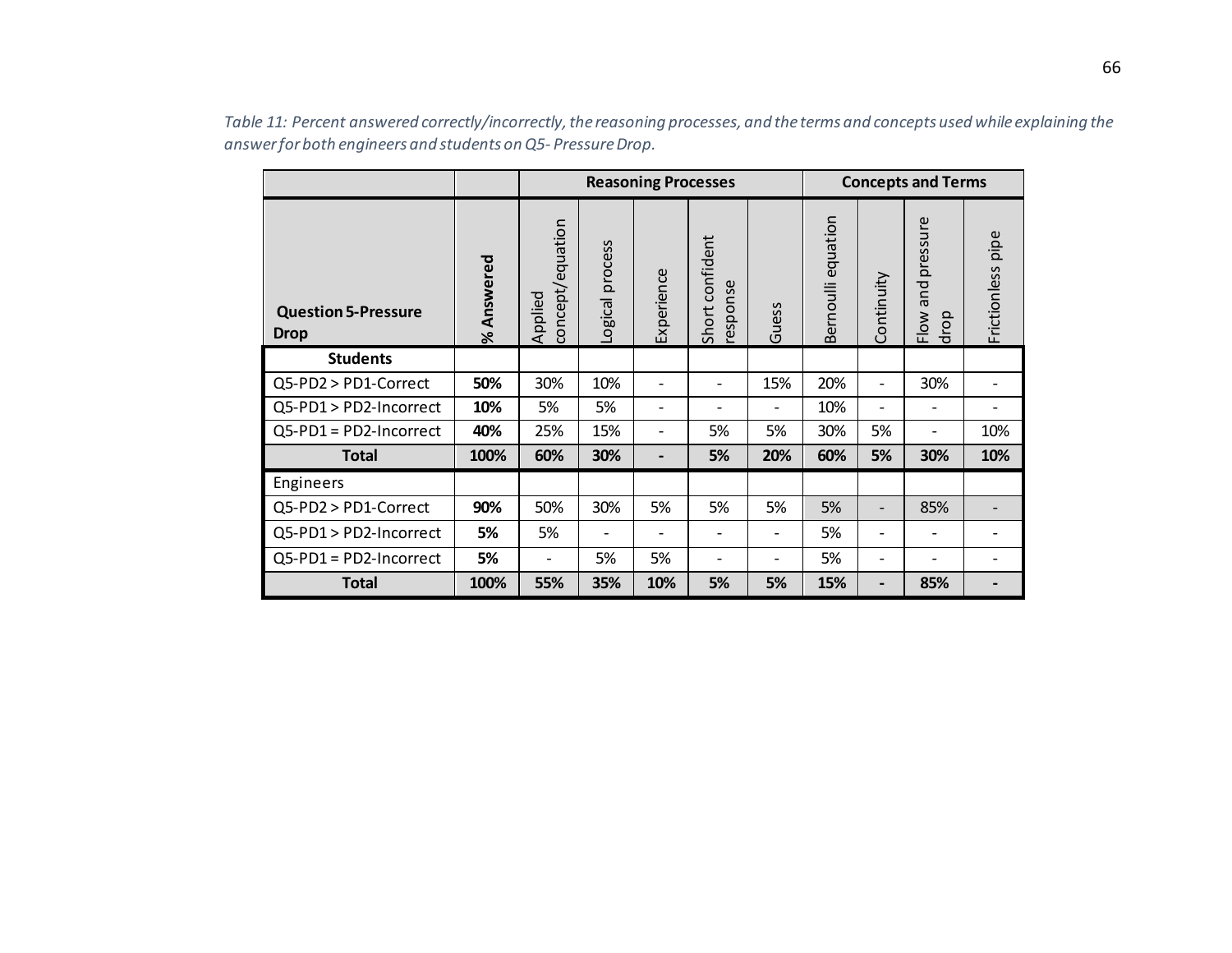#### *Question 6*

Question 6, as seen in Figure 6, asked the participants if they could say anything about the Forces  $F_1$  and  $F_2$ . In order to solve Question 6, the concept of conservation of momentum relates forces one and two to the redirection of the fluid streams. The correct answers that were given for question 6 were that  $F_2>F_1$  and that  $F_2=2F_1$ . For this question, engineers correctly answered 67% of the time and students answered correctly 59% of the time. Table 12 shows the different reasoning processes and concepts or terms that participants used during the interviews to justify their answers and what percentage of the two groups used each with their answers.

Two fluid jets are pointed at surfaces as shown in the figures below. The fluids are incompressible, and the effects of gravity can be neglected. The mass flow rate and the velocity are identical. The cross sectional area of the jets does not change significantly as the fluid flows.



What can you say about  $F_1$  and  $F_2$ ? (i.e.  $F_1 > 0$  and  $F_2 > 0$ )

*Figure 6: Figure used for question 6 on Conservation of Momentum.*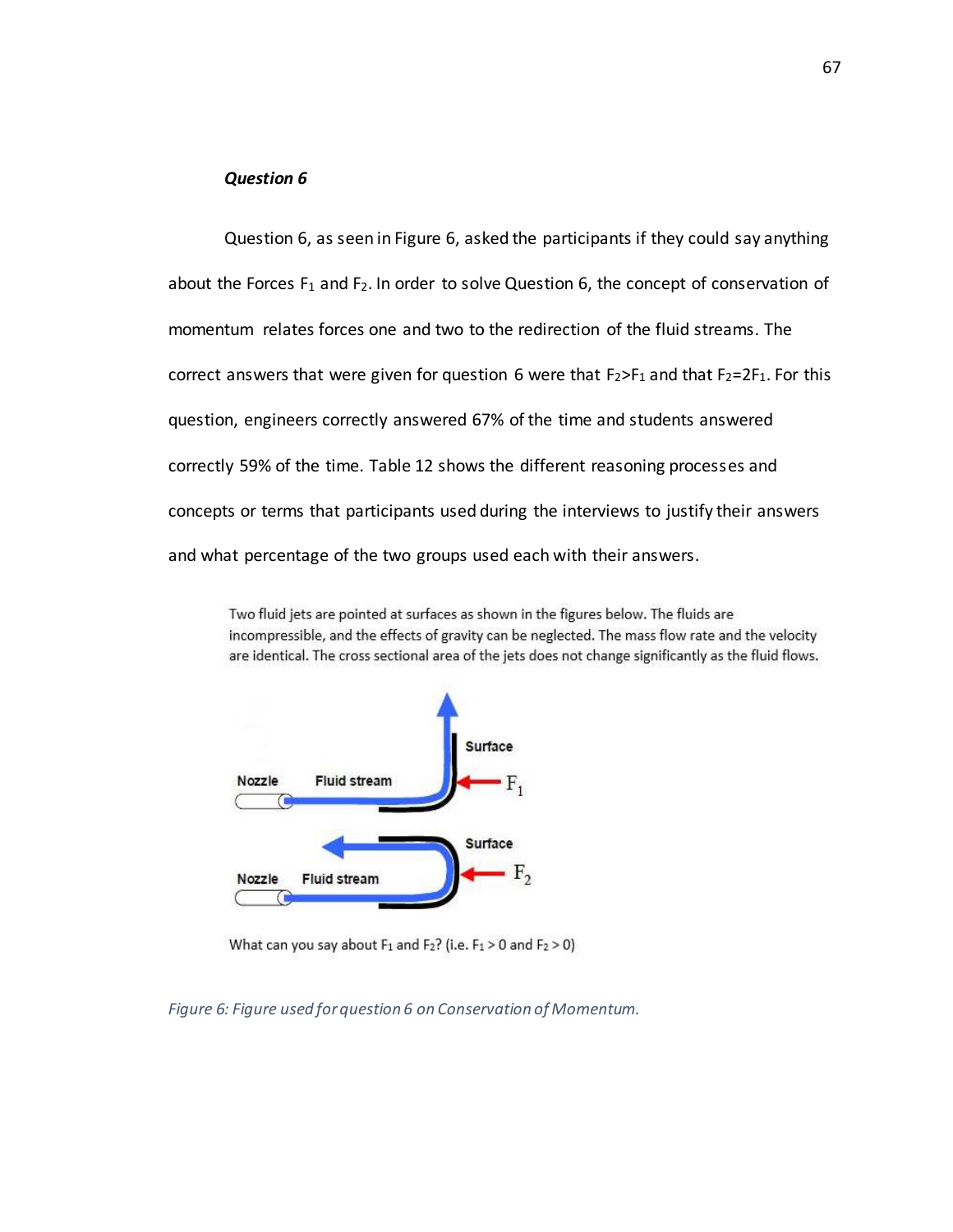# *Questions 6 Students*

For Q6-Momentum, 59% of the students answered the question correctly. During the explanations of their answers, 45% applied a single concept or equation, 50% used a logical process, 15% used experience, and 10% guessed. Of the 45% that applied a single concept or equation, a third of them applied it incorrectly and half of those that used a logical process had incorrect answers. The students used a summation of forces 55% of the time, related the flow direction change 35% of the time, and only 10% specifically stated momentum in their explanation. Of the 55% that utilized a force summation 35% of those answered correctly. Those that answered incorrectly talked about how there was no acceleration and since there was no acceleration in the streams, the forces would have to be equal.

*Student\_0211: Force equals mass acceleration and it's not going to depend on the direction or how the streams going to go after it hits that point. So as long as they're hitting at the same point and they're following the same path to that force where it's interjecting.*

All of the students that talked about the flow direction change answered correctly and half of those that used momentum used it correctly. All 15% of the students that talked about their experiences also talked about flow direction change:

*Student\_0217: So F1 is only deflecting it, deflecting this fluid stream in one direction but F2 is completely like redirecting the fluid flow in both. I had a problem very similar to this in the homework.*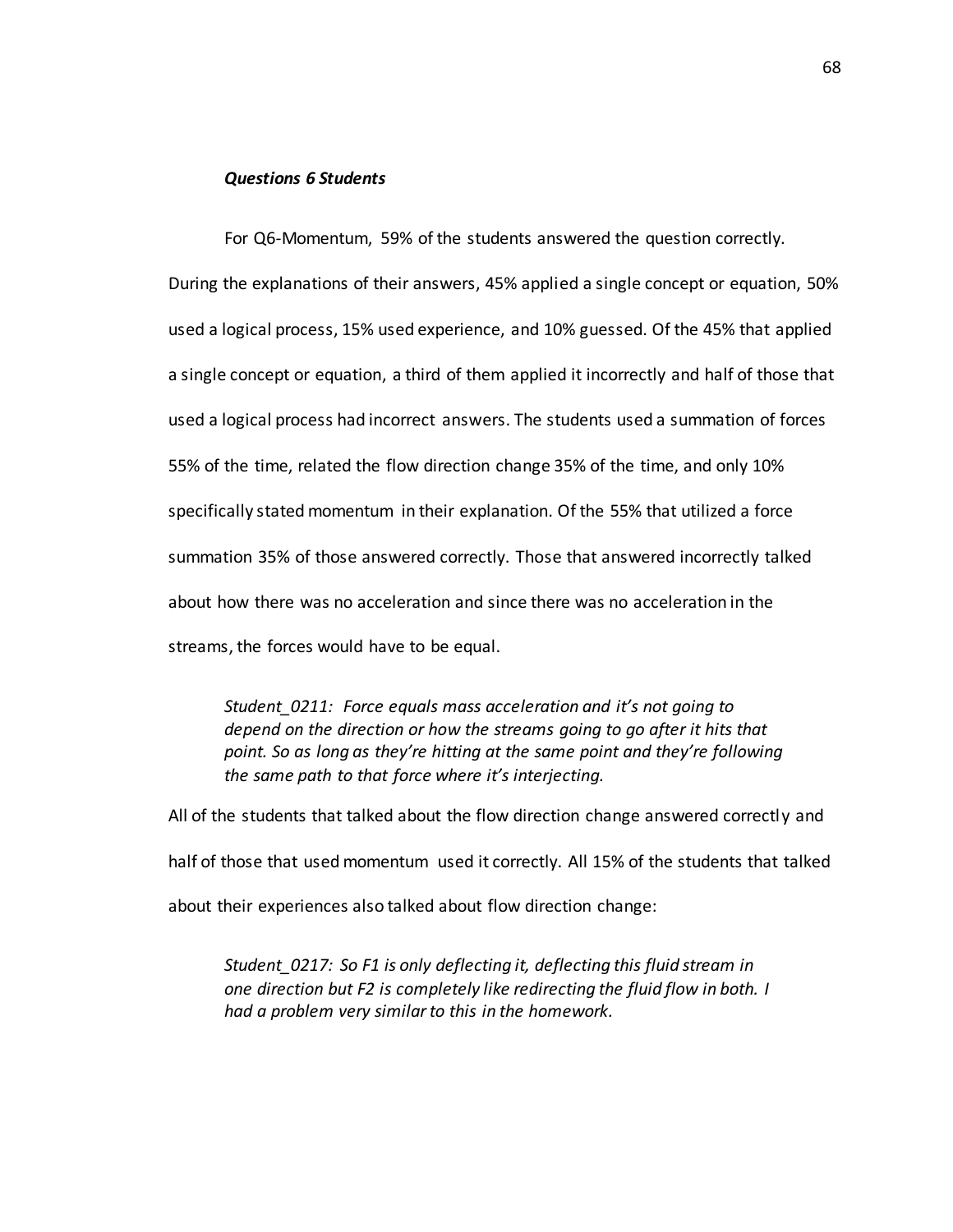# *Questions 6 Engineers*

For Q6-Momentum, 67% of the engineers answered correctly. During the explanations of their answers, 40% of the engineers used a single concept or equation, 55% used a logical process, 15% related to some experience they had, 10% used an example they thought of, and 5% guessed. 55% of the engineers talked about the flow direction change, 35% used a summation of forces, and 15% used momentum in their explanation. When talking about flow direction change, the 10% of engineers that also used experience used examples of thrust block design:

*PE 102: I think that it would be because if I was to ah, draw a force diagrams on this if I was thinking like thrust restraint. If I was going to draw a thrust restraint on F1, I would say that you've got pressure and are going this way and pressure and area going that way. Well, you know from the pipes perspective and then on F2, you have it twice and if it's on the same surface, then it's gonna be opposite and you have it twice.* 

Similar to the students, the engineers only used a summation of forces correctly less than half of the time they used it.

#### *Questions 6 Comparison of Groups*

For Q6-Momentum, both the differences in group scores and reasoning processes was less than 10%, which means these were classified as being the same. The concepts and terms used were classified as similar since the difference between the two main concepts used was 20%. An important similarity found in the responses to this question was when the participants used experience in their reasoning process. The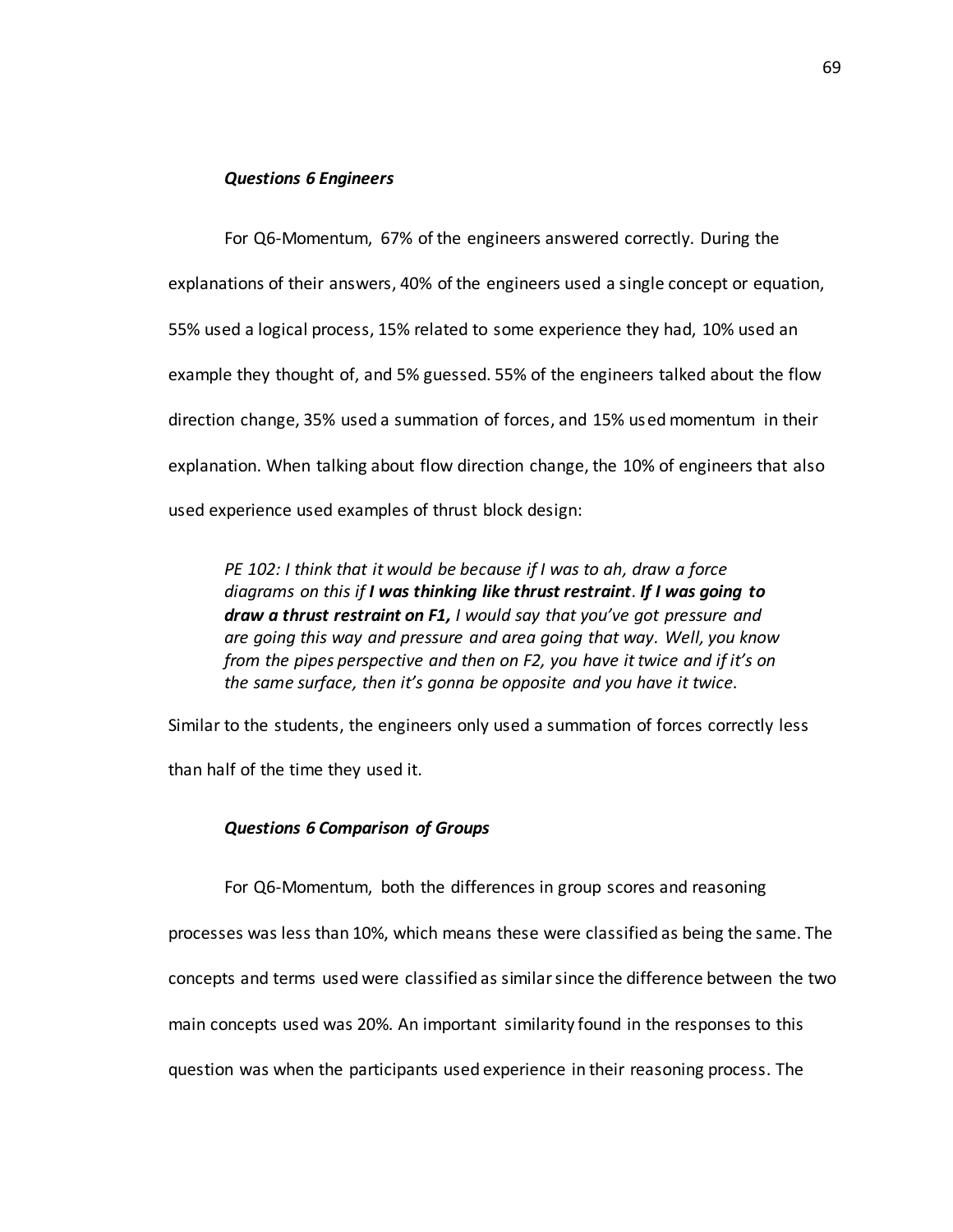students talked about homework assignments, where they had encountered a similar question, while the engineers talked about designs that they had encountered in their work. So although they each used experience, it emphasized the difference in experiences between each group.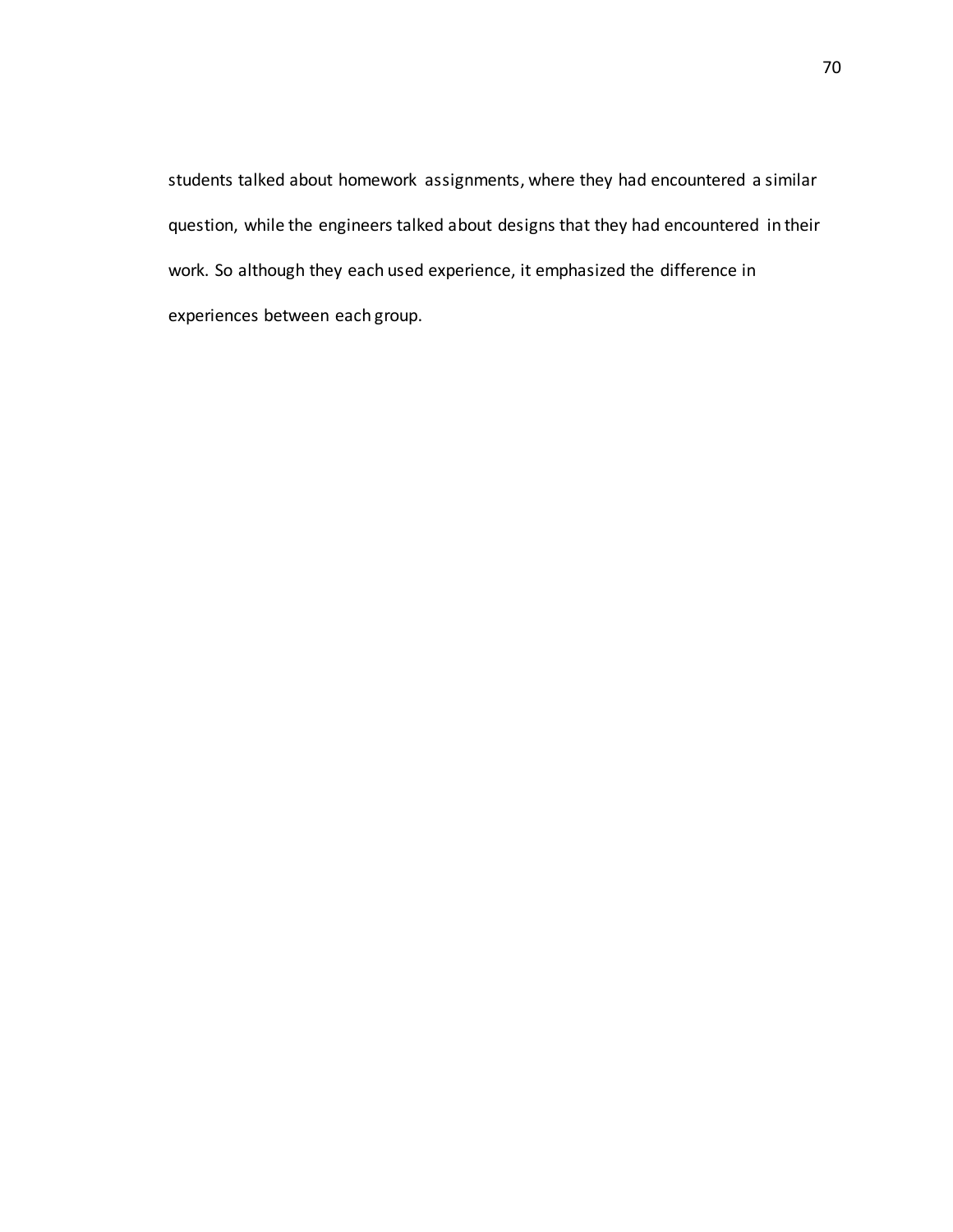|                            |            |                             |                 | <b>Reasoning Processes</b> | <b>Concepts and Terms</b>    |       |                          |               |          |
|----------------------------|------------|-----------------------------|-----------------|----------------------------|------------------------------|-------|--------------------------|---------------|----------|
| <b>Question 6-Momentum</b> | % Answered | concept/equation<br>Applied | Logical process | Experience                 | Example                      | Guess | Flow direction<br>change | Sum of forces | Momentum |
| <b>Students</b>            |            |                             |                 |                            |                              |       |                          |               |          |
| Q6-F2>F1-Correct           | 59%        | 30%                         | 25%             | 15%                        | $\overline{\phantom{a}}$     | 10%   | 35%                      | 20%           | 5%       |
| Q6-F1>F2-Incorrect         | 5%         |                             | 5%              |                            |                              |       |                          | 5%            |          |
| Q6-F1=F2-Incorrect         | 36%        | 15%                         | 20%             | $\overline{\phantom{a}}$   | -                            |       |                          | 30%           | 5%       |
| <b>Total</b>               | 100%       | 45%                         | 50%             | 15%                        | $\blacksquare$               | 10%   | 35%                      | 55%           | 10%      |
| <b>Engineers</b>           |            |                             |                 |                            |                              |       |                          |               |          |
| Q6-F2>F1-Correct           | 67%        | 25%                         | 35%             | 10%                        | 10%                          | 5%    | 40%                      | 15%           | 10%      |
| Q6-F1>F2-Incorrect         | 10%        | 5%                          |                 | 5%                         | $\overline{\phantom{a}}$     |       | 10%                      |               |          |
| Q6-F1=F2-Incorrect         | 23%        | 10%                         | 20%             | $\overline{\phantom{a}}$   | $\qquad \qquad \blacksquare$ |       | 5%                       | 20%           | 5%       |
| <b>Total</b>               | 100%       | 40%                         | 55%             | 15%                        | 10%                          | 5%    | 55%                      | 35%           | 15%      |

*Table 12: Percent answered correctly/incorrectly, the reasoning processes, and the terms and concepts used while explaining the answer for both engineers and students on Q6- Momentum.*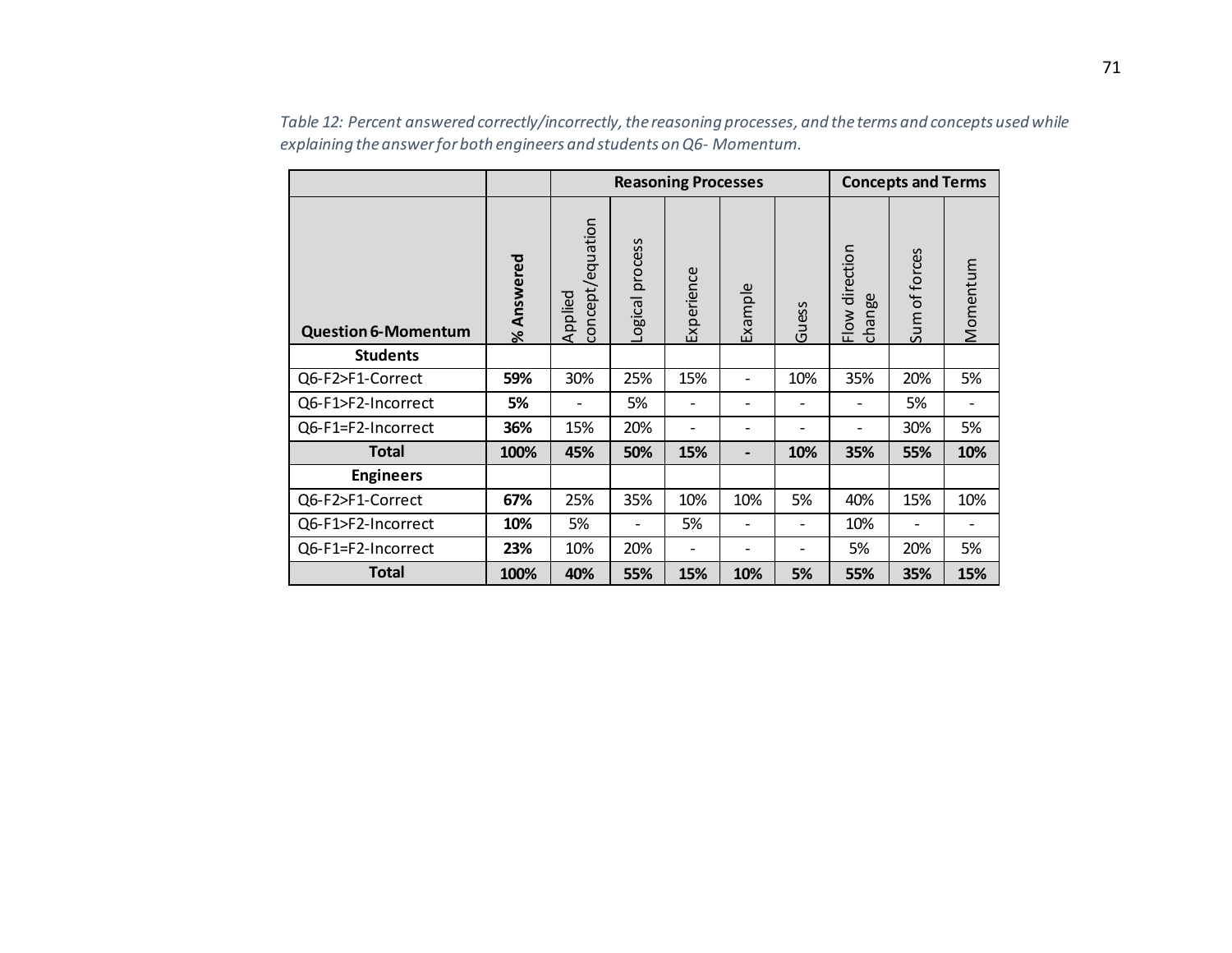#### *Question 7*

Question 7, as seen in Figure 7, asked the participants if they could say anything about the Forces  $F_1$  and  $F_2$ . In order to solve Question 7, the concept of conservation of momentum, when appropriately applied, relates the cart movement to the force applied to the cart. The correct answer for question 7 is that  $F_1 < F_2$ . Table 13 shows the different reasoning processes and concepts and terms that participants used during the interviews to justify their answers and what percentage of the two groups used each with their answers. This was the only question that was said to be confusing by both engineers and students and PE 126 said - "I haven't thought about this problem before and I am having a little trouble understanding it". Other participants had many questions about the figure because they found it to be confusing, which was not common with the other questions that were asked.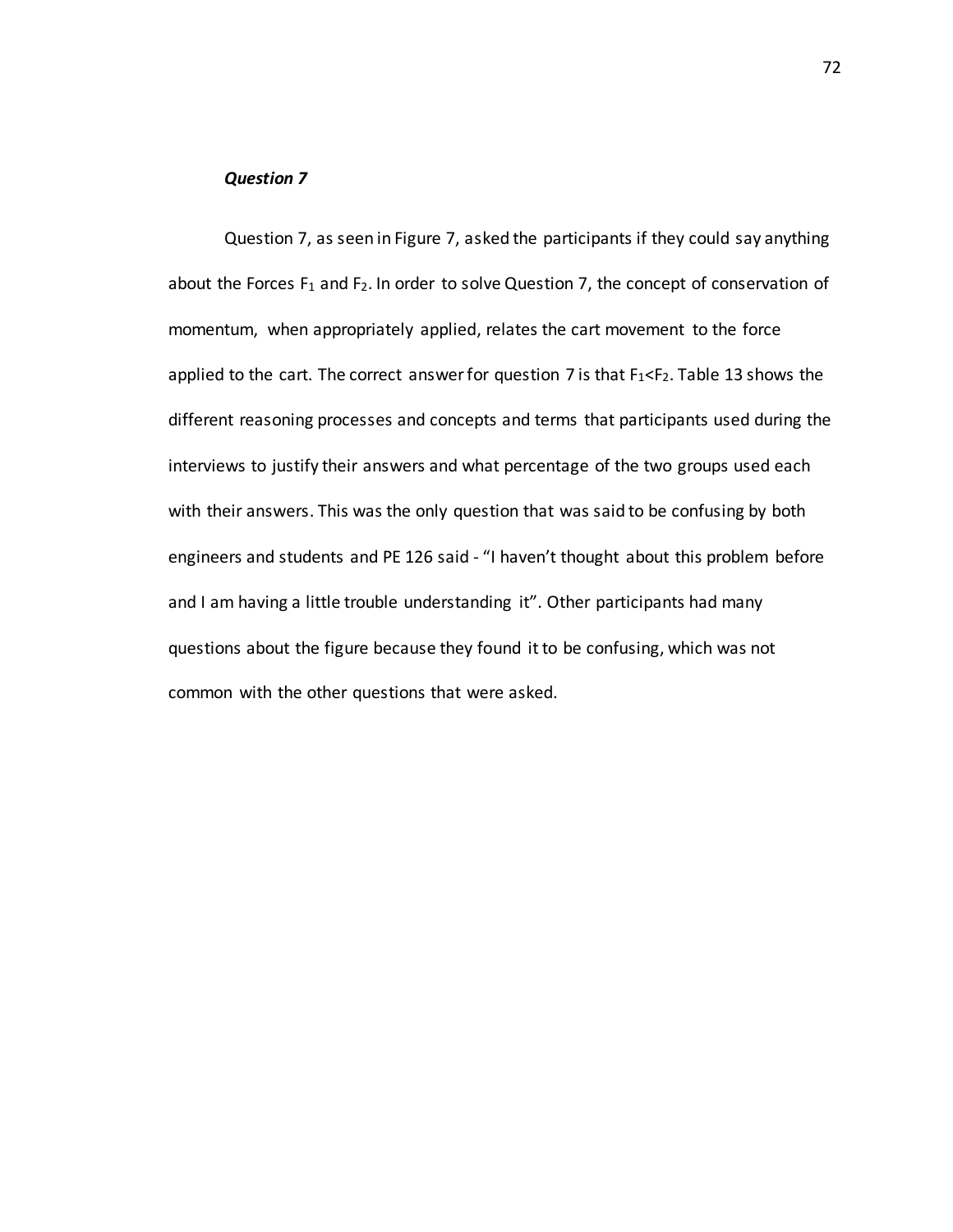Two fluid jets are pointed at surfaces on the two carts as shown in the figures below. The fluids are incompressible, the effects of gravity can be neglected, the mass flow rate and the velocity of the jets are identical and the cross sectional area of the jets does not change as the fluid flows. The carts move with a steady velocity in the directions shown below.



What can you say about  $F_1$  and  $F_2$ ? (i.e.  $F_1 > 0$  and  $F_2 > 0$ )

*Figure 7: Figure used for question 7 on Conservation of Momentum* 

# *Questions 7 Students*

For Q7-Momentum, 64% of the students answered the question correctly. During the explanations of their answers, 5% applied a single concept or equation, 90% used a logical process, 10% used experience, and 10% provided an example. None of the students that applied a single concept or equation answered correctly. Those that used a logical process correctly answered 65% of the time. When talking through their reasoning, 70% of the students used the movement of the carts to explain their answer, 20% used a summation of forces, 5% each used momentum and flow direction change. Except for 5% that used a summation of forces to successfully determine the correct answer, all of the correct answers were from students that used the movement of the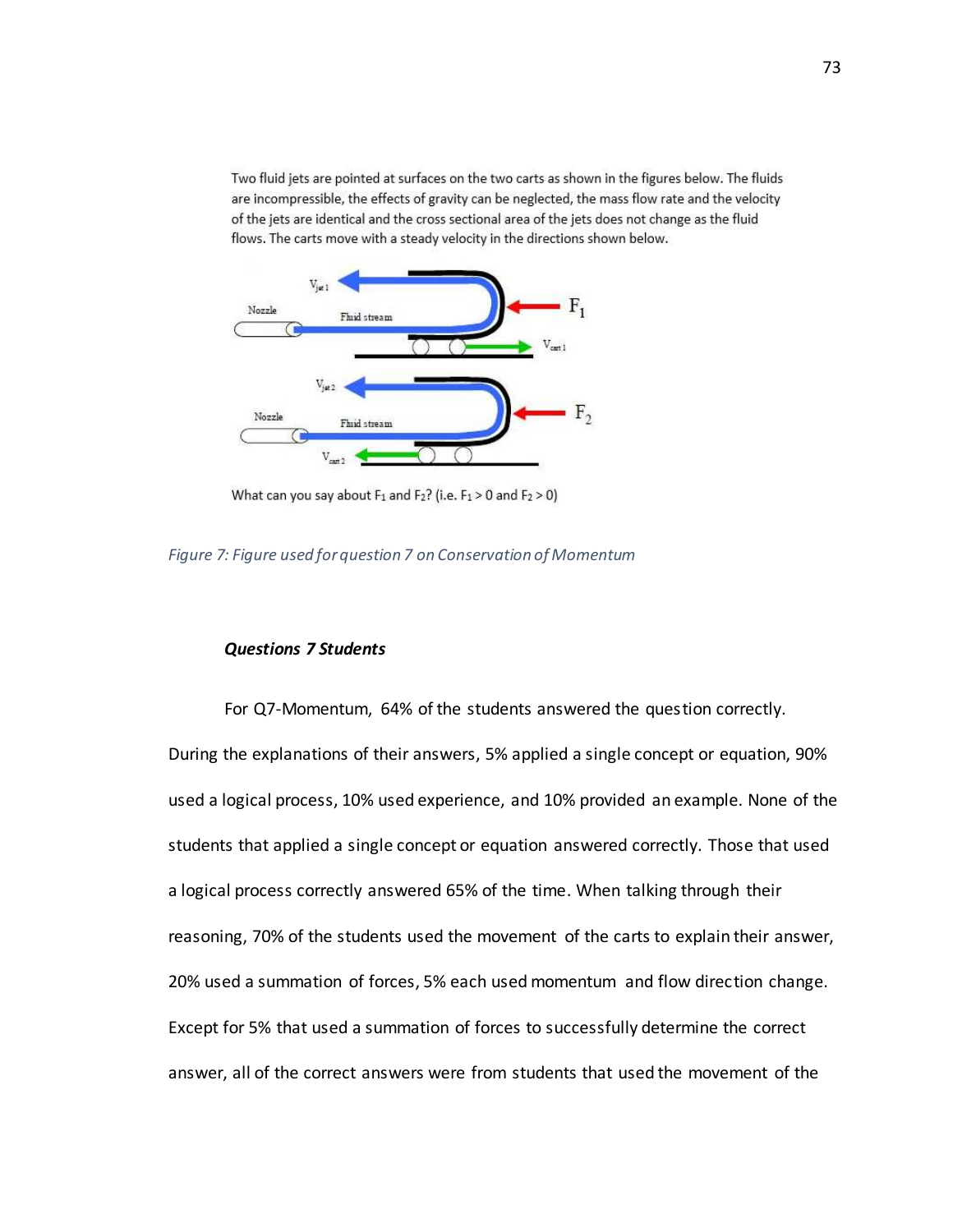cart in their explanation. Student 204 was a good example of how students using cart movement in their reasoning:

*Student 204: F2 is larger than F1 because if the same fluid is being pushed back at the same speed and this one's still moving that way, then the F1 must not be doing as much as the F2 which is pushing it back, so for that reason we'll put F2 as greater than F1.* 

This process showed that although students may not be able to apply a particular concept or equation, they still had the capacity to reason through the question to answer the problem.

#### *Questions 7 Engineers*

For Q7-Momentum, 79% of the engineers answered correctly. During the explanations of their answers, 40% of the engineers used a single concept or equation, 60% used a logical process, and 15% used an example. 60% of the engineers talked about how the carts were moving, 35% used a summation of forces, and 5% used either Bernoulli's equation or momentum in their explanation. The engineers that used cart movement used a similar process to the students to determine the answer. When they applied concepts, they were using summations of forces that related the forces being exerted on the cart either by the fluid stream or the external force. The examples that the engineers used were similar to the students:

*PE 124: I'm just thinking of a water hose. Like me shooting my water hose in my backyard. The closer you are to the nozzle, the more pressure you feel, the more force there is. Whereas, the further away you are from my garden hose, there's less force, less pressure.*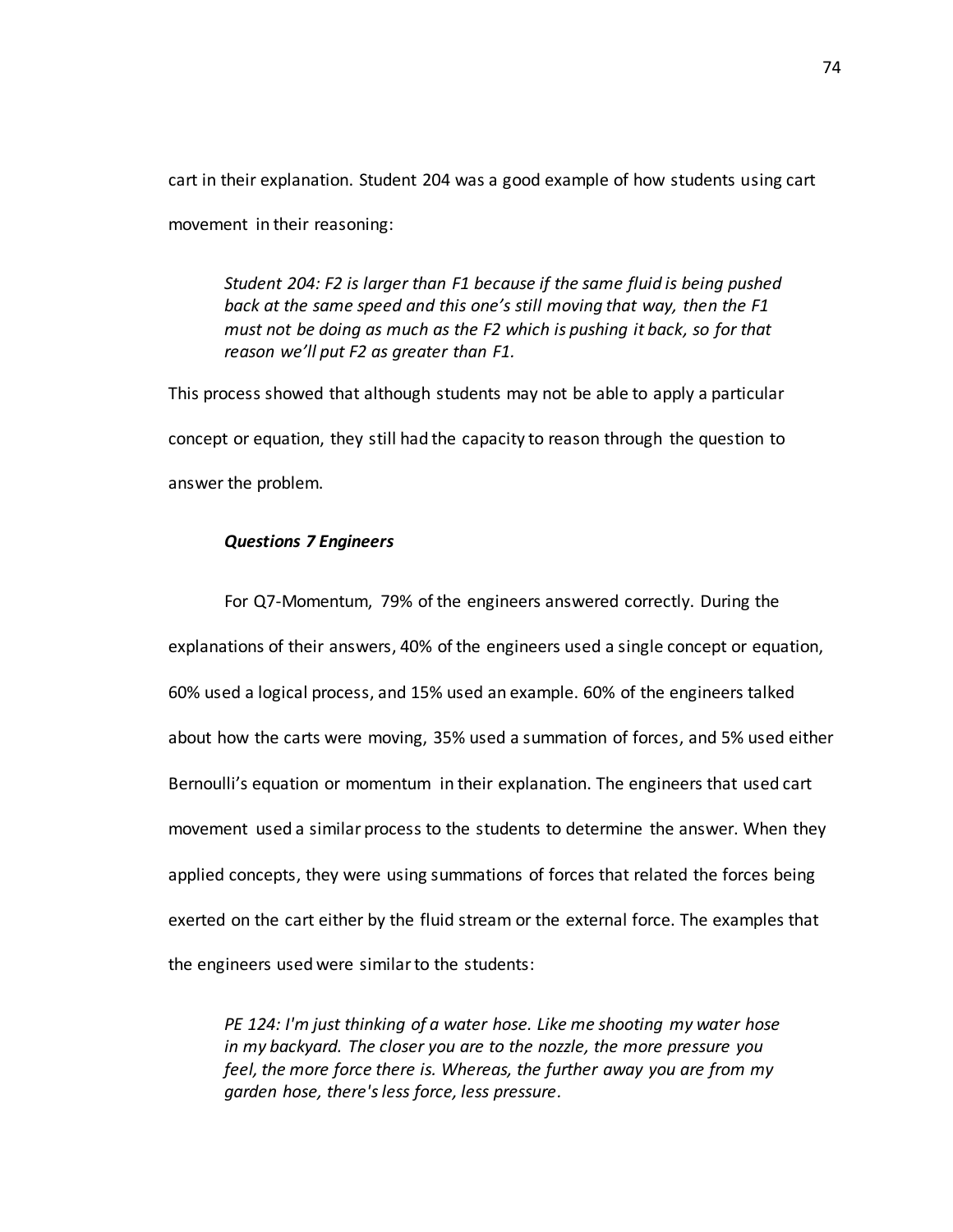#### *Questions 7 Comparison of Groups*

For Q7-Momentum, the difference in group scores was less than 15% which means these were classified as being similar. The reasoning processes were different with the exception of the use of examples which was the same between the groups. Although the reasoning processes were considered to be different, if the amount of students and engineers that used a logical process and answered the question correctly are compared, then that category is classified as the same. This is an important distinction because it was the most used reasoning process for each group. Also, the participants that used a logical process also explained their reasoning by talking about the movement of the carts. The other concepts and terms used were also considered to be the same between the two groups. This question showed participants in each group answering questions based on something other than concepts or equations. Whether it be an example or reasoning through the cart movement, participants in both groups showed an ability to logically step through the problem to find a solution.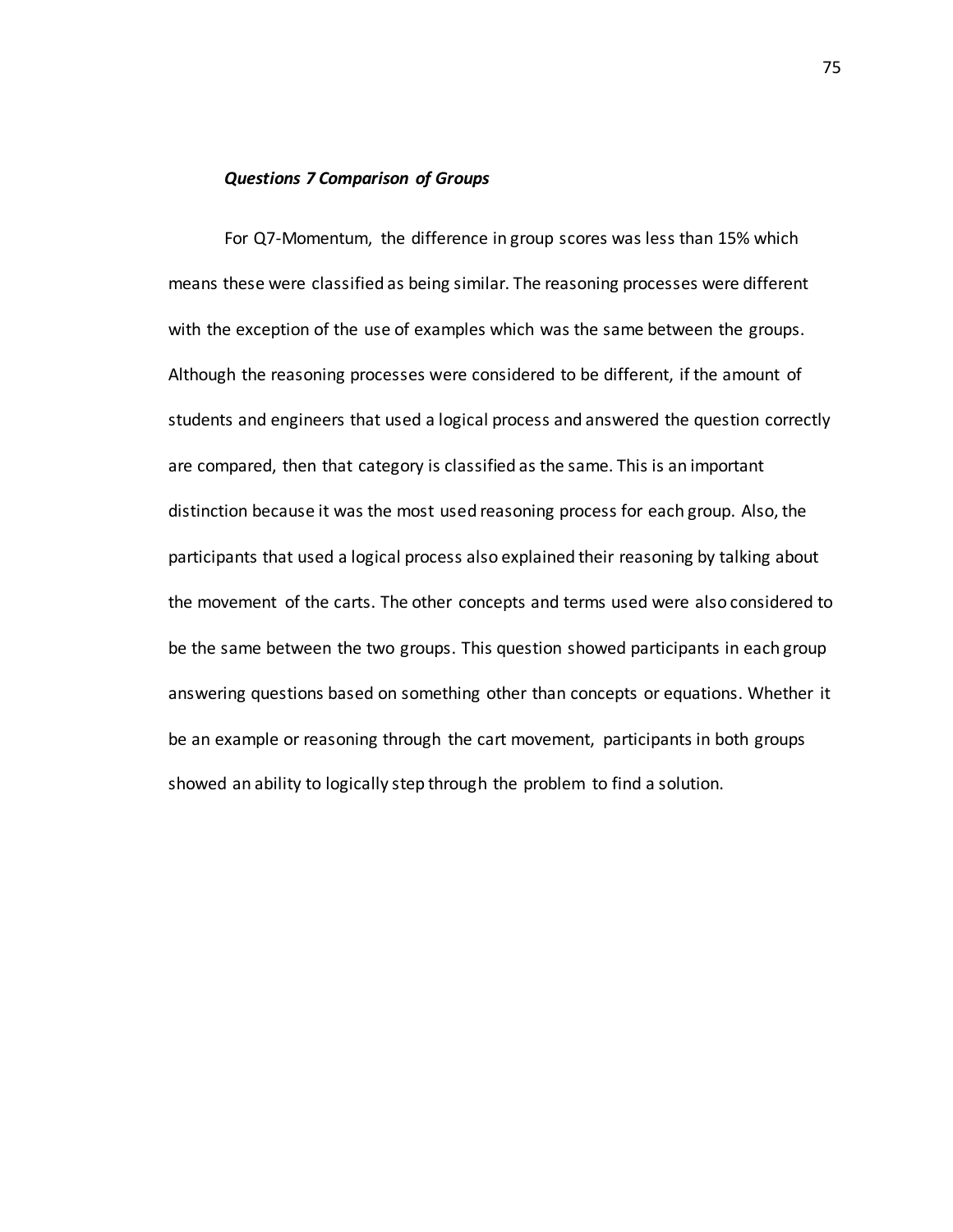|                            |            |                          |                 | <b>Reasoning Processes</b> |         | <b>Concepts and Terms</b> |                          |               |                          |               |
|----------------------------|------------|--------------------------|-----------------|----------------------------|---------|---------------------------|--------------------------|---------------|--------------------------|---------------|
| <b>Question 7-Momentum</b> | % Answered | Applied concept/equation | Logical process | Experience                 | Example | Bernoulli equation        | flow direction change    | Sum of forces | Momentum                 | cart movement |
| <b>Students</b>            |            |                          |                 |                            |         |                           |                          |               |                          |               |
| Q7-F2>F1-Correct           | 64%        | $\overline{\phantom{a}}$ | 60%             |                            | 5%      | $\overline{\phantom{a}}$  | $\overline{\phantom{a}}$ | 5%            | $\overline{\phantom{0}}$ | 60%           |
| Q7-F1>F2-Incorrect         | 14%        | 5%                       | 10%             | 5%                         |         | $\overline{\phantom{0}}$  |                          |               | 5%                       | 10%           |
| Q7-F1=F2-Incorrect         | 20%        | $\overline{\phantom{a}}$ | 20%             | 5%                         | 5%      | $\overline{\phantom{0}}$  | 5%                       | 15%           |                          |               |
| <b>Total</b>               | 100%       | 5%                       | 90%             | 10%                        | 10%     | -                         | 5%                       | 20%           | 5%                       | 70%           |
| <b>Engineers</b>           |            |                          |                 |                            |         |                           |                          |               |                          |               |
| Q7-F2>F1-Correct           | 79%        | 25%                      | 55%             |                            | 10%     | 5%                        | $\overline{\phantom{a}}$ | 20%           | 5%                       | 55%           |
| Q7-F1>F2-Incorrect         | 14%        | 10%                      | 5%              |                            |         | $\overline{\phantom{a}}$  |                          | 10%           | $\overline{a}$           | 5%            |
| Q7-F1=F2-Incorrect         | 7%         | 5%                       |                 |                            | 5%      |                           |                          | 5%            |                          |               |
| <b>Total</b>               | 100%       | 40%                      | 60%             | -                          | 15%     | 5%                        | $\overline{\phantom{a}}$ | 35%           | 5%                       | 60%           |

*Table 13: Percent answered correctly/incorrectly, the reasoning processes, and the terms and concepts used while explaining the answer for both engineers and students on Q7- Momentum.*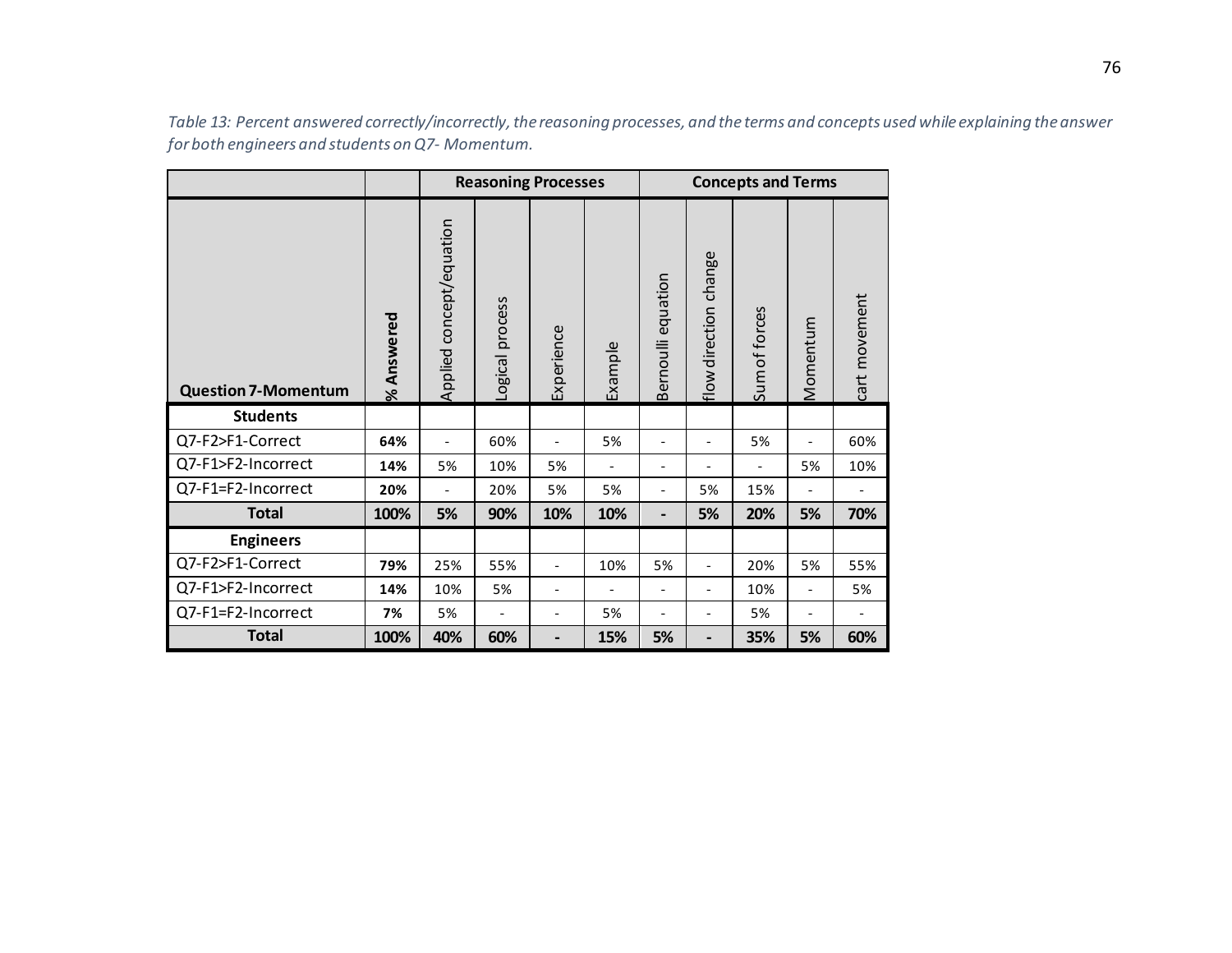#### *Question 8*

Question 8, as seen in Figure 8, asked the participants if they could identify which figure showed the correct fluid levels in the containers at equilibrium. In order to solve Question 8, the concept of equilibrium, when appropriately applied to this question, relates the height of the fluid in the different containers to each other. The correct answer for questions 8 is "A" where the fluid levels in each container are the same. All five of the choices were given to the participants so they could determine which one was the correct figure and explain why it was correct. Table 14 shows the different reasons and reasoning processes that participants used during the interviews to justify their answers and what percentage of the two groups used each with their answers.

#### **Question 8 Students**

For Q8-Equilibrium, 91% of the students answered the question correctly. During the explanations of their answers 80% applied a single concept or equation, 10% used a logical process, and 5% either provided an example or guessed. The 10% that used a logical process were all of the students that answered incorrectly. The concepts and terms used were mostly in the two categories of equilibrium and atmospheric pressure, but 10% used Bernoulli's equation, and 5% used either water columns or that the shapes were not equal to explain their answer. When talking about equilibrium,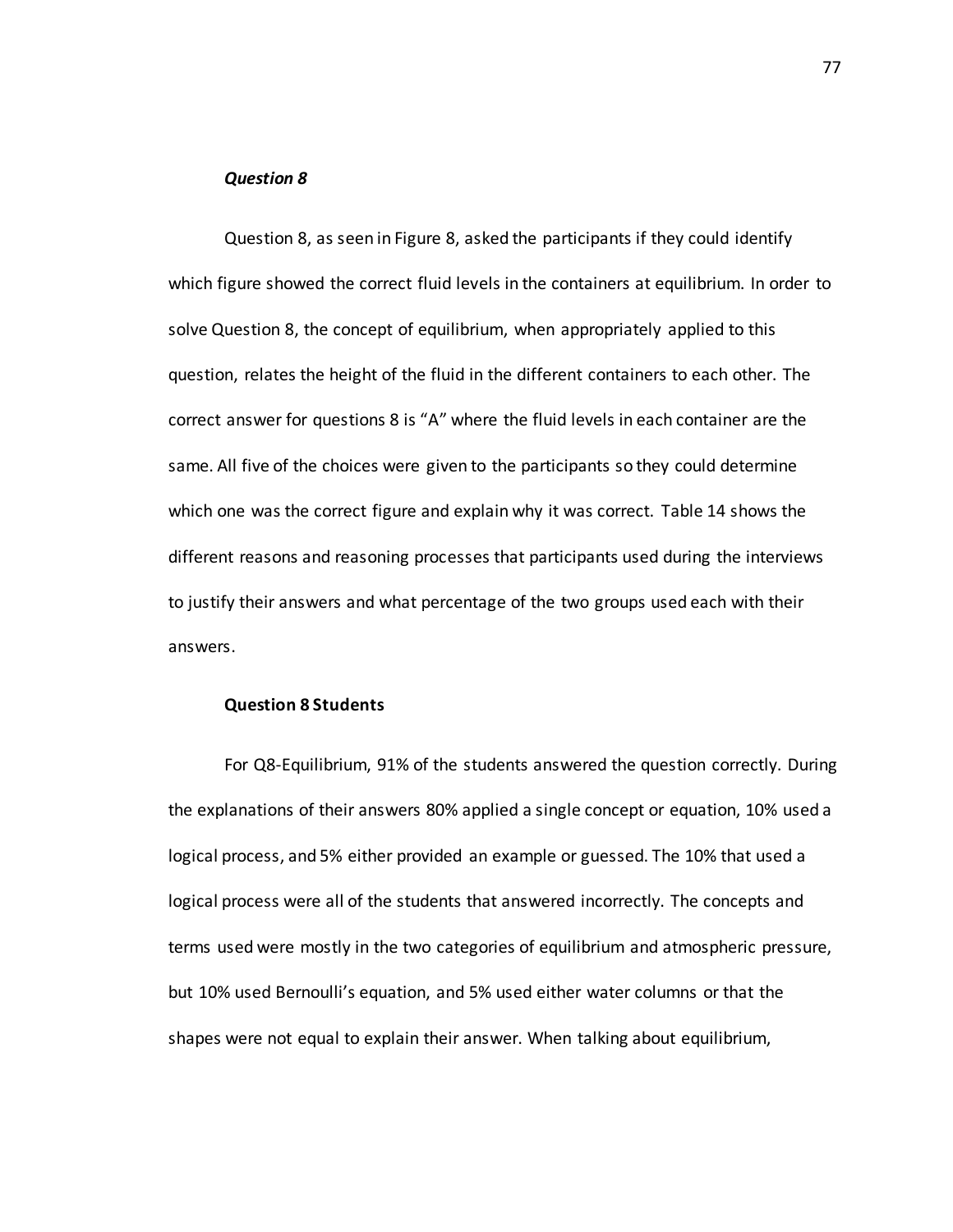students talked about the level in each container needing to be the same as the others regardless of shape:

# *Student\_0204: Like even if they're a different shape or anything, if it's the same fluid in it, then it will all come to the same equal height.*

When talking about atmospheric pressure, they talked about how the containers were open to the atmosphere, and therefore the pressure on all the water surfaces would be the same. As an example of this when Student 201 was talking about atmospheric pressure they said, *"Because um, if they're all open to the atmosphere, they all have the same pressure exerted, so this is zero, um, zero gauge pressure."*

#### *Questions 8 Engineers*

For Q8-Equilibrium, 97% of the engineers answered correctly. During the explanations of their answers, 55% of the engineers used a single concept or equation, 30% used a logical process, and 5% used experience, short, confident responses or guessed. The concepts and terms used were similar to the students where 80% used equilibrium, 45% used atmospheric pressure, 10% talked about water columns, and 5% either used the Bernoulli's equation or that the container shapes were not equal in their explanations. The 5% that talked about the container shapes not being equal were the 5% that answered incorrectly. Engineers that used equilibrium in their explanation mention how the water level is going to be independent of vessel shape similar to PE 129 who said "*There's-- they're all in-- because they are-- the level is independent of the shape of the vessel."* When they were talking about atmospheric pressure, which was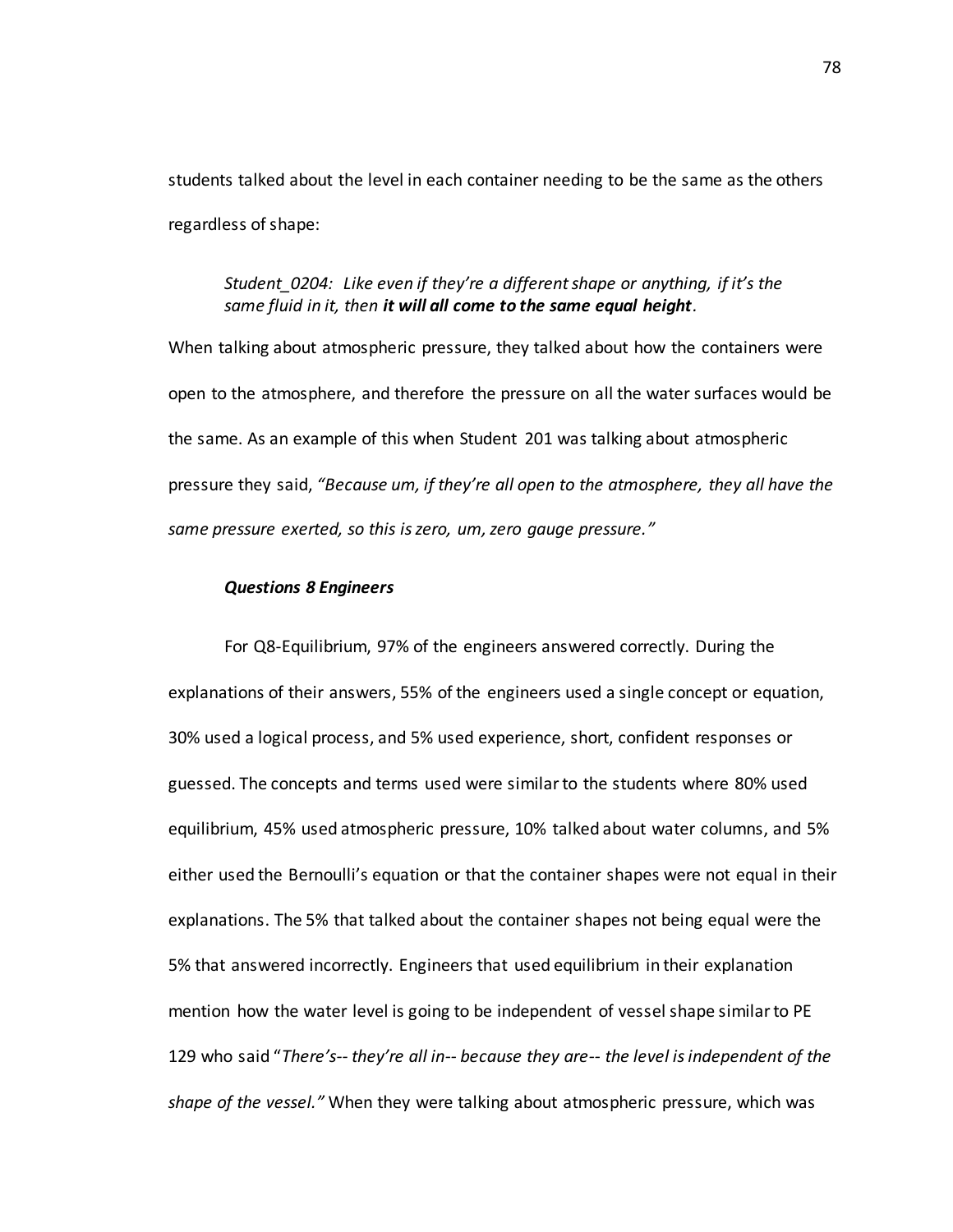combined with equilibrium often, they talked in a similar way to students where they mention it as a separate concept to equilibrium:

*PE 110: At equilibrium they should all be about the same. If there is no flow it's just static right? And they're all open to the atmosphere so it should all just be at the same level.* 

# *Questions 8 Comparison of Groups*

For Q8-Equilibrium, the difference in group scores was less than 10% which means these were classified as being the same. The reasoning processes of applying concepts and logical processes were within 25% difference, and so, were considered to be similar and the same amount from each group guessed. The other three reasoning processes were completely different between the two groups. Equilibrium was used much more by the engineers than students during their explanations, but about the same amount of students and engineers used atmospheric pressure. Although the amount of students that used equilibrium was less than engineers, they talked about the concept in similar ways.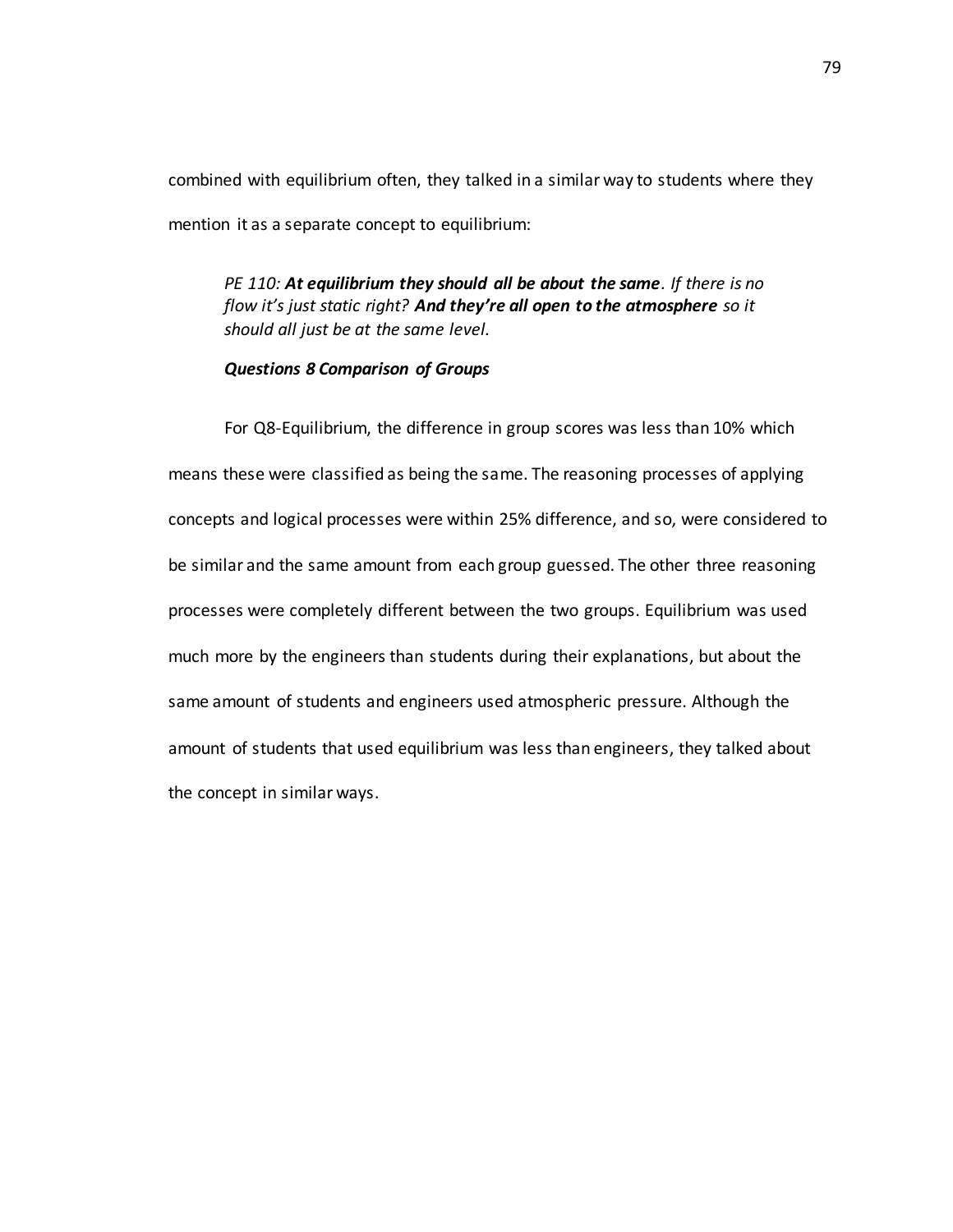Three containers connected at the base are filled with a fluid. The top of each is open to the atmosphere and surface tension is negligible. The container shapes are all different. Which of the figures shows the correct fluid levels in the containers at equilibrium?



*Figure 8: Figure used for question 8 on Equilibrium.*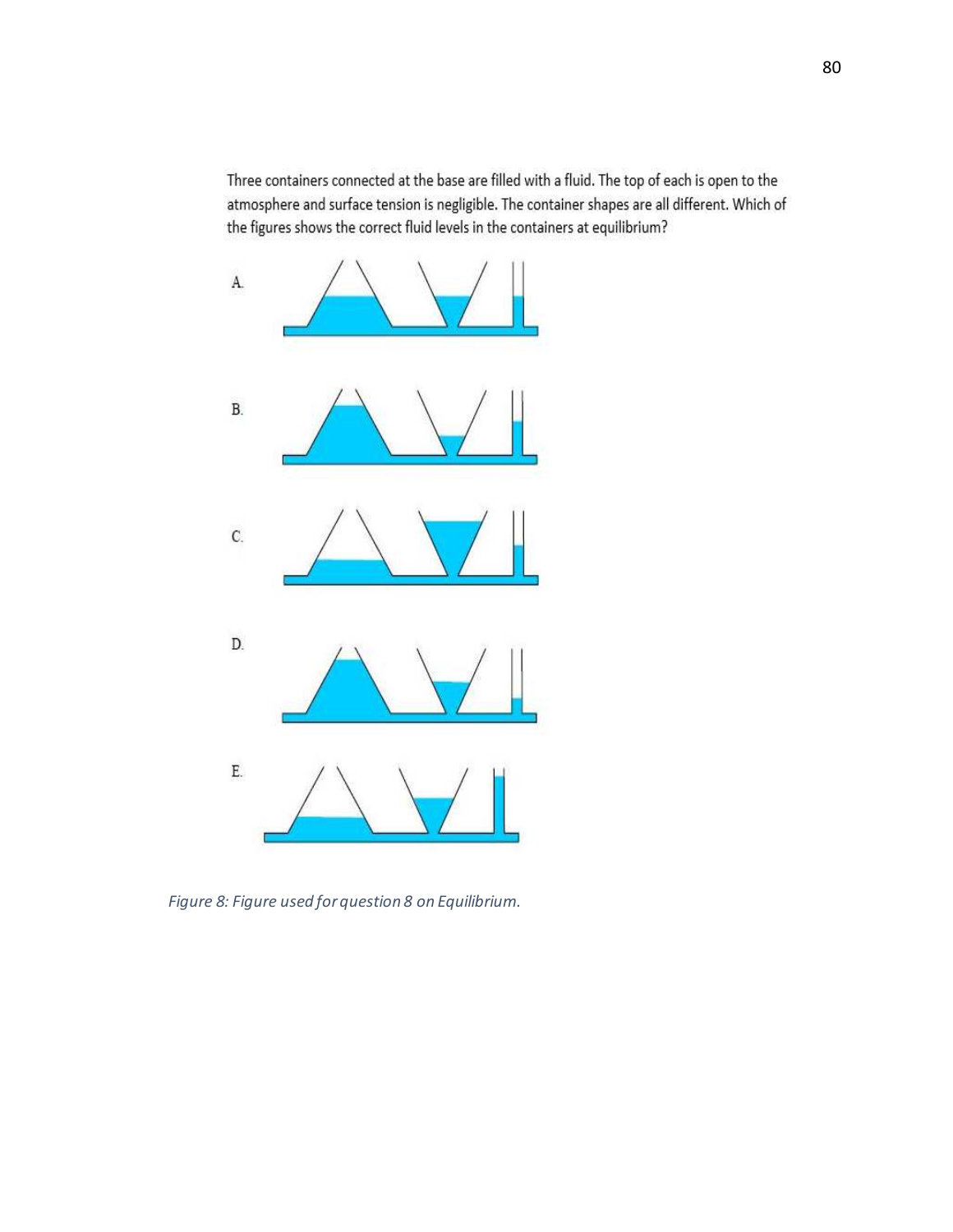|                      |                     |                              |                 |                | <b>Reasoning Processes</b> |                          |                          |                    |              | <b>Concepts and Terms</b> |                              |                     |
|----------------------|---------------------|------------------------------|-----------------|----------------|----------------------------|--------------------------|--------------------------|--------------------|--------------|---------------------------|------------------------------|---------------------|
| Q8-<br>Equilibrium   | % Answered-Students | Applied concept/equation     | Logical process | Experience     | Example                    | Short confident response | Guess                    | Bernoulli equation | Water column | Equilibrium               | pressure<br>Atmospheric      | not equal<br>Shapes |
| <b>Students</b>      |                     |                              |                 |                |                            |                          |                          |                    |              |                           |                              |                     |
| Q8-A-Correct         | 91%                 | 80%                          | -               | -              | 5%                         | $\overline{\phantom{0}}$ | 5%                       | 10%                |              | 45%                       | 55%                          |                     |
| Q8-B-E-<br>Incorrect | 9%                  |                              | 10%             |                |                            |                          |                          |                    | 5%           |                           | -                            | 5%                  |
| <b>Total</b>         | 100%                | 80%                          | 10%             | -              | 5%                         | $\overline{\phantom{0}}$ | 5%                       | 10%                | 5%           | 45%                       | 55%                          | 5%                  |
| <b>Engineers</b>     |                     |                              |                 |                |                            |                          |                          |                    |              |                           |                              |                     |
| Q8-A-Correct         | 97%                 | 55%                          | 25%             | 5%             | $\overline{\phantom{0}}$   | 5%                       | 5%                       | 5%                 | 10%          | 80%                       | 45%                          | $\blacksquare$      |
| Q8-B-E-<br>Incorrect | 3%                  | $\qquad \qquad \blacksquare$ | 5%              | $\overline{a}$ |                            | -                        | $\overline{\phantom{0}}$ |                    |              |                           | $\qquad \qquad \blacksquare$ | 5%                  |
| <b>Total</b>         | 100%                | 55%                          | 30%             | 5%             | $\blacksquare$             | 5%                       | 5%                       | 5%                 | 10%          | 80%                       | 45%                          | 5%                  |

*Table 14: Percent answered correctly/incorrectly, the reasoning processes, and the terms and concepts used while explaining the answer for both engineers and students on Q8- Equilibrium.*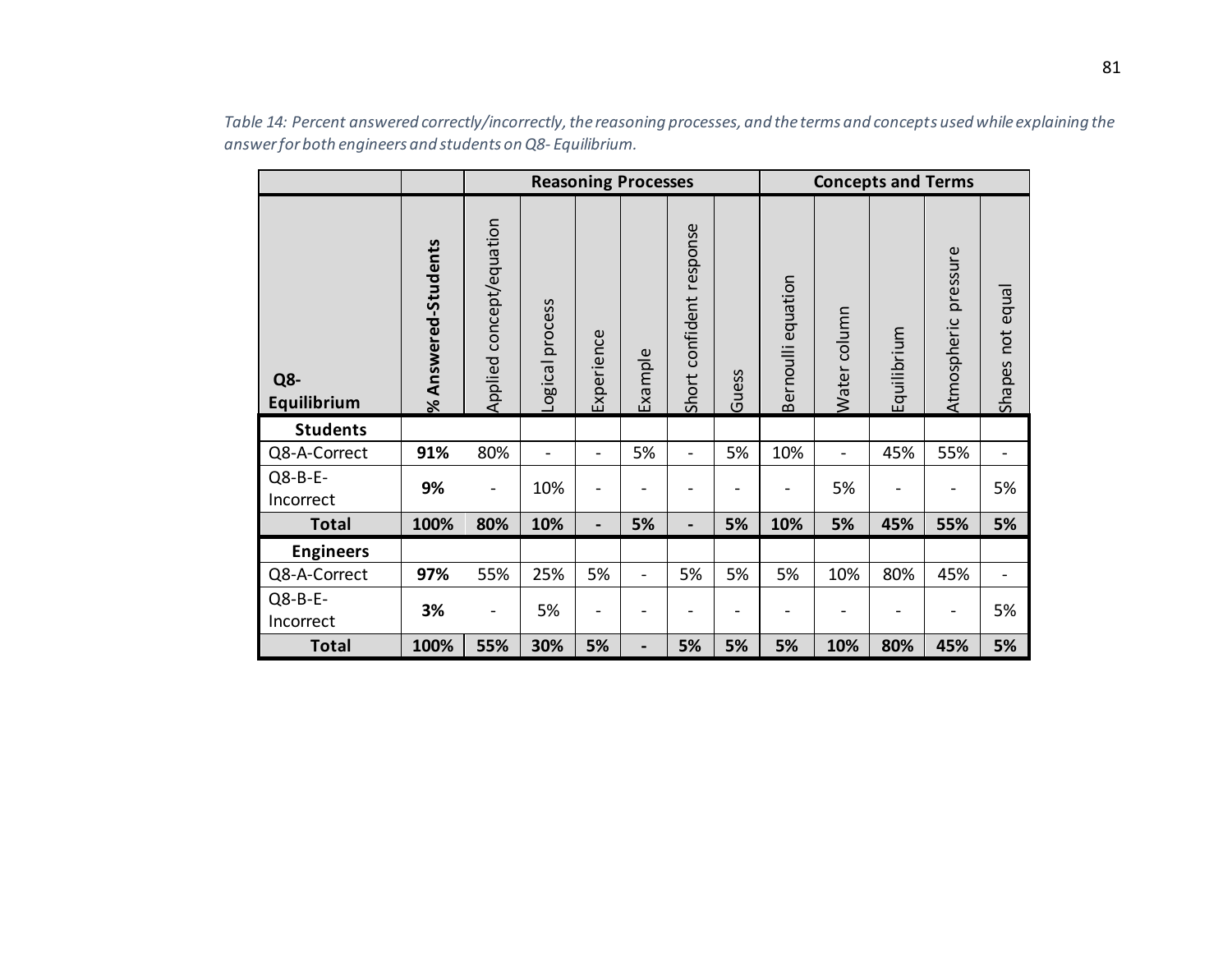#### *Results Summary*

When comparing the two groups they were considered to be the same if the percent being compared was within 10% of each other, they were similar if they were between 10% and 25%, and they were different if there was more than a 25% difference between them. The percent of students and engineers that answered Q1, Q2, and Q4- Velocity, Q6 –Momentum, and Q8- Equilibrium correctly were all considered to be the same. The percent of students and engineers that answered Q3-Velocity, Q3 and Q4- Pressure, and Q7 –Momentum correctly were all considered to be similar. The percent of students and engineers that answered Q1 and Q2-Pressure and Q5 –Pressure Drop correctly were all considered to be different. During 60% of the questions engineers used one reasoning process more than 25% more than any other process and students did the same for 90% of the questions. For 10 of the 12 questions both groups used the same concept at least 25% more times than any other concept during their explanations. For example in Q3-Pressure both groups used Bernoulli's equation at least 90% of the time compared to between 5% and 10% for continuity. Between the groups they used the same reasoning process for 15% of the questions and the same concept for 65% of the questions.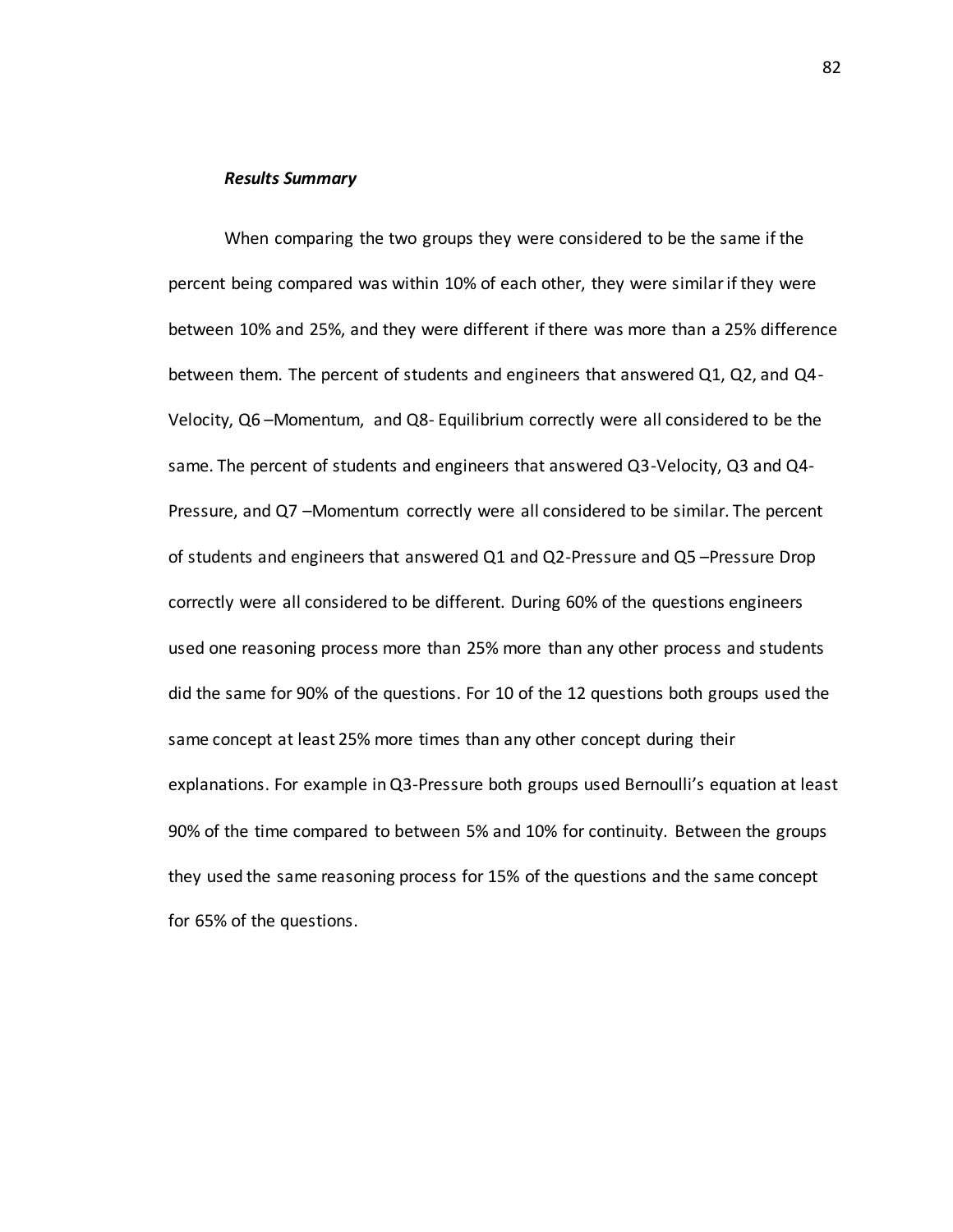|                   | <b>Professionals</b> | <b>Students</b> |                   | <b>Professionals</b> | <b>Students</b> |
|-------------------|----------------------|-----------------|-------------------|----------------------|-----------------|
| <b>Question 1</b> |                      |                 | <b>Question 4</b> |                      |                 |
| <b>Velocity</b>   | 93%                  | 100%            | <b>Velocity</b>   | 90%                  | 86%             |
| <b>Pressure</b>   | 34%                  | 91%             | <b>Pressure</b>   | 72%                  | 95%             |
| <b>Question 2</b> |                      |                 | <b>Question 5</b> | 90%                  | 50%             |
| <b>Velocity</b>   | 100%                 | 100%            | <b>Question 6</b> | 67%                  | 59%             |
| <b>Pressure</b>   | 21%                  | 95%             | <b>Question 7</b> | 79%                  | 64%             |
| <b>Question 3</b> |                      |                 | <b>Question 8</b> | 97%                  | 91%             |
| <b>Velocity</b>   | 72%                  | 86%             |                   |                      |                 |
| <b>Pressure</b>   | 66%                  | 91%             |                   |                      |                 |

*Table 15: Percentage of practicing engineers and students that answered each question correctly.* 

#### Discussion

Practicing engineers have scholastic and practical experience with engineering concepts. Since they have more experience with concepts, it might be assumed that they should answer most or all of the questions correctly, or at least more so than students. So why do professional engineers not perform as well with answering some of these questions as students? Situated cognition theory would suggest that they might perform better on questions that deal with concepts that they use more often and are in a similar context to how they encounter those concepts in their work, similar to the research conducted with quartermasters (Hutchins, 1995; Lave & Wenger, 1991) and Xerox repairmen (J. S. Brown & Duguid, 2002). In both of these studies the context was important for the people in that field to perform well at their jobs. For both the quartermasters and repairmen the more experienced ones trained the newer ones until they had passed on not only their knowledge, but also the context in which to use it.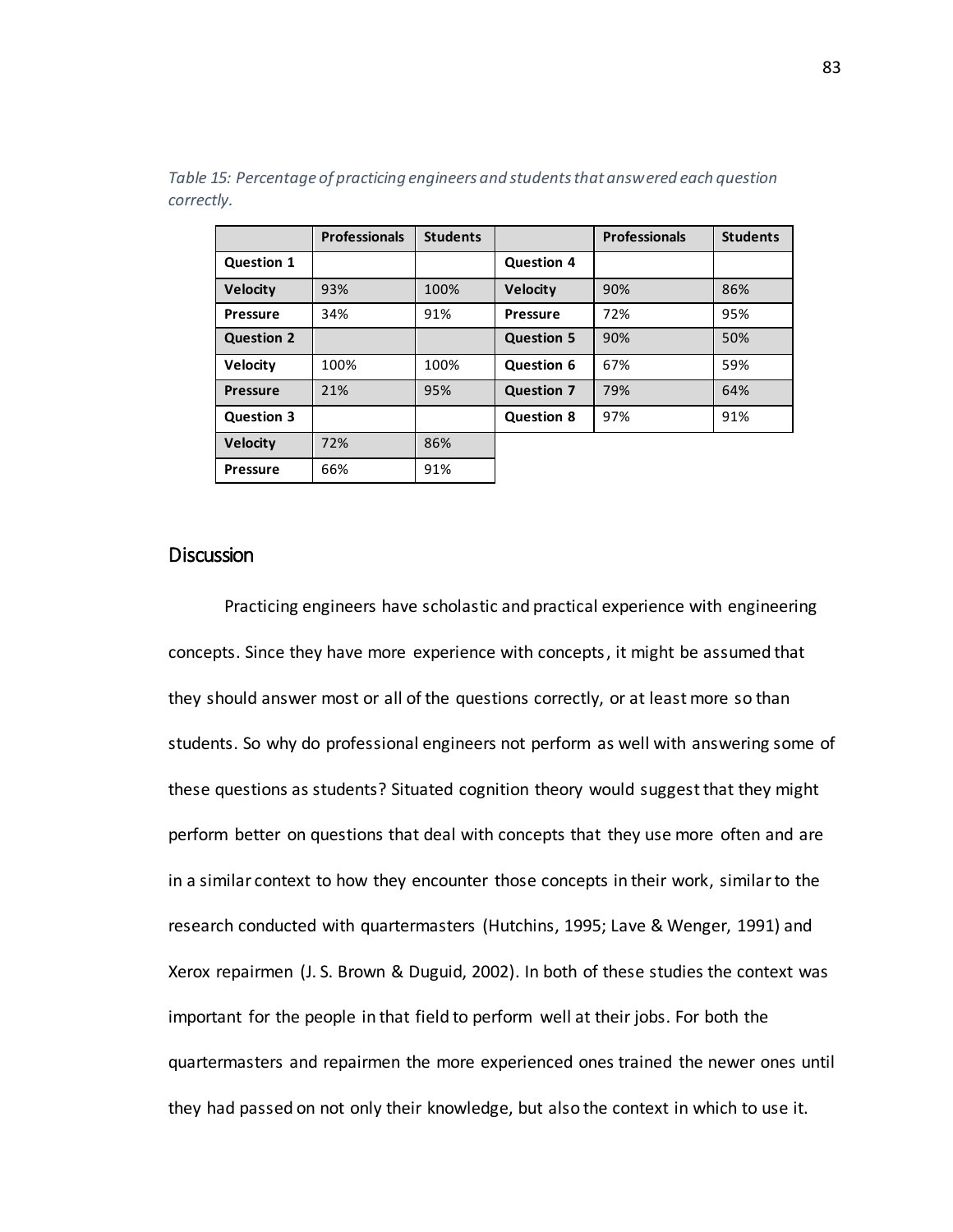Situated cognition theory then might suggest that professionals and students differ in how they respond to the questions because knowledge within the two groups is based on two different contexts, school and professional work.

The role of context, as it pertains to the interview questions, may have been important for why students and engineers responded to the questions in the way that they did. In the study about the navigators, Hutchins (1995) wrote about how when the navigators were finished with their school program and reported to their first shift, they were supervised by an experienced quartermaster until the experienced quartermaster was satisfied that they could perform their duties. This was important because when they were done with school, they do not have the experience with the concepts that is needed to operate out of the classroom, it was all *contextualized* within the classroom because that is the most familiar setting that the new quartermasters knew. After spending the amount of time they did in school stepping into a new physical and social setting changed the context for them. This made it difficult, or maybe impossible, to transfer the knowledge to the actual job of being a quartermaster. In the same way, engineers generally enter the field licensed with their engineer in training license and must work under the supervision of an experienced engineer in order to become a fully licensed engineer. By the time they are licensed, the engineers will hopefully have experience using the concepts they learned in school in the applications they will be using them in during their careers. This also means that the concepts that they are not using from their school have likely not been used since school and may have less

84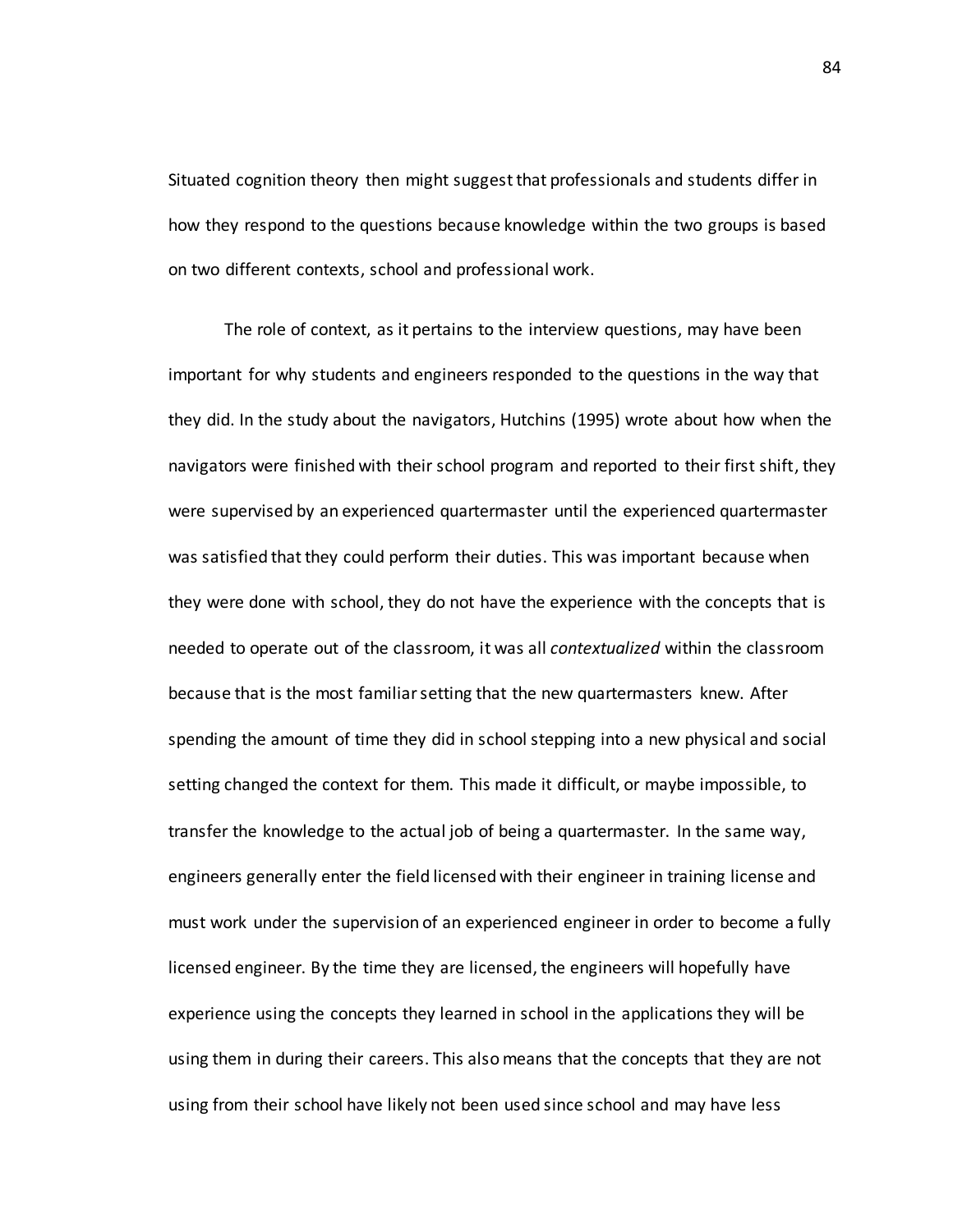contextualization for these concepts. During the interviews, some engineers mentioned that they did not use particular concepts in their work, especially after they felt that they performed poorly on a question. While this may be true, the concepts may be used within a computer program without the engineers realizing it or a particular question and answer may not be used within design. For example, some of the engineers mentioned that they did not see pipe expansions often in their pressurized pipe design and so that question and answer would not be familiar to them. Questions one and two involved horizontal pipes and only 34% and 21% of engineers answered these correctly (as mentioned in the results), respectively. The following two questions involved pressure in vertical pressurized pipes and the engineers drastically improved their score, except that the reasoning many of them gave involved pressure gradients in a static water column, so it was answered correctly, but due to a misconception rather than an understanding of the concept.

The context in which the questions are given could be the reason that the engineers did not perform better on the interview questions and why students in general did as good, if not better, than the engineers. The physical surroundings would not have been the context since the interviews were held in familiar settings for each group, but the way in which the questions look may not have been familiar to engineers. Students commented on how they had recently finished homework or tests that had similar questions to those being asked, but engineers would often refer to projects they worked on as a way to contextualize the questions. Having the context ready at hand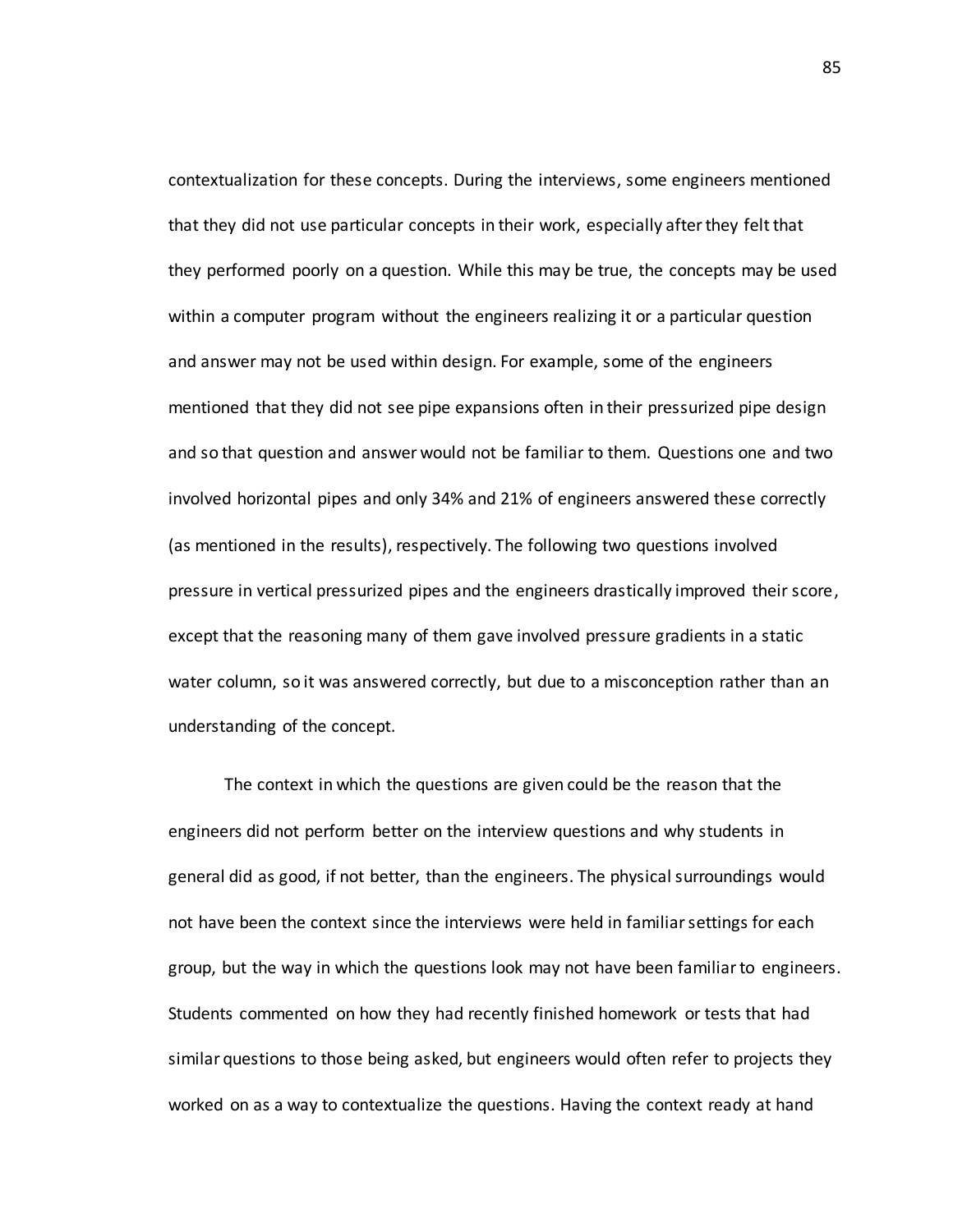may have given the students an advantage that the engineers did not have. Since the questions were originally designed for students, there is cause to believe that perhaps the engineers and students would have performed differently if asked questions regarding actual engineering projects that would be more familiar to the engineers.

As mentioned earlier in the literature review people can use "embedding" to assist them when solving a problem by allowing them to use the situation itself to process the information for them (R. A. Wilson, 2004). Embedding concepts into a specific situation can help when you need to use a concept for an unfamiliar situation. If you can manipulate the current situation and relate it to a situation in which you have embedded a concept into, you would not have to process information in an unfamiliar way and this could potentially help with the process of utilizing concepts. PE 123 has worked as an engineer for 7 years, is licensed as a PE, and has mainly worked on nonpressurized systems with a little experience with pump selection for pressure mains , which is not normally their main task. They answered questions about the concept of conservation of mass correctly, which is a concept that they said they use often in their work, and that they related the question to when justifying their answer. When they were answering Q1 and Q2-Pressure, they answered incorrectly. When trying to explain their reasoning, they said that by constricting the area, the velocity would be affected, but not the pressure. In an open channel, this would be true, but not for a pressurized pipe system. Their situational knowledge of the concept is impaired by the assumptions they generally work with. This was true of least 66% of engineers during Q1 and Q2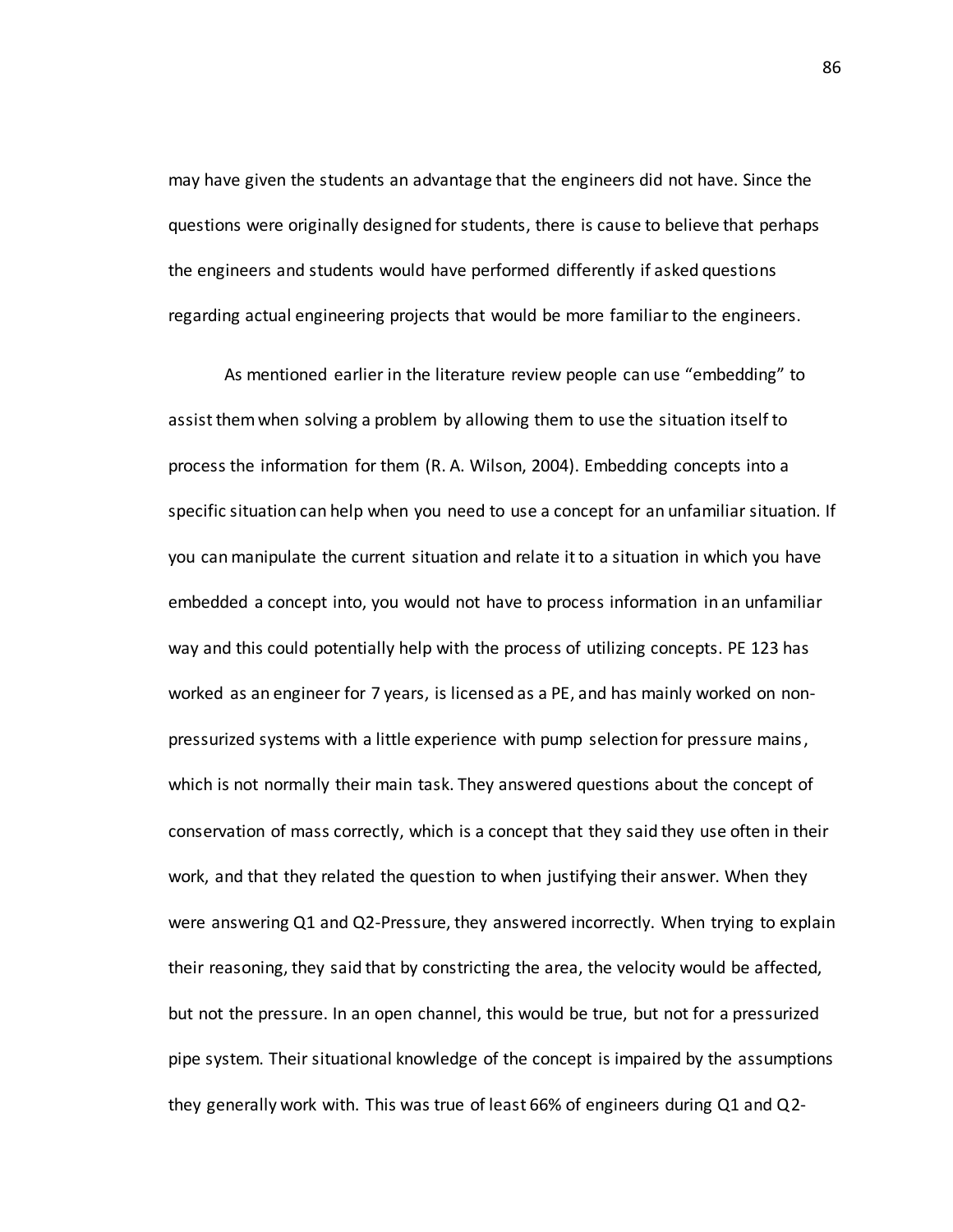Pressure. Situated cognition theory would explain this as the embedded mind. The concepts that are used more often are embedded, or stored, in situations and these situations help one recall the concept for use in their current task (Wilson 2002). In contrast to this, students scored a 90% on Q1-Q4-Pressure. They had been in a classroom setting for weeks before they interviewed, learning about the concept needed to properly answer the question. They had also taken a test the same week the interviews started. The questions that were asked in the interview were similar to questions they encountered during their course and they had practiced that type of question in similar contexts for weeks. The concepts that were needed to answer the questions were *embedded* properly for the students to easily process the information and use it during their explanations.

 Another instance of embedding within both students and engineers was Q6- Momentum. Student 219 mentioned that the question was very similar to a recent homework problem they had finished for class. They then proceeded to talk through the question, referring back to the homework they had just recently completed for reference. Engineers do not have the same benefit of having recently finished a homework project with the same or very similar problem, but that does not mean they did not have the necessary concept embedded. Some engineers referred to thrust restraint design when they were explaining their answers for Q6-Momentum. According to the engineers that talked about it, thrust restraint was a common part of their normal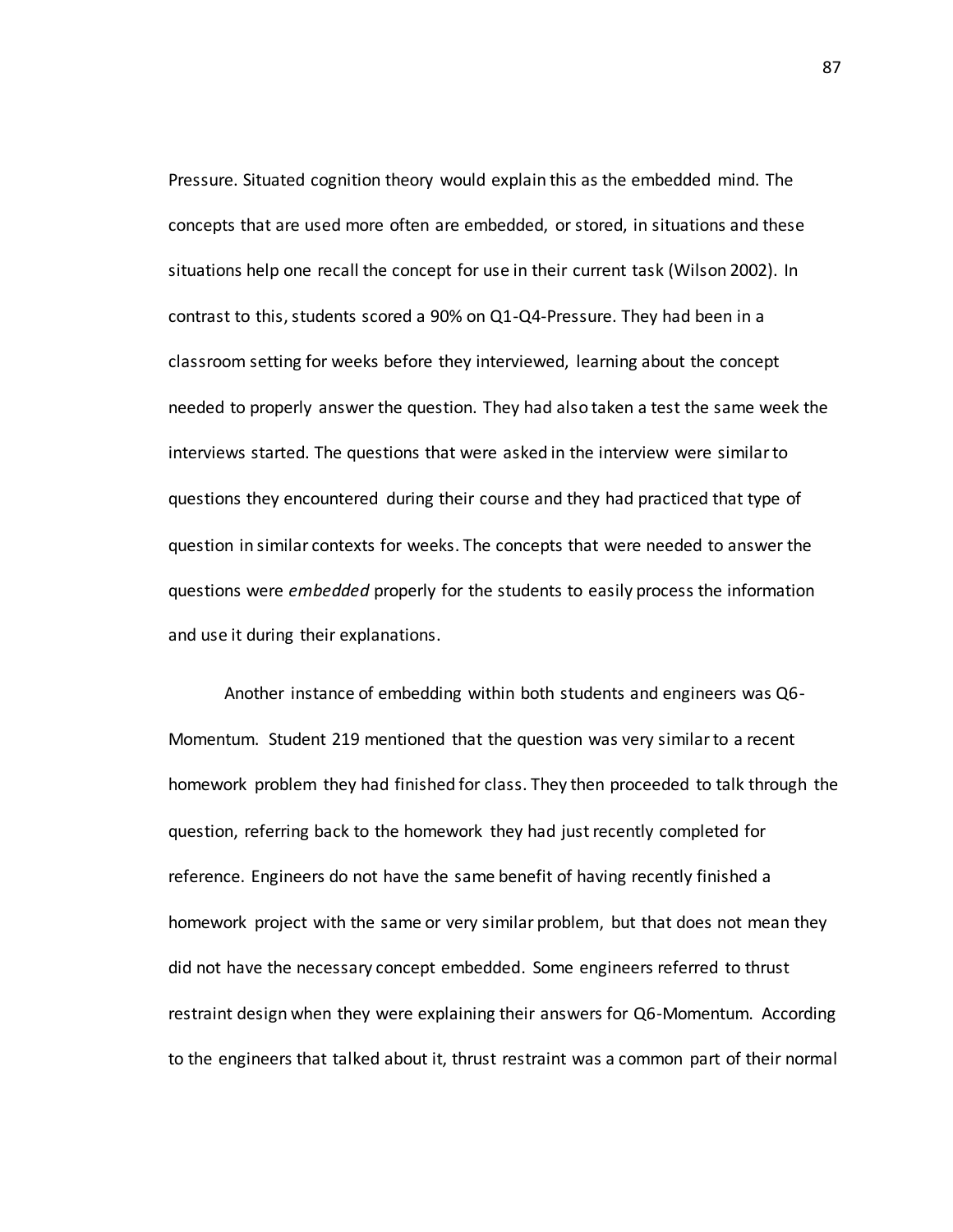system design. Although this was not named a thrust restraint question, that is how they contextualized it in order to process the embedded concept easier.

It is theorized that concepts are stored situationally and engineers may have difficulty conceptualizing the questions within the situations presented in the interviews because of the piece of situated cognition called *embodiment*. According to this piece of situated cognition theory, concepts are not represented as generic, highly abstracted data structures, but rather, their content is tailored to the current situation. Fluids concepts can be situated differently in the workplace compared to the classroom, just as the carpenters and cabinet makers used a chisel in different ways (J. S. Brown et al., 1989). The chisel, or in this case fluid mechanics concepts, may not change, but the person utilizing it will tend to use it according to their experience with it. Similar to the study done where engineers participated in the statics concept inventory, it is possible that the images presented during the interviews trigger the same stimuli in practicing engineers as it does in students, but for students, this imagery may be recent retrieval rather than long term retrieval which may explain why they did not score better than the students (Urlacher et al., 2015). During Q3 and Q4-Pressure, engineers' scores increased from the previous two questions, but their reasoning was flawed. They saw a figure that had fluid in a vertical structure and talked about how pressure would change according to the pressure gradient within a water column. The engineers that explained it with this concept work on projects that involve static water at some point in the design. They saw something similar to what they see often in their work and they used a

88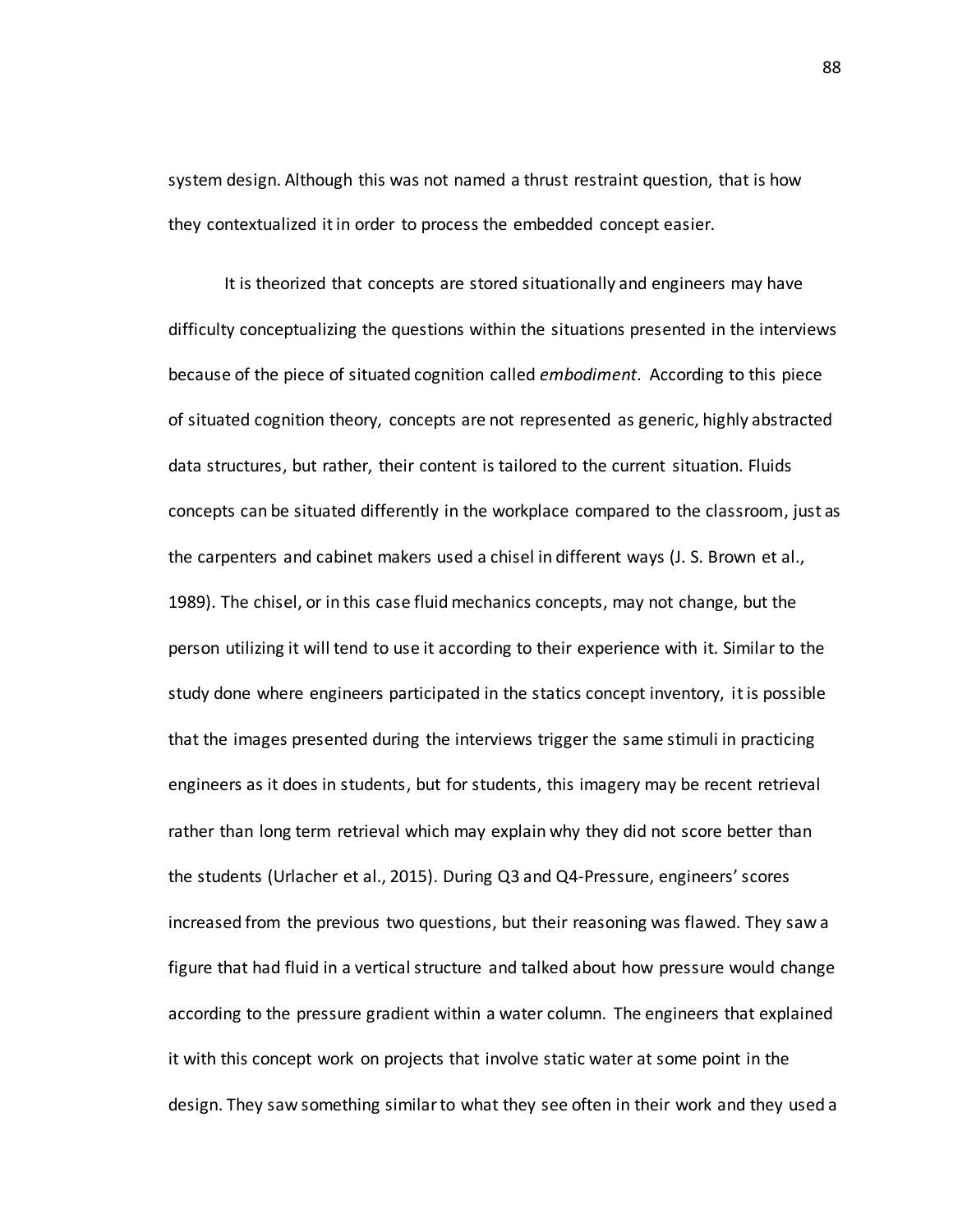common tool, although for this particular purpose, it was not the right one. Similar to muscle memory, the engineers started using this embodied concept in their explanation. Although it produced a correct answer, if the situation had been different, it may not have had the same result.

Q5-Pressure Drop has another example of embodiment within the participants. Students may have idealized systems without friction embedded into their process for approaching questions like this due to generally neglecting friction in smooth pipes. When Student 219 was talking about the pipes, they said that since the pipe was smooth, the pipe was frictionless. They may have embodied the idea that smooth means frictionless. This could be because of previous experience, either with the word or an idealized homework problem. They were not told it was frictionless and before they went into this part of their reasoning, the interviewer told them that friction was not necessarily negligible when the student asked about it. Although they were told that friction was a possibility, they still chose to use what was *embodied* and decided that a smooth pipe was frictionless. Engineers, however, did not hesitate to assume that a smooth pipe was the same or similar to new pipe that they design for in some of their projects. Embodiment was important for both engineers and students and if a situation arises where an embodied concept is perceived as being useful, then it had potential to either help or hinder the participant in their answer and reasoning.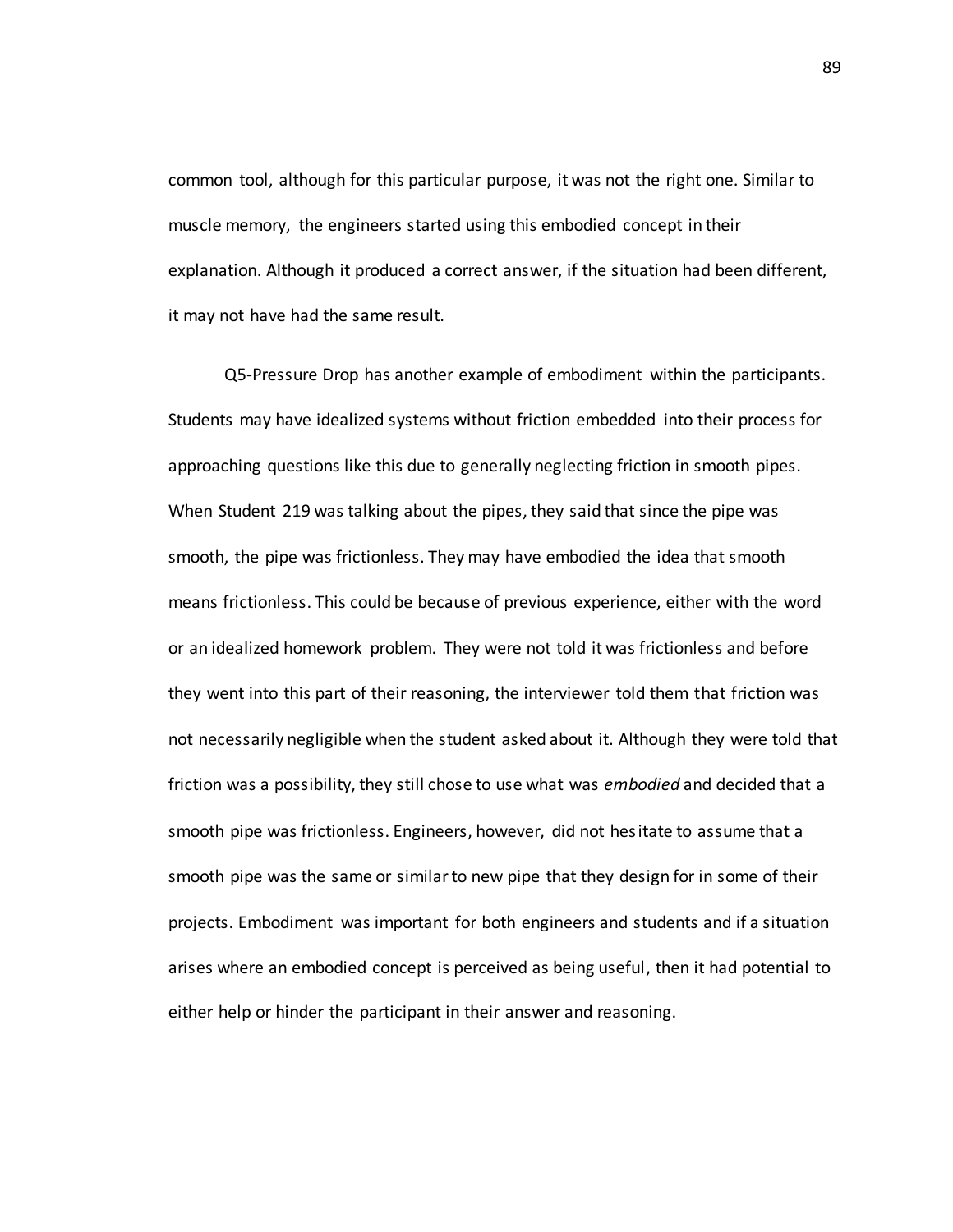Lastly, the engineers and students responded in similar ways throughout the interview. From the results we see that within their group, the majority of engineers and students used the same concept for 84% of the questions. While other concepts were used during these questions, these concepts were used by at least 25% more participants within a group for a single question. These concepts were not always the same between groups, but this shows that within these groups, their conceptualization is similar between participants. For the students, about half of them were enrolled in one class and the other half enrolled in another, each taught by different professors. These classes followed the same tentative class schedule and the concepts were supposed to be covered for the same amount of time, giving each class about the same exposure to each concept. Also, since the classes were at the same university, the professors have the opportunity similar to the Xerox repairmen to talk about common problems amongst their student groups. This could is a form of the community of practice talked about by Lave and Wegner (1991), where the professors are the experts and the students are the novices in the field. Since they have a unique relationship with each other, which is entwined with the learning of new concepts, they share similar ideas, conceptualizations, contextualization, embodiment, and even embedding is probably similar. The engineers work in three firms within close proximity to each other. They may interact on occasion because they are in the same geographic area and the projects they work on probably have many of the same issues that arise from being in that particular area of the world. They also form a community of practice which would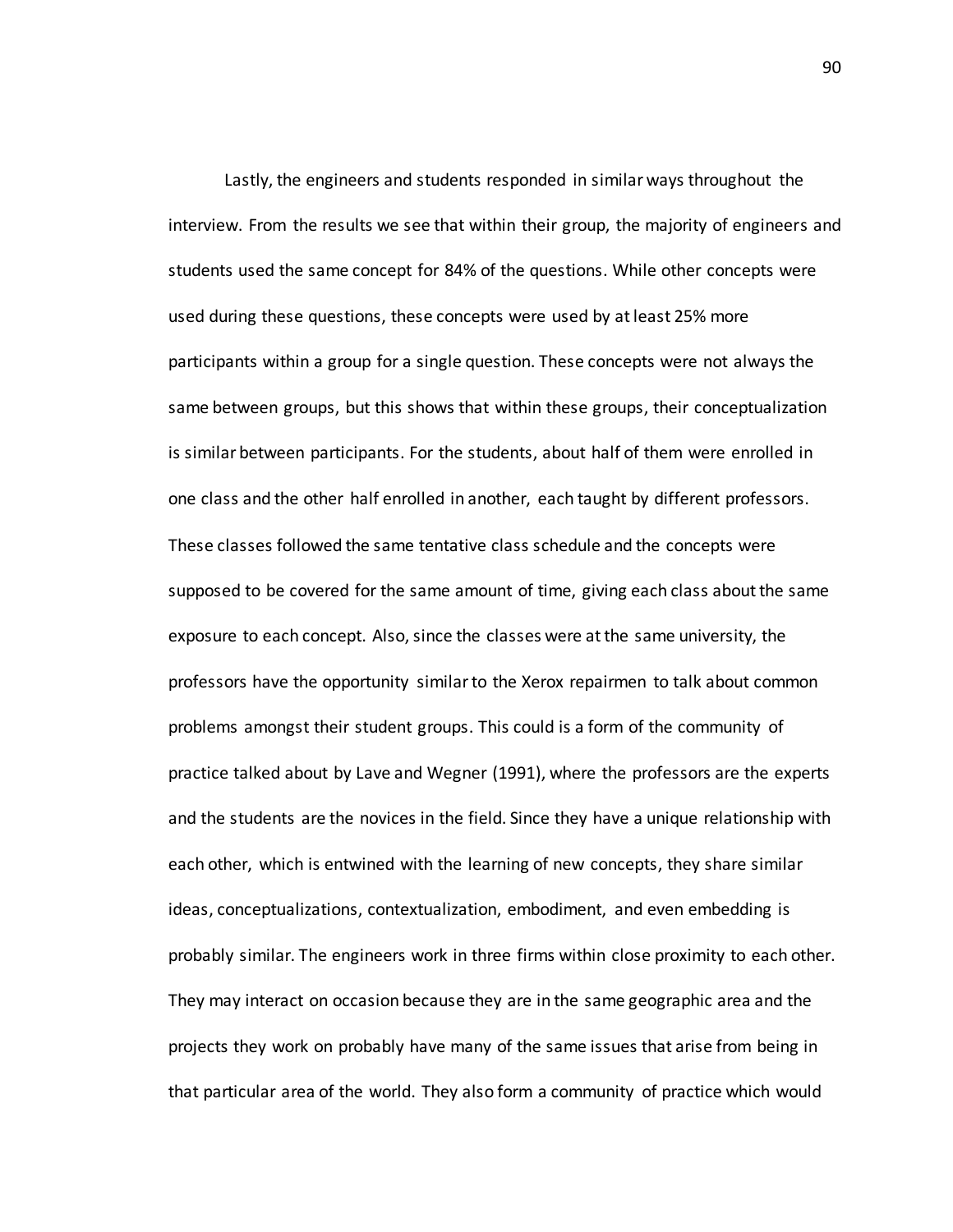share similar ideas, conceptualizations, contextualization, embodiment, and even embedding which is similar to the students' community of practice. The overlap that does happen between the groups may be concepts that are important to both communities. Eventually, students will likely become part of the greater engineering community of practice and when that happens, they will likely change to conform to their new community's ideas, conceptualizations, contextualization, embodiment, and embedding natures.

# Summary/Conclusion

This study utilized professional engineers and students in an attempt to begin to understand how conceptual knowledge is different between the two groups. Engineers and students seem to use their experiences to relate concepts to problems. It is also possible that they embed knowledge in situations which are different for each group. Students embed their knowledge in the classroom, homework, and tests because that is what is important in their life at the moment, while engineers embed their knowledge in engineering design projects. This could account for the difference in scores between each question. The questions that both groups scored well on were explained using different types of experiences; students used their experience with school while engineers used their work experience to explain their answers.

The results of this study indicate that engineers and students situate their knowledge within the context they are most comfortable with. This is not to say that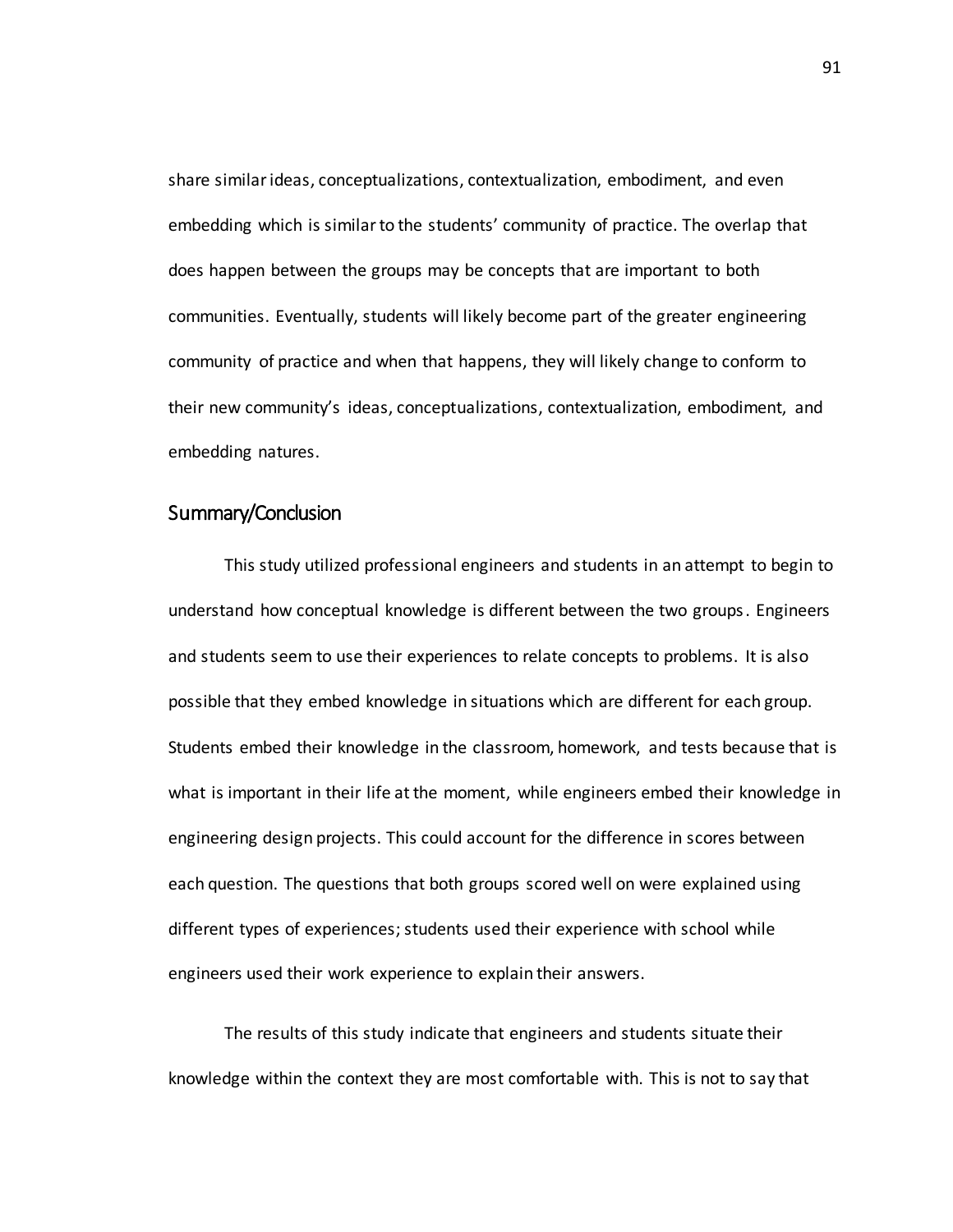their conceptual knowledge of fluid mechanics is any different other than that one group is situated within practice and one is situated within school. This also means that there might be a difference between the context that concepts are taught and learned in during school and the context in which they are used in engineering practice. Within each group, participants seemed to share the contextualization of the concepts in the same way as the others within their group, but not with the participants of the other group. This study, therefore, contributes evidence to a body of research on the ways in which cognition is situational and is not limited to a person, but can be embedded in situations specific to each individual.

During the first four questions of the interview, with very few exceptions, the students interviewed seemed to use the same approach to problem solving. The group of students used many of the same reasons with a few differences when the pipe changed from horizontal to vertical, but mostly it was consistent throughout the first four questions for both velocity and pressure. The engineers were not as consistent with their answers all through the first four questions, although they were more consistent when responding about velocity than pressure. Between the questions involving horizontal pipes and vertical pipes, there did not appear to be much change in how a particular participant or group changed in their reasoning based on whether the flow in the pipe was going into an expansion or a contraction. The fifth question showed greater variety in students reasoning, but more consistency by the engineers. This question was the only one that students scored much lower than engineers did. The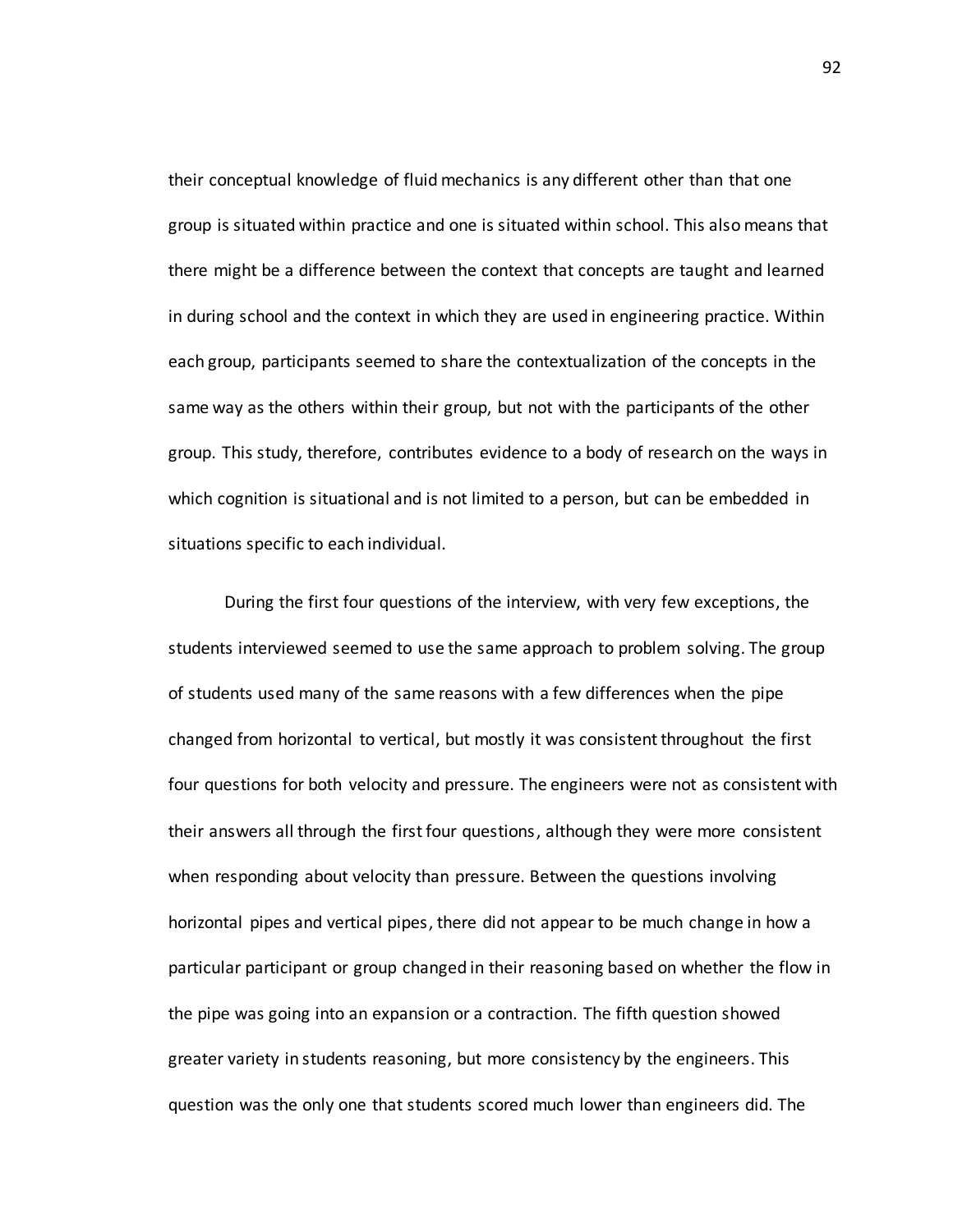engineers seemed to have a better understanding of some of the terms such as "smooth" and were more knowledgeable in the topic than the students were since the students had only had exposure to the topic in one lecture and the engineers seemed to have more experience in their jobs with the concept.

Future research that uses interviews of professional engineers should be conducted to verify and enhance this study on a larger scale. Specifically, this could be done by using interview questions that were situated in engineering work rather than questions contextualized as they were in this study.

This study gave insight into the shared cognitive mind of the larger community of practicing engineers and students. In order to verify and expand on the findings in this paper, a larger study utilizing more engineers and possibly a different concept set would be a logical next step to understanding more about shared cognitive models amongst engineers. Also, by using another set of questions that are more situated within engineering practice, it could show the reversal of this study where engineers perform better than students due to the context of the questions being rooted in what engineers are familiar with rather than what students are familiar with. Would there be a difference in how students and engineers perform in the interviews?

If other studies hold true to the results found in this paper, then it could suggest that a change in the current education system needs to happen to allow for a more professionally contextualized system that allows students to learn concepts within the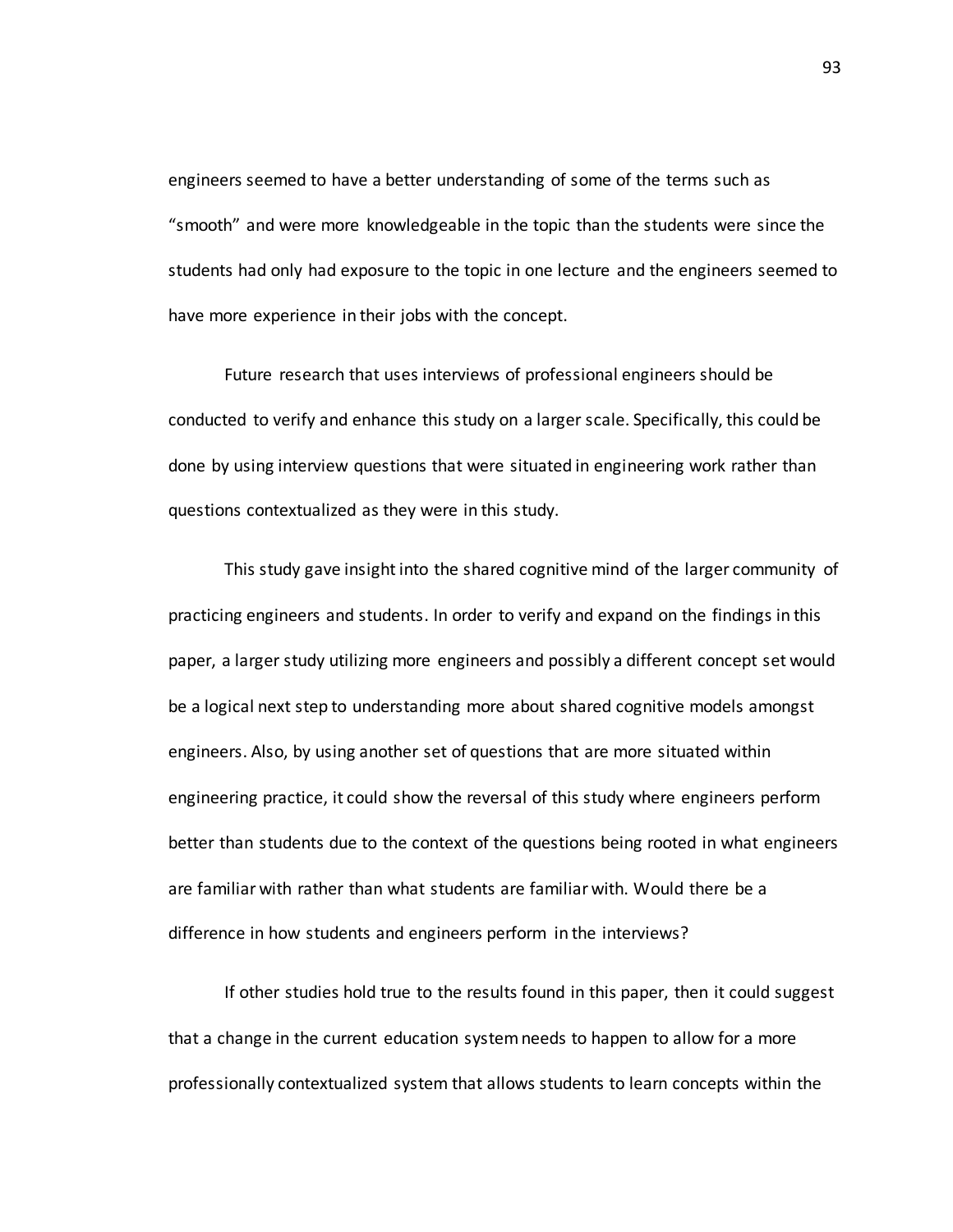same contexts that they will use them in their professional careers. More specifically, using more interactive approaches of teaching and having class design input from the professional community. This would allow professors to tailor their classes to the needs of the professional community rather than some other goal.

Finally, this study supports the claim that there is an urgent need for research utilizing professional engineers. There are differences between students and engineers and, although there is a vast amount of research that studies students, it cannot necessarily be used to extend the findings to professional engineers because of the differences that were discussed in this paper. The purpose would not be to invalidate the previous research done with students, which is invaluable for the perception it gives on students conceptual knowledge, but rather to expound upon it in order to more completely understand conceptual knowledge within the engineering profession.

### **Acknowledgements**

This material is based upon work supported by the National Science Foundation under Grant No. 1361232. Any opinions, findings and conclusions, or recommendations expressed in this material are those of the authors and do not necessarily reflect the views of the National Science Foundation.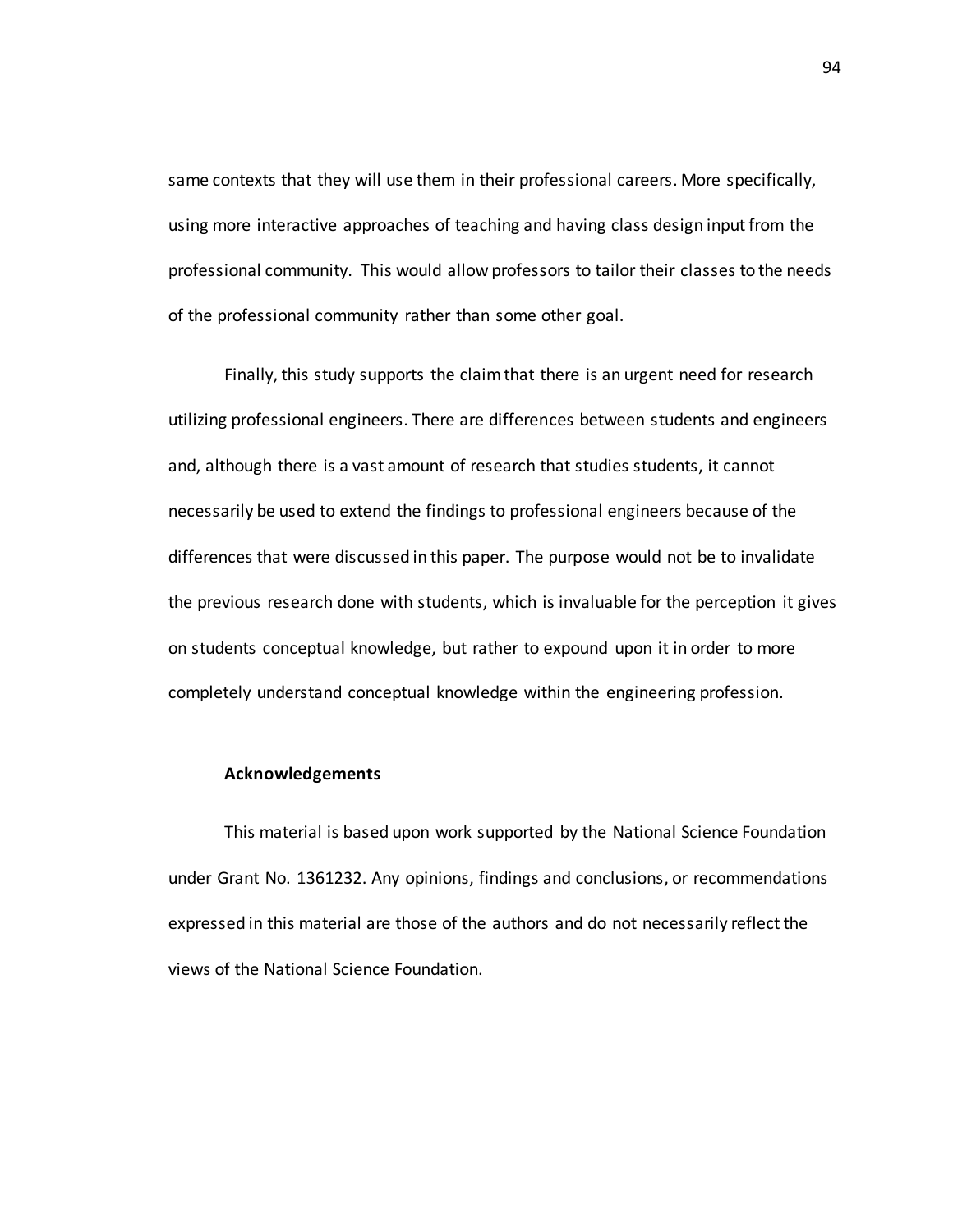## Chapter 4: General Conclusion

The research efforts described throughout the previous two chapters begin to address the gap of research on professional engineers' knowledge of engineering concepts. The first paper, described in Chapter 2, utilized the statics concept inventory to determine professional engineers' conceptual knowledge of statics. It was the first study of its kind and will hopefully lead to future research utilizing concept inventories to determine engineers' concept knowledge within specific fields of engineering. The second paper, described in Chapter 3, focused on engineers' conceptualization of fluid mechanics concepts commonly used within civil engineering practice and showed how the contextualization of questions may affect how participants answer.

The first study, described in Chapter 2, was conducted utilizing 25 practicing civil engineers from 20 different firms. This was first study done utilizing the statics concept inventory and practicing engineers. Comparing the data to previous studies done with students, not much difference was found between the two groups. Although this may be initially concerning, the implications that the concepts are highly contextualized is a possible cause of why there is little difference between the professionals' scores and the students' for most of the questions. The professionals may use the concepts from statics concept inventory, but they may use them in different contexts, making it difficult to properly apply them to the specific situations that the concepts are presented in as a concept inventory question. Since the concept inventory questions are in a format more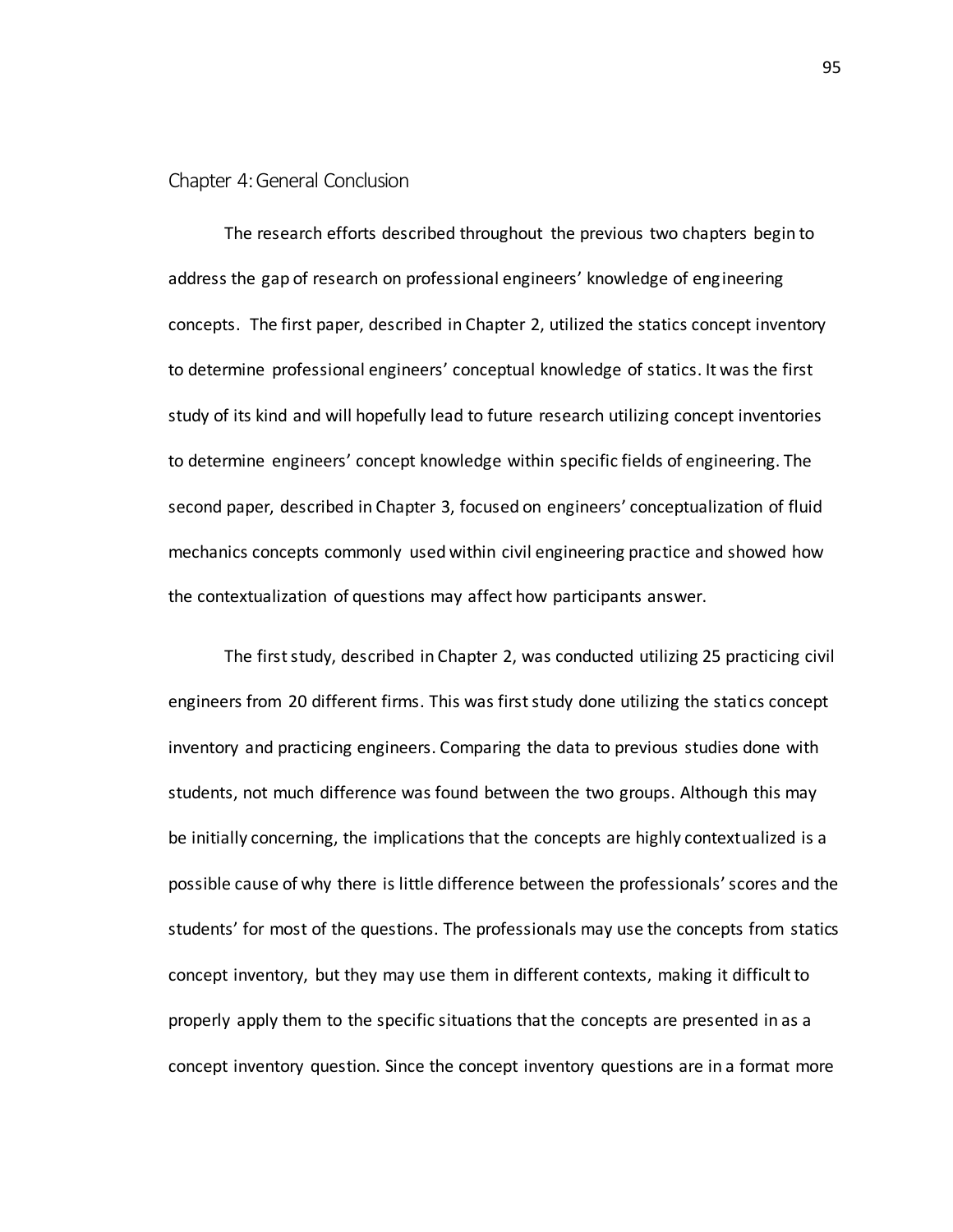familiar to students, this suggests that the professionals do not encounter these concepts in the same context that students do while in school. If engineers are using the concepts, but not in the same way they learned them in school, then perhaps the context that the concepts are taught in needs to change in order to better prepare students for the engineering profession.

The second study, described in Chapter 3, included interviews with 29 practicing civil engineers and 23 students. The students and engineers both answered questions with varying processes and concepts. The students exceled at questions that they were familiar with because of the similarity to class assignments, projects, and tests, but had a more difficult time answering questions with which they had very little practice with from their experience in the fluid mechanics class. The engineers showed similar tendencies and exceled at questions that were related to concepts that they felt were used often in their work. Within each group, there was consistency in the concepts used during the explanations to the problem. Engineers and students both answered questions in a way that suggests they embody and embed fluid mechanics concepts, especially those that they encounter often in their work or class. This suggests that at least knowledge within fluid mechanics is highly dependent on context. This means that traditional teaching methods may not be enough to meet the needs that the NRC would like to see addressed in the engineering curriculum.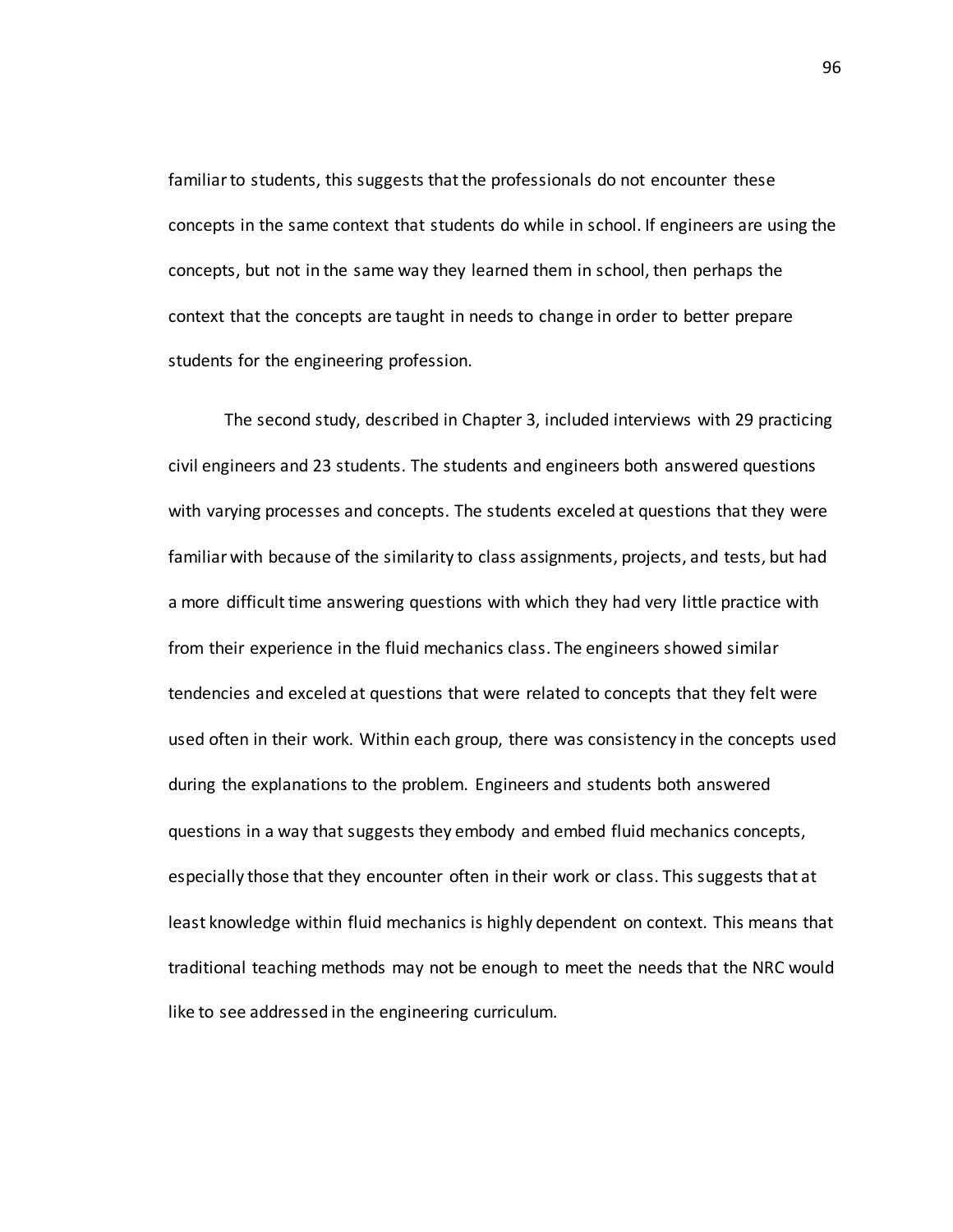## *Future Research*

These studies will serve as a benchmark for discussion about professional engineering situated contextualization of engineering concepts. The relatively small sample sizes are large enough to draw preliminary conclusions from the communities that they represent. It is important to investigate other subject areas to examine the contextualization of concepts, and to determine if these results are generalizable for the larger engineering community. There are concept inventories for physics, heat transfer, electricity, biology, statics, fluid mechanics, transportation, and strength of materials, all of which should be used to study concept knowledge within these areas of engineering as well. Along with the concept inventories, a good accompaniment to these studies would be more in depth studies that involve interviews with engineers that can help determine similarities and differences in the way students and engineers process their answers. Specifically, as discussed in Chapter 3, this could be done by using interview questions that were situated in engineering work rather than questions contextualized as they were in this study. When this research is conducted questions that should attempt to be answered are:

> 1. Do the implications made in Chapter 3 hold for fluid mechanics across a larger sample size or are they specific to the engineers that were interviewed in this that study?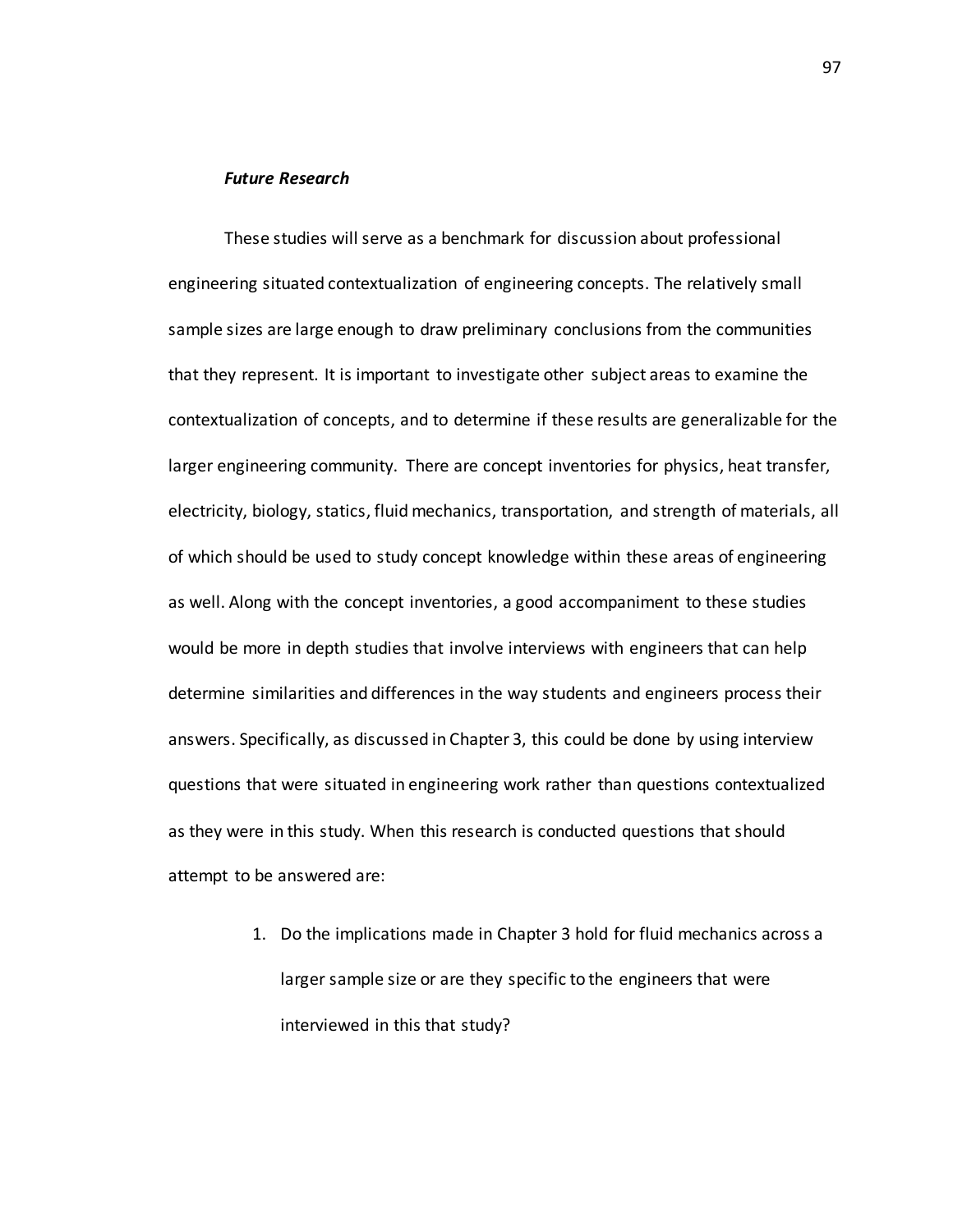- 2. Do the implications made in Chapter 3 of this thesis cross over to other concept areas or is it isolated to fluid mechanics?
- 3. If there are similarities between the different concept areas, are there suggestions for change within the education of engineers in order to bring the context needed for professional engineering work into the education of future engineers?

Another approach to this research that might be important is to change the context of the questions. If new concept inventories could be developed that were more situated in engineering design rather than in context familiar to students, would the results of these studies change? Currently, engineers do not do particularly any better than students do, with few exceptions where the students had very little interaction with the concepts within their education at the time of participation. If engineers perform better than students on questions that are contextualized within familiar situations, this would further solidify the idea that engineering knowledge is highly dependent on context.

#### *Educational Implications*

The purpose of this research was to begin a discussion about the context that concepts should be taught within the engineering education system to enrich the education of future engineers. Each of these studies discussed how context was very important to how engineers and students answered the questions. From the research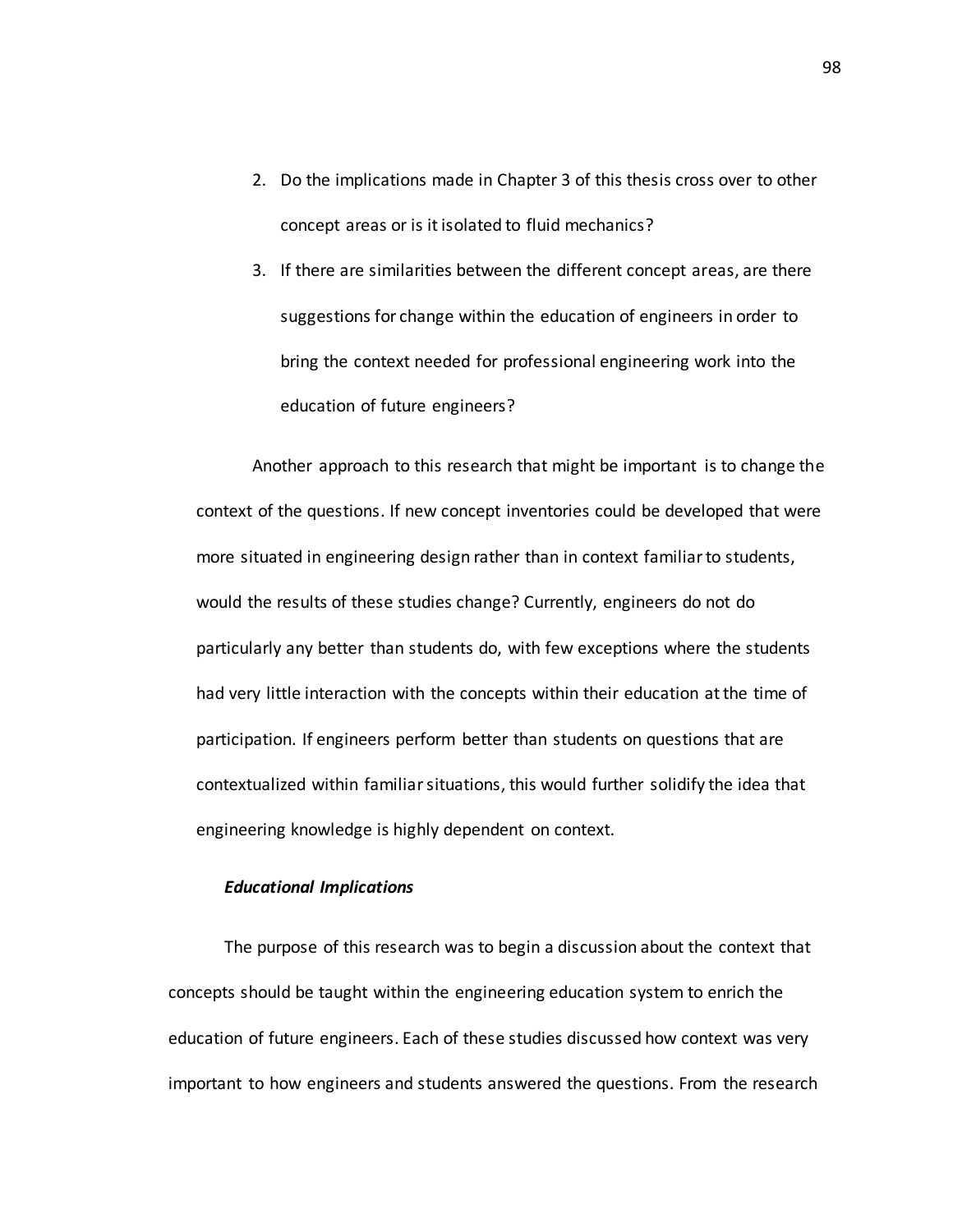discussed in Chapters 2 and 3, it was determined that context is important when applying concepts to problems. The engineering office is a collaborative work space that needs collaboration between engineers of different disciplines. Why are engineering classes taught independent of each other? If course work was changed from individual classes separated by subject content a curriculum that breaks down the barriers of our current system where concepts are not mixed is suggested. Focusing on authentic design under the supervision of practicing engineers may bring the concepts into the correct context first, instead of learning them in one context and having to practice them in another. This may be the most difficult piece to implement because engineers are not primarily educators and expecting that they spend their time helping in the education process is difficult. They may not need to spend physical time in the school and the time commitment could be minimized to twice or three times a term: First meeting, midterm check in, and final evaluation. This interaction would benefit both the students and the professional engineering community by allowing each group to integrate with each other. For students this could help them integrate into the professional community easier after graduation. For engineers it could help them by focusing energy into the students' conceptual development before they reach the professional office.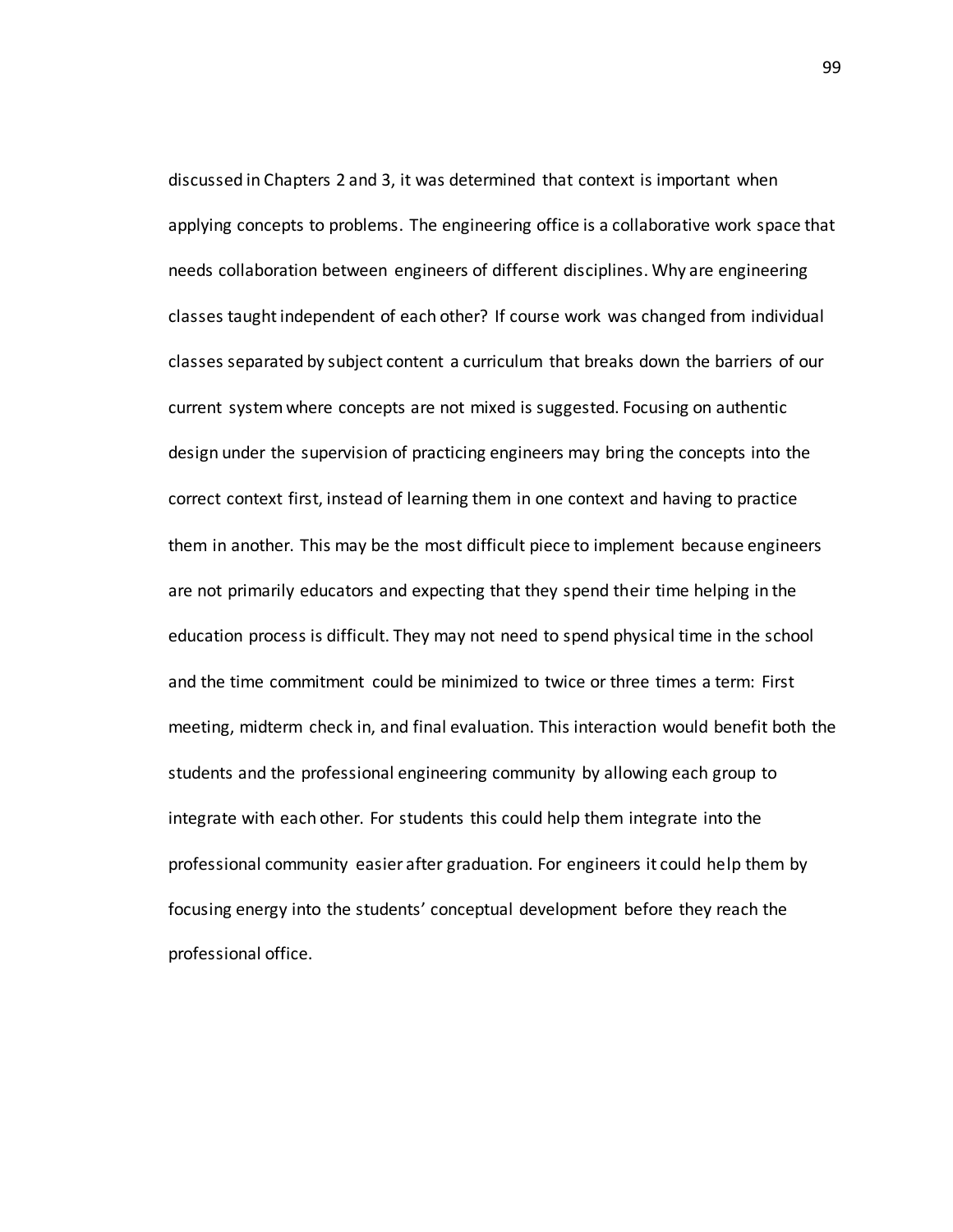## *Closing Thoughts*

The work presented in this thesis needs to not be the end of this discussion, but rather the beginning. Larger sample sizes and more concept areas are the most important areas to focus on. With these two areas as the focus of future research, validation of this data could help initiate discussions about how it could facilitate changes in the current education design within engineering programs. It could create ideas for how to bring the context of the professional engineer to the student to allow them to learn the concept within, instead of apart from, the proper context. Since this is what the National Research Council says is an *urgent need* within the education of engineers, it is paramount that as educators, we turn our attention to it and collaborate to make the future generation of engineers ready for what lies ahead of them.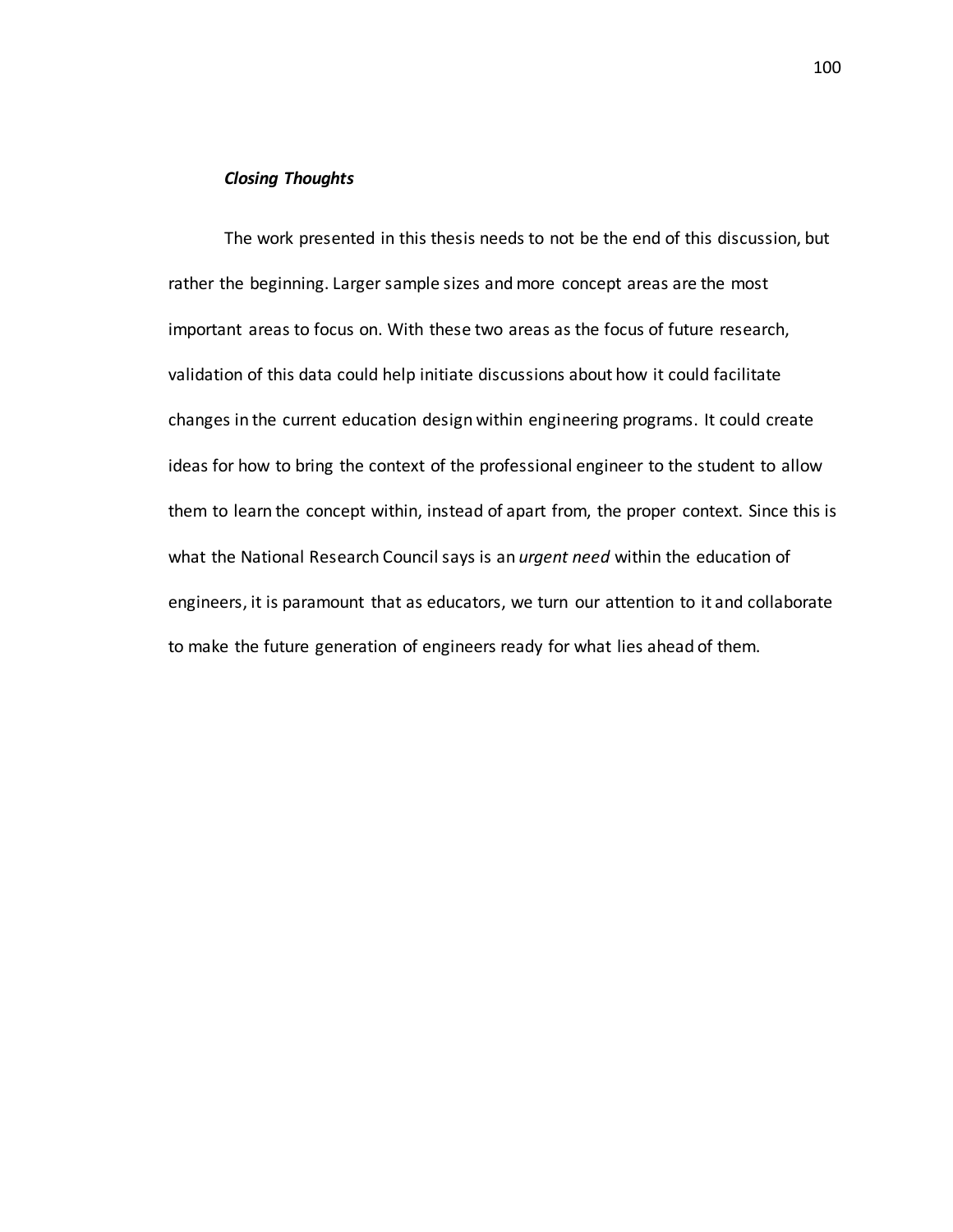# References

- ABET. "Why Accreditation Matters." Retrieved January 1, 2015, from http://www.abet.org/why-accreditation-matters/..
- Andersen, Susan M, & Chen, Serena. (2002). The relational self: an interpersonal socialcognitive theory. *Psychological review, 109*(4), 619.
- Anderson, Michael L. (2003). Embodied cognition: A field guide. *Artificial intelligence, 149*(1), 91-130.
- Babbie, Earl. (2015). *The practice of social research*: Cengage Learning.
- Baghdanov, Anne W. (2013) *Student Understanding of Pressurized Pipeline Concepts and the Application to Conceptual Change Theory* (Master's Thesis). Washington State University, Pullman, WA
- Ballard, Dana H, Hayhoe, Mary M, Pook, Polly K, & Rao, Rajesh PN. (1997). Deictic codes for the embodiment of cognition. *Behavioral and Brain Sciences, 20*(04), 723- 742.
- Barsalou, Lawrence. (2003). Situated simulation in the human conceptual system. *Language and cognitive processes, 18*(5-6), 513-562.
- Barsalou, Lawrence W. (1999). Perceptions of perceptual symbols. *Behavioral and brain sciences, 22*(04), 637-660.
- Barsalou, Lawrence W. (2008). Situating concepts. *Cambridge handbook of situated cognition, ed. P. Robbins & M. Aydede*, 236-263.
- Barsalou, Lawrence W, Wilson, Christine D, Hasenkamp, Wendy, Mesquita, B, Feldman Barrett, L, & Smith, E. (2010). On the vices of nominalization and the virtues of contextualizing. *The mind in context*, 334-360.
- Biernacki, Patrick, & Waldorf, Dan. (1981). Snowball sampling: Problems and techniques of chain referral sampling. *Sociological methods & research, 10*(2), 141-163.
- Bransford, John D, Brown, A, & Cocking, R. (1999). How people learn: Mind, brain, experience, and school. *Washington, DC: National Research Council*.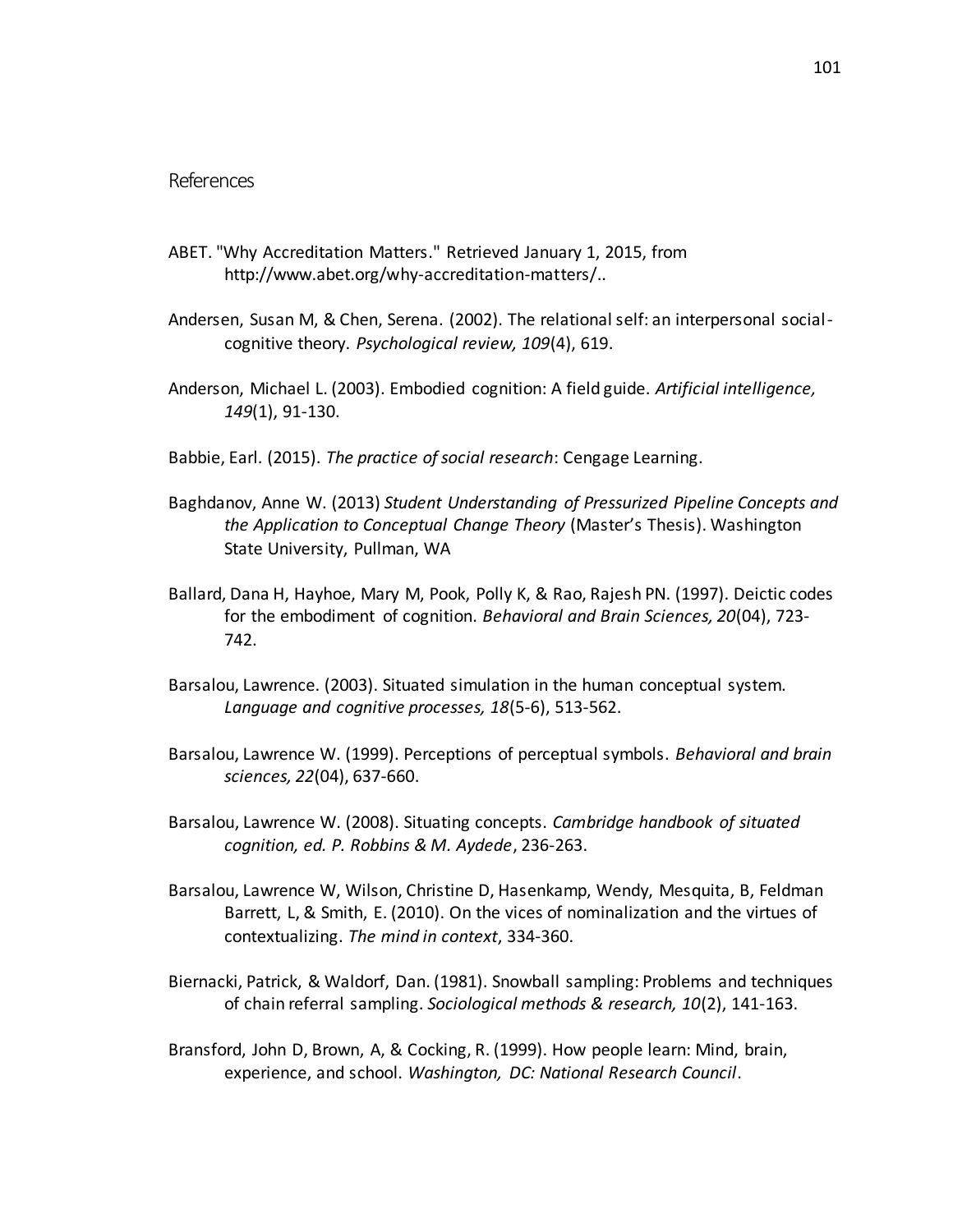- Brown, John Seely, Collins, Allan, & Duguid, Paul. (1989). Situated cognition and the culture of learning. *Educational researcher, 18*(1), 32-42.
- Brown, John Seely, & Duguid, Paul. (2002). *The social life of information*: Harvard Business Press.
- Brown, Shane, Lewis, Dean, Montfort, Devlin, & Borden, Robby L. (2011). *The importance of context in students' understanding of normal and shear stress in beams.* Paper presented at the American Society for Engineering Education.
- Chaiklin, Seth, & Lave, Jean. (1996). *Understanding practice: Perspectives on activity and context*: Cambridge University Press.
- Clark, Andy. (1997). Being there: Cambridge, mA: miT Press.
- Clark, Andy, & Chalmers, David. (1998). The extended mind. *analysis*, 7-19.
- Dedoose Version 5.0.11, web application for managing, analyzing, and presenting qualitative and mixed method research data (2014). Los Angeles, CA: SocioCultural Research Consultants, LLC (www.dedoose.com).
- Dunham, Y, & Banaji, MR. (2010). Invariance of intergroup bias across the lifespan. *Unpublished manuscript*.
- Engineering, Oregon State University Civil Construction. (2015). Mission. *cce.oregonstate.edu.*
- Engineering, Purdue University Lyles School Civil. (2015). Goals & Objectives of the BSCE Program. *https://engineering.purdue.edu/CE/Academics/Undergraduate/BSCEgoals-objectives.*
- Engineering, Washington State University Civil Environmental. (2015). Mission and Vision. *http://www.ce.wsu.edu/Undergrads/mission.html.*
- Evans, DL, Gray, Gary L, Krause, Stephen, Martin, Jay, Midkiff, Clark, Notaros, Branislav M, . . . Steif, Paul. (2003). *Progress on concept inventory assessment tools.* Paper presented at the Frontiers in Education, 2003. FIE 2003 33rd Annual.
- Fraser, DM, Pillay, R, Tjatindi, L, & Case, JM. (2007). Enhancing the learning of fluid mechanics using computer simulations. *Journal of Engineering Education, 96*(4), 381-388.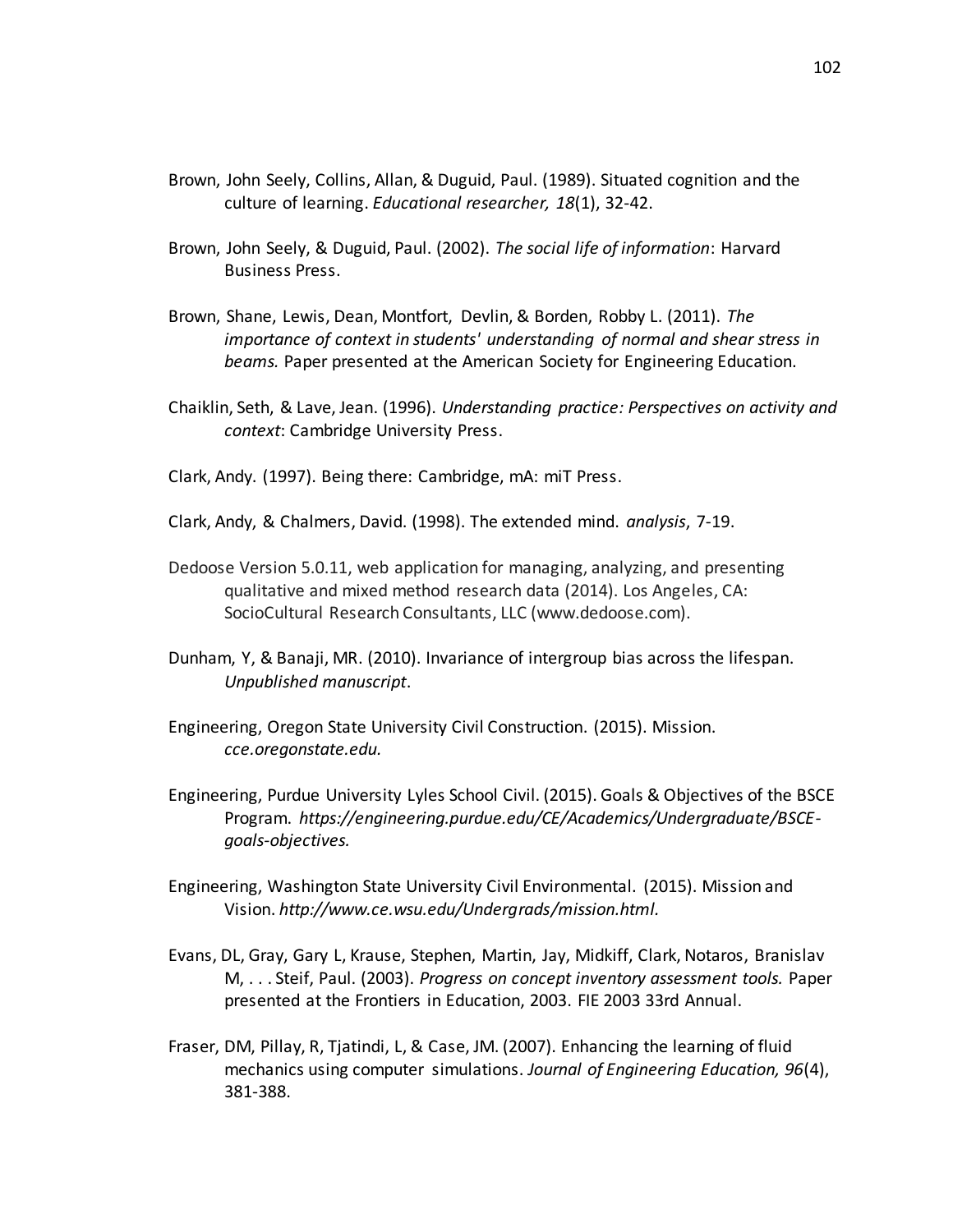Hake, Richard R. (2002). *Assessment of physics teaching methods.* Paper presented at the Proc. UNESCO-ASPEN Workshop on Active Learning in Physics.

Harper, Lawrence V. (1989). *The nurture of human behavior*: Ablex Publishing.

- Hestenes, David, & Halloun, Ibrahim. (1995). Interpreting the force concept inventory. *The Physics Teacher, 33*(8), 502-506.
- Hestenes, David, Wells, Malcolm, & Swackhamer, Gregg. (1992). Force Concept Inventory. *The Physics Teacher, 30*, 141.
- Huffman, Douglas, & Heller, Patricia. (1995). What Does the Force Concept Inventory Actually Measure? *Physics Teacher, 33*(3), 138-143.
- Hutchins, Edwin. (1993). *Learning to navigate*: Cambridge University Press Cambridge.

Hutchins, Edwin. (1995). *Cognition in the Wild*: MIT press.

Jacobi, Anthony, Martin, Jay, Mitchell, John, & Newell, Ty. (2004). *Work in progress: A concept inventory for heat transfer.* Paper presented at the Frontiers in Education, 2004. FIE 2004. 34th Annual.

Johnson-Laird, Philip N. (1986). *Mental models*: Harvard University Press.

Kirsh, David. (1995). The intelligent use of space. *Artificial intelligence, 73*(1), 31-68.

- Kirsh, David, & Maglio, Paul. (1994). On distinguishing epistemic from pragmatic action. *Cognitive science, 18*(4), 513-549.
- Kitayama, Shinobu, & Park, Hyekyung. (2007). Cultural Shaping of Self, Emotion, and Well‐Being: How Does It Work? *Social and Personality Psychology Compass, 1*(1), 202-222.
- Lave, Jean, & Wenger, Etienne. (1991). *Situated learning: Legitimate peripheral participation*: Cambridge university press.
- Lindell, Rebecca S, Peak, Elizabeth, & Foster, Thomas M. (2007). *Are they all created equal? A comparison of different concept inventory development methodologies.* Paper presented at the AIP Conference Proceedings.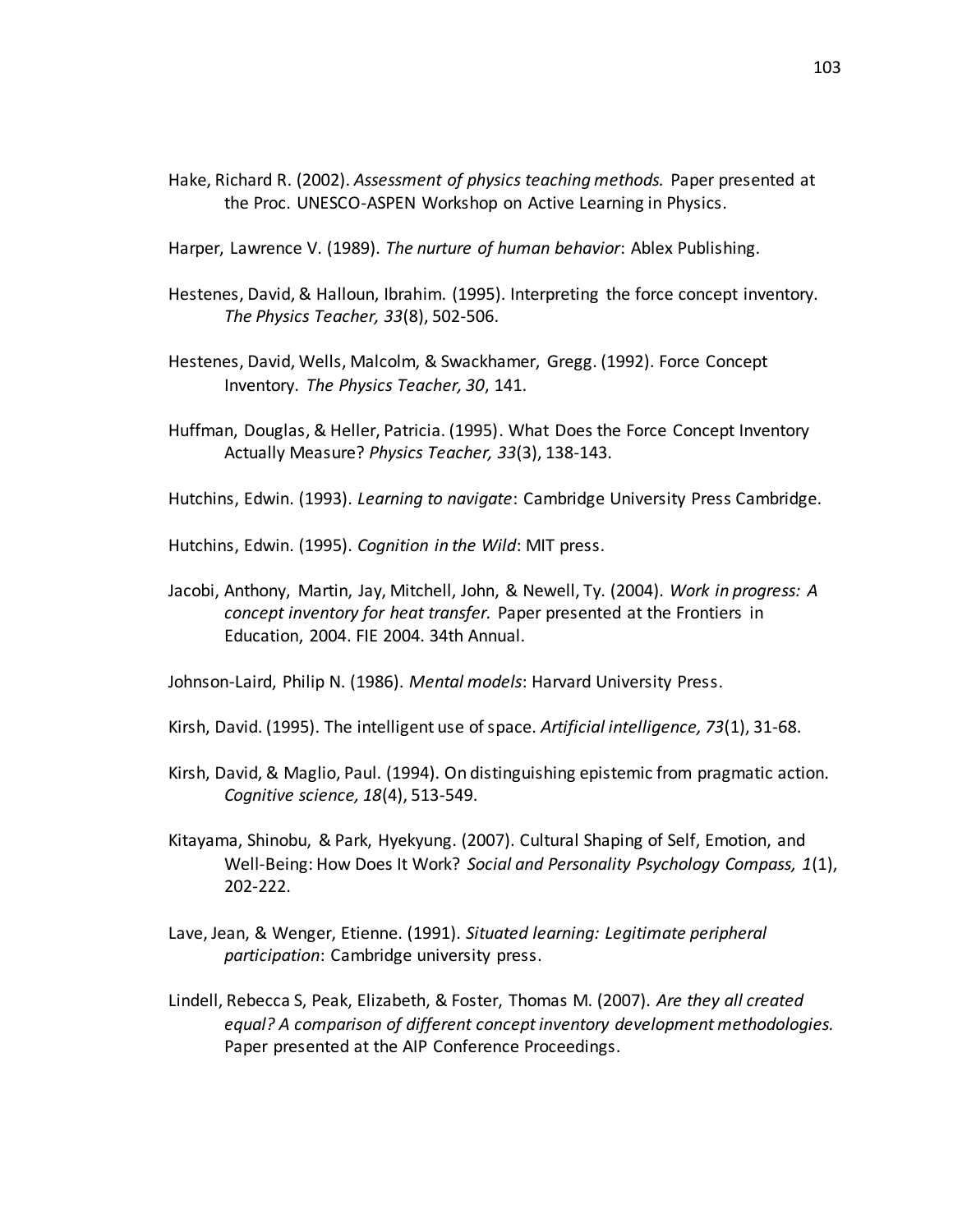- Martin, Jay, Mitchell, John, & Newell, Ty. (2003). *Development of a concept inventory for fluid mechanics.* Paper presented at the Frontiers in Education, 2003. FIE 2003 33rd Annual.
- Maykut, P., and R. Morehouse, 1994. *Beginning qualitative research: A philisophical and practical guide.* Washington DC: Falmer Press
- Mesquita, Batja, Barrett, Lisa Feldman, & Smith, Eliot R. (2010). *The mind in context*: Guilford Press.
- Montfort, Devlin, Brown, Shane, & Pollock, David. (2009). An Investigation of Students' Conceptual Understanding in Related Sophomore to Graduate‐Level Engineering and Mechanics Courses. *Journal of Engineering Education, 98*(2), 111-129.
- Mutchnick, Robert J, & Berg, Bruce L. (1996). *Research methods for the social sciences: Practice and applications*: Allyn and Bacon.
- Niedenthal, Paula M, Barsalou, Lawrence W, Winkielman, Piotr, Krauth-Gruber, Silvia, & Ric, François. (2005). Embodiment in attitudes, social perception, and emotion. *Personality and social psychology review, 9*(3), 184-211.
- NRC. (1999). *How people learn: Brain, mind, experience, and school*. Washington DC: National Adademies Press.
- Oregon State University Civil and Construction Engineering. "Mission." Retrieved January 1, 2015, from cce.oregonstate.edu.
- Patton, Michael Quinn. (2002). *Qualitative evaluation and research methods* (Vol. 3rd).
- Penrod, Janice, Preston, Deborah Bray, Cain, Richard E, & Starks, Michael T. (2003). A discussion of chain referral as a method of sampling hard-to-reach populations. *Journal of Transcultural Nursing, 14*(2), 100-107.
- Perkins, David, Meyer, JHF, & Land, R. (2006). Constructivism and troublesome knowledge. *Overcoming barriers to student understanding: Threshold concepts and troublesome knowledge*, 33-47.
- Polit, Denise F, & Beck, Cheryl Tatano. (2013). *Essentials of nursing research*: Lippincott Williams & Wilkins.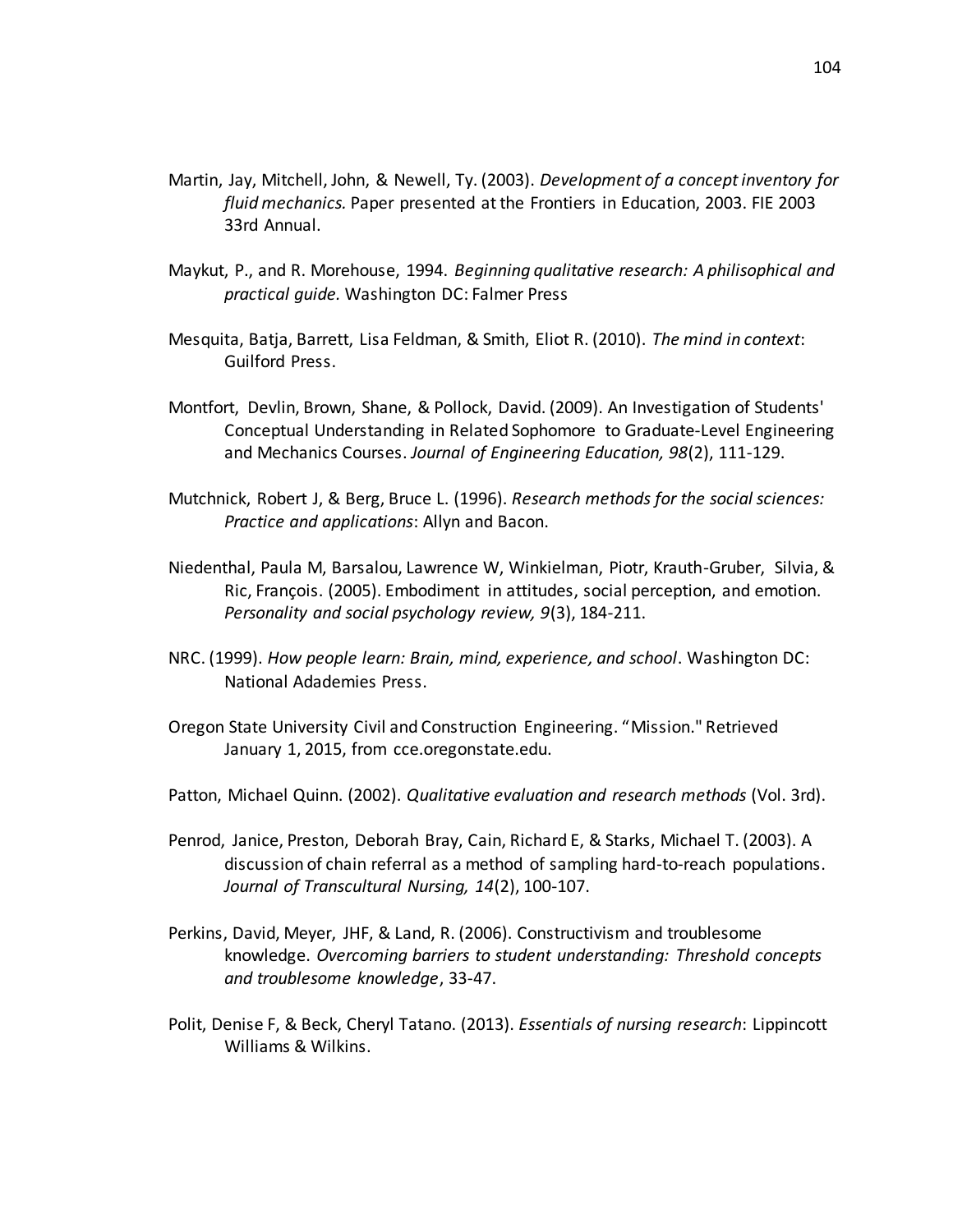- Purdue University Lyles School of Civil Engineering. "Goals & Objectives of the BSCE Program." Retrieved January 1, 2015, from https://engineering.purdue.edu/CE/Academics/Undergraduate/BSCE-goalsobjectives.
- Prince, Michael, Vigeant, Margot, & Nottis, Katharyn. (2012). Development of the heat and energy concept inventory: Preliminary results on the prevalence and persistence of engineering students' misconceptions. *Journal of Engineering Education, 101*(3), 412-438.
- Richardson, Jim, Steif, Paul, Morgan, Jim, & Dantzler, John. (2003). *Development of a concept inventory for strength of materials.* Paper presented at the Frontiers in Education, 2003. FIE 2003 33rd Annual.
- Salter, Phia Shante. (2008). *Perception of racism in ambiguous events: A cultural psychology analysis.* University of Kansas.
- Schwanenflugel, Paula J, Harnishfeger, Katherine Kip, & Stowe, Randall W. (1988). Context availability and lexical decisions for abstract and concrete words. *Journal of Memory and Language, 27*(5), 499-520.
- Smith, Eliot R, & Semin, Gün R. (2004). Socially situated cognition: Cognition in its social context. *Advances in experimental social psychology, 36*, 57-121.
- Steif, Paul S. (2004). *Initial data from a statics concept inventory.* Paper presented at the Proceedings of the 2004, American Society of Engineering Education Conference and Exposition, St. Lake City, UT.
- Steif, Paul S, & Dantzler, John A. (2005). A statics concept inventory: Development and psychometric analysis. *Journal of Engineering Education, 94*(4), 363-371.
- Steif, Paul S, Dollár, Anna, & Dantzler, John A. (2005). *Results from a Statics Concept Inventory and their Relationship to other Measures of Performance in Statics.* Paper presented at the Frontiers in Education, 2005. FIE'05. Proceedings 35th Annual Conference.
- Steif, Paul S, & Hansen, Mary. (2006). Comparisons between performances in a statics concept inventory and course examinations. *International Journal of Engineering Education, 22*(5), 1070.